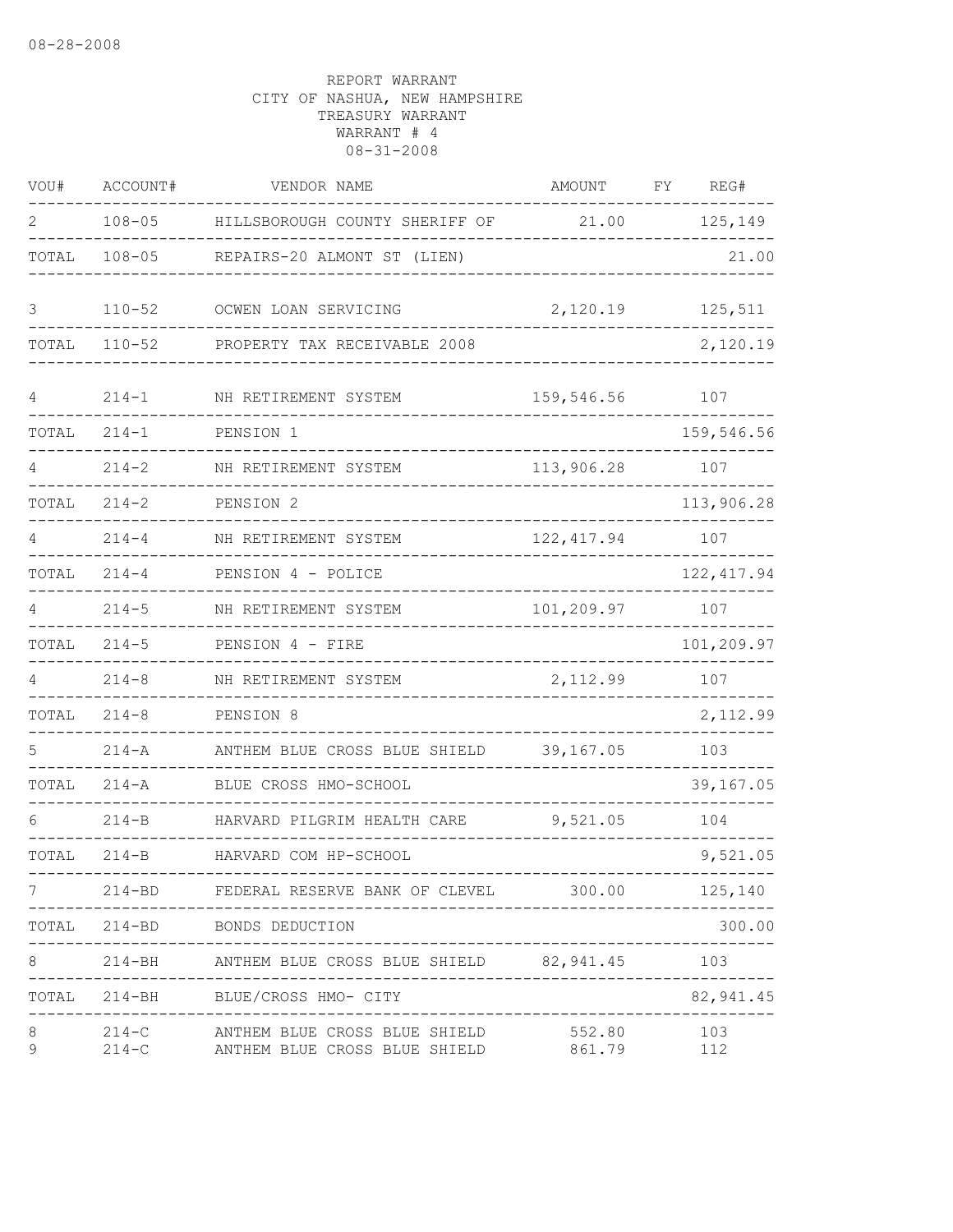| VOU#                                         | ACCOUNT#                                                                                               | VENDOR NAME                                                                                                                                | AMOUNT                                                                     | REG#<br>FY                                                                           |
|----------------------------------------------|--------------------------------------------------------------------------------------------------------|--------------------------------------------------------------------------------------------------------------------------------------------|----------------------------------------------------------------------------|--------------------------------------------------------------------------------------|
| TOTAL                                        | $214-C$                                                                                                | B/C B/S J PLAN-DED SCHOOL                                                                                                                  |                                                                            | 1,414.59                                                                             |
| 10<br>11<br>12<br>13<br>14<br>15<br>16<br>17 | $214 - DC$<br>$214-DC$<br>$214 - DC$<br>$214-DC$<br>$214-DC$<br>$214 - DC$<br>$214 - DC$<br>$214 - DC$ | BIANCHI ROBERT<br>COSTANTINI SHELLEY<br>COTE KEITH<br>DANEAU PAULA<br>HODGDON CYNTHIA<br>MAILLOUX SHAWN<br>PERAULT DAVID<br>SLATTERY SCOTT | 55.00<br>76.93<br>192.31<br>325.00<br>192.31<br>544.00<br>203.44<br>441.45 | 125,248<br>125,185<br>125,320<br>125,145<br>125,321<br>125,357<br>125,249<br>125,322 |
| 18<br>TOTAL                                  | $214 - DC$<br>$214 - DC$                                                                               | SULLIVAN DAVID<br>DEPENDENT CARE DEDUCTION                                                                                                 | 195.00                                                                     | 125,427<br>2,225.44                                                                  |
| 19                                           | $214 - H$                                                                                              | NORTHEAST DELTA                                                                                                                            | 3,383.97                                                                   | 105                                                                                  |
| TOTAL                                        | $214 - H$                                                                                              | N.E.DELTA-SCHOOL                                                                                                                           |                                                                            | 3,383.97                                                                             |
| 20                                           | $214 - HC$                                                                                             | HARVARD PILGRIM HEALTH CARE                                                                                                                | 24,764.95                                                                  | 104                                                                                  |
| TOTAL                                        | $214-HC$                                                                                               | HARVARD COM HP                                                                                                                             |                                                                            | 24,764.95                                                                            |
| 21<br>22<br>23                               | $214 - HJ$<br>$214 - HJ$<br>$214 - HJ$                                                                 | ANTHEM BLUE CROSS BLUE SHIELD<br>ANTHEM BLUE CROSS BLUE SHIELD<br>HOVIS KRISTEN/ACCT OF THOMAS F                                           | 73,965.87<br>31, 176. 47<br>1,002.72                                       | 103<br>112<br>125,434                                                                |
| TOTAL                                        | $214 - HJ$                                                                                             | BC/BS J PLAN DED-CITY                                                                                                                      |                                                                            | 106,145.06                                                                           |
| 24                                           | $214 - I$                                                                                              | ANTHEM BLUE CROSS BLUE SHIELD                                                                                                              | 25,374.97                                                                  | 103                                                                                  |
| TOTAL                                        | $214 - I$                                                                                              | B/C P.O.S-SCHOOL                                                                                                                           |                                                                            | 25, 374.97                                                                           |
| 25                                           | $214-P$                                                                                                | NORTHEAST DELTA                                                                                                                            | 24, 203.67                                                                 | 105                                                                                  |
| TOTAL                                        | $214-P$                                                                                                | NORTHEAST DELTA DEDUCTION                                                                                                                  |                                                                            | 24, 203.67                                                                           |
|                                              | $214 - PO$                                                                                             | ANTHEM BLUE CROSS BLUE SHIELD                                                                                                              | 28,878.76                                                                  | 103                                                                                  |
| TOTAL                                        |                                                                                                        | 214-PO BC/BS POINT OF SERV- CITY                                                                                                           |                                                                            | 28,878.76                                                                            |
| 27                                           |                                                                                                        | 214-SL SUN LIFE ASSURANCE COMPANY OF 3,470.88                                                                                              |                                                                            | 121                                                                                  |
| TOTAL                                        | 214-SL                                                                                                 | BPW GROUP INS-SUN LIFE                                                                                                                     |                                                                            | 3,470.88                                                                             |
| 28<br>29                                     | $255 - 00$<br>$255 - 00$                                                                               | STATE OF NH-MV<br>STATE OF NH-MV                                                                                                           | 23, 181.70<br>11,381.15                                                    | 101<br>102                                                                           |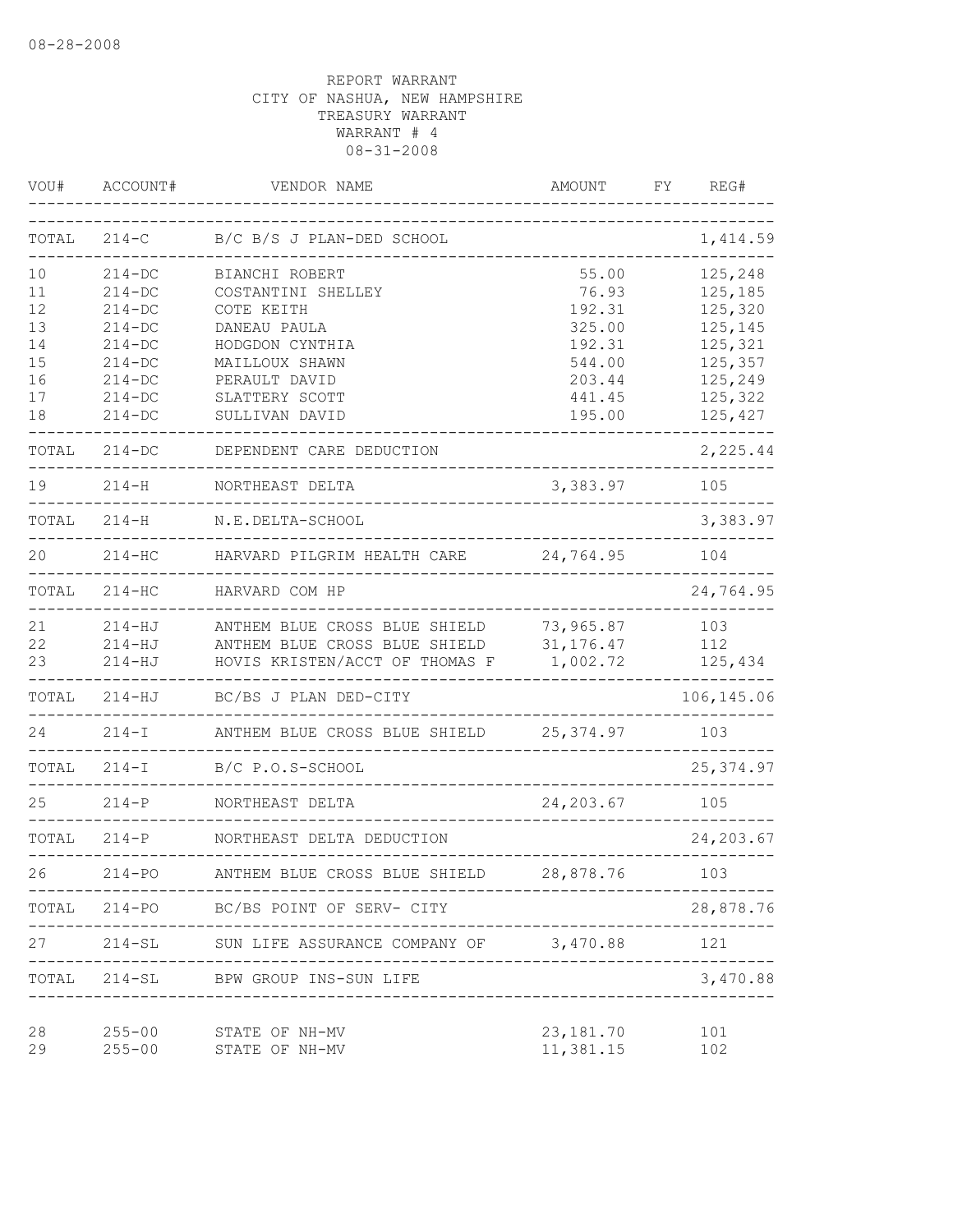| VOU#                                   | ACCOUNT#                                                                                       | VENDOR NAME                                                                                                                | AMOUNT                                                                                    | FY<br>REG#                                    |       |
|----------------------------------------|------------------------------------------------------------------------------------------------|----------------------------------------------------------------------------------------------------------------------------|-------------------------------------------------------------------------------------------|-----------------------------------------------|-------|
| 30<br>31<br>32<br>33<br>34<br>35<br>36 | $255 - 00$<br>$255 - 00$<br>$255 - 00$<br>$255 - 00$<br>$255 - 00$<br>$255 - 00$<br>$255 - 00$ | STATE OF NH-MV<br>STATE OF NH-MV<br>STATE OF NH-MV<br>STATE OF NH-MV<br>STATE OF NH-MV<br>STATE OF NH-MV<br>STATE OF NH-MV | 13,004.10<br>7,301.45<br>22, 112.90<br>18,666.85<br>13,939.25<br>15, 131. 15<br>15,547.85 | 108<br>110<br>114<br>115<br>116<br>118<br>120 |       |
|                                        | TOTAL 255-00                                                                                   | STATE MVR                                                                                                                  |                                                                                           | 140,266.40                                    |       |
| 37<br>38<br>39                         | $257 - 00$<br>$257 - 00$<br>$257 - 00$                                                         | GARGATE JESUS R<br>OSOFSKY RALPH E<br>THOMPSON LARA A                                                                      | 11.30<br>2.50<br>101.70                                                                   | 125,464<br>125,460<br>125,462                 |       |
|                                        |                                                                                                | TOTAL 257-00 MV REFUND PENDING                                                                                             |                                                                                           | 115.50                                        |       |
| 40<br>41                               | $258 - 00$<br>$258 - 00$                                                                       | MAIL ALAN JF<br>SENNETT JOHN E                                                                                             | 20.00                                                                                     | 10.00 125,466<br>125,468                      |       |
| TOTAL                                  | $258 - 00$                                                                                     | TVB REFUND PENDING                                                                                                         |                                                                                           |                                               | 30.00 |
| 42                                     | $292 - 29$                                                                                     | E D SWETT INC                                                                                                              |                                                                                           | 5,919.50 125,139                              |       |
| TOTAL                                  |                                                                                                | 292-29 RETAINAGE PAYABLE-ED SWETT INC                                                                                      |                                                                                           | 5,919.50                                      |       |
| 42                                     | $292 - 30$                                                                                     | E D SWETT INC                                                                                                              | 101.93                                                                                    | 125,139                                       |       |
| TOTAL                                  |                                                                                                | 292-30 INTEREST PAYABLE-ED SWETT INC                                                                                       |                                                                                           | 101.93                                        |       |
|                                        |                                                                                                |                                                                                                                            |                                                                                           |                                               |       |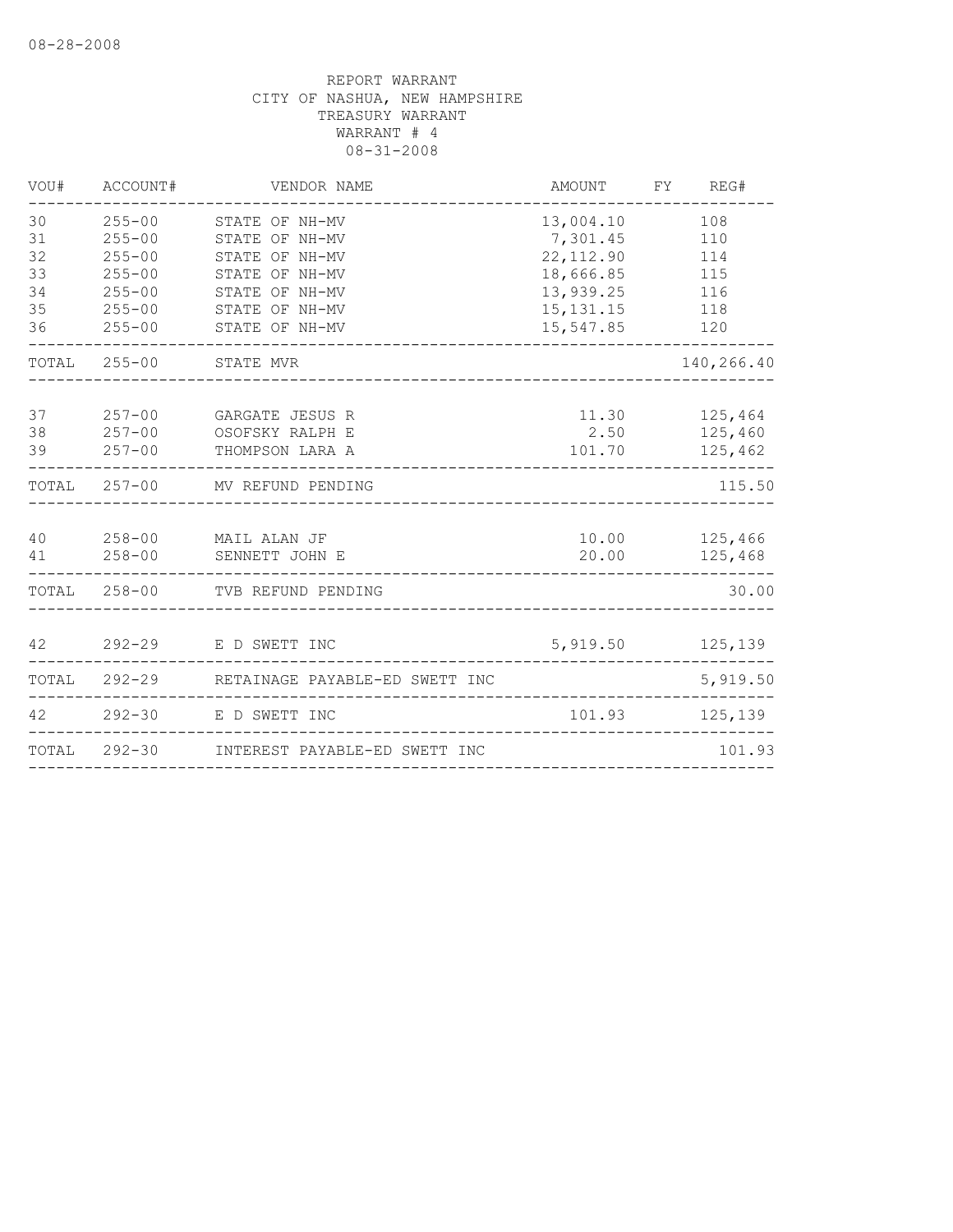| 50.00 125,355<br>43<br>305-59100<br>ANDERSON CECIL<br>JEYNES MIKE<br>MCLEAN JIM 1<br>NEXTEL COMMUNICATIONS<br>O'NEIL TIM 2<br>SANCHEZ ANTONIO<br>WALLENT FRANK J<br>44<br>305-59100<br>387.50 125,239<br>45<br>305-59100<br>162.50 125,331<br>46<br>305-59100<br>30.85<br>125,723<br>250.00<br>125,332<br>47<br>305-59100<br>48<br>305-59100 SANCHEZ ANTONIO<br>50.00<br>49<br>305-59100 WALLENT FRANK J<br>-------------------<br>TOTAL 305 SRF - CIVIC & COMM ACTIVITIES<br>980.85<br>ANTHEM BLUE CROSS BLUE SHIELD 89,920.59<br>50<br>308-83012<br>103<br>181, 945.10<br>112<br>51<br>308-83012<br>ANTHEM BLUE CROSS BLUE SHIELD<br>52<br>308-83013<br>ANTHEM BLUE CROSS BLUE SHIELD<br>135, 339.82<br>103<br>53<br>ANTHEM BLUE CROSS BLUE SHIELD<br>158,218.39<br>112<br>308-83013<br>11,968.19<br>54<br>HARVARD PILGRIM HEALTH CARE<br>308-83016<br>104<br>19,326.11<br>55<br>308-83016<br>HARVARD PILGRIM HEALTH CARE<br>113<br>36,939.87<br>56<br>308-83017<br>HARVARD PILGRIM HEALTH CARE<br>104<br>57<br>36,309.90<br>113<br>308-83017<br>HARVARD PILGRIM HEALTH CARE<br>50,220.02<br>58<br>308-83018<br>ANTHEM BLUE CROSS BLUE SHIELD<br>112<br>59<br>308-83019<br>ANTHEM BLUE CROSS BLUE SHIELD<br>66,054.15<br>103<br>112 |
|---------------------------------------------------------------------------------------------------------------------------------------------------------------------------------------------------------------------------------------------------------------------------------------------------------------------------------------------------------------------------------------------------------------------------------------------------------------------------------------------------------------------------------------------------------------------------------------------------------------------------------------------------------------------------------------------------------------------------------------------------------------------------------------------------------------------------------------------------------------------------------------------------------------------------------------------------------------------------------------------------------------------------------------------------------------------------------------------------------------------------------------------------------------------------------------------------------------------------------------|
|                                                                                                                                                                                                                                                                                                                                                                                                                                                                                                                                                                                                                                                                                                                                                                                                                                                                                                                                                                                                                                                                                                                                                                                                                                       |
|                                                                                                                                                                                                                                                                                                                                                                                                                                                                                                                                                                                                                                                                                                                                                                                                                                                                                                                                                                                                                                                                                                                                                                                                                                       |
|                                                                                                                                                                                                                                                                                                                                                                                                                                                                                                                                                                                                                                                                                                                                                                                                                                                                                                                                                                                                                                                                                                                                                                                                                                       |
|                                                                                                                                                                                                                                                                                                                                                                                                                                                                                                                                                                                                                                                                                                                                                                                                                                                                                                                                                                                                                                                                                                                                                                                                                                       |
|                                                                                                                                                                                                                                                                                                                                                                                                                                                                                                                                                                                                                                                                                                                                                                                                                                                                                                                                                                                                                                                                                                                                                                                                                                       |
|                                                                                                                                                                                                                                                                                                                                                                                                                                                                                                                                                                                                                                                                                                                                                                                                                                                                                                                                                                                                                                                                                                                                                                                                                                       |
|                                                                                                                                                                                                                                                                                                                                                                                                                                                                                                                                                                                                                                                                                                                                                                                                                                                                                                                                                                                                                                                                                                                                                                                                                                       |
|                                                                                                                                                                                                                                                                                                                                                                                                                                                                                                                                                                                                                                                                                                                                                                                                                                                                                                                                                                                                                                                                                                                                                                                                                                       |
|                                                                                                                                                                                                                                                                                                                                                                                                                                                                                                                                                                                                                                                                                                                                                                                                                                                                                                                                                                                                                                                                                                                                                                                                                                       |
|                                                                                                                                                                                                                                                                                                                                                                                                                                                                                                                                                                                                                                                                                                                                                                                                                                                                                                                                                                                                                                                                                                                                                                                                                                       |
|                                                                                                                                                                                                                                                                                                                                                                                                                                                                                                                                                                                                                                                                                                                                                                                                                                                                                                                                                                                                                                                                                                                                                                                                                                       |
|                                                                                                                                                                                                                                                                                                                                                                                                                                                                                                                                                                                                                                                                                                                                                                                                                                                                                                                                                                                                                                                                                                                                                                                                                                       |
|                                                                                                                                                                                                                                                                                                                                                                                                                                                                                                                                                                                                                                                                                                                                                                                                                                                                                                                                                                                                                                                                                                                                                                                                                                       |
|                                                                                                                                                                                                                                                                                                                                                                                                                                                                                                                                                                                                                                                                                                                                                                                                                                                                                                                                                                                                                                                                                                                                                                                                                                       |
|                                                                                                                                                                                                                                                                                                                                                                                                                                                                                                                                                                                                                                                                                                                                                                                                                                                                                                                                                                                                                                                                                                                                                                                                                                       |
|                                                                                                                                                                                                                                                                                                                                                                                                                                                                                                                                                                                                                                                                                                                                                                                                                                                                                                                                                                                                                                                                                                                                                                                                                                       |
|                                                                                                                                                                                                                                                                                                                                                                                                                                                                                                                                                                                                                                                                                                                                                                                                                                                                                                                                                                                                                                                                                                                                                                                                                                       |
|                                                                                                                                                                                                                                                                                                                                                                                                                                                                                                                                                                                                                                                                                                                                                                                                                                                                                                                                                                                                                                                                                                                                                                                                                                       |
|                                                                                                                                                                                                                                                                                                                                                                                                                                                                                                                                                                                                                                                                                                                                                                                                                                                                                                                                                                                                                                                                                                                                                                                                                                       |
| 60<br>308-83019<br>ANTHEM BLUE CROSS BLUE SHIELD<br>78,989.70                                                                                                                                                                                                                                                                                                                                                                                                                                                                                                                                                                                                                                                                                                                                                                                                                                                                                                                                                                                                                                                                                                                                                                         |
| 61<br>18,626.76<br>111<br>308-83020<br>NORTHEAST DELTA                                                                                                                                                                                                                                                                                                                                                                                                                                                                                                                                                                                                                                                                                                                                                                                                                                                                                                                                                                                                                                                                                                                                                                                |
| 62<br>2,270.85<br>105<br>308-83021<br>NORTHEAST DELTA                                                                                                                                                                                                                                                                                                                                                                                                                                                                                                                                                                                                                                                                                                                                                                                                                                                                                                                                                                                                                                                                                                                                                                                 |
| 63<br>5,914.40<br>308-83021<br>NORTHEAST DELTA<br>111                                                                                                                                                                                                                                                                                                                                                                                                                                                                                                                                                                                                                                                                                                                                                                                                                                                                                                                                                                                                                                                                                                                                                                                 |
| NORTHERN NEW ENGLAND BENEFIT T 30,827.00<br>64<br>308-83026<br>117                                                                                                                                                                                                                                                                                                                                                                                                                                                                                                                                                                                                                                                                                                                                                                                                                                                                                                                                                                                                                                                                                                                                                                    |
| 65<br>100<br>308-83050<br>FRED C CHURCH INC<br>69,692.00                                                                                                                                                                                                                                                                                                                                                                                                                                                                                                                                                                                                                                                                                                                                                                                                                                                                                                                                                                                                                                                                                                                                                                              |
| 66<br>776.75<br>125,358<br>308-83052<br>TORTORELLO NARISA                                                                                                                                                                                                                                                                                                                                                                                                                                                                                                                                                                                                                                                                                                                                                                                                                                                                                                                                                                                                                                                                                                                                                                             |
| 67<br>W/ 375.00<br>308-83053<br>ASSOCIATED RADIOLOGISTS PA<br>125,365                                                                                                                                                                                                                                                                                                                                                                                                                                                                                                                                                                                                                                                                                                                                                                                                                                                                                                                                                                                                                                                                                                                                                                 |
| 68<br>308-83053<br>DARTMOUTH-HITCHCOCK CLINIC<br>110.00<br>125,404                                                                                                                                                                                                                                                                                                                                                                                                                                                                                                                                                                                                                                                                                                                                                                                                                                                                                                                                                                                                                                                                                                                                                                    |
| DH FAMILY MEDICINE NASHUA INC<br>258.00<br>69<br>308-83053<br>125,363                                                                                                                                                                                                                                                                                                                                                                                                                                                                                                                                                                                                                                                                                                                                                                                                                                                                                                                                                                                                                                                                                                                                                                 |
| 70<br>308-83053<br>15.00<br>125,393<br>FOUR SEASONS ORTHOPAEDIC CTR                                                                                                                                                                                                                                                                                                                                                                                                                                                                                                                                                                                                                                                                                                                                                                                                                                                                                                                                                                                                                                                                                                                                                                   |
| OCCUPATIONAL HEALTH CTRS SOUTH 1,048.45<br>125,272<br>71<br>308-83053                                                                                                                                                                                                                                                                                                                                                                                                                                                                                                                                                                                                                                                                                                                                                                                                                                                                                                                                                                                                                                                                                                                                                                 |
| 72<br>100.00<br>125,246<br>308-83053<br>PAINE JUDITH H JMD                                                                                                                                                                                                                                                                                                                                                                                                                                                                                                                                                                                                                                                                                                                                                                                                                                                                                                                                                                                                                                                                                                                                                                            |
| 125,426<br>73<br>SELECT PHYSICAL THERAPY HOLDIN 4,742.00<br>308-83053                                                                                                                                                                                                                                                                                                                                                                                                                                                                                                                                                                                                                                                                                                                                                                                                                                                                                                                                                                                                                                                                                                                                                                 |
| SO NH REGIONAL MEDICAL CENTER 3,073.64<br>125,366<br>74<br>308-83053                                                                                                                                                                                                                                                                                                                                                                                                                                                                                                                                                                                                                                                                                                                                                                                                                                                                                                                                                                                                                                                                                                                                                                  |
| 12,623.55 125,192<br>75<br>308-83053<br>ST JOSEPH'S HOSPITAL W/C                                                                                                                                                                                                                                                                                                                                                                                                                                                                                                                                                                                                                                                                                                                                                                                                                                                                                                                                                                                                                                                                                                                                                                      |
| THIRD PARTY SOLUTIONS INC 90.30<br>76<br>308-83053<br>125,386                                                                                                                                                                                                                                                                                                                                                                                                                                                                                                                                                                                                                                                                                                                                                                                                                                                                                                                                                                                                                                                                                                                                                                         |
| 308-83054<br>125,512<br>77<br>BATES SUSAN A<br>599.43                                                                                                                                                                                                                                                                                                                                                                                                                                                                                                                                                                                                                                                                                                                                                                                                                                                                                                                                                                                                                                                                                                                                                                                 |
| 78<br>308-83054<br>BEDFORD AMBULATORY SURG CTR<br>6,848.00<br>125,372                                                                                                                                                                                                                                                                                                                                                                                                                                                                                                                                                                                                                                                                                                                                                                                                                                                                                                                                                                                                                                                                                                                                                                 |
| 79<br>308-83054<br>743.00<br>125,393<br>FOUR SEASONS ORTHOPAEDIC CTR                                                                                                                                                                                                                                                                                                                                                                                                                                                                                                                                                                                                                                                                                                                                                                                                                                                                                                                                                                                                                                                                                                                                                                  |
| 80<br>308-83054<br>125,179<br>GRANITE STATE ANESTHESIOLOGIST<br>760.00                                                                                                                                                                                                                                                                                                                                                                                                                                                                                                                                                                                                                                                                                                                                                                                                                                                                                                                                                                                                                                                                                                                                                                |
| 125,381<br>81<br>308-83054<br>GREATER NASHUA EMERGENCY PHYS<br>44.00                                                                                                                                                                                                                                                                                                                                                                                                                                                                                                                                                                                                                                                                                                                                                                                                                                                                                                                                                                                                                                                                                                                                                                  |
| 125,153<br>82<br>308-83054<br>KING RAYMOND T MD<br>W/C<br>200.00                                                                                                                                                                                                                                                                                                                                                                                                                                                                                                                                                                                                                                                                                                                                                                                                                                                                                                                                                                                                                                                                                                                                                                      |
| 83<br>308-83054<br>NH ORTHOPAEDIC SURGERY PA W/C<br>81.00<br>125,374                                                                                                                                                                                                                                                                                                                                                                                                                                                                                                                                                                                                                                                                                                                                                                                                                                                                                                                                                                                                                                                                                                                                                                  |
| 308-83054<br>OCCUPATIONAL HEALTH CTRS SOUTH<br>821.62<br>125,272<br>84                                                                                                                                                                                                                                                                                                                                                                                                                                                                                                                                                                                                                                                                                                                                                                                                                                                                                                                                                                                                                                                                                                                                                                |
| 85<br>308-83054<br>ORTHOCARE MEDICAL EQUIP LLC<br>350.00<br>125,238                                                                                                                                                                                                                                                                                                                                                                                                                                                                                                                                                                                                                                                                                                                                                                                                                                                                                                                                                                                                                                                                                                                                                                   |
| 86<br>4,950.00<br>308-83054<br>SPENCER ROBERT F MD<br>125,430                                                                                                                                                                                                                                                                                                                                                                                                                                                                                                                                                                                                                                                                                                                                                                                                                                                                                                                                                                                                                                                                                                                                                                         |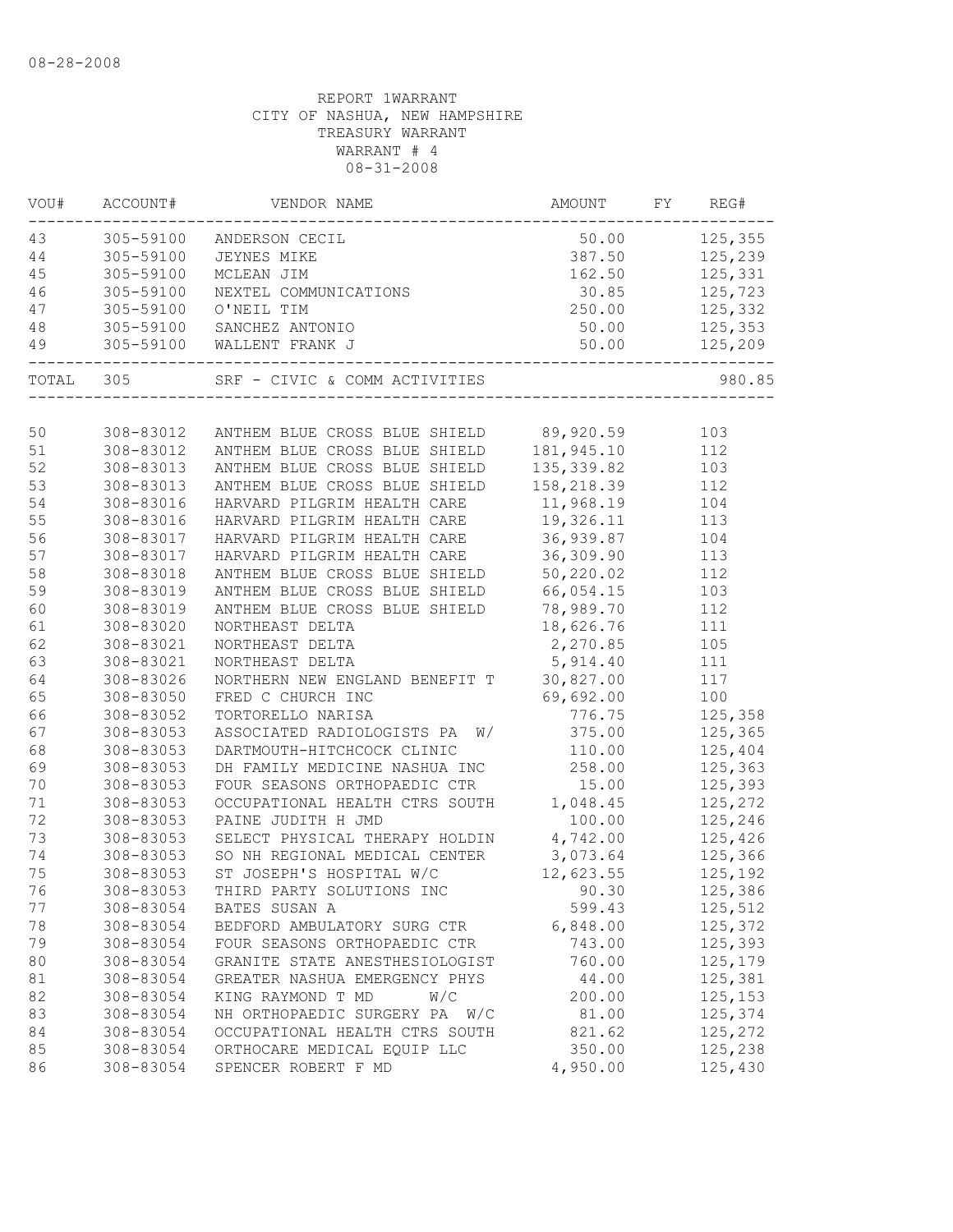| 87<br>460.38<br>308-83054<br>THIRD PARTY SOLUTIONS INC<br>88<br>308-83055<br>DEVINE MILLIMET & BRANCH PA W<br>1,749.89<br>89<br>308-83055<br>FOUR SEASONS ORTHOPAEDIC CTR<br>500.00<br>90<br>POLIVY KENNETH DR W/C<br>395.00<br>308-83055<br>91<br>OCCUPATIONAL DRUG TESTING LLC<br>70.00<br>308-83056<br>92<br>308-83060<br>THERIAULT DONALD<br>6,500.00<br>93<br>308-83063<br>MARVELL PLATE GLASS INC<br>W/C<br>198.00<br>94<br>308-83063<br>PROTECTION ONE INC<br>155.00<br>95<br>1,829.10<br>DOWNTOWN COLLISION CTR<br>308-83064<br>96<br>308-83077<br>59,921.25<br>AMERICAN STOP LOSS<br>TOTAL<br>308<br>SRF - INSURANCE<br>3086-82025<br>505.14<br>NH RETIREMENT SYSTEM<br>3086-83006<br>1,489.20<br>ANTHEM BLUE CROSS BLUE SHIELD<br>3086-83009<br>143.65<br>NORTHEAST DELTA<br>308<br>TOTAL<br>JAVITS GRANT PROGRAM<br>204,933 3097-41015<br>159.00<br>HOVEY RICHARD<br>204,934 3097-49085<br>884.00<br>JTM PROVISIONS CO<br>3097-82025<br>2,009.94<br>NH RETIREMENT SYSTEM<br>3097-83006<br>22,586.85<br>ANTHEM BLUE CROSS BLUE SHIELD<br>3097-83009<br>1,638.21<br>NORTHEAST DELTA<br>TOTAL<br>309<br>SRF - FOOD SERVICES | 125,386<br>125,367<br>125,393<br>125,373<br>125,359<br>125,354<br>125,390<br>125,731<br>125,345<br>106<br>107<br>103 |
|-------------------------------------------------------------------------------------------------------------------------------------------------------------------------------------------------------------------------------------------------------------------------------------------------------------------------------------------------------------------------------------------------------------------------------------------------------------------------------------------------------------------------------------------------------------------------------------------------------------------------------------------------------------------------------------------------------------------------------------------------------------------------------------------------------------------------------------------------------------------------------------------------------------------------------------------------------------------------------------------------------------------------------------------------------------------------------------------------------------------------------------|----------------------------------------------------------------------------------------------------------------------|
|                                                                                                                                                                                                                                                                                                                                                                                                                                                                                                                                                                                                                                                                                                                                                                                                                                                                                                                                                                                                                                                                                                                                     |                                                                                                                      |
|                                                                                                                                                                                                                                                                                                                                                                                                                                                                                                                                                                                                                                                                                                                                                                                                                                                                                                                                                                                                                                                                                                                                     |                                                                                                                      |
|                                                                                                                                                                                                                                                                                                                                                                                                                                                                                                                                                                                                                                                                                                                                                                                                                                                                                                                                                                                                                                                                                                                                     |                                                                                                                      |
|                                                                                                                                                                                                                                                                                                                                                                                                                                                                                                                                                                                                                                                                                                                                                                                                                                                                                                                                                                                                                                                                                                                                     | 1, 102, 951.21                                                                                                       |
|                                                                                                                                                                                                                                                                                                                                                                                                                                                                                                                                                                                                                                                                                                                                                                                                                                                                                                                                                                                                                                                                                                                                     |                                                                                                                      |
|                                                                                                                                                                                                                                                                                                                                                                                                                                                                                                                                                                                                                                                                                                                                                                                                                                                                                                                                                                                                                                                                                                                                     |                                                                                                                      |
|                                                                                                                                                                                                                                                                                                                                                                                                                                                                                                                                                                                                                                                                                                                                                                                                                                                                                                                                                                                                                                                                                                                                     |                                                                                                                      |
|                                                                                                                                                                                                                                                                                                                                                                                                                                                                                                                                                                                                                                                                                                                                                                                                                                                                                                                                                                                                                                                                                                                                     |                                                                                                                      |
|                                                                                                                                                                                                                                                                                                                                                                                                                                                                                                                                                                                                                                                                                                                                                                                                                                                                                                                                                                                                                                                                                                                                     |                                                                                                                      |
|                                                                                                                                                                                                                                                                                                                                                                                                                                                                                                                                                                                                                                                                                                                                                                                                                                                                                                                                                                                                                                                                                                                                     |                                                                                                                      |
|                                                                                                                                                                                                                                                                                                                                                                                                                                                                                                                                                                                                                                                                                                                                                                                                                                                                                                                                                                                                                                                                                                                                     |                                                                                                                      |
|                                                                                                                                                                                                                                                                                                                                                                                                                                                                                                                                                                                                                                                                                                                                                                                                                                                                                                                                                                                                                                                                                                                                     |                                                                                                                      |
|                                                                                                                                                                                                                                                                                                                                                                                                                                                                                                                                                                                                                                                                                                                                                                                                                                                                                                                                                                                                                                                                                                                                     |                                                                                                                      |
|                                                                                                                                                                                                                                                                                                                                                                                                                                                                                                                                                                                                                                                                                                                                                                                                                                                                                                                                                                                                                                                                                                                                     | 105                                                                                                                  |
|                                                                                                                                                                                                                                                                                                                                                                                                                                                                                                                                                                                                                                                                                                                                                                                                                                                                                                                                                                                                                                                                                                                                     |                                                                                                                      |
|                                                                                                                                                                                                                                                                                                                                                                                                                                                                                                                                                                                                                                                                                                                                                                                                                                                                                                                                                                                                                                                                                                                                     | 2,137.99                                                                                                             |
|                                                                                                                                                                                                                                                                                                                                                                                                                                                                                                                                                                                                                                                                                                                                                                                                                                                                                                                                                                                                                                                                                                                                     |                                                                                                                      |
|                                                                                                                                                                                                                                                                                                                                                                                                                                                                                                                                                                                                                                                                                                                                                                                                                                                                                                                                                                                                                                                                                                                                     | 125,640                                                                                                              |
|                                                                                                                                                                                                                                                                                                                                                                                                                                                                                                                                                                                                                                                                                                                                                                                                                                                                                                                                                                                                                                                                                                                                     | 125,621                                                                                                              |
|                                                                                                                                                                                                                                                                                                                                                                                                                                                                                                                                                                                                                                                                                                                                                                                                                                                                                                                                                                                                                                                                                                                                     | 107                                                                                                                  |
|                                                                                                                                                                                                                                                                                                                                                                                                                                                                                                                                                                                                                                                                                                                                                                                                                                                                                                                                                                                                                                                                                                                                     | 103                                                                                                                  |
|                                                                                                                                                                                                                                                                                                                                                                                                                                                                                                                                                                                                                                                                                                                                                                                                                                                                                                                                                                                                                                                                                                                                     | 105                                                                                                                  |
|                                                                                                                                                                                                                                                                                                                                                                                                                                                                                                                                                                                                                                                                                                                                                                                                                                                                                                                                                                                                                                                                                                                                     | 27,278.00                                                                                                            |
| 204,935 3117-78007<br>251.95<br>DFA INC                                                                                                                                                                                                                                                                                                                                                                                                                                                                                                                                                                                                                                                                                                                                                                                                                                                                                                                                                                                                                                                                                             | 125,547                                                                                                              |
| TOTAL<br>311<br>DRIVER'S EDUCATION                                                                                                                                                                                                                                                                                                                                                                                                                                                                                                                                                                                                                                                                                                                                                                                                                                                                                                                                                                                                                                                                                                  | 251.95                                                                                                               |
|                                                                                                                                                                                                                                                                                                                                                                                                                                                                                                                                                                                                                                                                                                                                                                                                                                                                                                                                                                                                                                                                                                                                     |                                                                                                                      |
| 103<br>312-43005<br>PRINTGRAPHICS OF MAINE<br>265.31                                                                                                                                                                                                                                                                                                                                                                                                                                                                                                                                                                                                                                                                                                                                                                                                                                                                                                                                                                                                                                                                                | 125,214                                                                                                              |
| 104<br>$312 - 46025$<br>BEN'S UNIFORMS<br>140.00                                                                                                                                                                                                                                                                                                                                                                                                                                                                                                                                                                                                                                                                                                                                                                                                                                                                                                                                                                                                                                                                                    | 125,670                                                                                                              |
| 105<br>312-68025<br>24,739.00<br>RON CURRIER'S HILLTOP CHEVROLE                                                                                                                                                                                                                                                                                                                                                                                                                                                                                                                                                                                                                                                                                                                                                                                                                                                                                                                                                                                                                                                                     | 125,144                                                                                                              |
| 312-705 CURRAN FRANCIS<br>106<br>20.00                                                                                                                                                                                                                                                                                                                                                                                                                                                                                                                                                                                                                                                                                                                                                                                                                                                                                                                                                                                                                                                                                              | 125,522                                                                                                              |
| 107<br>312-705 DIONNE JUDITH<br>210.00                                                                                                                                                                                                                                                                                                                                                                                                                                                                                                                                                                                                                                                                                                                                                                                                                                                                                                                                                                                                                                                                                              | 125,431                                                                                                              |
| 210.00<br>108<br>312-705 WALLEN TINISHA                                                                                                                                                                                                                                                                                                                                                                                                                                                                                                                                                                                                                                                                                                                                                                                                                                                                                                                                                                                                                                                                                             | 125,523                                                                                                              |
| 312-78007 CARPARTS OF NASHUA<br>109<br>4.68                                                                                                                                                                                                                                                                                                                                                                                                                                                                                                                                                                                                                                                                                                                                                                                                                                                                                                                                                                                                                                                                                         | 125,159                                                                                                              |
| TOTAL 312 SRF - FINANCIAL SERVICES<br>---------------------------                                                                                                                                                                                                                                                                                                                                                                                                                                                                                                                                                                                                                                                                                                                                                                                                                                                                                                                                                                                                                                                                   | -------<br>25,588.99                                                                                                 |
| 204,936 3247-64192 HOLOVAK & COUGHLIN SPORTING GO 4,059.75                                                                                                                                                                                                                                                                                                                                                                                                                                                                                                                                                                                                                                                                                                                                                                                                                                                                                                                                                                                                                                                                          | 125,584                                                                                                              |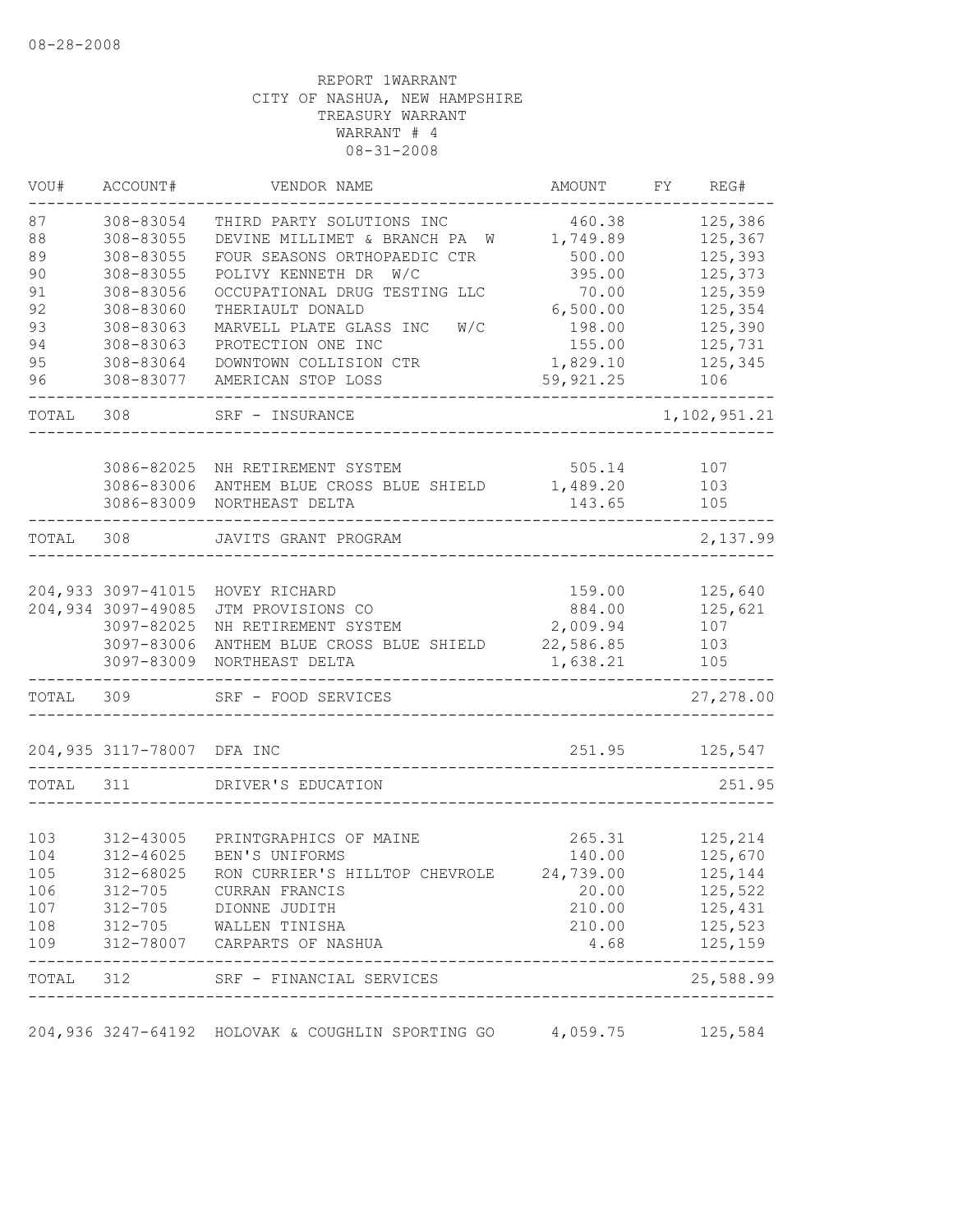| VOU#      | ACCOUNT#                | VENDOR NAME                                | AMOUNT                     | FY | REG#         |
|-----------|-------------------------|--------------------------------------------|----------------------------|----|--------------|
|           | TOTAL 324               | ATHLETICS-ENTERPRISE FUND                  |                            |    | 4,059.75     |
| 110       | 331-01430               | DATA RADIO MGMT CO INC                     | 70.00                      |    | 125,569      |
| 111       | 331-01430               | NEXTEL COMMUNICATIONS                      | 323.12                     |    | 125,723      |
| 112       | 331-31050               | VERIZON WIRELESS                           | 135.24                     |    | 125,740      |
| 113       | 331-59100               | ANIMAL HOSPITAL OF NASHUA INC              | 1,052.40                   |    | 125,383      |
| 114       | 331-59100               | COMCAST                                    | 107.00                     |    | 125,736      |
| 115       | 331-64030               | GOVCONNECTION INC                          | 242.90                     |    | 125,148      |
| 116       | 331-82030<br>---------- | NH RETIREMENT SYSTEM                       | 4,853.20<br>---------      |    | 107          |
| TOTAL     | 331                     | SRF - POLICE DEPARTMENT                    |                            |    | 6,783.86     |
|           | 204,937 3358-49050      | CAMBIUM LEARNING INC                       | 1,283.43                   |    | 125,595      |
|           | 204,938 3358-49050      | DYNAMIC MEASUREMENT GROUP INC              | 274.50                     |    | 125,603      |
|           | 204,939 3358-49050      | SCHOOL SPECIALTY                           | 29.81                      |    | 125,549      |
|           | 3358-83009              | NORTHEAST DELTA                            | 45.67                      |    | 105          |
| TOTAL 335 |                         | TITLE IB READ 1ST MT PLEASANT              |                            |    | 1,633.41     |
|           |                         |                                            |                            |    |              |
|           | 3359-82025              | NH RETIREMENT SYSTEM                       | 1,744.67                   |    | 107          |
|           | 3359-83006              | ANTHEM BLUE CROSS BLUE SHIELD              | 546.25                     |    | 103          |
|           |                         | 204,940 3359-91040 BOZEK NANCY             | 44.95                      |    | 125,559      |
|           |                         | 204,941 3359-91040 PIKE STEPHANIE          | 44.95                      |    | 125,619      |
| TOTAL 335 |                         | TITLE IB READ 1ST MT PLEASANT              |                            |    | 2,380.82     |
|           |                         | 204,942 3368-49035 RESOURCES FOR EDUCATORS | 496.00                     |    | 125,572      |
| TOTAL     | 336                     | TITLE I SCHL IMPR DR CRISP                 |                            |    | 496.00       |
|           |                         |                                            |                            |    |              |
| 120       | 341-01962               | HARBOR HOMES INC                           | 2,647.62                   |    | 125,301      |
| 121       | 341-01963               | SOUTHERN NH HIV/AIDS TASK FORC             | 10,731.00                  |    | 125,337      |
| 122       | 341-01968               | HARBOR HOMES INC                           | 25,752.00                  |    | 125,301      |
|           |                         | 122 341-01969 HARBOR HOMES INC             | 1,987.97                   |    | 125,301      |
| 123       |                         | 341-01969 SOUTHERN NH HIV/AIDS TASK FORC   | 751.00                     |    | 125,337      |
| 124       |                         | 341-31045 NEXTEL COMMUNICATIONS            | 392.92                     |    | 125,723      |
| 125       |                         | 341-49050 WHARF INDUSTRIES PRINTING INC    | 998.00                     |    | 125,344<br>. |
|           |                         | TOTAL 341 SRF - COMMUNITY SERVICES         | __________________________ |    | 43,260.51    |
| 126       |                         | 342-01352 ESA BIOSCIENCES INC              | 652.13 125,224             |    |              |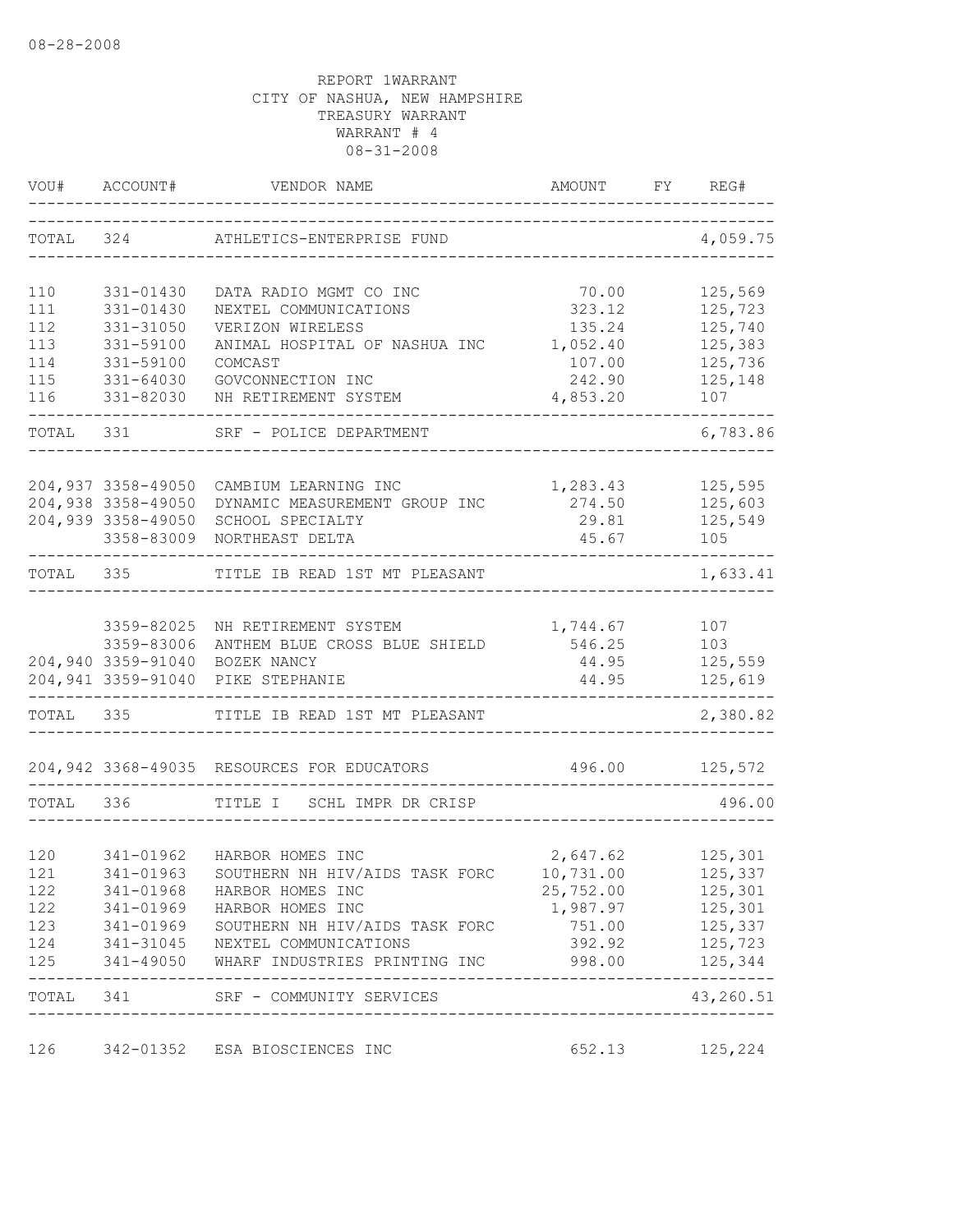| VOU#      | ACCOUNT#                     | VENDOR NAME                                                       | AMOUNT FY REG#   |           |
|-----------|------------------------------|-------------------------------------------------------------------|------------------|-----------|
| 127       |                              | 342-01940 JACK'S PIZZA                                            | 36.00            | 125,405   |
| 128       |                              | 342-01945 ACCURATE PRINTING INCORPORATED                          | 250.00           | 125,659   |
| 129       |                              | 342-31045 NEXTEL COMMUNICATIONS                                   | 31.70            | 125,723   |
|           | TOTAL 342                    | SRF - COMMUNITY HEALTH                                            |                  | 969.83    |
|           |                              | 204,943 3438-53109 AFTERSCHOOL CONFERENCE INC                     | 8,703.70         | 125,622   |
|           | 204,944 3438-53109           | CUNNINGHAM DANA                                                   | 890.95           | 125,628   |
|           | 204,945 3438-53109           | GREEN MARTINA                                                     | 500.00           | 125,617   |
|           | 204,946 3438-53109           | HUMAN DYNAMICS ASSO INC                                           | 547.39           | 125,624   |
|           | 204,947 3438-53109           | KIDTRIBE                                                          | 2,300.00         | 125,625   |
|           | 204,948 3438-53109           | LEON MARY ANN                                                     | 178.24           | 125,629   |
|           | 204,949 3438-53109           | O'CONNOR SUSAN                                                    | 1,780.00         | 125,598   |
|           | 204,950 3438-53109           | REMMETTER JENNIFER GRACE                                          | 325.00           | 125,618   |
|           | 204,951 3438-53109           | THOMPSON KAREN                                                    | 379.47           | 125,635   |
|           | 204,952 3438-53109 UPTON AMY |                                                                   | 160.00           | 125,626   |
|           |                              | 204,953 3438-53109 WILLIAMS ANDERSON                              | 2,345.22         | 125,627   |
| TOTAL 343 |                              | TITLE IV 21ST CENT QUAL.STAFF                                     |                  | 18,109.97 |
|           |                              |                                                                   |                  |           |
|           |                              | 204,954 3440-49075 AC MOORE INC                                   | 22.49            | 125,573   |
|           | 204,955 3440-49075           | CROWELL LINDA                                                     | 42.72            | 125,594   |
|           | 204,956 3440-49075           | GARELICK FARMS-LYNN                                               | 181.29           | 125,356   |
|           | 204,957 3440-49075           | MARKET BASKET                                                     | 11.33            | 125,297   |
|           |                              | 204,958 3440-49075 SAM'S CLUB                                     | 140.16           | 125,777   |
|           |                              | 204,959 3440-55020 FIRST STUDENT INC                              | 528.33           | 125,566   |
| TOTAL 344 |                              | AFTER SCHOOL PROGRAM                                              |                  | 926.32    |
|           |                              |                                                                   |                  |           |
|           |                              | 3449-82025 NH RETIREMENT SYSTEM                                   | 1,784.69         | 107       |
|           | 3449-83006                   | ANTHEM BLUE CROSS BLUE SHIELD                                     | 1,396.80         | 103       |
|           |                              | 3449-83009 NORTHEAST DELTA                                        | 45.67            | 105       |
| TOTAL 344 |                              | TITLE IV SDF 21ST CENTURY                                         |                  | 3, 227.16 |
|           |                              | 204,960 3468-53102 MEASURED PROGRESS INC                          | 1,366.91 125,602 |           |
|           |                              |                                                                   |                  |           |
|           | TOTAL 346                    | SMALLER LEARNING COMMUNITY                                        |                  | 1,366.91  |
|           |                              | 204,961 3507-49035 STEP PROFESSIONAL DEVELOPMENT 3,300.00 125,643 |                  |           |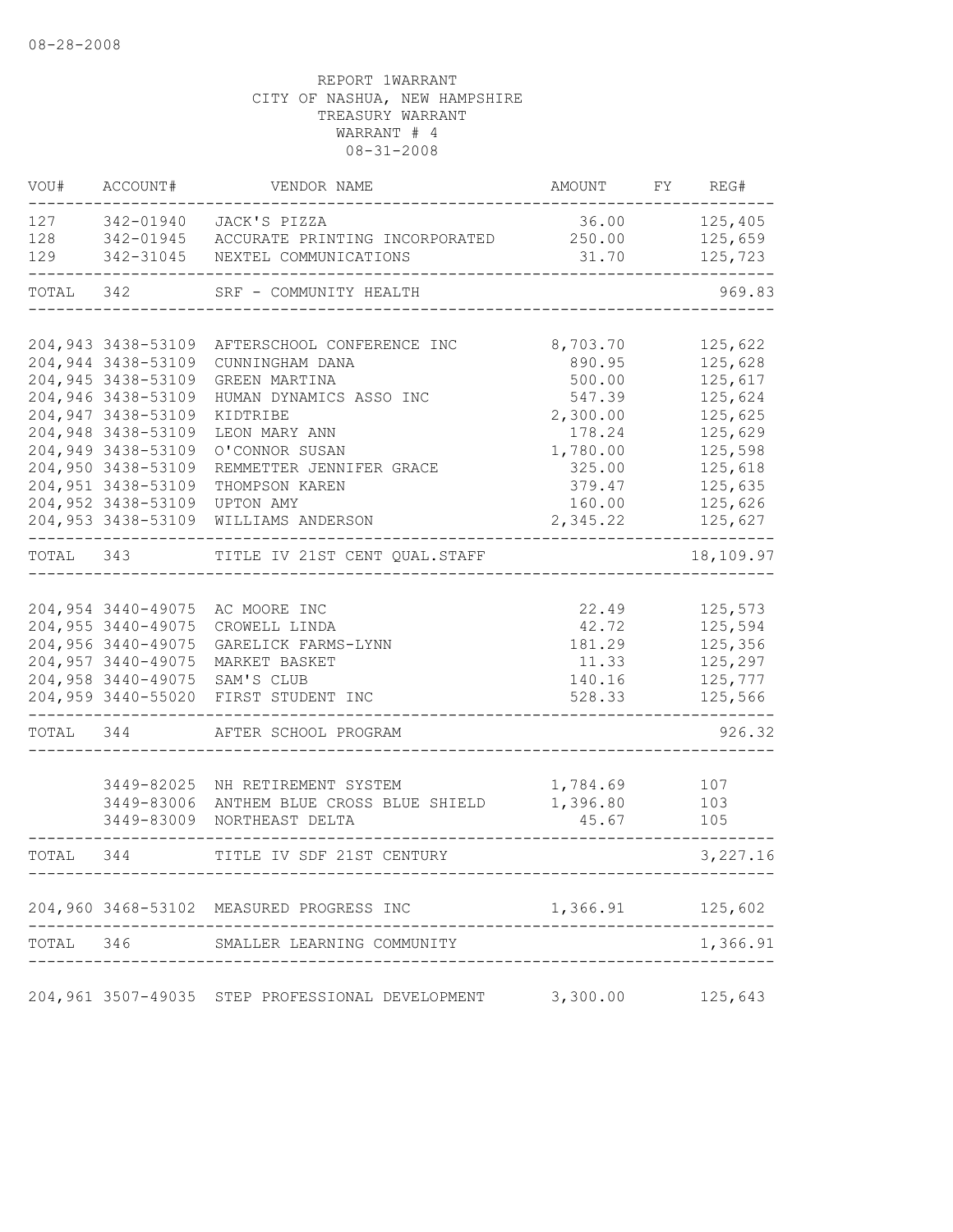|     |                                     | 204,962 3508-49035 SCHOOL IMPROVEMENT                 | 1,038.45 125,638 |                               |
|-----|-------------------------------------|-------------------------------------------------------|------------------|-------------------------------|
|     |                                     |                                                       | 2,936.97 107     |                               |
|     |                                     | 3508-83006 ANTHEM BLUE CROSS BLUE SHIELD 6,565.80 103 |                  |                               |
|     |                                     | 204,963 3508-91040 DROLET KATHLEEN                    |                  |                               |
|     |                                     |                                                       |                  | 10,832.45                     |
|     |                                     |                                                       |                  |                               |
| 135 |                                     | 352-45290 BELANGER LEAH                               |                  | 28.96 125,436                 |
| 136 | 352-45290                           | DREWELLO ANN                                          |                  | 3.65 125,437                  |
| 137 | 352-45290                           | MCDOUGALD SCOTT                                       | 96.72 125,233    |                               |
| 138 | $352 - 46005$                       | CARAMBA SKILLS CAMP                                   |                  | 380.00 125,527                |
| 139 | 352-46005                           | PRO SALES                                             | 672.00           | 125,600                       |
| 140 | 352-59050                           | BELANGER LEAH                                         | 600.00           | 125,125<br>125,122<br>125,128 |
| 141 | 352-59050                           | DELLE SUZANNE                                         | 500.00           |                               |
| 142 | 352-59050                           | DEMING JOANNE                                         | 450.00           |                               |
| 143 | 352-59050                           | DREWELLO ANN                                          | 200.00           | 125, 124                      |
| 144 | 352-59050                           | FARRELL KAYLEIGH                                      |                  | 405.00 125,173                |
| 145 | 352-59050                           | FLEURY DARREN                                         |                  | 200.00 125,118                |
| 146 | 352-59050                           | GILL MARY ALICE                                       |                  | 180.00 125,264                |
| 147 | 352-59050                           | KLINK DANIEL                                          |                  | 240.00 125,116                |
| 148 | 352-59050                           | LEVESQUE FELICIA                                      | 300.00           | 125, 132                      |
| 149 | 352-59050                           | MALONEY EMILY                                         | 200.00           | 125,126<br>125,378<br>125,115 |
| 150 | 352-59050                           | MCDOUGALD SCOTT                                       | 630.00           |                               |
| 151 | 352-59050                           | MELANSON DENNIS                                       | 300.00           |                               |
| 152 | 352-59050                           | NICHOLSON MORRIS                                      |                  | $300.00$ $125,114$            |
| 153 | 352-59050                           | O'CONNELL ERIN                                        |                  | 450.00 125,129                |
| 154 | 352-59050                           | O'LEARY BEN                                           |                  | 150.00 125,120                |
| 155 | 352-59050                           | RHEAULT MIKE                                          |                  | 400.00 125,458                |
| 156 | 352-59050                           | RICARD MICHELLE                                       |                  | 450.00 125,127                |
| 157 | 352-59050<br>352-59050<br>352-59050 | RUSH LAUREN                                           | 450.00           | 125,130                       |
| 158 |                                     | RUSSO THOMAS                                          | 190.00           |                               |
| 159 | 352-59050                           | SANBORN NICK                                          | 150.00           | 125,510<br>125,113            |
| 160 |                                     | 352-59050 SAWYER THOMAS                               | 100.00           | 125,117                       |
| 161 | 352-59050                           | SCHROEDER DAVID                                       | 100.00           | 125,119                       |
| 162 | 352-59050                           | SEYMOUR COLTON                                        | 150.00           | 125,121                       |
| 163 | 352-59050                           | SIMONSON DUNCAN                                       | 55.25            | 125,585                       |
| 164 | 352-59050                           | ST. CYR ERIC                                          | 200.00           | 125,123                       |
| 165 | 352-59050                           | WEST AMELIA                                           | 300.00           | 125,131                       |
| 166 | 352-59055                           | CARAMBA SKILLS CAMP                                   | 2,410.00         | 125,527                       |
| 167 | $352 - 705$                         | CWENAR KATHLEEN                                       | 180.00           | 125, 111                      |
| 168 | $352 - 705$                         | LAVOIE MICHAEL                                        | 125.00           | 125,110                       |
| 169 | $352 - 705$                         | MCNAMARA CAROLYN                                      | 160.00           | 125,509                       |
| 170 | $352 - 705$                         | VANDERGRAAF KATHLEEN                                  | 320.00           | 125, 112                      |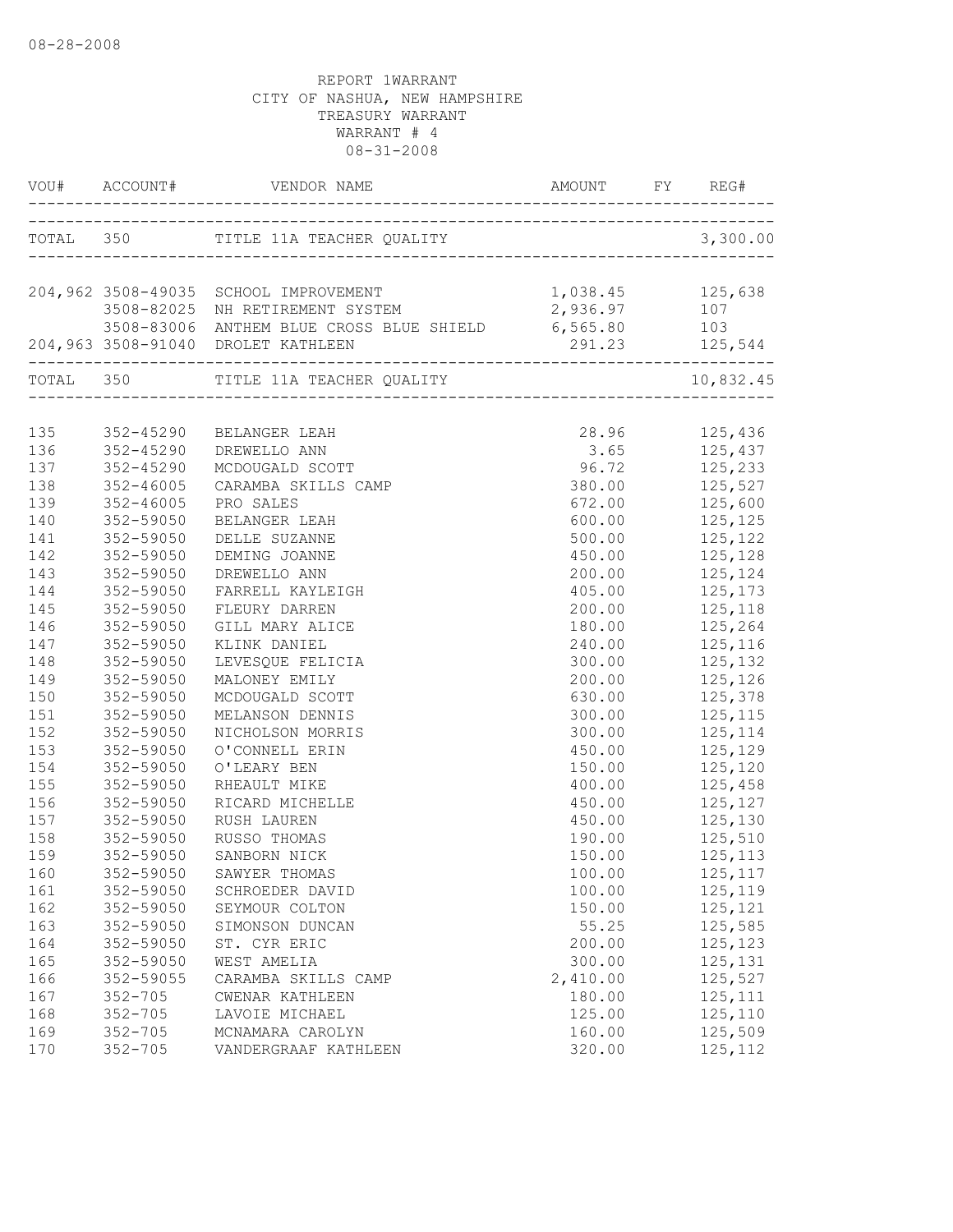| VOU#                            | ACCOUNT#                                                      | VENDOR NAME                                                                                                                       | AMOUNT                                                | FY | REG#                                                |
|---------------------------------|---------------------------------------------------------------|-----------------------------------------------------------------------------------------------------------------------------------|-------------------------------------------------------|----|-----------------------------------------------------|
| 171<br>171                      | $352 - 85$<br>$352 - 86$                                      | E D SWETT INC<br>E D SWETT INC                                                                                                    | 13,416.50<br>310.29                                   |    | 125,139<br>125,139                                  |
| TOTAL                           | 352                                                           | SRF - PARKS AND RECREATION                                                                                                        |                                                       |    | 25,753.37                                           |
|                                 | 204,966 3558-49075                                            | 204,964 3558-49035 PEARSON EDUCATION<br>204,965 3558-49035 WILSON LANGUAGE TRAINING CORP<br>SCHOOL SPECIALTY                      | 1,612.45<br>1,293.60<br>449.48                        |    | 125,586<br>125,588<br>125,549                       |
| TOTAL                           | 355                                                           | TITLE IB READING 1ST FES                                                                                                          |                                                       |    | 3,355.53                                            |
|                                 | 3559-83009                                                    | NORTHEAST DELTA                                                                                                                   | 131.90                                                |    | 105                                                 |
| TOTAL                           | 355                                                           | TITLE IB READING 1ST FES                                                                                                          |                                                       |    | 131.90                                              |
|                                 |                                                               | 3608-82025 NH RETIREMENT SYSTEM<br>3608-83006 ANTHEM BLUE CROSS BLUE SHIELD                                                       | 432.56<br>1,092.50                                    |    | 107<br>103                                          |
| TOTAL                           | 360                                                           | DROP OUT PREVENTION/ALT ED                                                                                                        |                                                       |    | 1,525.06                                            |
|                                 | 204,969 3687-49085<br>204,970 3687-49085                      | 204,967 3687-49085 FANTINI BAKING CO., INC.<br>204,968 3687-49085 GARELICK FARMS-LYNN<br>GILL'S PIZZA CO.<br>M SAUNDERS INC       | 27.00<br>458.97<br>30.60<br>157.09                    |    | 125,606<br>125,356<br>125,590<br>125,582            |
| TOTAL                           | 368                                                           | SUMMER FEEDING PROGRAM                                                                                                            |                                                       |    | 673.66                                              |
| 175                             | 371-07508                                                     | STAPLES BUSINESS ADVANTAGE                                                                                                        | 16.47                                                 |    | 125,525                                             |
| TOTAL                           | 371                                                           | SRF - COMMUNITY DEVELOPMENT                                                                                                       |                                                       |    | 16.47                                               |
| 176<br>177                      | 373-53025                                                     | LOAN PACKAGING LLC<br>373-53075 NASHUA REGIONAL PLANNING COMMI 1,980.00                                                           | 1,395.00                                              |    | 125,346<br>125,671<br>$- - - - -$                   |
| TOTAL                           | 373                                                           | SRF - ECONOMIC DEVELOPMENT                                                                                                        |                                                       |    | 3,375.00                                            |
| 178<br>179<br>180<br>181<br>182 | 374-07340<br>374-07600<br>374-07600<br>374-08235<br>374-09031 | THE TELEGRAPH<br>BC-AD PROPERTIES LLC & DAD'S A<br>ROUSSEL RAY & KATHLEEN & DADS<br>SPORTWORKS NORTHWEST INC<br>LOOMIS FARGO & CO | 78.00<br>31,400.00<br>7,200.00<br>12,713.10<br>119.42 |    | 125,742<br>125,677<br>125,675<br>125,505<br>125,252 |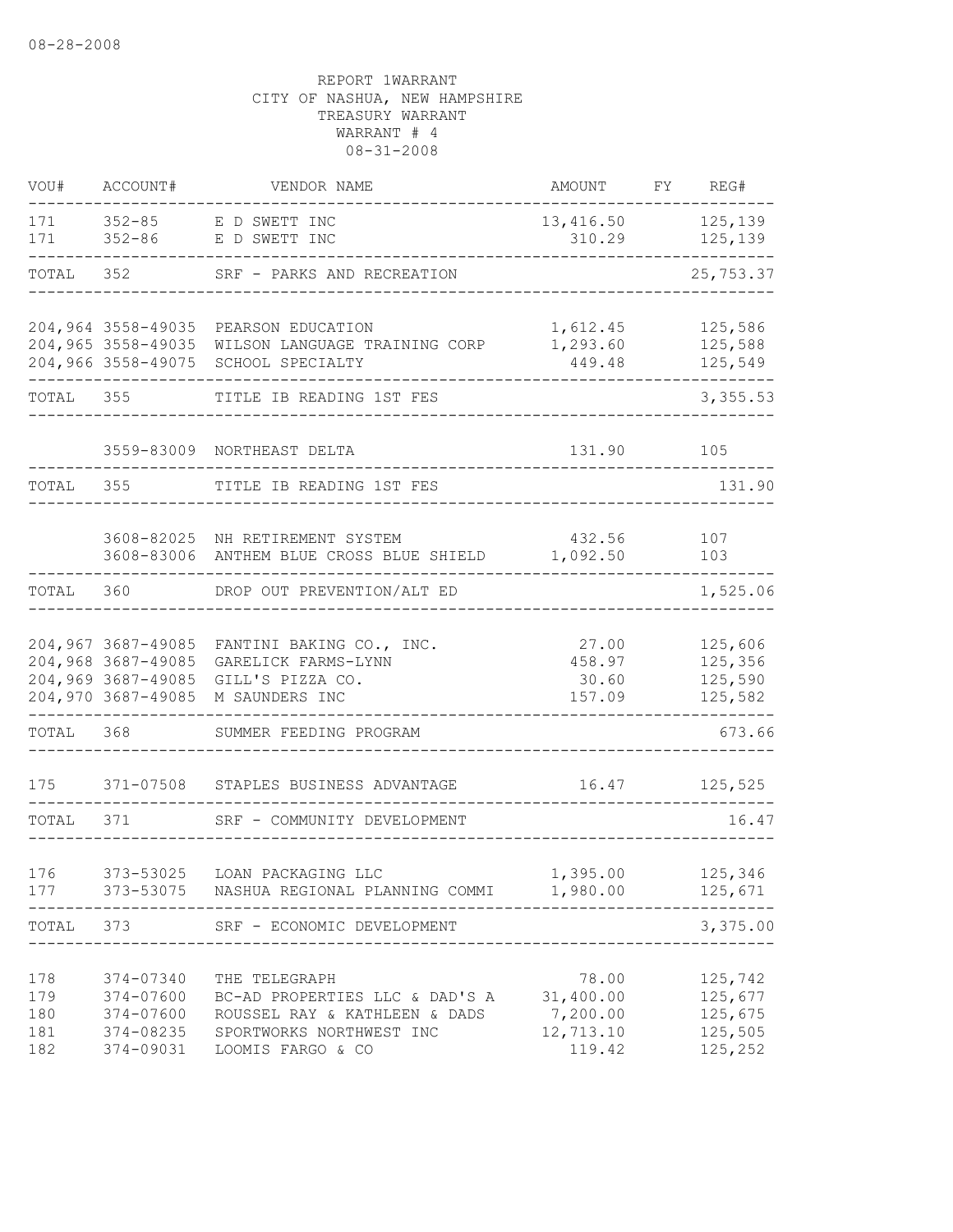| VOU# | ACCOUNT#  | VENDOR NAME                             | AMOUNT     | FY | REG#    |
|------|-----------|-----------------------------------------|------------|----|---------|
| 183  |           | 374-09031 OCCUPATIONAL DRUG TESTING LLC | 555.00     |    | 125,359 |
| 184  | 374-09031 | ROUTEMATCH SOFTWARE INC                 | 6,588.45   |    | 125,176 |
| 185  | 374-09031 | TRANSIT MANAGEMENT OF NASHUA            | 385.35     |    | 109     |
| 186  | 374-09031 | TRANSIT MANAGEMENT OF NASHUA            | 165.05     |    | 119     |
| 187  | 374-09054 | LISAY STEVEN E                          | 194.50     |    | 125,282 |
| 188  | 374-09061 | ARAMARK UNIFORM SERVICES                | 171.93     |    | 125,240 |
| 189  | 374-09061 | B & S LOCKSMITH INC                     | 128.55     |    | 125,336 |
| 190  | 374-09061 | NEXTEL COMMUNICATIONS                   | 602.58     |    | 125,723 |
| 191  | 374-09061 | PM MACKAY & SONS INC                    | 97.50      |    | 125,196 |
| 192  | 374-09061 | UNITED PARCEL SERVICE                   | 30.67      |    | 125,767 |
| 193  | 374-09073 | PETRO-CANADA AMERICA                    | 2,505.91   |    | 125,507 |
| 194  | 374-09081 | STRATEGIC TIRE SOLUTIONS LLC            | 1,380.00   |    | 125,506 |
| 195  | 374-09091 | CENTRAL PAPER PRODUCTS CO               | 66.43      |    | 125,503 |
| 196  | 374-09091 | COHEN STEEL SUPPLY INC                  | 404.80     |    | 125,182 |
| 197  | 374-09091 | CUMMINS NORTH ATLANTIC INC              | 841.82     |    | 125,302 |
| 198  | 374-09091 | FLEETWAY HEAVY DUTY PARTS INC           | 235.75     |    | 125,771 |
| 199  | 374-09091 | GILLIG CORP                             | 4,191.81   |    | 125,370 |
| 200  | 374-09091 | HOME DEPOT CREDIT SERVICES              | 21.62      |    | 125,715 |
| 201  | 374-09091 | NAPA AUTO PARTS                         | 821.92     |    | 125,395 |
| 202  | 374-09091 | ROBBINS AUTO PARTS INC                  | 130.59     |    | 125,311 |
| 203  | 374-09091 | RYDER FLEET PRODUCTS.COM INC            | 273.19     |    | 125,398 |
| 204  | 374-09091 | SANEL AUTO PARTS CO                     | 1,374.83   |    | 125,291 |
| 205  | 374-09091 | STAPLES BUSINESS ADVANTAGE              | 273.51     |    | 125,525 |
| 206  | 374-09104 | PSNH                                    | 289.05     |    | 125,756 |
| 207  | 374-09112 | METROMEDIA ENERGY INC                   | .27        |    | 125,753 |
| 207  | 374-09115 | METROMEDIA ENERGY INC                   | 12.18      |    | 125,753 |
| 208  | 374-09115 | NATIONAL GRID                           | 66.08      |    | 125,746 |
| 209  | 374-09120 | PENNICHUCK WATER                        | 108.77     |    | 125,718 |
| 209  | 374-09124 | PENNICHUCK WATER                        | 41.31      |    | 125,718 |
| 210  | 374-09133 | FAIRPOINT COMMUNICATIONS INC            | 154.50     |    | 125,754 |
| 211  | 374-09133 | NEXTEL COMMUNICATIONS                   | 164.69     |    | 125,723 |
| 212  | 374-09181 | MEMIC INDEMNITY CO                      | 2,916.65   |    | 125,710 |
| 213  | 374-09201 | TRANSIT MANAGEMENT OF NASHUA            | 17,989.16  |    | 109     |
| 214  | 374-09201 | TRANSIT MANAGEMENT OF NASHUA            | 17, 135.98 |    | 119     |
| 215  | 374-09209 | TRANSIT MANAGEMENT OF NASHUA            | 930.10     |    | 109     |
| 216  | 374-09209 | TRANSIT MANAGEMENT OF NASHUA            | 930.09     |    | 119     |
| 217  | 374-09211 | AFSCME COUNCIL 93                       | 807.00     |    | 125,737 |
| 218  | 374-09211 | AMERITAS LIFE INSURANCE CORP            | 1,175.64   |    | 125,744 |
| 219  | 374-09211 | EDWARD JONES                            | 3,747.71   |    | 125,747 |
| 220  | 374-09211 | HARVARD PILGRIM HEALTH CARE             | 16,812.84  |    | 125,738 |
| 221  | 374-09211 | PRUDENTIAL INSURANCE                    | 1,169.64   |    | 125,729 |
| 222  | 374-09211 | VISION SERVICE PLAN                     | 128.23     |    | 125,739 |
| 223  | 374-09261 | ARAMARK UNIFORM SERVICES                | 216.64     |    | 125,240 |
| 224  | 374-09261 | B & S LOCKSMITH INC                     | 127.05     |    | 125,336 |
| 225  | 374-09261 | CITY OF NASHUA                          | 25.00      |    | 125,676 |
| 226  | 374-09261 | COMPUTER HUT OF N E INC                 | 458.95     |    | 125,668 |
| 227  | 374-09261 | PM MACKAY & SONS INC                    | 57.48      |    | 125,196 |
| 228  | 374-09262 | WAL-MART COMMUNITY                      | 112.72     |    | 125,726 |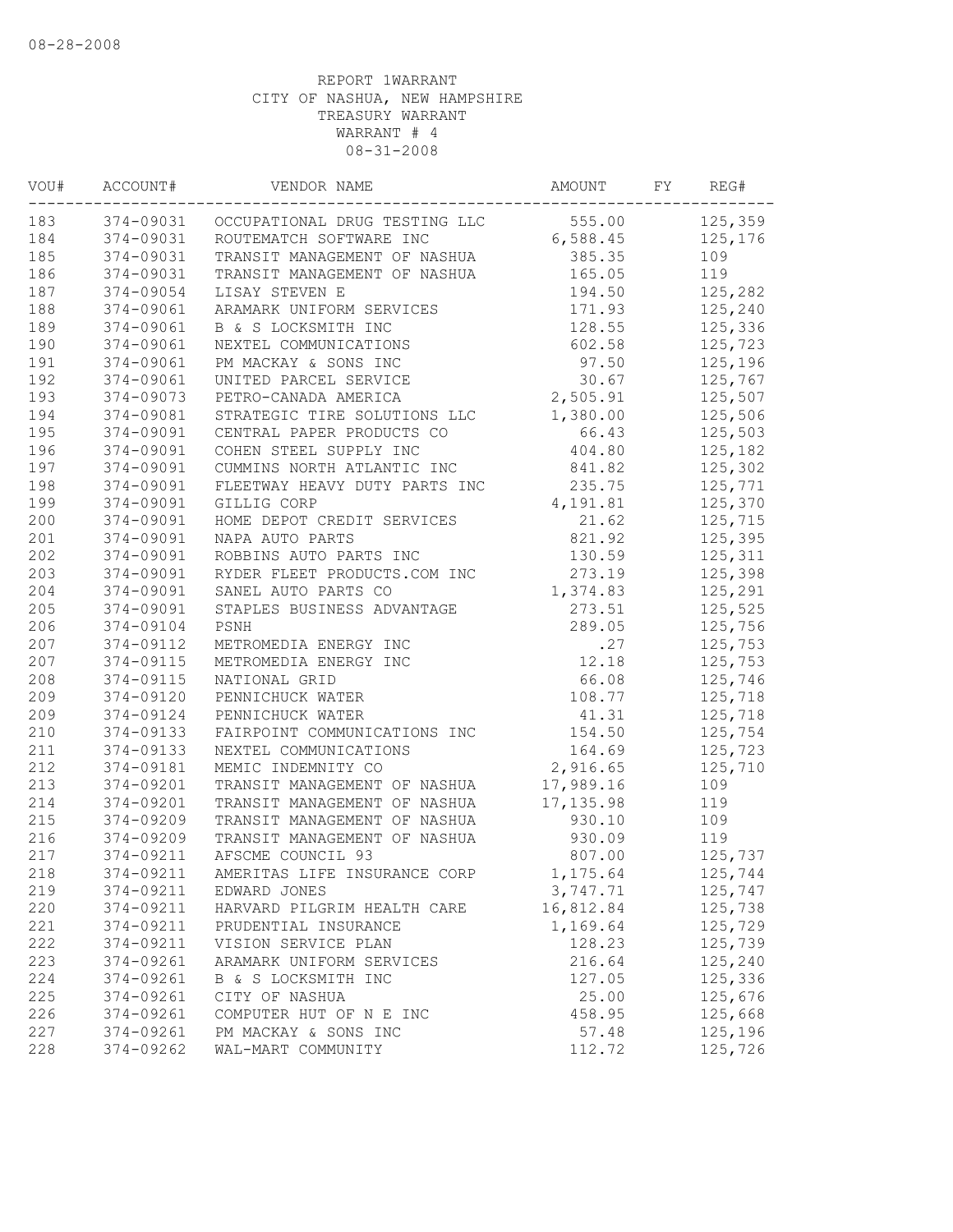|           | VOU# ACCOUNT#      | VENDOR NAME AMOUNT                                          | AMOUNT FY REG# |            |
|-----------|--------------------|-------------------------------------------------------------|----------------|------------|
|           |                    | TOTAL 374 SRF - URBAN PROGRAMS<br>----------------------    |                | 138,530.01 |
|           |                    | 229 375-45050 UNIQUE MANAGEMENT SERVICES INC 698.10 125,237 |                |            |
| TOTAL 375 |                    | SRF - PUBLIC LIBRARIES                                      |                | 698.10     |
|           | 3768-31005         | FAIRPOINT COMMUNICATIONS INC                                | 152.80         | 125,755    |
|           | 204,971 3768-31005 | ONE COMMUNICATIONS                                          | 1.09           | 125,762    |
|           | 204,972 3768-49075 |                                                             | 82.11          | 125,589    |
|           |                    | PEIGH PILAR                                                 |                |            |
|           | 204,973 3768-53101 | EDWARDS EDUCATIONAL SERVICES,                               | 3,078.63       | 125,620    |
|           | 3768-82025         | NH RETIREMENT SYSTEM                                        | 1,690.69       | 107        |
|           | 3768-83006         | ANTHEM BLUE CROSS BLUE SHIELD                               | 6,343.23       | 103        |
|           | 3768-83009         | NORTHEAST DELTA                                             | 86.23          | 105        |
|           | 204,974 3768-94030 | CROCKER MARY                                                | 571.14         | 125,571    |
|           | 204,975 3768-94030 | LATHAM KATHLEEN                                             | 807.55         | 125,198    |
|           |                    | 204,976 3768-94030 PEIGH PILAR                              | 1,296.64       | 125,589    |
| TOTAL 376 |                    | TITLE I ESEA<br>-------------------------------             |                | 14,110.11  |
|           |                    |                                                             |                |            |
|           | 204,977 3769-49050 | LAKESHORE LEARNING MATERIALS                                | 555.76         | 125,243    |
|           | 204,978 3769-49050 | LEARNING RESOURCES INC                                      | 49.58          | 125,555    |
|           | 204,979 3769-49050 | ORIENTAL TRADING CO INC                                     | 43.92          | 125,556    |
|           | 204,980 3769-49050 | S&S WORLDWIDE                                               | 81.95          | 125,535    |
|           | 204,981 3769-49050 | SMILE MAKERS                                                | 79.84          | 125,541    |
|           | 204,982 3769-49050 | SPORTIME                                                    | 258.94         | 125,557    |
|           | 204,983 3769-49050 | STAPLES BUSINESS ADVANTAGE                                  | 132.28         | 125,384    |
|           | 204,984 3769-49050 | TEACHER CREATED RESOURCES                                   | 16.14          | 125,608    |
|           | 204,985 3769-56020 | FIRST CHURCH                                                | 3,323.00       | 125,223    |
|           | 3769-83006         | ANTHEM BLUE CROSS BLUE SHIELD                               | 1,103.30       | 103        |
|           | 3769-83009         | NORTHEAST DELTA                                             | 86.23          | 105        |
|           | 204,986 3769-95010 | RESOURCES FOR EDUCATORS                                     | 143.00         | 125,572    |
| TOTAL 376 |                    | TITLE I ESEA                                                |                | 5,873.94   |
|           |                    |                                                             |                |            |
|           |                    | 204,987 3778-49075 BARNES & NOBLE INC                       | 17.56          | 125,142    |
|           |                    | 204,988 3778-49075 PAYNE VICTORIA                           | 146.16         | 125,581    |
| TOTAL     | 377                | TITLE III ENHANCE ENG LANGUAGE                              |                | 163.72     |
|           |                    |                                                             |                |            |
|           |                    | 3908-82025 NH RETIREMENT SYSTEM                             | 589.40         | 107        |
|           |                    | 3908-83006 ANTHEM BLUE CROSS BLUE SHIELD                    | 1,092.50       | 103        |
|           |                    | 204,989 3908-91040 TECHNICAL EDUCATION SOLUTIONS            | 400.00         | 125,636    |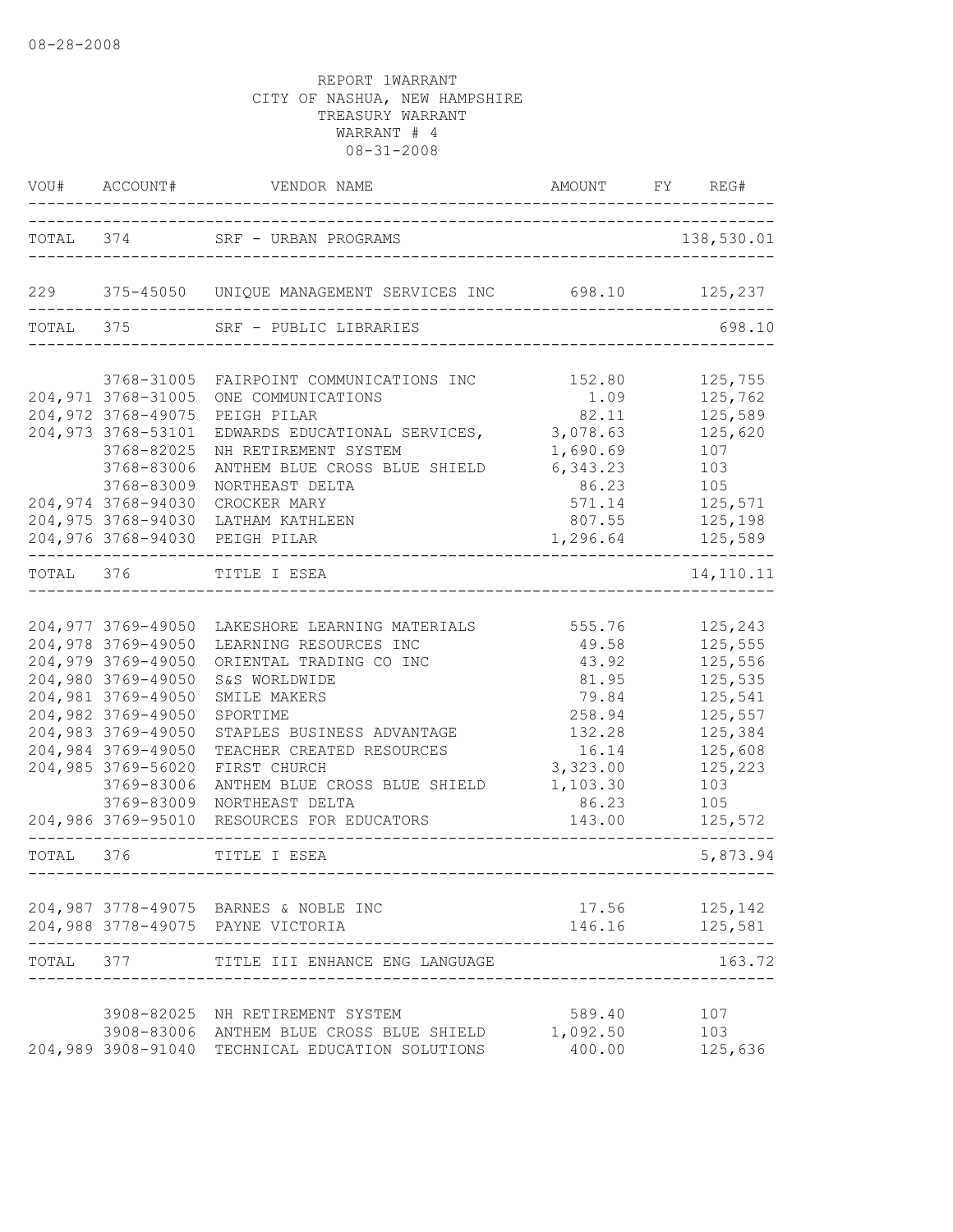| VOU#      | ACCOUNT#                                                       | VENDOR NAME                                                                 | AMOUNT                         | FY REG#                       |
|-----------|----------------------------------------------------------------|-----------------------------------------------------------------------------|--------------------------------|-------------------------------|
| TOTAL     | 390                                                            | VOC ED SECONDARY PERKINS                                                    |                                | 2,081.90                      |
|           | 3937-82025<br>3937-83006<br>3937-83009                         | NH RETIREMENT SYSTEM<br>ANTHEM BLUE CROSS BLUE SHIELD<br>NORTHEAST DELTA    | 251.04<br>1,474.40<br>143.65   | 107<br>103<br>105             |
| TOTAL     | 393                                                            | DAY CARE                                                                    |                                | 1,869.09                      |
|           | 3958-82025<br>3958-83006<br>3958-83009                         | NH RETIREMENT SYSTEM<br>ANTHEM BLUE CROSS BLUE SHIELD<br>NORTHEAST DELTA    | 8,377.95<br>26,666.00<br>45.67 | 107<br>103<br>105             |
| TOTAL     | 395                                                            | IDEA BASIC SPEC ED                                                          |                                | 35,089.62                     |
|           | 204,990 3959-49075<br>204,991 3959-53109<br>204,992 3959-53109 | PEARSON<br>BOLICK TERESA DBA BOLICK TERES<br>CUMMINGS JUDITH                | 805.07<br>1,800.00<br>137.50   | 125,634<br>125,537<br>125,637 |
| TOTAL 395 |                                                                | IDEA BASIC SPEC ED                                                          |                                | 2,742.57                      |
|           |                                                                | 3968-82025 NH RETIREMENT SYSTEM<br>3968-83006 ANTHEM BLUE CROSS BLUE SHIELD | 429.89<br>1,092.50             | 107<br>103                    |
| TOTAL     | 396                                                            | IDEA PRESCHOOL SPEC ED                                                      |                                | 1,522.39                      |
|           | 3977-83006                                                     | 204,993 3977-705 CARDIN DAWN & WILLIAM<br>ANTHEM BLUE CROSS BLUE SHIELD     | 320.00<br>1,224.00             | 125,631<br>103                |
| TOTAL     | 397                                                            | SPECIAL ED LOCAL                                                            |                                | 1,544.00                      |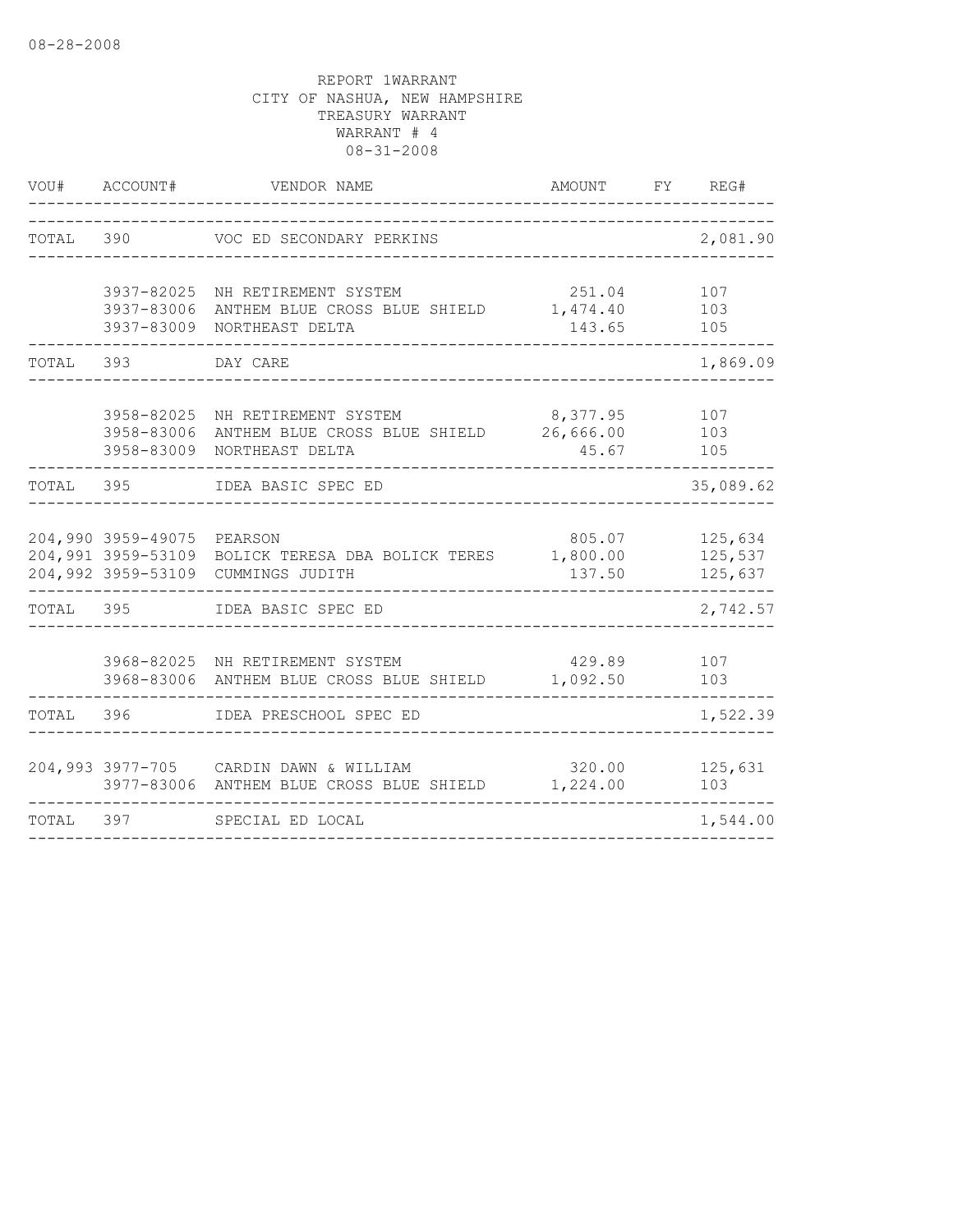| VOU#       | ACCOUNT# | VENDOR NAME                                                       | AMOUNT FY REG# |                |
|------------|----------|-------------------------------------------------------------------|----------------|----------------|
| 246<br>247 |          | 412-180 BOURASSA RICHARD<br>412-180 FLORINDO ERINEU C             | 18.00 125,470  | 102.50 125,472 |
|            |          | TOTAL 412-18 FINANCIAL SERVICES<br>AUTO PERMITS                   |                | 120.50         |
|            |          | 248 431-314 CITY OF NASHUA                                        | 24.79          | 125,678        |
|            |          | TOTAL 431-31 POLICE DEPARTMENT<br>SALE OF PHOTOCOPIES             |                | 24.79          |
|            |          | 249 452-583 VISWANATHAN ARUN                                      |                | 40.00 125,109  |
|            |          | TOTAL 452-58 PARKS AND RECREATION<br>SWIMMING CLASSES/LOCKER FEES |                | 40.00          |
|            |          |                                                                   |                |                |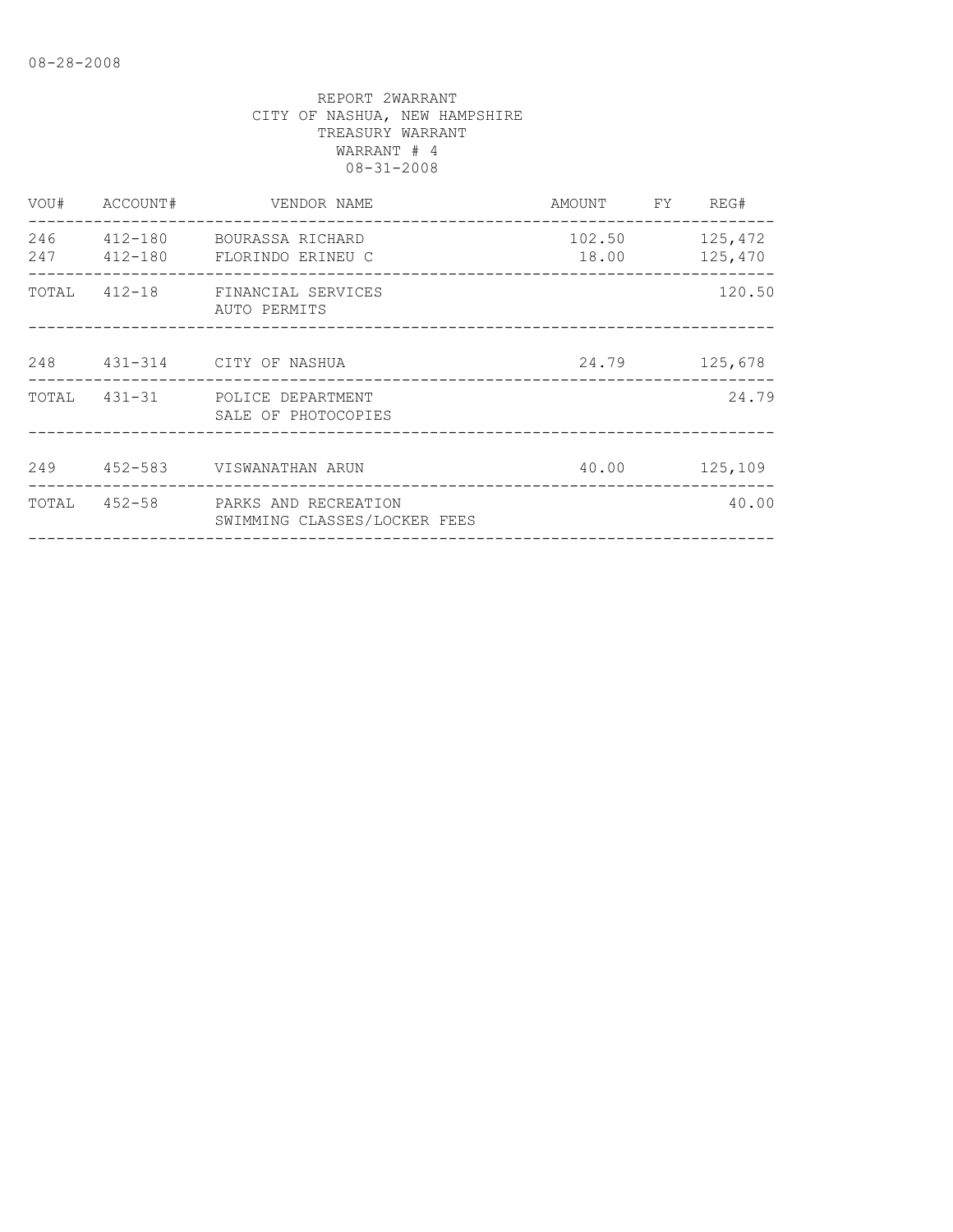| VOU#                            | ACCOUNT#                                                          | VENDOR NAME                                                                                                                                 | AMOUNT                                                             | FΥ | REG#                                     |
|---------------------------------|-------------------------------------------------------------------|---------------------------------------------------------------------------------------------------------------------------------------------|--------------------------------------------------------------------|----|------------------------------------------|
| 250<br>251                      | $501 - 98015$<br>501-98029                                        | ANDRUSKEVICH PHOTOGRAPHY/JOSEP<br>ROGERS PATRICIA                                                                                           | 700.00<br>55.20                                                    |    | 125,475<br>125,679                       |
| TOTAL                           | 501                                                               | MAYOR'S OFFICE                                                                                                                              |                                                                    |    | 755.20                                   |
| 252<br>253                      | 502-41015<br>502-91015                                            | ANDRUSKEVICH PHOTOGRAPHY/JOSEP<br>MCNAMEE JAMES M                                                                                           | 140.00<br>351.00                                                   |    | 125,475<br>125,680                       |
| TOTAL                           | 502                                                               | LEGAL DEPARTMENT                                                                                                                            |                                                                    |    | 491.00                                   |
| 254                             | 505-81014                                                         | THE CAREGIVERS INC                                                                                                                          | 1,500.00                                                           |    | 125,391                                  |
| TOTAL                           | 505                                                               | CIVIC & COMM. ACTIVITIES                                                                                                                    |                                                                    |    | 1,500.00                                 |
| 255<br>256                      | 506-31005<br>506-31005                                            | FAIRPOINT COMMUNICATIONS INC<br>FAIRPOINT COMMUNICATIONS INC                                                                                | 79.94<br>3,008.96                                                  |    | 125,754<br>125,755                       |
| TOTAL                           | 506                                                               | TELECOMMUNICATIONS                                                                                                                          |                                                                    |    | 3,088.90                                 |
| 257<br>257<br>257<br>257<br>257 | 507-82020<br>507-82025<br>507-82030<br>507-82035<br>$507 - 82040$ | NH RETIREMENT SYSTEM<br>NH RETIREMENT SYSTEM<br>NH RETIREMENT SYSTEM<br>NH RETIREMENT SYSTEM<br>NH RETIREMENT SYSTEM                        | 173, 254.21<br>105,001.07<br>150,999.41<br>171,878.33<br>89,109.74 |    | 107<br>107<br>107<br>107<br>107          |
| TOTAL                           | 507                                                               | PENSIONS                                                                                                                                    |                                                                    |    | 690, 242.76                              |
| 258<br>259<br>260<br>260        | 512-59182<br>512-49025<br>512-41015<br>512-41055                  | PRINTGRAPHICS OF MAINE<br>SOURCEMEDIA<br>STAPLES BUSINESS ADVANTAGE<br>STAPLES BUSINESS ADVANTAGE                                           | 1,503.43<br>648.90<br>6.37<br>149.99                               |    | 125,214<br>125,735<br>125,525<br>125,525 |
| TOTAL                           | 512                                                               | FINANCIAL SERVICES                                                                                                                          |                                                                    |    | 2,308.69                                 |
| 261<br>263                      |                                                                   | 515-94005 ANDRUSKEVICH PHOTOGRAPHY/JOSEP 140.00 125,475<br>262 515-95010 M LEE SMITH PUBLISHERS LLC<br>515-41015 STAPLES BUSINESS ADVANTAGE | 347.00 125,773                                                     |    | 172.81 125,525                           |
|                                 |                                                                   | TOTAL 515 HUMAN RESOURCES                                                                                                                   |                                                                    |    | 659.81                                   |
| 264                             |                                                                   | 516-54016 MASSACHUSETTS MUNICIPAL ASSOCI 425.00                                                                                             |                                                                    |    | 125,714                                  |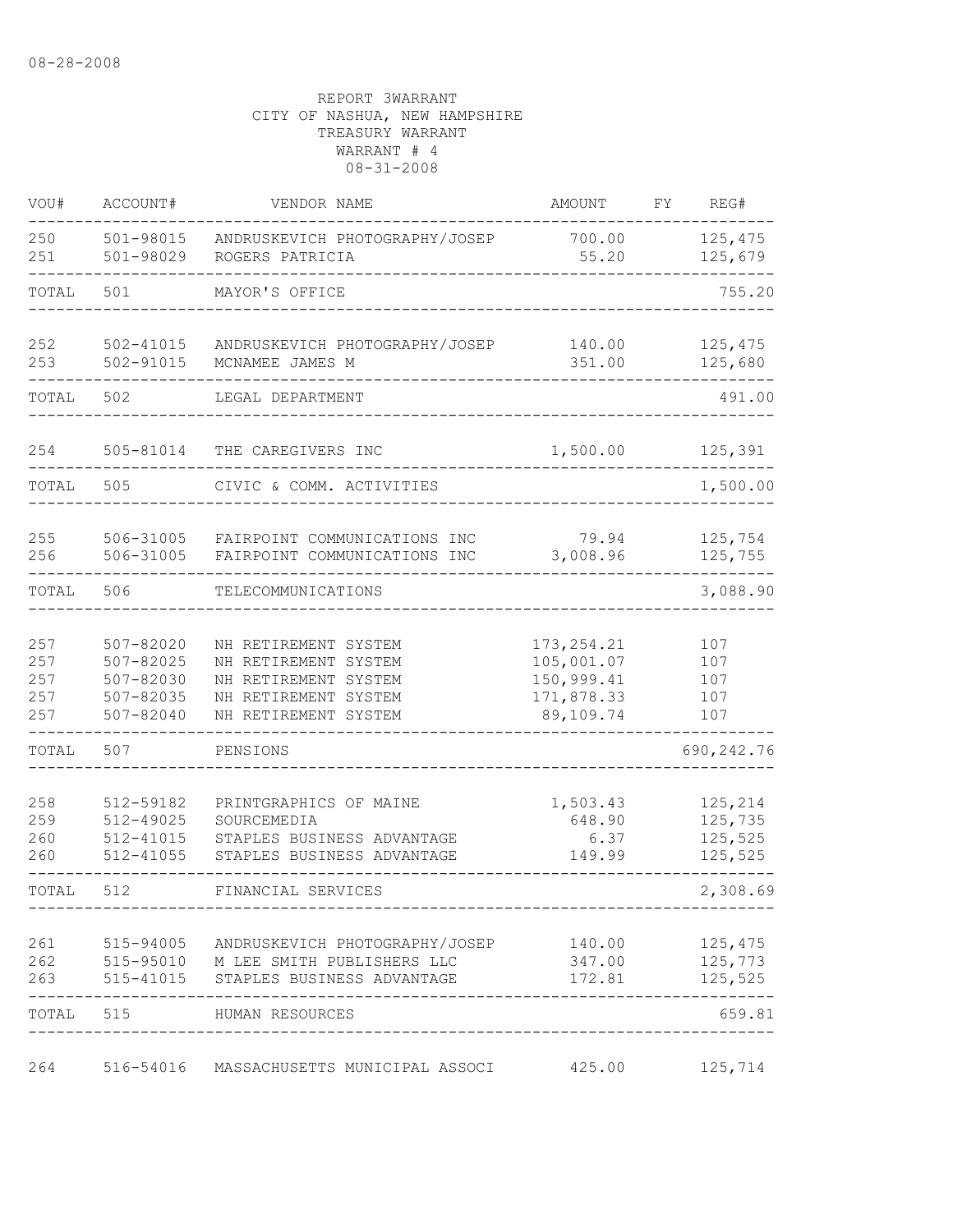| VOU#  | ACCOUNT#      | VENDOR NAME                       | AMOUNT    | FY | REG#      |
|-------|---------------|-----------------------------------|-----------|----|-----------|
| 265   | 516-74125     | MCINTIRE BUSINESS PRODUCTS INC    | 169.00    |    | 125,673   |
| 266   | 516-54006     | NY REAL ESTATE JOURNAL            | 1,290.00  |    | 125,501   |
| 267   | 516-45240     | OFFTECH NEW ENGLAND               | 151.01    |    | 125,418   |
| 268   | 516-41015     | STAPLES BUSINESS ADVANTAGE        | 29.65     |    | 125,525   |
| 269   | 516-54016     | SUCCESS ADVERTISING INC           | 1,039.44  |    | 125,242   |
| TOTAL | 516           | PURCHASING DEPARTMENT             |           |    | 3,104.10  |
| 270   | 517-75105     | HUFF & GAUTHIER INC               | 168.50    |    | 125,447   |
| 271   | 517-34015     | METROMEDIA ENERGY INC             | 142.70    |    | 125,753   |
| 272   | 517-74085     | NEVERETT'S SEW & VAC              | 67.95     |    | 125,713   |
| 273   | 517-31050     | NEXTEL COMMUNICATIONS             | 46.21     |    | 125,723   |
| 274   | 517-33005     | PENNICHUCK WATER                  | 516.64    |    | 125,718   |
| 275   | 517-32005     | PUBLIC SERVICE OF NH              | 15,899.44 |    | 125,760   |
| 276   | 517-75023     | W E AUBUCHON COMPANY INC          | 13.66     |    | 125,169   |
| TOTAL | 517           | BUILDING MAINT - CITY ADMIN       |           |    | 16,855.10 |
| 277   | 520-33005     | PENNICHUCK WATER                  | 278.01    |    | 125,718   |
| TOTAL | 520           | HUNT BUILDING                     |           |    | 278.01    |
|       |               |                                   |           |    |           |
| 278   | $522 - 45125$ | ANDRUSKEVICH PHOTOGRAPHY/JOSEP    | 140.00    |    | 125,475   |
| 279   | 522-74035     | COMPUTER HUT OF N E INC           | 6,845.00  |    | 125,668   |
| 280   | 522-74030     | GOVCONNECTION INC                 | 285.48    |    | 125,148   |
| 281   | 522-31050     | NEXTEL COMMUNICATIONS             | 388.12    |    | 125,723   |
| 282   | 522-74035     | PINETREE PERIPHERALS INC          | 225.00    |    | 125,479   |
| 283   | $522 - 41015$ | STAPLES BUSINESS ADVANTAGE        | 202.13    |    | 125,525   |
| 284   | 522-43005     | UNITED PARCEL SERVICE             | 41.62     |    | 125,767   |
| TOTAL | 522           | INFORMATION TECHNOLOGY            |           |    | 8,127.35  |
| 285   | $523 - 94005$ | NEARC                             | 300.00    |    | 125,772   |
| TOTAL | 523           | GIS                               |           |    | 300.00    |
|       |               |                                   |           |    |           |
| 286   | $524 - 64040$ | COMPUTER HUT OF N E INC           | 244.00    |    | 125,668   |
| 287   |               | 524-64045 DELL MARKETING LP       | 1,670.00  |    | 125,228   |
| 288   |               | 524-64052 HEWLETT PACKARD COMPANY | 1,410.00  |    | 125,232   |
| TOTAL | 524           | COMPUTERS - CITYWIDE              |           |    | 3,324.00  |
|       |               |                                   |           |    |           |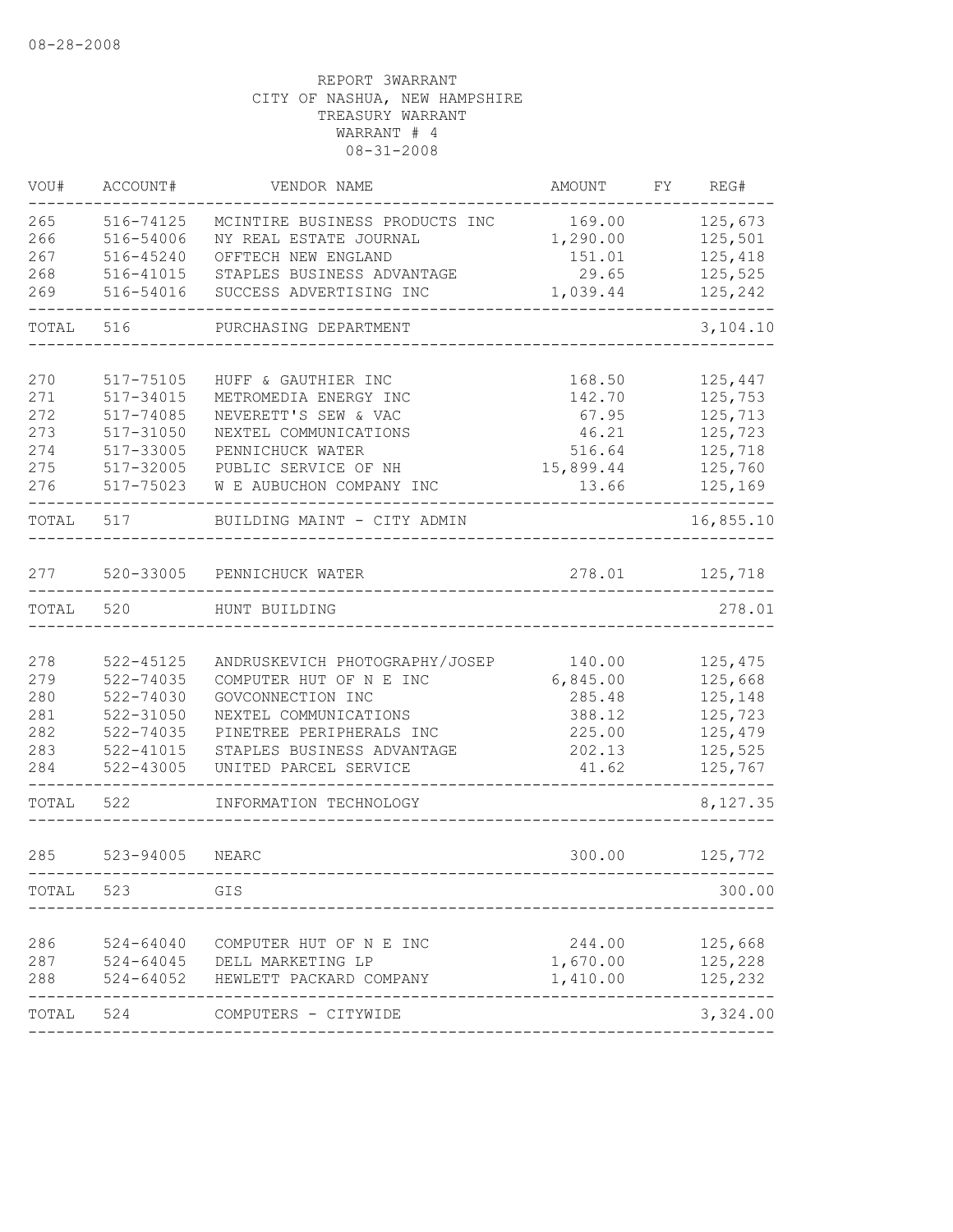| VOU# | ACCOUNT#      | VENDOR NAME                       | AMOUNT    | FY | REG#    |
|------|---------------|-----------------------------------|-----------|----|---------|
| 289  |               | 531-45005 AAA POLICE SUPPLY       | 13,975.00 |    | 125,389 |
| 290  |               | 531-78007 ADAMSON INDUSTRIES CORP | 1,699.55  |    | 125,323 |
| 291  | 531-46040     | ALEC'S SHOE STORE INC             | 3,683.75  |    | 125,273 |
| 292  | 531-53070     | ANIMAL HOSPITAL OF NASHUA INC     | 676.50    |    | 125,383 |
| 293  | 531-75023     | B & S LOCKSMITH INC               | 85.00     |    | 125,336 |
| 293  | 531-78007     | B & S LOCKSMITH INC               | 21.39     |    | 125,336 |
| 294  | 531-59100     | BAER ALEXANDRA                    | 145.00    |    | 125,303 |
| 295  | 531-46040     | BEN'S UNIFORMS                    | 3,043.65  |    | 125,670 |
| 296  | 531-78007     | BEST FORD/BEST CYCLE              | 737.53    |    | 125,160 |
| 296  | 531-78075     | BEST FORD/BEST CYCLE              | 813.15    |    | 125,160 |
| 297  | 531-94005     | BOLTON THOMAS                     | 80.00     |    | 125,682 |
| 298  | 531-46040     | BOULAY MICHAEL                    | 49.99     |    | 125,685 |
| 299  | 531-47010     | BOUND TREE MEDICAL LLC            | 268.80    |    | 125,330 |
| 300  | 531-94005     | CAMACHO CARLOS                    | 105.00    |    | 125,687 |
| 301  | 531-78007     | CARPARTS OF NASHUA                | 104.02    |    | 125,159 |
| 302  | $531 - 42000$ | CENTRAL PAPER PRODUCTS CO         | 474.97    |    | 125,503 |
| 303  | 531-46040     | CHILDS SCOTT                      | 49.99     |    | 125,693 |
| 304  | 531-78007     | CREATIVE SIGNS LLC                | 789.80    |    | 125,376 |
| 305  | 531-94005     | DEFENSE TECHNOLOGY                | 895.00    |    | 125,752 |
| 306  | 531-78007     | EMERGENCY EQUIPMENT WAREHOUSE     | 1,275.40  |    | 125,408 |
| 307  | 531-31025     | FAIRPOINT COMMUNICATIONS INC      | 143.05    |    | 125,754 |
| 308  | 531-31020     | FAIRPOINT COMMUNICATIONS INC      | 202.47    |    | 125,755 |
| 309  | $531 - 46040$ | FAUTEUX MICHAEL                   | 256.93    |    | 125,696 |
| 310  | 531-94005     | FAY JOSEPH                        | 140.00    |    | 125,681 |
| 311  | 531-48015     | FLEET SERVICES                    | 1,582.10  |    | 125,324 |
| 312  | 531-94005     | GAPHARDT CLARK                    | 46.80     |    | 125,688 |
| 313  | 531-66025     | GE CAPITAL INC                    | 1, 113.28 |    | 125,416 |
| 314  | $531 - 45220$ | GLOBAL EQUIPMENT CO               | 475.19    |    | 125,208 |
| 315  | 531-91025     | GORMAN ALEXANDER                  | 33.15     |    | 125,684 |
| 316  | 531-75023     | GRANITE STATE GLASS               | 925.00    |    | 125,360 |
| 317  | 531-42000     | HOME DEPOT CREDIT SERVICES        | 176.63    |    | 125,741 |
| 318  | $531 - 46040$ | HUDON SCOTT                       | 607.45    |    | 125,697 |
| 318  | 531-94005     | HUDON SCOTT                       | 526.17    |    | 125,697 |
| 319  | 531-94005     | INFORMATION MANAGEMENT CORP       | 500.00    |    | 125,743 |
| 320  | 531-94005     | INSIDE THE TAPE                   | 550.00    |    | 125,750 |
| 321  | 531-75130     | J LAWRENCE HALL INC               | 512.40    |    | 125,672 |
| 322  | 531-94005     | LGN                               | 900.00    |    | 125,477 |
| 323  | 531-78007     | MAC MULKIN CHEVROLET INC          | 199.15    |    | 125,650 |
| 324  | 531-46040     | MAILLOUX SHAUN                    | 70.21     |    | 125,692 |
| 325  | $531 - 46040$ | MANSFIELD WILLIAM                 | 113.11    |    | 125,694 |
| 326  | 531-34015     | METROMEDIA ENERGY INC             | 3,403.90  |    | 125,753 |
| 327  | 531-78007     | MHQ MUNICIPAL VEHICLES            | 304.50    |    | 125,333 |
| 328  | 531-74092     | MULIT-MEDIA SPECIALISTS, INC      | 680.00    |    | 125,438 |
| 329  | 531-78075     | NASHUA HARLEY DAVIDSON            | 1,820.55  |    | 125,200 |
| 330  | 531-75023     | NASHUA WALLPAPER & PAINT CO       | 183.92    |    | 125,296 |
| 331  | 531-34015     | NATIONAL GRID                     | 54.64     |    | 125,746 |
| 332  | 531-78007     | NEW G.H. BERLIN OIL COMPANY       | 397.74    |    | 125,315 |
| 333  | 531-31040     | NEXTEL COMMUNICATIONS             | 48.28     |    | 125,723 |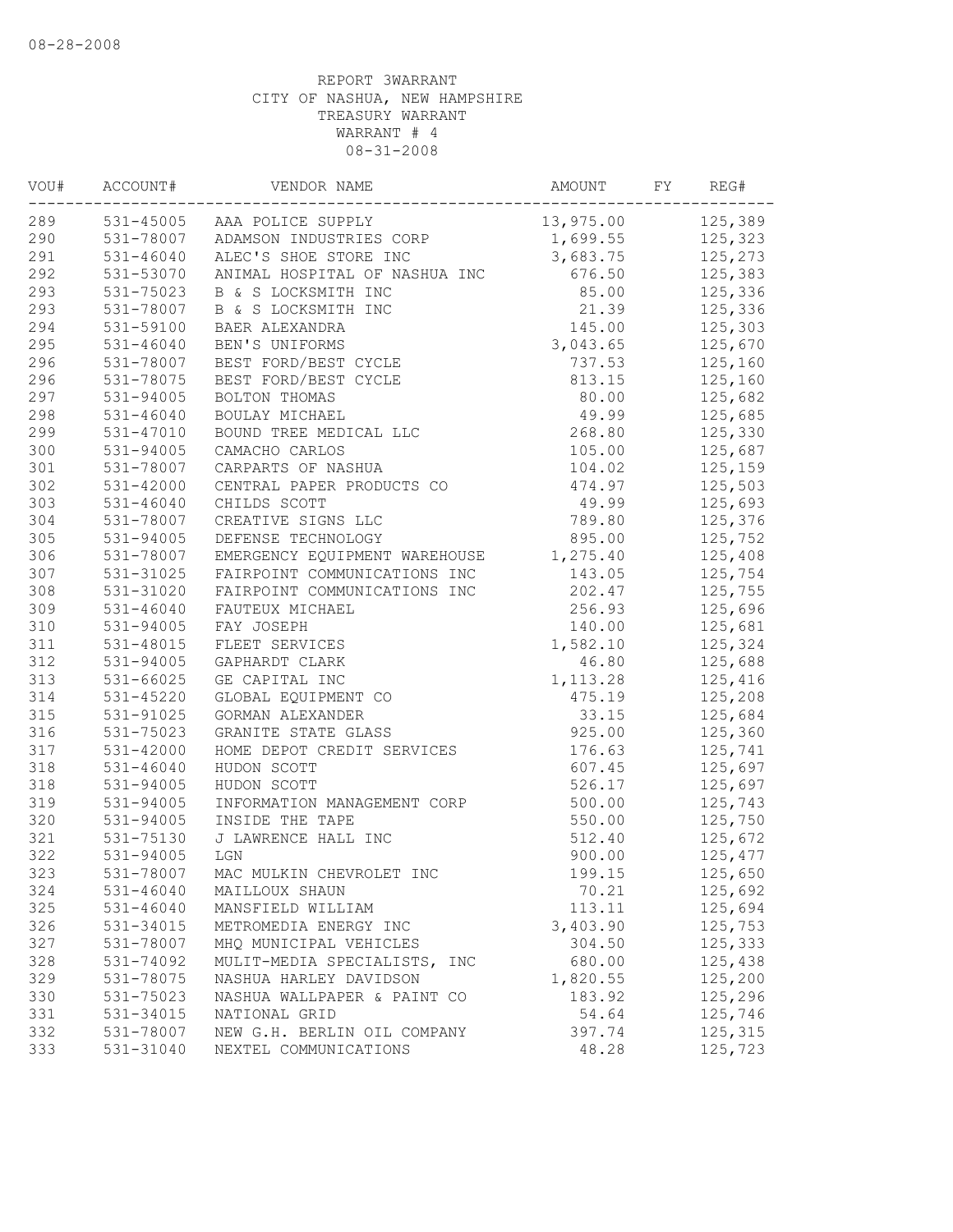| VOU#      | ACCOUNT#            | VENDOR NAME                              | AMOUNT FY REG# |                |
|-----------|---------------------|------------------------------------------|----------------|----------------|
|           | 334 531-94005 NJAAR |                                          |                | 650.00 125,749 |
| 335       |                     | 531-78007 NORTHERN FOREIGN CAR PARTS INC | 663.85         | 125,674        |
| 336       | 531-46040           | O'BRIEN KEVIN                            | 69.98          | 125,686        |
| 337       | 531-53045           | OCCUPATIONAL DRUG TESTING LLC            | 360.00         | 125,359        |
| 338       | 531-33005           | PENNICHUCK WATER                         | 17.76          | 125,718        |
| 339       | 531-41015           | PETTY CASH                               | 20.98          | 125,689        |
| 340       | 531-98035           | PETTY CASH                               | 68.75          | 125,690        |
| 341       | 531-41015           | PETTY CASH                               | 32.94          | 125,691        |
| 341       | 531-43005           | PETTY CASH                               | 29.74          | 125,691        |
| 341       | 531-46030           | PETTY CASH                               | 24.88          | 125,691        |
| 341       | 531-49075           | PETTY CASH                               | 23.97          | 125,691        |
| 341       | 531-78007           | PETTY CASH                               | 21.00          | 125,691        |
| 341       | 531-91070           | PETTY CASH                               | 105.00         | 125,691        |
| 341       | 531-94005           | PETTY CASH                               | 4.30           | 125,691        |
| 342       | 531-94005           | PORTSMOUTH POLICE DEPARTMENT             | 1,315.00       | 125,711        |
| 343       | 531-32035           | PSNH                                     | 178.04         | 125,756        |
| 344       | 531-94005           | REIDY RICHARD                            | 1,159.76       | 125,695        |
| 345       | $531 - 46040$       | RILEY'S SPORT SHOP INC                   | 311.25         | 125,151        |
| 346       | 531-78007           | ROBBINS AUTO PARTS INC                   | 394.68         | 125,311        |
| 347       | 531-94005           | ROCKHURST UNIVERSITY                     | 99.00          | 125,764        |
| 348       | 531-94005           | ROGER WILLIAMS UNIVERSITY JST& 1,650.00  |                | 125,733        |
| 349       | 531-98025           | SAM'S CLUB DIRECT                        | 310.20         | 125,727        |
| 350       | 531-45920           | SIRCHIE FINGER PRINT LABORATOR           | 45.50          | 125,364        |
| 351       | 531-53045           | ST JOSEPH BUSINESS & HEALTH              | 1,086.00       | 125,262        |
| 352       | 531-46030           | STAR PACKER BADGES                       | 1,630.41       | 125,216        |
| 353       | 531-75130           | THE METRO GROUP INC                      | 136.00         | 125,349        |
| 354       | 531-78007           | TOWERS MOTOR PARTS CORP                  | 8.25           | 125,399        |
| 355       | 531-43005           | UNITED PARCEL SERVICE                    | 23.20          | 125,767        |
| 356       | 531-43005           | UNITED STATES POSTAL SERVICE             | 1,000.00       | 125,765        |
| 357       | 531-31050           | USA MOBILITY WIRELESS INC                | 1,015.01       | 125,745        |
| 358       | 531-31025           | VERIZON WIRELESS                         | 49.25          | 125,740        |
| 358       | 531-31040           | VERIZON WIRELESS                         | 630.10         | 125,740        |
| 359       |                     | 531-46040 WELCH MIKE                     | 140.00         | 125,683        |
| 360       | 531-74035           | WEST GROUP PAYMENT CENTER                | 140.33         | 125,201        |
| TOTAL 531 |                     | POLICE DEPARTMENT                        |                | 58, 355.24     |
|           |                     |                                          |                |                |
| 361       | 532-78075           | A SIGN OF THINGS TO COME                 | 400.00         | 125,210        |
| 362       | 532-78100           | ADAMSON INDUSTRIES CORP                  | 673.68         | 125,323        |
| 363       | 532-46045           | ALLISON JEFFREY                          | 15.00          | 125,147        |
| 364       | 532-78100           | ARCSOURCE INC                            | 19.00          | 125,292        |
| 365       | 532-79040           | BATTERIES PLUS 400                       | 174.44         | 125,421        |
| 366       | 532-94010           | BECKER TRAINING ASSOCIATES LLC           | 35.00          | 125,724        |
| 367       | 532-64094           | BOOMER MCLOUD                            | 274.99         | 125,423        |
| 368       | 532-98005           | CAMERALAND                               | 54.00          | 125,424        |
| 369       | 532-78020           | CHELMSFORD AUTO ELECTRIC INC             | 1,245.00       | 125,158        |
| 370       | 532-72010           | CONWAY OFFICE PRODUCTS LLC               | 222.00         | 125,258        |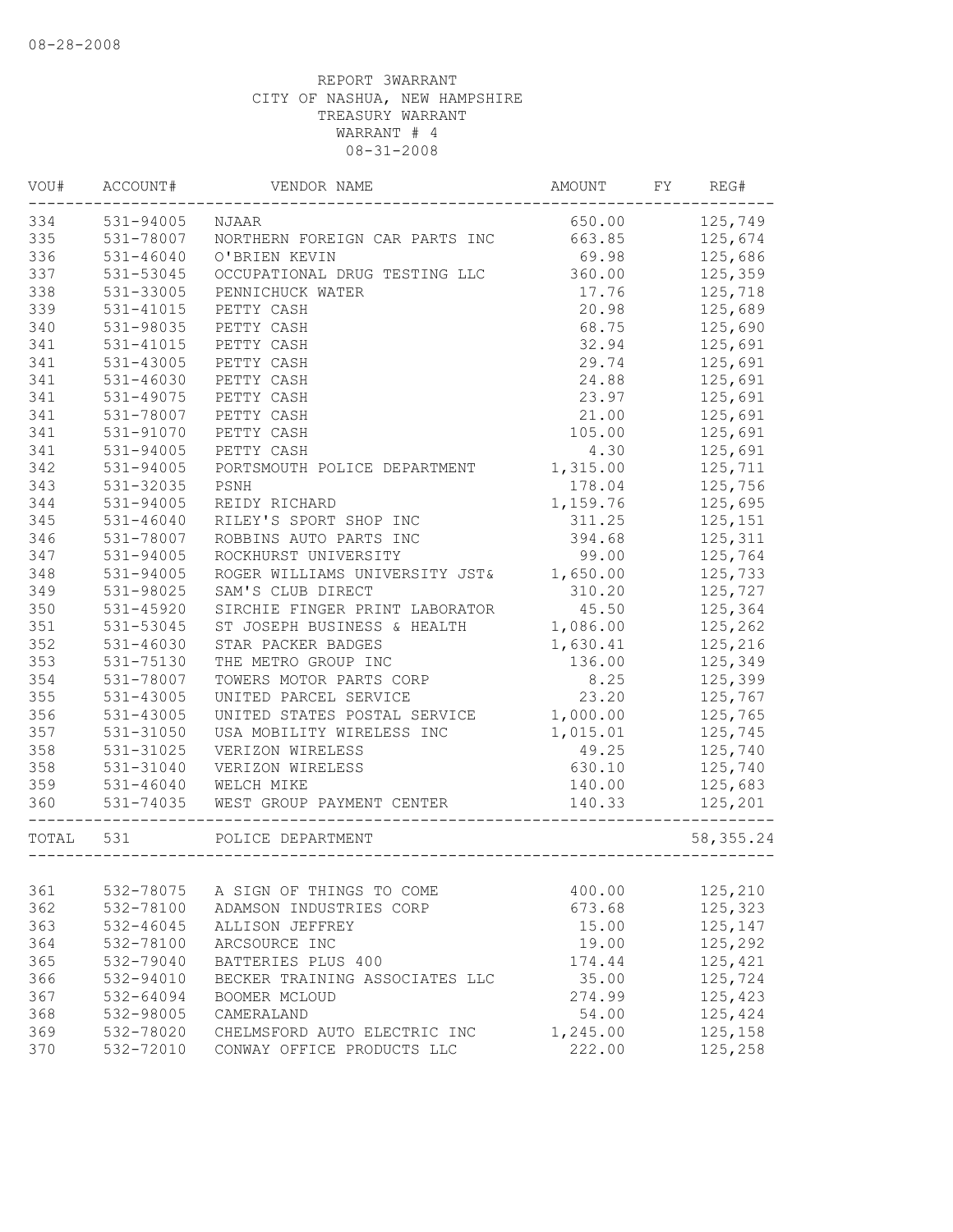| VOU#  | ACCOUNT#  | VENDOR NAME                    | AMOUNT   | FY | REG#      |
|-------|-----------|--------------------------------|----------|----|-----------|
| 371   | 532-75050 | COUNTRY BROOK FARMS INC        | 1,219.76 |    | 125,382   |
| 372   | 532-64094 | FIRE TECH & SAFETY OF NEW ENGL | 167.25   |    | 125,402   |
| 373   | 532-49025 | FSP BOOKS & VIDEOS             | 42.95    |    | 125,350   |
| 374   | 532-75023 | HOME DEPOT CREDIT SERVICES     | 38.88    |    | 125,715   |
| 375   | 532-49025 | INTERNATIONAL CODE COUNCIL, IN | 149.00   |    | 125,478   |
| 376   | 532-59135 | J P PEST SERVICES              | 255.00   |    | 125,329   |
| 377   | 532-46045 | LINGLEY THOMAS                 | 272.00   |    | 125,371   |
| 378   | 532-64192 | LW BILLS/ALARM ENGINEERING     | 2,557.50 |    | 125,299   |
| 379   | 532-75105 | M & M ELECTRICAL SUPPLY CO INC | 62.72    |    | 125,646   |
| 380   | 532-59100 | MAYNARD & LESIEUR INCORPORATED | 60.00    |    | 125,655   |
| 380   | 532-78065 | MAYNARD & LESIEUR INCORPORATED | 1,469.24 |    | 125,655   |
| 381   | 532-94010 | MCINNIS MICHAEL                | 25.00    |    | 125,433   |
| 382   | 532-34015 | METROMEDIA ENERGY INC          | 1,093.17 |    | 125,753   |
| 383   | 532-78100 | MINUTEMAN TRUCKS INC           | 274.35   |    | 125,325   |
| 384   | 532-41015 | NATIONAL BUSINESS FURNITURE    | 217.95   |    | 125,539   |
| 385   | 532-34015 | NATIONAL GRID                  | 266.71   |    | 125,746   |
| 386   | 532-94010 | NATIONAL REGISTRY OF EMTS      | 230.00   |    | 125,698   |
| 387   | 532-73010 | NEVERETT'S SEW & VAC           | 325.00   |    | 125,713   |
| 388   | 532-31040 | NEXTEL COMMUNICATIONS          | 412.68   |    | 125,723   |
| 389   | 532-33005 | PENNICHUCK WATER               | 1,221.55 |    | 125,718   |
| 390   | 532-64094 | PHYSIO-CONTROL INC             | 1,214.46 |    | 125,394   |
| 391   | 532-64094 | PHYSIO-CONTROL INC             | 620.00   | 08 | 125,133   |
| 392   | 532-32005 | PSNH                           | 5,512.73 |    | 125,756   |
| 393   | 532-49075 | RALPH PILL ELECTRIC SUPPLY COM | 43.00    |    | 125,651   |
| 394   | 532-79025 | RB ALLEN CO INC                | 455.00   |    | 125,306   |
| 395   | 532-78007 | SANEL AUTO PARTS CO            | 520.92   |    | 125,291   |
| 396   | 532-78100 | TOWNSEND FORD                  | 38.02    |    | 125,334   |
| 397   | 532-78095 | TST EQUIPMENT INC              | 510.86   |    | 125,261   |
| 398   | 532-75023 | UNITED SUPPLY COMPANY INC      | 14.59    |    | 125,662   |
| 399   | 532-31050 | USA MOBILITY WIRELESS INC      | 183.40   |    | 125,745   |
| 400   | 532-72060 | VOICE SYSTEMS INC              | 205.50   |    | 125,257   |
| 401   | 532-46045 | WHOLEY MARK                    | 475.50   |    | 125,222   |
| 402   | 532-79025 | WILLIAMS COMMUNICATIONS SERVIC | 116.00   |    | 125,580   |
| 403   | 532-78035 | WINDWARD PETROLEUM             | 2,552.73 |    | 125,134   |
| 404   | 532-73005 | YANKEE EQUIPMENT SYSTEMS INC   | 210.00   |    | 125,177   |
| 405   | 532-78020 | YANKEE TRUCKS                  | 25.96    |    | 125,175   |
| 405   | 532-78080 | YANKEE TRUCKS                  | 588.33   |    | 125,175   |
| TOTAL | 532       | FIRE DEPARTMENT                |          |    | 26,760.82 |
| 406   | 534-32020 | PSNH                           | 120.01   |    | 125,756   |
| TOTAL | 534       | STREET LIGHTING                |          |    | 120.01    |
| 407   | 535-81023 | NEXTEL COMMUNICATIONS          | 195.38   |    | 125,723   |
| 408   | 535-81023 | WIRELESS ZONE                  | 36.00    |    | 125,730   |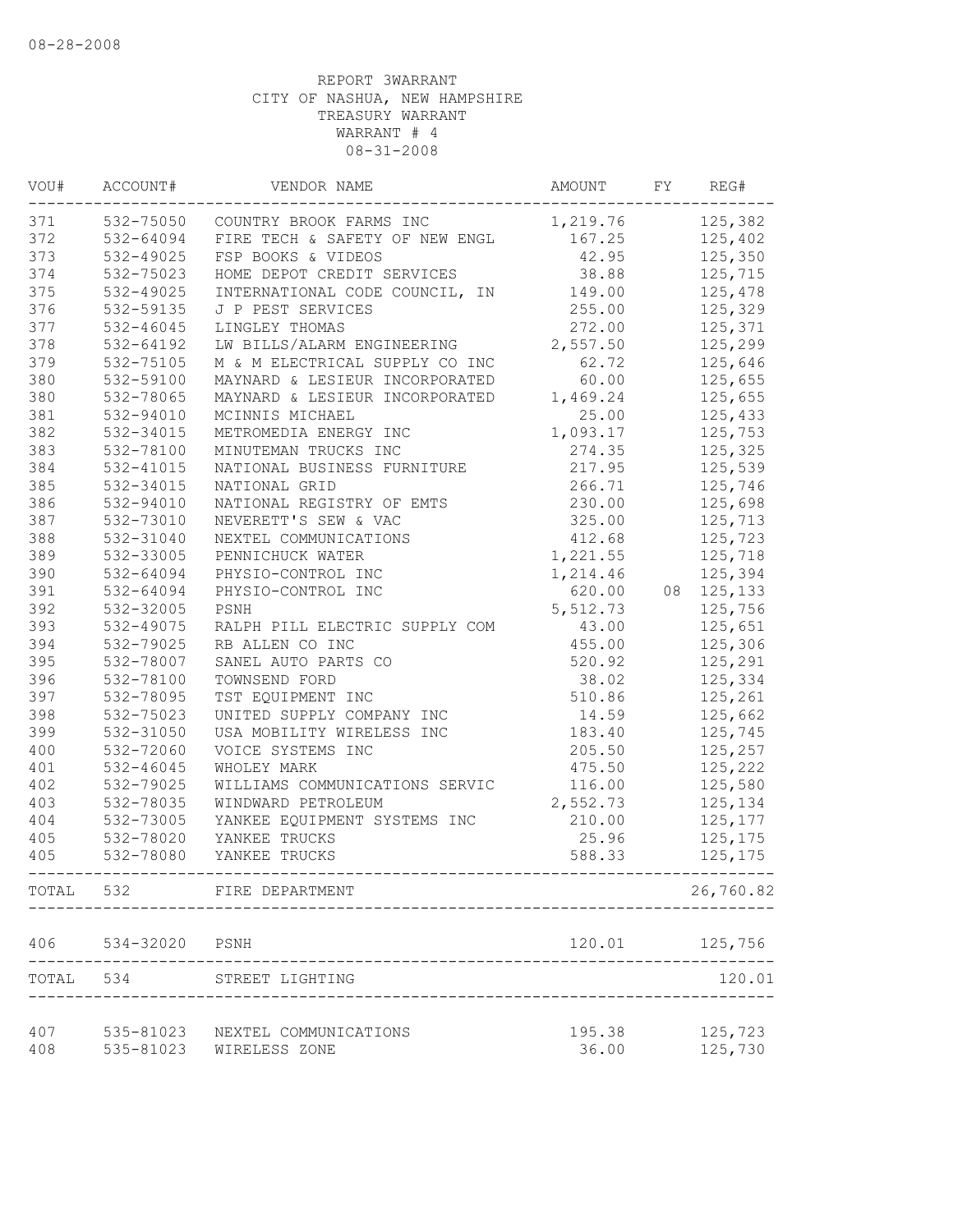| VOU#       | ACCOUNT#               | VENDOR NAME                      | AMOUNT           | FY | REG#                |
|------------|------------------------|----------------------------------|------------------|----|---------------------|
| TOTAL      | 535                    | EMERGENCY MANAGEMENT             |                  |    | 231.38              |
| 409        | 536-49075              | GOVCONNECTION INC                | 1,559.35         |    | 125,148             |
| 410        | 536-42000              | PETTY CASH                       | 25.19            |    | 125,699             |
| 411        | 536-32035              | PSNH                             | 1,835.94         |    | 125,756             |
| 412        | 536-64255              | TESSCO TECHNOLOGIES INC          | 496.26           |    | 125,294             |
| 413        | 536-31050              | VERIZON WIRELESS                 | 70.41            |    | 125,740             |
| TOTAL      | 536                    | CITYWIDE COMMUNICATIONS          |                  |    | 3,987.15            |
| 414        |                        | 541-33005 PENNICHUCK WATER       | 142.64           |    | 125,718             |
| 415        |                        | 541-32005 PUBLIC SERVICE OF NH   | 1,327.05         |    | 125,760<br>-------- |
|            | TOTAL 541              | COMMUNITY SERVICES DIVISION      |                  |    | 1,469.69            |
| 416        |                        | 542-31050 NEXTEL COMMUNICATIONS  |                  |    | 31.70 125,723       |
| TOTAL      | 542                    | COMMUNITY HEALTH                 |                  |    | 31.70               |
|            |                        |                                  |                  |    |                     |
| 416        |                        | 543-31050 NEXTEL COMMUNICATIONS  |                  |    | 56.92 125,723       |
|            | TOTAL 543              | ENVIRONMENTAL HEALTH DEPT.       |                  |    | 56.92               |
|            | 417 544-41015          | STAPLES BUSINESS ADVANTAGE       |                  |    | 304.53 125,525      |
| TOTAL      | 544                    | WELFARE ADMINISTRATION           |                  |    | 304.53              |
|            |                        |                                  |                  |    |                     |
| 418        | 545-97020              | 11 GRANITE ST LLC                | 370.00           |    | 125,500             |
| 419        | 545-97020              | 188 CONCORD ST LLC DBA LILLIAN   | 55.56            |    | 125,361             |
| 420        | 545-97020              | 23-25 TEMPLE ST REALTY LLC       | 296.30           |    | 125,369             |
| 421        | 545-97020              | 28-34 RR SQUARE LLC              | 962.50           |    | 125,180             |
| 422        | 545-97020              | 82 WEST HOLLIS ST LLC            | 500.00           |    | 125,388             |
| 423<br>424 | 545-97020<br>545-97020 | BC-AD PROPERTIES<br>BERNARD GINO | 652.60<br>650.00 |    | 125,286<br>125,340  |
| 425        | 545-97020              | BISHOP REAL ESTATE MGMT INC      | 425.00           |    | 125,275             |
| 426        | 545-97020              | BONNETTE PETER                   | 593.86           |    | 125,167             |
| 427        | 545-97020              | BROOK VILLAGE NORTH ASSOCIATES   | 474.79           |    | 125,316             |
| 428        | 545-97020              | BURNETT GORDON C                 | 600.00           |    | 125,136             |
| 429        | 545-97020              | CENTRAL REALTY                   | 411.72           |    | 125,304             |
| 430        | 545-97020              | COUNTRY BARN MOTEL               | 1,281.00         |    | 125,285             |
| 431        | 545-97020              | CROWLEY PAUL                     | 412.17           |    | 125,245             |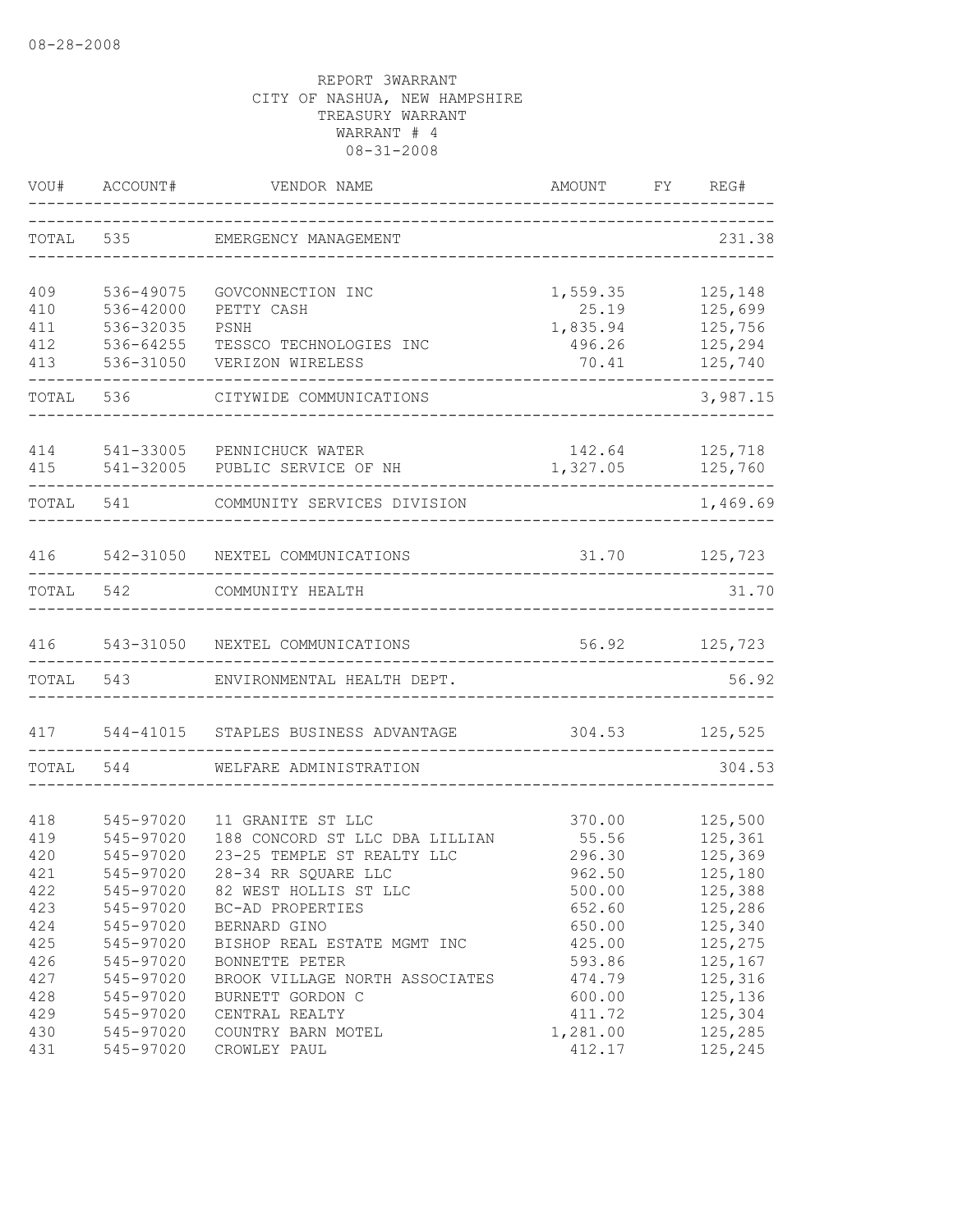|       | VOU# ACCOUNT# | VENDOR NAME                                              | AMOUNT FY REG# |                |
|-------|---------------|----------------------------------------------------------|----------------|----------------|
| 432   | 545-97020     | DAKIN TERRY                                              |                | 145.49 125,385 |
| 433   | 545-97020     | DEMINICO ROBERT J                                        | 320.00         | 125,191        |
| 434   | 545-97015     | DEMOULAS SUPERMARKETS INC                                | 6,155.26       | 125,708        |
| 435   | 545-97020     | DICHARD DOUGLAS J                                        | 640.00         | 125,137        |
| 436   | 545-97020     | DOBENS SUSAN                                             | 506.92         | 125,219        |
| 437   | 545-97020     | DRURY DANA                                               | 760.00         | 125,341        |
| 438   | 545-97020     | DUTTON STEPHEN C                                         | 700.00         | 125,392        |
| 439   | 545-97020     | FREEDOM APARTMENTS LLC                                   | 508.00         | 125,280        |
| 440   | 545-97020     | GAUTHIER REALTY/CONNIE GAUTHIE                           | 2,931.00       | 125,488        |
| 441   | 545-97020     | GOLDBERG ALAN                                            | 405.84         | 125,271        |
| 442   | 545-97020     | KOLOCOTRONIS CHARLES                                     | 620.76         | 125,206        |
| 443   | 545-97020     | KOROMA PAUL                                              | 535.25         | 125,156        |
| 444   | 545-97020     | LAMERAND ENTERPRISES/KYLE LAME                           | 1,701.47       | 125,397        |
| 445   | 545-97020     | LTA INVESTMENTS LLC                                      | 102.52         | 125,343        |
| 446   | 545-97020     | MCCHANDLER LLC                                           | 298.00         | 125,283        |
| 447   | 545-97020     | NASHUA DISTRIC COURT                                     | 628.00         | 125,775        |
| 448   | 545-97020     | NASHUA HOUSING AUTHORITY                                 | 782.40         | 125,401        |
| 449   | 545-97015     | NATIONAL GRID                                            | 250.00         | 125,769        |
| 450   | 545-97020     | NEWMAN PATRICIA                                          | 216.51         | 125,362        |
| 451   | 545-97020     | OTD REALTY LLC                                           | 650.00         | 125,197        |
| 452   | 545-97020     | PAQUIN EDWARD                                            | 1,407.30       | 125,157        |
| 453   | 545-97020     | PELLETIER NORMAND                                        | 848.86         | 125,342        |
| 454   | 545-97015     | PENNICHUCK WATER WORKS INC                               | 245.66         | 125,716        |
| 455   | 545-97020     | PEPI VICTOR A                                            | 414.65         | 125,309        |
| 456   | 545-97015     | PETERS PHARMACY                                          | 126.49         | 125,161        |
| 457   | 545-97015     | PSNH                                                     | 1,644.70       | 125,759        |
| 458   | 545-97020     | R J REAL ESTATE                                          | 285.00         | 125,270        |
| 459   | 545-97020     | ROTH DAVID                                               | 547.91         | 125,499        |
| 460   | 545-97015     | ST JOSEPH PHARMACY                                       | 42.65          | 125,181        |
| 461   | 545-97020     | TRIUMPH PROPERTY INVESTMENT                              | 595.21         | 125,259        |
| 462   | 545-97020     | TYMOWICZ MARTY                                           | 600.02         | 125,236        |
| 463   | 545-97020     | WRN REAL ESTATE LLC                                      | 1,022.82       | 125,380        |
| TOTAL | 545           | WELFARE COSTS                                            |                | 34, 324.19     |
|       |               |                                                          |                |                |
| 464   |               | 551-34015 METROMEDIA ENERGY INC                          | $rac{34}{206}$ | 125,753        |
| 465   |               | 551-31050 NEXTEL COMMUNICATIONS                          | 296.28         | 125,723        |
| 466   |               | 551-33005 PENNICHUCK WATER                               | 108.76         | 125,718        |
| 467   |               | 551-41015 STAPLES BUSINESS ADVANTAGE                     | 123.95         | 125,525        |
| 468   |               | 551-94005 UNH TECHNOLOGY TRANSFER CTR                    | 150.00         | 125,712        |
|       |               | 469 551-31050 WIRELESS ZONE                              | 124.00         | 125,730        |
|       |               | TOTAL 551 PUBLIC WORKS DIV & ENGINEERING                 |                | 803.33         |
|       |               | 470 552-78100 AMERICAN AUTO SEAT COVER INC 65.00 125,150 |                |                |
| 471   |               | 552-75135 ASAP FIRE & SAFETY CORPORATION                 | 205.00 125,244 |                |
|       |               |                                                          |                |                |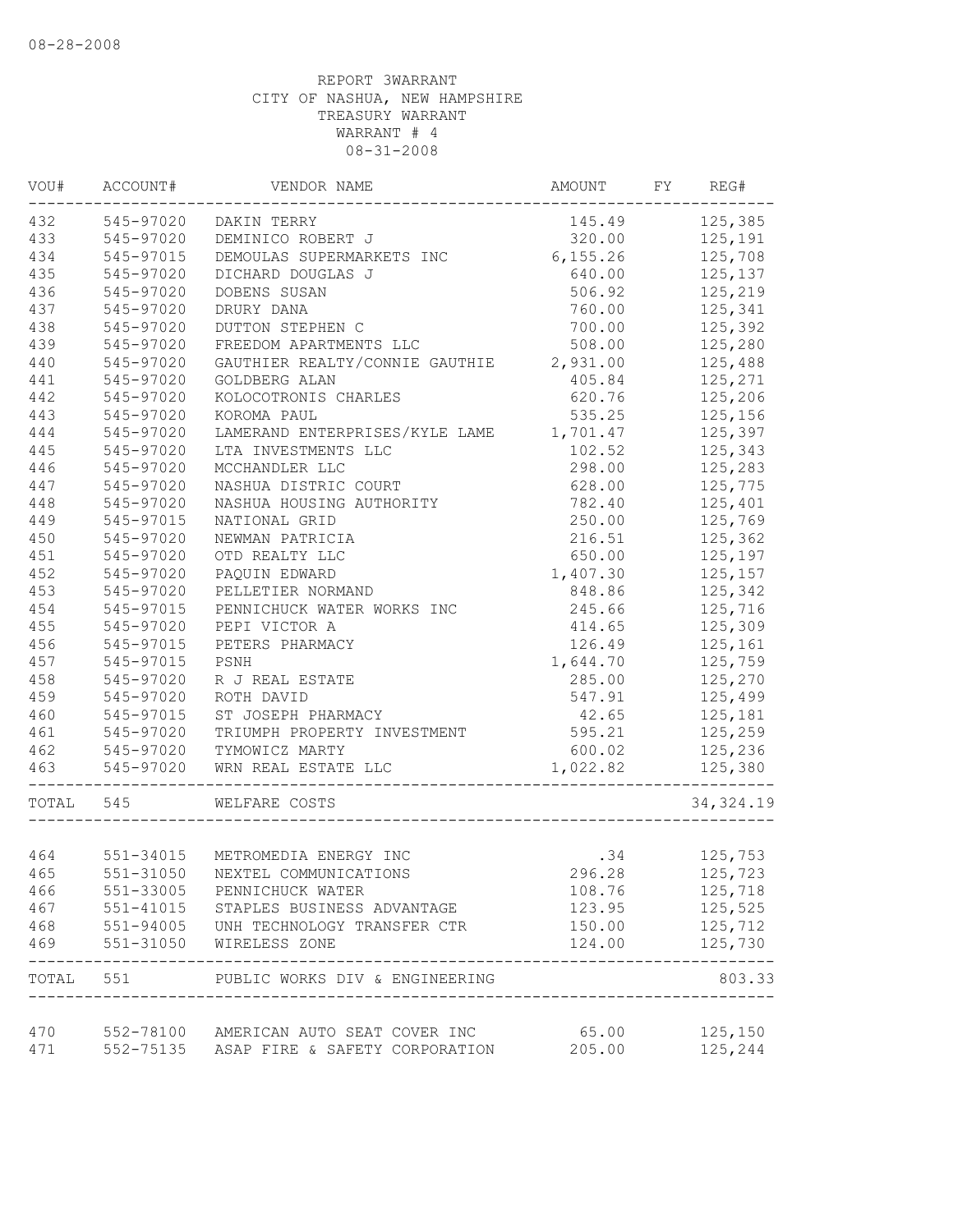| 472<br>552-78100 AUTO ELECTRIC WAREHOUSE INC<br>125,141<br>195.00<br>473<br>552-75040<br>125,336<br>B & S LOCKSMITH INC<br>188.15<br>474<br>552-42010<br>BANNER SYSTEMS OF MASSACHUSETT<br>125,645<br>124.72<br>475<br>552-78007<br>44.06<br>BEST FORD/BEST CYCLE<br>125,160<br>476<br>552-75021<br>59.48<br>BROX INDUSTRIES INC<br>125,189<br>477<br>552-78007<br>67.10<br>125,159<br>CARPARTS OF NASHUA<br>2,759.14<br>478<br>552-48015<br>DENNIS K BURKE INC<br>125,768<br>479<br>552-74085<br>FAY ELECTRIC MOTORS<br>965.35<br>125,256<br>480<br>4,133.70<br>552-45110<br>FILLION ASSOCIATES INC<br>125,193<br>481<br>552-75022<br>FIMBEL PAUNET CORP<br>340.50<br>125,407<br>481<br>552-75135<br>FIMBEL PAUNET CORP<br>100.00<br>125,407<br>482<br>552-75021<br>FRANKLIN PAINT CO INC<br>788.00<br>125,567<br>482<br>552-75040<br>FRANKLIN PAINT CO INC<br>205.00<br>125,567<br>483<br>552-59015<br>600.00<br>FWAR/WCB<br>125,308<br>484<br>552-75135<br>720.00<br>125,360<br>GRANITE STATE GLASS<br>485<br>552-66000<br>HANDY HOUSE INC<br>1,430.00<br>125,732<br>486<br>552-46030<br>HOME DEPOT CREDIT SERVICES<br>14.99<br>125,715<br>486<br>552-75021<br>HOME DEPOT CREDIT SERVICES<br>430.54<br>125,715<br>486<br>552-75022<br>HOME DEPOT CREDIT SERVICES<br>12.98<br>125,715<br>487<br>552-59015<br>HUDSON POST #48 AMERICAN<br>600.00<br>125,251<br>488<br>552-75135<br>HUSSEY SEATING CO<br>125,348<br>170.34<br>489<br>552-75021<br>JOHNSON'S ELECTRIC INC<br>850.27<br>125,221<br>489<br>552-75040<br>1,102.72<br>125,221<br>JOHNSON'S ELECTRIC INC<br>489<br>552-75135<br>JOHNSON'S ELECTRIC INC<br>125,221<br>77.96<br>125,508<br>490<br>552-59050<br>44.00<br>LANGEVIN KEVIN<br>2,075.54<br>492<br>552-75021<br>125,135<br>LESCO<br>491<br>551.32<br>552-75021<br>LESCO<br>125,260<br>493<br>552-78100<br>257.10<br>LIBERTY INTN'L TRUCKS OF NH LL<br>125,652<br>494<br>552-75021<br>M & M ELECTRICAL SUPPLY CO INC<br>79.40<br>125,646<br>495<br>552-78007<br>MAC MULKIN CHEVROLET INC<br>41.25<br>125,650<br>496<br>552-78065<br>175.70<br>MAYNARD & LESIEUR INCORPORATED<br>125,655<br>497<br>552-34015<br>METROMEDIA ENERGY INC<br>130.52<br>125,753<br>497<br>552-34045<br>652.51<br>125,753<br>METROMEDIA ENERGY INC<br>125,395<br>498<br>552-78007<br>NAPA AUTO PARTS<br>115.77<br>499<br>552-78007<br>NASHUA OUTDOOR POWER EQUIP<br>543.97<br>125,295<br>500<br>552-34015<br>59.99<br>NATIONAL GRID<br>125,746<br>501<br>552-31050<br>210.24<br>NEXTEL COMMUNICATIONS<br>125,723<br>502<br>195.00<br>552-95005<br>125,748<br>NHRPA<br>503<br>552-75021<br>2,075.00<br>125,387<br>O'BRIEN & SONS INC<br>504<br>552-33005<br>5,729.20<br>125,718<br>PENNICHUCK WATER<br>504<br>552-33005<br>3,035.25<br>125,719<br>PENNICHUCK WATER<br>504<br>72.51<br>125,718<br>552-33045<br>PENNICHUCK WATER<br>125,719<br>504<br>552-33045<br>1,430.88<br>PENNICHUCK WATER<br>504<br>125,718<br>552-33050<br>146.01<br>PENNICHUCK WATER<br>505<br>552-78007<br>PINE MOTOR PARTS<br>395.69<br>125,656<br>506<br>552-59015<br>PRISBY STEVE/KID PINKY & HIS<br>450.00<br>125,338<br>507<br>552-32005<br>4,472.68<br>125,756<br>PSNH<br>507<br>552-32005<br>509.27<br>125,757<br>PSNH | VOU# | ACCOUNT# | VENDOR NAME | AMOUNT | FY | REG# |
|-----------------------------------------------------------------------------------------------------------------------------------------------------------------------------------------------------------------------------------------------------------------------------------------------------------------------------------------------------------------------------------------------------------------------------------------------------------------------------------------------------------------------------------------------------------------------------------------------------------------------------------------------------------------------------------------------------------------------------------------------------------------------------------------------------------------------------------------------------------------------------------------------------------------------------------------------------------------------------------------------------------------------------------------------------------------------------------------------------------------------------------------------------------------------------------------------------------------------------------------------------------------------------------------------------------------------------------------------------------------------------------------------------------------------------------------------------------------------------------------------------------------------------------------------------------------------------------------------------------------------------------------------------------------------------------------------------------------------------------------------------------------------------------------------------------------------------------------------------------------------------------------------------------------------------------------------------------------------------------------------------------------------------------------------------------------------------------------------------------------------------------------------------------------------------------------------------------------------------------------------------------------------------------------------------------------------------------------------------------------------------------------------------------------------------------------------------------------------------------------------------------------------------------------------------------------------------------------------------------------------------------------------------------------------------------------------------------------------------------------------------------------------------------------------------------------------------------------------------------------------------------------------------------------------------------------------------------------------------------------------------------------------------------------------------------------------------------------------------------------------------------------------------------------------------------------------|------|----------|-------------|--------|----|------|
|                                                                                                                                                                                                                                                                                                                                                                                                                                                                                                                                                                                                                                                                                                                                                                                                                                                                                                                                                                                                                                                                                                                                                                                                                                                                                                                                                                                                                                                                                                                                                                                                                                                                                                                                                                                                                                                                                                                                                                                                                                                                                                                                                                                                                                                                                                                                                                                                                                                                                                                                                                                                                                                                                                                                                                                                                                                                                                                                                                                                                                                                                                                                                                                               |      |          |             |        |    |      |
|                                                                                                                                                                                                                                                                                                                                                                                                                                                                                                                                                                                                                                                                                                                                                                                                                                                                                                                                                                                                                                                                                                                                                                                                                                                                                                                                                                                                                                                                                                                                                                                                                                                                                                                                                                                                                                                                                                                                                                                                                                                                                                                                                                                                                                                                                                                                                                                                                                                                                                                                                                                                                                                                                                                                                                                                                                                                                                                                                                                                                                                                                                                                                                                               |      |          |             |        |    |      |
|                                                                                                                                                                                                                                                                                                                                                                                                                                                                                                                                                                                                                                                                                                                                                                                                                                                                                                                                                                                                                                                                                                                                                                                                                                                                                                                                                                                                                                                                                                                                                                                                                                                                                                                                                                                                                                                                                                                                                                                                                                                                                                                                                                                                                                                                                                                                                                                                                                                                                                                                                                                                                                                                                                                                                                                                                                                                                                                                                                                                                                                                                                                                                                                               |      |          |             |        |    |      |
|                                                                                                                                                                                                                                                                                                                                                                                                                                                                                                                                                                                                                                                                                                                                                                                                                                                                                                                                                                                                                                                                                                                                                                                                                                                                                                                                                                                                                                                                                                                                                                                                                                                                                                                                                                                                                                                                                                                                                                                                                                                                                                                                                                                                                                                                                                                                                                                                                                                                                                                                                                                                                                                                                                                                                                                                                                                                                                                                                                                                                                                                                                                                                                                               |      |          |             |        |    |      |
|                                                                                                                                                                                                                                                                                                                                                                                                                                                                                                                                                                                                                                                                                                                                                                                                                                                                                                                                                                                                                                                                                                                                                                                                                                                                                                                                                                                                                                                                                                                                                                                                                                                                                                                                                                                                                                                                                                                                                                                                                                                                                                                                                                                                                                                                                                                                                                                                                                                                                                                                                                                                                                                                                                                                                                                                                                                                                                                                                                                                                                                                                                                                                                                               |      |          |             |        |    |      |
|                                                                                                                                                                                                                                                                                                                                                                                                                                                                                                                                                                                                                                                                                                                                                                                                                                                                                                                                                                                                                                                                                                                                                                                                                                                                                                                                                                                                                                                                                                                                                                                                                                                                                                                                                                                                                                                                                                                                                                                                                                                                                                                                                                                                                                                                                                                                                                                                                                                                                                                                                                                                                                                                                                                                                                                                                                                                                                                                                                                                                                                                                                                                                                                               |      |          |             |        |    |      |
|                                                                                                                                                                                                                                                                                                                                                                                                                                                                                                                                                                                                                                                                                                                                                                                                                                                                                                                                                                                                                                                                                                                                                                                                                                                                                                                                                                                                                                                                                                                                                                                                                                                                                                                                                                                                                                                                                                                                                                                                                                                                                                                                                                                                                                                                                                                                                                                                                                                                                                                                                                                                                                                                                                                                                                                                                                                                                                                                                                                                                                                                                                                                                                                               |      |          |             |        |    |      |
|                                                                                                                                                                                                                                                                                                                                                                                                                                                                                                                                                                                                                                                                                                                                                                                                                                                                                                                                                                                                                                                                                                                                                                                                                                                                                                                                                                                                                                                                                                                                                                                                                                                                                                                                                                                                                                                                                                                                                                                                                                                                                                                                                                                                                                                                                                                                                                                                                                                                                                                                                                                                                                                                                                                                                                                                                                                                                                                                                                                                                                                                                                                                                                                               |      |          |             |        |    |      |
|                                                                                                                                                                                                                                                                                                                                                                                                                                                                                                                                                                                                                                                                                                                                                                                                                                                                                                                                                                                                                                                                                                                                                                                                                                                                                                                                                                                                                                                                                                                                                                                                                                                                                                                                                                                                                                                                                                                                                                                                                                                                                                                                                                                                                                                                                                                                                                                                                                                                                                                                                                                                                                                                                                                                                                                                                                                                                                                                                                                                                                                                                                                                                                                               |      |          |             |        |    |      |
|                                                                                                                                                                                                                                                                                                                                                                                                                                                                                                                                                                                                                                                                                                                                                                                                                                                                                                                                                                                                                                                                                                                                                                                                                                                                                                                                                                                                                                                                                                                                                                                                                                                                                                                                                                                                                                                                                                                                                                                                                                                                                                                                                                                                                                                                                                                                                                                                                                                                                                                                                                                                                                                                                                                                                                                                                                                                                                                                                                                                                                                                                                                                                                                               |      |          |             |        |    |      |
|                                                                                                                                                                                                                                                                                                                                                                                                                                                                                                                                                                                                                                                                                                                                                                                                                                                                                                                                                                                                                                                                                                                                                                                                                                                                                                                                                                                                                                                                                                                                                                                                                                                                                                                                                                                                                                                                                                                                                                                                                                                                                                                                                                                                                                                                                                                                                                                                                                                                                                                                                                                                                                                                                                                                                                                                                                                                                                                                                                                                                                                                                                                                                                                               |      |          |             |        |    |      |
|                                                                                                                                                                                                                                                                                                                                                                                                                                                                                                                                                                                                                                                                                                                                                                                                                                                                                                                                                                                                                                                                                                                                                                                                                                                                                                                                                                                                                                                                                                                                                                                                                                                                                                                                                                                                                                                                                                                                                                                                                                                                                                                                                                                                                                                                                                                                                                                                                                                                                                                                                                                                                                                                                                                                                                                                                                                                                                                                                                                                                                                                                                                                                                                               |      |          |             |        |    |      |
|                                                                                                                                                                                                                                                                                                                                                                                                                                                                                                                                                                                                                                                                                                                                                                                                                                                                                                                                                                                                                                                                                                                                                                                                                                                                                                                                                                                                                                                                                                                                                                                                                                                                                                                                                                                                                                                                                                                                                                                                                                                                                                                                                                                                                                                                                                                                                                                                                                                                                                                                                                                                                                                                                                                                                                                                                                                                                                                                                                                                                                                                                                                                                                                               |      |          |             |        |    |      |
|                                                                                                                                                                                                                                                                                                                                                                                                                                                                                                                                                                                                                                                                                                                                                                                                                                                                                                                                                                                                                                                                                                                                                                                                                                                                                                                                                                                                                                                                                                                                                                                                                                                                                                                                                                                                                                                                                                                                                                                                                                                                                                                                                                                                                                                                                                                                                                                                                                                                                                                                                                                                                                                                                                                                                                                                                                                                                                                                                                                                                                                                                                                                                                                               |      |          |             |        |    |      |
|                                                                                                                                                                                                                                                                                                                                                                                                                                                                                                                                                                                                                                                                                                                                                                                                                                                                                                                                                                                                                                                                                                                                                                                                                                                                                                                                                                                                                                                                                                                                                                                                                                                                                                                                                                                                                                                                                                                                                                                                                                                                                                                                                                                                                                                                                                                                                                                                                                                                                                                                                                                                                                                                                                                                                                                                                                                                                                                                                                                                                                                                                                                                                                                               |      |          |             |        |    |      |
|                                                                                                                                                                                                                                                                                                                                                                                                                                                                                                                                                                                                                                                                                                                                                                                                                                                                                                                                                                                                                                                                                                                                                                                                                                                                                                                                                                                                                                                                                                                                                                                                                                                                                                                                                                                                                                                                                                                                                                                                                                                                                                                                                                                                                                                                                                                                                                                                                                                                                                                                                                                                                                                                                                                                                                                                                                                                                                                                                                                                                                                                                                                                                                                               |      |          |             |        |    |      |
|                                                                                                                                                                                                                                                                                                                                                                                                                                                                                                                                                                                                                                                                                                                                                                                                                                                                                                                                                                                                                                                                                                                                                                                                                                                                                                                                                                                                                                                                                                                                                                                                                                                                                                                                                                                                                                                                                                                                                                                                                                                                                                                                                                                                                                                                                                                                                                                                                                                                                                                                                                                                                                                                                                                                                                                                                                                                                                                                                                                                                                                                                                                                                                                               |      |          |             |        |    |      |
|                                                                                                                                                                                                                                                                                                                                                                                                                                                                                                                                                                                                                                                                                                                                                                                                                                                                                                                                                                                                                                                                                                                                                                                                                                                                                                                                                                                                                                                                                                                                                                                                                                                                                                                                                                                                                                                                                                                                                                                                                                                                                                                                                                                                                                                                                                                                                                                                                                                                                                                                                                                                                                                                                                                                                                                                                                                                                                                                                                                                                                                                                                                                                                                               |      |          |             |        |    |      |
|                                                                                                                                                                                                                                                                                                                                                                                                                                                                                                                                                                                                                                                                                                                                                                                                                                                                                                                                                                                                                                                                                                                                                                                                                                                                                                                                                                                                                                                                                                                                                                                                                                                                                                                                                                                                                                                                                                                                                                                                                                                                                                                                                                                                                                                                                                                                                                                                                                                                                                                                                                                                                                                                                                                                                                                                                                                                                                                                                                                                                                                                                                                                                                                               |      |          |             |        |    |      |
|                                                                                                                                                                                                                                                                                                                                                                                                                                                                                                                                                                                                                                                                                                                                                                                                                                                                                                                                                                                                                                                                                                                                                                                                                                                                                                                                                                                                                                                                                                                                                                                                                                                                                                                                                                                                                                                                                                                                                                                                                                                                                                                                                                                                                                                                                                                                                                                                                                                                                                                                                                                                                                                                                                                                                                                                                                                                                                                                                                                                                                                                                                                                                                                               |      |          |             |        |    |      |
|                                                                                                                                                                                                                                                                                                                                                                                                                                                                                                                                                                                                                                                                                                                                                                                                                                                                                                                                                                                                                                                                                                                                                                                                                                                                                                                                                                                                                                                                                                                                                                                                                                                                                                                                                                                                                                                                                                                                                                                                                                                                                                                                                                                                                                                                                                                                                                                                                                                                                                                                                                                                                                                                                                                                                                                                                                                                                                                                                                                                                                                                                                                                                                                               |      |          |             |        |    |      |
|                                                                                                                                                                                                                                                                                                                                                                                                                                                                                                                                                                                                                                                                                                                                                                                                                                                                                                                                                                                                                                                                                                                                                                                                                                                                                                                                                                                                                                                                                                                                                                                                                                                                                                                                                                                                                                                                                                                                                                                                                                                                                                                                                                                                                                                                                                                                                                                                                                                                                                                                                                                                                                                                                                                                                                                                                                                                                                                                                                                                                                                                                                                                                                                               |      |          |             |        |    |      |
|                                                                                                                                                                                                                                                                                                                                                                                                                                                                                                                                                                                                                                                                                                                                                                                                                                                                                                                                                                                                                                                                                                                                                                                                                                                                                                                                                                                                                                                                                                                                                                                                                                                                                                                                                                                                                                                                                                                                                                                                                                                                                                                                                                                                                                                                                                                                                                                                                                                                                                                                                                                                                                                                                                                                                                                                                                                                                                                                                                                                                                                                                                                                                                                               |      |          |             |        |    |      |
|                                                                                                                                                                                                                                                                                                                                                                                                                                                                                                                                                                                                                                                                                                                                                                                                                                                                                                                                                                                                                                                                                                                                                                                                                                                                                                                                                                                                                                                                                                                                                                                                                                                                                                                                                                                                                                                                                                                                                                                                                                                                                                                                                                                                                                                                                                                                                                                                                                                                                                                                                                                                                                                                                                                                                                                                                                                                                                                                                                                                                                                                                                                                                                                               |      |          |             |        |    |      |
|                                                                                                                                                                                                                                                                                                                                                                                                                                                                                                                                                                                                                                                                                                                                                                                                                                                                                                                                                                                                                                                                                                                                                                                                                                                                                                                                                                                                                                                                                                                                                                                                                                                                                                                                                                                                                                                                                                                                                                                                                                                                                                                                                                                                                                                                                                                                                                                                                                                                                                                                                                                                                                                                                                                                                                                                                                                                                                                                                                                                                                                                                                                                                                                               |      |          |             |        |    |      |
|                                                                                                                                                                                                                                                                                                                                                                                                                                                                                                                                                                                                                                                                                                                                                                                                                                                                                                                                                                                                                                                                                                                                                                                                                                                                                                                                                                                                                                                                                                                                                                                                                                                                                                                                                                                                                                                                                                                                                                                                                                                                                                                                                                                                                                                                                                                                                                                                                                                                                                                                                                                                                                                                                                                                                                                                                                                                                                                                                                                                                                                                                                                                                                                               |      |          |             |        |    |      |
|                                                                                                                                                                                                                                                                                                                                                                                                                                                                                                                                                                                                                                                                                                                                                                                                                                                                                                                                                                                                                                                                                                                                                                                                                                                                                                                                                                                                                                                                                                                                                                                                                                                                                                                                                                                                                                                                                                                                                                                                                                                                                                                                                                                                                                                                                                                                                                                                                                                                                                                                                                                                                                                                                                                                                                                                                                                                                                                                                                                                                                                                                                                                                                                               |      |          |             |        |    |      |
|                                                                                                                                                                                                                                                                                                                                                                                                                                                                                                                                                                                                                                                                                                                                                                                                                                                                                                                                                                                                                                                                                                                                                                                                                                                                                                                                                                                                                                                                                                                                                                                                                                                                                                                                                                                                                                                                                                                                                                                                                                                                                                                                                                                                                                                                                                                                                                                                                                                                                                                                                                                                                                                                                                                                                                                                                                                                                                                                                                                                                                                                                                                                                                                               |      |          |             |        |    |      |
|                                                                                                                                                                                                                                                                                                                                                                                                                                                                                                                                                                                                                                                                                                                                                                                                                                                                                                                                                                                                                                                                                                                                                                                                                                                                                                                                                                                                                                                                                                                                                                                                                                                                                                                                                                                                                                                                                                                                                                                                                                                                                                                                                                                                                                                                                                                                                                                                                                                                                                                                                                                                                                                                                                                                                                                                                                                                                                                                                                                                                                                                                                                                                                                               |      |          |             |        |    |      |
|                                                                                                                                                                                                                                                                                                                                                                                                                                                                                                                                                                                                                                                                                                                                                                                                                                                                                                                                                                                                                                                                                                                                                                                                                                                                                                                                                                                                                                                                                                                                                                                                                                                                                                                                                                                                                                                                                                                                                                                                                                                                                                                                                                                                                                                                                                                                                                                                                                                                                                                                                                                                                                                                                                                                                                                                                                                                                                                                                                                                                                                                                                                                                                                               |      |          |             |        |    |      |
|                                                                                                                                                                                                                                                                                                                                                                                                                                                                                                                                                                                                                                                                                                                                                                                                                                                                                                                                                                                                                                                                                                                                                                                                                                                                                                                                                                                                                                                                                                                                                                                                                                                                                                                                                                                                                                                                                                                                                                                                                                                                                                                                                                                                                                                                                                                                                                                                                                                                                                                                                                                                                                                                                                                                                                                                                                                                                                                                                                                                                                                                                                                                                                                               |      |          |             |        |    |      |
|                                                                                                                                                                                                                                                                                                                                                                                                                                                                                                                                                                                                                                                                                                                                                                                                                                                                                                                                                                                                                                                                                                                                                                                                                                                                                                                                                                                                                                                                                                                                                                                                                                                                                                                                                                                                                                                                                                                                                                                                                                                                                                                                                                                                                                                                                                                                                                                                                                                                                                                                                                                                                                                                                                                                                                                                                                                                                                                                                                                                                                                                                                                                                                                               |      |          |             |        |    |      |
|                                                                                                                                                                                                                                                                                                                                                                                                                                                                                                                                                                                                                                                                                                                                                                                                                                                                                                                                                                                                                                                                                                                                                                                                                                                                                                                                                                                                                                                                                                                                                                                                                                                                                                                                                                                                                                                                                                                                                                                                                                                                                                                                                                                                                                                                                                                                                                                                                                                                                                                                                                                                                                                                                                                                                                                                                                                                                                                                                                                                                                                                                                                                                                                               |      |          |             |        |    |      |
|                                                                                                                                                                                                                                                                                                                                                                                                                                                                                                                                                                                                                                                                                                                                                                                                                                                                                                                                                                                                                                                                                                                                                                                                                                                                                                                                                                                                                                                                                                                                                                                                                                                                                                                                                                                                                                                                                                                                                                                                                                                                                                                                                                                                                                                                                                                                                                                                                                                                                                                                                                                                                                                                                                                                                                                                                                                                                                                                                                                                                                                                                                                                                                                               |      |          |             |        |    |      |
|                                                                                                                                                                                                                                                                                                                                                                                                                                                                                                                                                                                                                                                                                                                                                                                                                                                                                                                                                                                                                                                                                                                                                                                                                                                                                                                                                                                                                                                                                                                                                                                                                                                                                                                                                                                                                                                                                                                                                                                                                                                                                                                                                                                                                                                                                                                                                                                                                                                                                                                                                                                                                                                                                                                                                                                                                                                                                                                                                                                                                                                                                                                                                                                               |      |          |             |        |    |      |
|                                                                                                                                                                                                                                                                                                                                                                                                                                                                                                                                                                                                                                                                                                                                                                                                                                                                                                                                                                                                                                                                                                                                                                                                                                                                                                                                                                                                                                                                                                                                                                                                                                                                                                                                                                                                                                                                                                                                                                                                                                                                                                                                                                                                                                                                                                                                                                                                                                                                                                                                                                                                                                                                                                                                                                                                                                                                                                                                                                                                                                                                                                                                                                                               |      |          |             |        |    |      |
|                                                                                                                                                                                                                                                                                                                                                                                                                                                                                                                                                                                                                                                                                                                                                                                                                                                                                                                                                                                                                                                                                                                                                                                                                                                                                                                                                                                                                                                                                                                                                                                                                                                                                                                                                                                                                                                                                                                                                                                                                                                                                                                                                                                                                                                                                                                                                                                                                                                                                                                                                                                                                                                                                                                                                                                                                                                                                                                                                                                                                                                                                                                                                                                               |      |          |             |        |    |      |
|                                                                                                                                                                                                                                                                                                                                                                                                                                                                                                                                                                                                                                                                                                                                                                                                                                                                                                                                                                                                                                                                                                                                                                                                                                                                                                                                                                                                                                                                                                                                                                                                                                                                                                                                                                                                                                                                                                                                                                                                                                                                                                                                                                                                                                                                                                                                                                                                                                                                                                                                                                                                                                                                                                                                                                                                                                                                                                                                                                                                                                                                                                                                                                                               |      |          |             |        |    |      |
|                                                                                                                                                                                                                                                                                                                                                                                                                                                                                                                                                                                                                                                                                                                                                                                                                                                                                                                                                                                                                                                                                                                                                                                                                                                                                                                                                                                                                                                                                                                                                                                                                                                                                                                                                                                                                                                                                                                                                                                                                                                                                                                                                                                                                                                                                                                                                                                                                                                                                                                                                                                                                                                                                                                                                                                                                                                                                                                                                                                                                                                                                                                                                                                               |      |          |             |        |    |      |
|                                                                                                                                                                                                                                                                                                                                                                                                                                                                                                                                                                                                                                                                                                                                                                                                                                                                                                                                                                                                                                                                                                                                                                                                                                                                                                                                                                                                                                                                                                                                                                                                                                                                                                                                                                                                                                                                                                                                                                                                                                                                                                                                                                                                                                                                                                                                                                                                                                                                                                                                                                                                                                                                                                                                                                                                                                                                                                                                                                                                                                                                                                                                                                                               |      |          |             |        |    |      |
|                                                                                                                                                                                                                                                                                                                                                                                                                                                                                                                                                                                                                                                                                                                                                                                                                                                                                                                                                                                                                                                                                                                                                                                                                                                                                                                                                                                                                                                                                                                                                                                                                                                                                                                                                                                                                                                                                                                                                                                                                                                                                                                                                                                                                                                                                                                                                                                                                                                                                                                                                                                                                                                                                                                                                                                                                                                                                                                                                                                                                                                                                                                                                                                               |      |          |             |        |    |      |
|                                                                                                                                                                                                                                                                                                                                                                                                                                                                                                                                                                                                                                                                                                                                                                                                                                                                                                                                                                                                                                                                                                                                                                                                                                                                                                                                                                                                                                                                                                                                                                                                                                                                                                                                                                                                                                                                                                                                                                                                                                                                                                                                                                                                                                                                                                                                                                                                                                                                                                                                                                                                                                                                                                                                                                                                                                                                                                                                                                                                                                                                                                                                                                                               |      |          |             |        |    |      |
|                                                                                                                                                                                                                                                                                                                                                                                                                                                                                                                                                                                                                                                                                                                                                                                                                                                                                                                                                                                                                                                                                                                                                                                                                                                                                                                                                                                                                                                                                                                                                                                                                                                                                                                                                                                                                                                                                                                                                                                                                                                                                                                                                                                                                                                                                                                                                                                                                                                                                                                                                                                                                                                                                                                                                                                                                                                                                                                                                                                                                                                                                                                                                                                               |      |          |             |        |    |      |
|                                                                                                                                                                                                                                                                                                                                                                                                                                                                                                                                                                                                                                                                                                                                                                                                                                                                                                                                                                                                                                                                                                                                                                                                                                                                                                                                                                                                                                                                                                                                                                                                                                                                                                                                                                                                                                                                                                                                                                                                                                                                                                                                                                                                                                                                                                                                                                                                                                                                                                                                                                                                                                                                                                                                                                                                                                                                                                                                                                                                                                                                                                                                                                                               |      |          |             |        |    |      |
|                                                                                                                                                                                                                                                                                                                                                                                                                                                                                                                                                                                                                                                                                                                                                                                                                                                                                                                                                                                                                                                                                                                                                                                                                                                                                                                                                                                                                                                                                                                                                                                                                                                                                                                                                                                                                                                                                                                                                                                                                                                                                                                                                                                                                                                                                                                                                                                                                                                                                                                                                                                                                                                                                                                                                                                                                                                                                                                                                                                                                                                                                                                                                                                               |      |          |             |        |    |      |
|                                                                                                                                                                                                                                                                                                                                                                                                                                                                                                                                                                                                                                                                                                                                                                                                                                                                                                                                                                                                                                                                                                                                                                                                                                                                                                                                                                                                                                                                                                                                                                                                                                                                                                                                                                                                                                                                                                                                                                                                                                                                                                                                                                                                                                                                                                                                                                                                                                                                                                                                                                                                                                                                                                                                                                                                                                                                                                                                                                                                                                                                                                                                                                                               |      |          |             |        |    |      |
|                                                                                                                                                                                                                                                                                                                                                                                                                                                                                                                                                                                                                                                                                                                                                                                                                                                                                                                                                                                                                                                                                                                                                                                                                                                                                                                                                                                                                                                                                                                                                                                                                                                                                                                                                                                                                                                                                                                                                                                                                                                                                                                                                                                                                                                                                                                                                                                                                                                                                                                                                                                                                                                                                                                                                                                                                                                                                                                                                                                                                                                                                                                                                                                               |      |          |             |        |    |      |
|                                                                                                                                                                                                                                                                                                                                                                                                                                                                                                                                                                                                                                                                                                                                                                                                                                                                                                                                                                                                                                                                                                                                                                                                                                                                                                                                                                                                                                                                                                                                                                                                                                                                                                                                                                                                                                                                                                                                                                                                                                                                                                                                                                                                                                                                                                                                                                                                                                                                                                                                                                                                                                                                                                                                                                                                                                                                                                                                                                                                                                                                                                                                                                                               |      |          |             |        |    |      |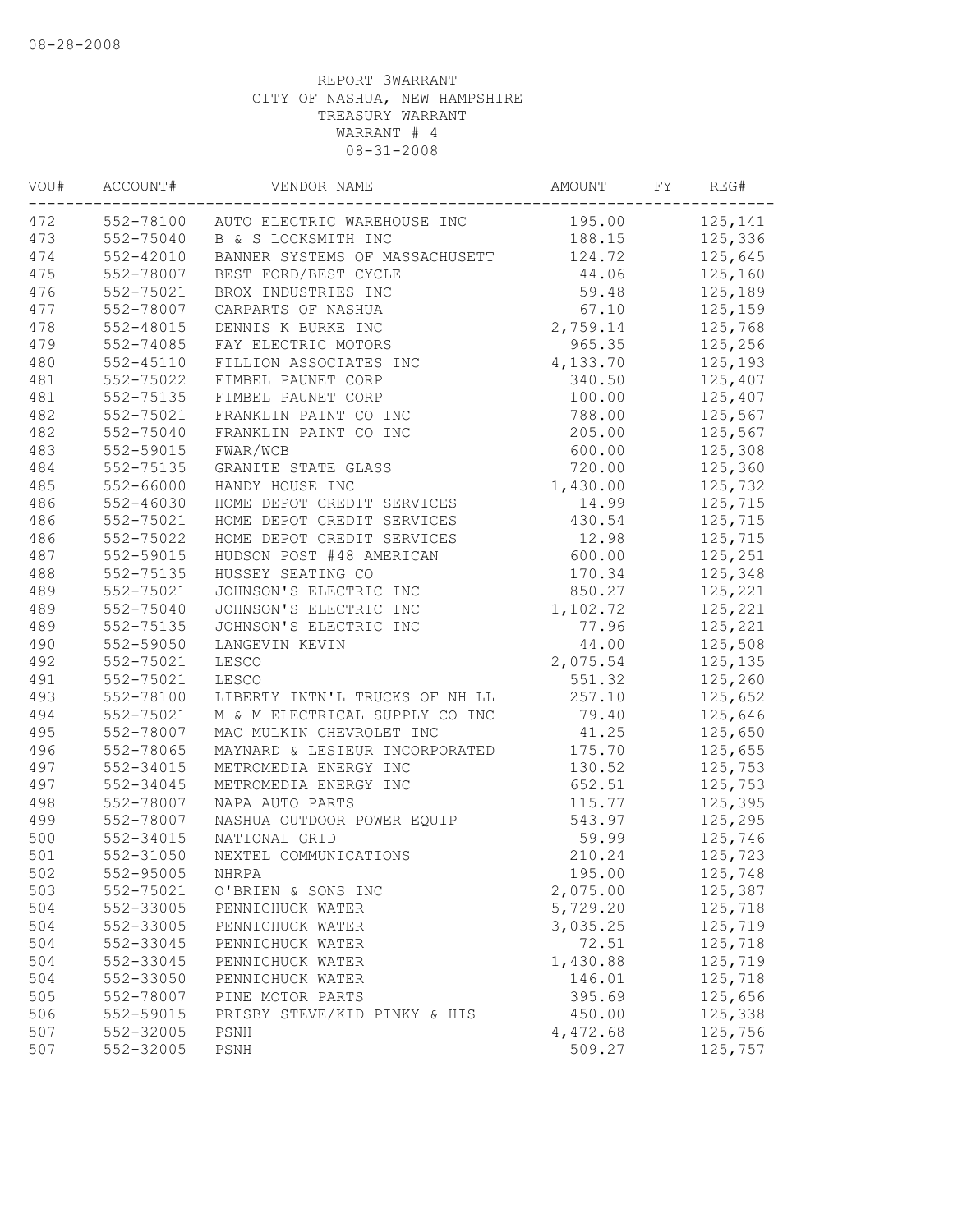| VOU#      | ACCOUNT#      | VENDOR NAME                     | AMOUNT    | FY | REG#      |
|-----------|---------------|---------------------------------|-----------|----|-----------|
| 508       |               | 552-68045 S & J MOTOR CO        | 4,527.00  |    | 125,106   |
| 509       | 552-78007     | SANEL AUTO PARTS CO             | 79.33     |    | 125,291   |
| 510       | 552-59050     | SEVIGNY RONALD                  | 367.50    |    | 125,289   |
| 511       | 552-75021     | STATELINE                       | 2.33      |    | 125,305   |
| 512       | $552 - 46030$ | SUNBELT RENTALS                 | 180.00    |    | 125,318   |
| 513       | 552-59050     | THORP BILL                      | 50.00     |    | 125,108   |
| 514       | 552-59050     | THORP DAVID                     | 110.00    |    | 125,107   |
| 515       | 552-59015     | TRANSIT MUSIC GROUP             | 1,500.00  |    | 125,519   |
| 516       | 552-75021     | TRUGREEN                        | 1,302.00  |    | 125,413   |
| 517       | 552-78007     | TURF PRODUCTS CORP              | 397.39    |    | 125,528   |
| 517       | 552-78100     | TURF PRODUCTS CORP              | 242.48    |    | 125,528   |
| 518       | $552 - 46045$ | UNIFIRST CORPORATION            | 281.09    |    | 125,411   |
| TOTAL 552 |               | PARKS AND RECREATION            |           |    | 48,737.92 |
|           |               |                                 |           |    |           |
| 519       |               | 553-69025 A H HARRIS & SONS INC | 179.00    |    | 125,170   |
| 520       | 553-49075     | ANTIFREEZE RECYCLING OF NE LLC  | 275.00    |    | 125,143   |
| 521       | 553-45175     | ARCSOURCE INC                   | 174.40    |    | 125,292   |
| 522       | 553-59150     | BCM CONTROLS CORPORATION        | 2,427.16  |    | 125,328   |
| 523       | 553-78100     | BEARINGS SPECIALTY CO INC       | 54.50     |    | 125,414   |
| 524       | 553-45015     | BROX INDUSTRIES INC             | 1,081.71  |    | 125,189   |
| 525       | 553-78100     | CHAPPELL TRACTOR SALES INC      | 47.43     |    | 125,190   |
| 526       | 553-45060     | CORRIVEAU ROUTHIER INC          | 426.75    |    | 125,647   |
| 527       | 553-48015     | DENNIS K BURKE INC              | 19,361.93 |    | 125,768   |
| 528       | 553-78100     | DONOVAN SPRING COMPANY INC      | 148.63    |    | 125,187   |
| 529       | 553-78100     | FREIGHTLINER OF NH INC          | 117.50    |    | 125,410   |
| 530       | 553-59100     | HIGGINS RICHARD GRANT           | 1,595.00  |    | 125,163   |
| 531       | 553-69030     | HOME DEPOT CREDIT SERVICES      | 119.00    |    | 125,715   |
| 532       | 553-78100     | LIBERTY INTN'L TRUCKS OF NH LL  | 233.66    |    | 125,652   |
| 533       | 553-78065     | MAYNARD & LESIEUR INCORPORATED  | 650.80    |    | 125,655   |
| 534       | 553-49075     | NAPA AUTO PARTS                 | 8.08      |    | 125,395   |
| 534       | 553-78100     | NAPA AUTO PARTS                 | 635.19    |    | 125,395   |
| 535       | 553-45060     | NASHUA FARMERS EXCHANGE INC     | 58.00     |    | 125,665   |
| 536       | 553-34015     | NATIONAL GRID                   | 64.74     |    | 125,746   |
| 537       | 553-46045     | NEW ENGLAND EQUIPMENT RENTALS   | 75.00     |    | 125,298   |
| 538       | 553-31050     | NEXTEL COMMUNICATIONS           | 163.12    |    | 125,723   |
| 539       | 553-78100     | PINE MOTOR PARTS                | $-80.00$  |    | 125,656   |
| 540       | 553-94005     | PIRKEY ANDREW                   | 193.45    |    | 125,700   |
| 541       | 553-69025     | R WHITE EQUIPMENT CENTER INC    | 85.95     |    | 125,657   |
| 542       | 553-45060     | REDIMIX COMPANIES INC           | 545.00    |    | 125,300   |
| 543       | 553-49075     | SANEL AUTO PARTS CO             | 235.42    |    | 125,291   |
| 543       | 553-69025     | SANEL AUTO PARTS CO             | 3.37      |    | 125,291   |
| 543       | 553-78035     | SANEL AUTO PARTS CO             | 75.50     |    | 125,291   |
| 543       | 553-78075     | SANEL AUTO PARTS CO             | 22.18     |    | 125,291   |
| 543       | 553-78100     | SANEL AUTO PARTS CO             | 49.43     |    | 125,291   |
| 544       | 553-48005     | SHATTUCK MALONE OIL CO          | 8,906.97  |    | 125,707   |
| 545       | 553-59100     | SIMPLEXGRINNELL                 | 300.00    |    | 125,152   |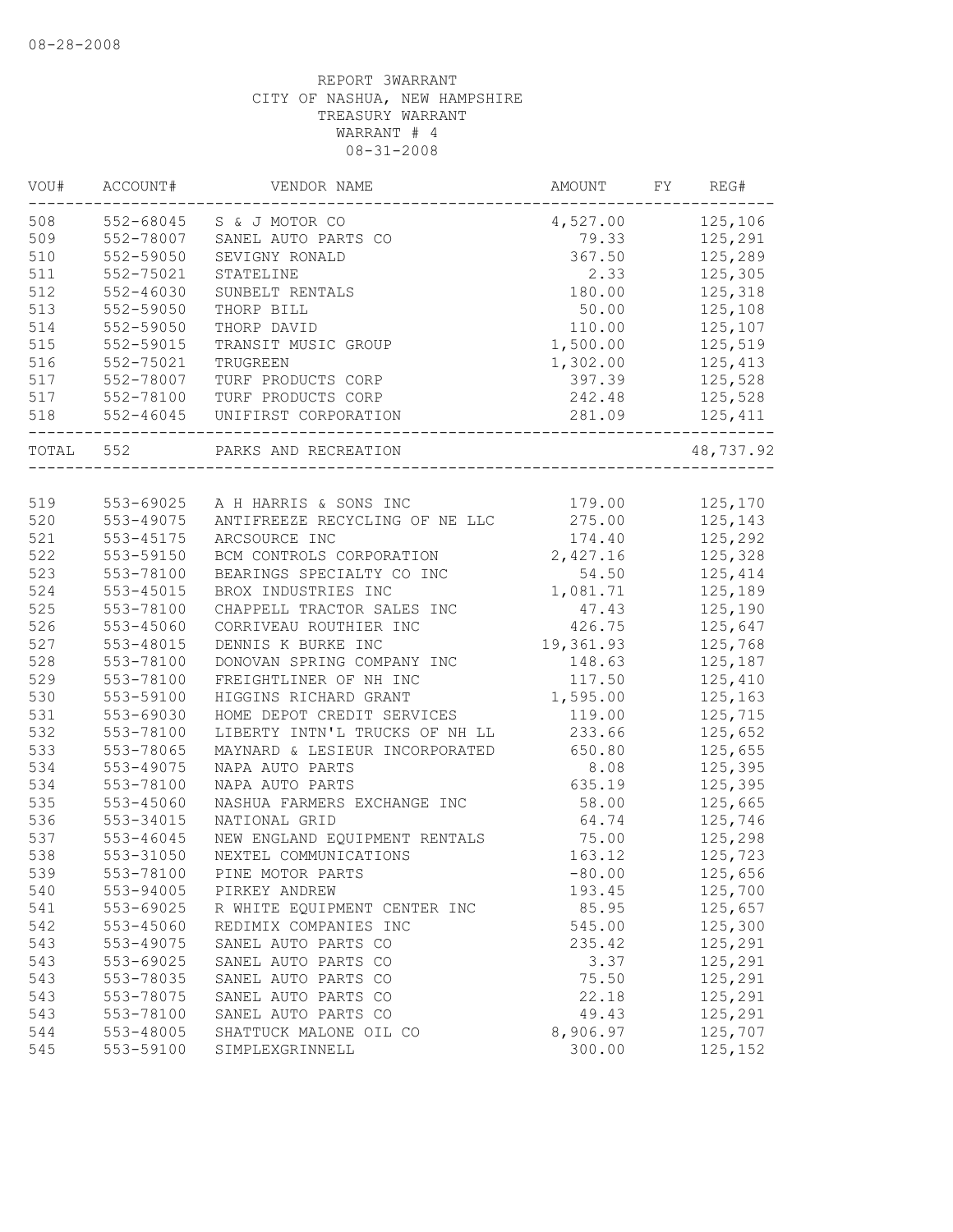| 546   | 553-69025              | SNAP ON TOOLS                                      | 109.80          | 125,188                         |
|-------|------------------------|----------------------------------------------------|-----------------|---------------------------------|
| 547   | 553-78100              | TST EQUIPMENT INC                                  | 53.62           | 125,261                         |
| 548   | 553-46045              | UNIFIRST CORPORATION                               | 435.35          | 125, 411                        |
| TOTAL | 553                    | STREET DEPARTMENT                                  |                 | 38,832.64                       |
| 549   |                        |                                                    |                 |                                 |
| 550   | 555-47010<br>555-45285 | BASS FIRST AID SERVICE COMPANY<br>FASTENAL COMPANY | 58.40<br>113.47 | 125,213<br>125,352              |
| 551   | 555-75023              | GRAINGER                                           | 107.57          | 125,268                         |
| 552   | 555-46045              | LEHIGH SAFETY SHOE LLC                             | 79.48           | 125,266                         |
| 553   | 555-31050              | NEXTEL COMMUNICATIONS                              | 239.49          | 125,723                         |
| 554   | 555-45288              | OCEAN STATE SIGNAL CO                              | 690.00          | 125, 415                        |
| 555   | 555-32025              | PSNH                                               | 1,536.47        | 125,757                         |
| 556   | 555-41015              | STAPLES BUSINESS ADVANTAGE                         | 58.02           | 125,525                         |
| 557   | 555-43005              | UNITED PARCEL SERVICE                              | 251.64          | 125,767                         |
| TOTAL | 555                    | TRAFFIC DEPARTMENT                                 |                 | 3, 134.54                       |
|       |                        |                                                    |                 |                                 |
| 558   | 557-32005              | PSNH                                               | 735.95          | 125,757                         |
| 558   | 557-32005              | PSNH                                               | 143.50          | 125,758                         |
| 559   | 557-32005              | PUBLIC SERVICE OF NH                               | 4,642.20        | 125,760                         |
| TOTAL | 557                    | PARKING LOTS                                       |                 | 5,521.65                        |
|       |                        |                                                    |                 |                                 |
| 560   | 561-75023              | HOME DEPOT CREDIT SERVICES                         | 149.10          | 125,715                         |
| 561   | 561-33005              | PENNICHUCK WATER                                   | 141.39          | 125,719                         |
| 562   | $561 - 64165$          | RICHEY & CLAPPER INC                               | 8,976.70        | 125,146                         |
| 562   | $561 - 74085$          | RICHEY & CLAPPER INC                               | 59.37           | 125,146                         |
| TOTAL | 561                    | EDGEWOOD CEMETERY                                  |                 | 9,326.56                        |
| 563   | 562-33005              | PENNICHUCK WATER                                   | 57.21           | 125,719                         |
| TOTAL | 562                    | SUBURBAN CEMETERIES                                |                 | 57.21                           |
|       |                        |                                                    |                 |                                 |
| 564   |                        | 563-75023 HOME DEPOT CREDIT SERVICES               |                 | 14.97 125,715                   |
|       |                        | 565 563-34015 METROMEDIA ENERGY INC                |                 | $.23$ $125,753$                 |
|       | 566 563-32005 PSNH     |                                                    |                 | 220.98 125,758<br>. _ _ _ _ _ . |
|       |                        | TOTAL 563 WOODLAWN CEMETERY                        |                 | 236.18                          |
| 567   |                        | 571-95010 THE TELEGRAPH                            |                 | 78.00 125,742                   |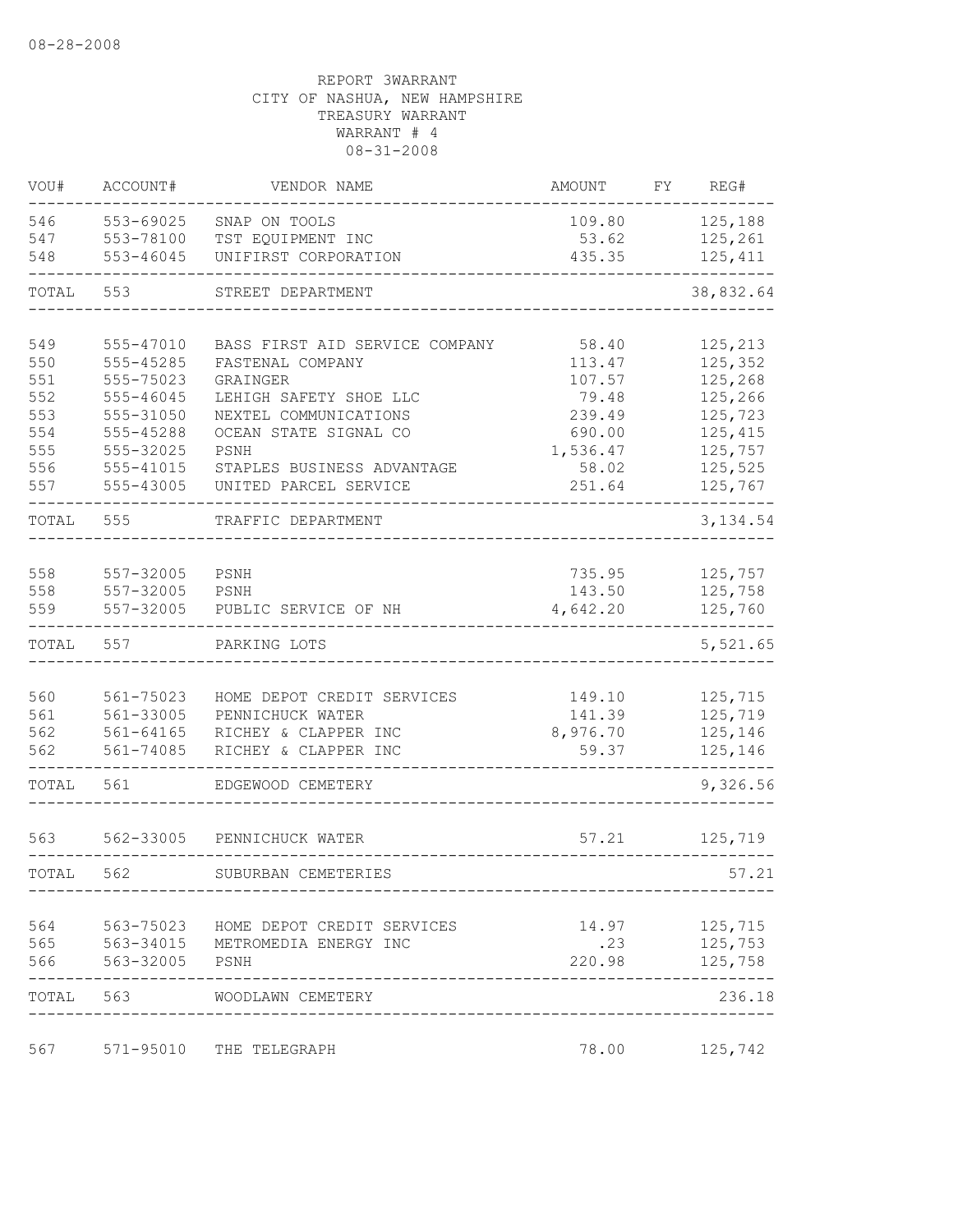|                                                                                                                                                 | VOU# ACCOUNT#                                                                                                                                                                                                                                                                             | VENDOR NAME                                                                                                                                                                                                                                                                                                                                                                                                                                                                                                         |                                                                                                                                                                                                                  | REG#                                                                                                                                                                                                                                |
|-------------------------------------------------------------------------------------------------------------------------------------------------|-------------------------------------------------------------------------------------------------------------------------------------------------------------------------------------------------------------------------------------------------------------------------------------------|---------------------------------------------------------------------------------------------------------------------------------------------------------------------------------------------------------------------------------------------------------------------------------------------------------------------------------------------------------------------------------------------------------------------------------------------------------------------------------------------------------------------|------------------------------------------------------------------------------------------------------------------------------------------------------------------------------------------------------------------|-------------------------------------------------------------------------------------------------------------------------------------------------------------------------------------------------------------------------------------|
|                                                                                                                                                 |                                                                                                                                                                                                                                                                                           | TOTAL 571 COMMUNITY DEVELOPMENT                                                                                                                                                                                                                                                                                                                                                                                                                                                                                     | ______________________________________                                                                                                                                                                           | 78.00                                                                                                                                                                                                                               |
|                                                                                                                                                 |                                                                                                                                                                                                                                                                                           | 568 572-31050 NEXTEL COMMUNICATIONS<br>569 572-95005 ULI-URBAN LAND INSTITUTE                                                                                                                                                                                                                                                                                                                                                                                                                                       | 225.00                                                                                                                                                                                                           | 12.03 125,723<br>125,728                                                                                                                                                                                                            |
|                                                                                                                                                 | TOTAL 572                                                                                                                                                                                                                                                                                 | PLANNING DEPARTMENT                                                                                                                                                                                                                                                                                                                                                                                                                                                                                                 |                                                                                                                                                                                                                  | 237.03                                                                                                                                                                                                                              |
|                                                                                                                                                 |                                                                                                                                                                                                                                                                                           | 570 573-62022 CONWAY OFFICE PRODUCTS LLC<br>571 573-53025 ZIZZI DONALD                                                                                                                                                                                                                                                                                                                                                                                                                                              | 94.50 125,258<br>5,000.00 125,498                                                                                                                                                                                |                                                                                                                                                                                                                                     |
|                                                                                                                                                 |                                                                                                                                                                                                                                                                                           | TOTAL 573 ECONOMIC DEVELOPMENT                                                                                                                                                                                                                                                                                                                                                                                                                                                                                      |                                                                                                                                                                                                                  | 5,094.50                                                                                                                                                                                                                            |
| 572<br>573<br>574<br>575<br>575<br>576<br>577<br>578<br>579<br>580<br>581<br>582<br>583<br>584<br>585<br>585<br>585<br>585<br>586<br>587<br>588 | 575-41015<br>575-45905<br>$575 - 45050$<br>575-45085<br>575-45315<br>575-64045<br>575-45050<br>$575 - 45220$<br>575-45904<br>575-45904<br>575-45903<br>575-45220<br>575-45315<br>575-34015<br>575-43005<br>575-45050<br>575-45150<br>$575 - 45220$<br>575-31040<br>575-33005<br>575-32005 | ANCO SIGNS & STAMPS INC<br>ANDRUSKEVICH PHOTOGRAPHY/JOSEP<br>BAKER & TAYLOR<br>BAKER & TAYLOR ENTERTAINMENT<br>BAKER & TAYLOR ENTERTAINMENT<br>CDW GOVERNMENT INC<br>CENTER POINT LARGE PRINT<br>DEMCO INC<br>EBSCO INFORMATION SERVICES<br>EBSCO INFORMATION SERVICES<br>GALE GROUP INC<br>HIGHSMITH INC<br>MAIN DUNSTABLE VIDEO<br>METROMEDIA ENERGY INC<br>NASHUA PUBLIC LIBRARY<br>NASHUA PUBLIC LIBRARY<br>NASHUA PUBLIC LIBRARY<br>NASHUA PUBLIC LIBRARY<br>NEXTEL COMMUNICATIONS<br>PENNICHUCK WATER<br>PSNH | 8.55<br>140.00<br>1,999.46<br>294.99<br>2,652.25<br>440.00<br>448.75<br>432.21<br>26, 374.32<br>2,154.99<br>7,029.75<br>15.28<br>44.94<br>29.02<br>34.85<br>25.50<br>46.64<br>65.09<br>129.07<br>275.36<br>47.67 | 125,379<br>125,475<br>125,211<br>125,202<br>125,202<br>125,545<br>125,194<br>125,207<br>125,717<br>125,663<br>125,720<br>125,658<br>125,766<br>125,753<br>125,701<br>125,701<br>125,701<br>125,701<br>125,723<br>125,719<br>125,758 |
| 589<br>590<br>591<br>591                                                                                                                        | 575-45085                                                                                                                                                                                                                                                                                 | RANDOM HOUSE INC<br>575-45220 SAM'S CLUB DIRECT<br>575-41005 STAPLES BUSINESS ADVANTAGE<br>575-41015 STAPLES BUSINESS ADVANTAGE                                                                                                                                                                                                                                                                                                                                                                                     | 12.00<br>59.65<br>170.92<br>229.43                                                                                                                                                                               | 125,529<br>125,727<br>125,525<br>125,525                                                                                                                                                                                            |
|                                                                                                                                                 | TOTAL 575                                                                                                                                                                                                                                                                                 | PUBLIC LIBRARIES                                                                                                                                                                                                                                                                                                                                                                                                                                                                                                    |                                                                                                                                                                                                                  | 43,160.69                                                                                                                                                                                                                           |
| 592<br>593<br>594                                                                                                                               | 576-31065                                                                                                                                                                                                                                                                                 | __________________<br>576-94005 MICHAUD DAWN<br>576-31065 NEXTEL COMMUNICATIONS<br>SPRINT                                                                                                                                                                                                                                                                                                                                                                                                                           | 83.14<br>70.70<br>911.52                                                                                                                                                                                         | 125,375<br>125,723<br>125,770                                                                                                                                                                                                       |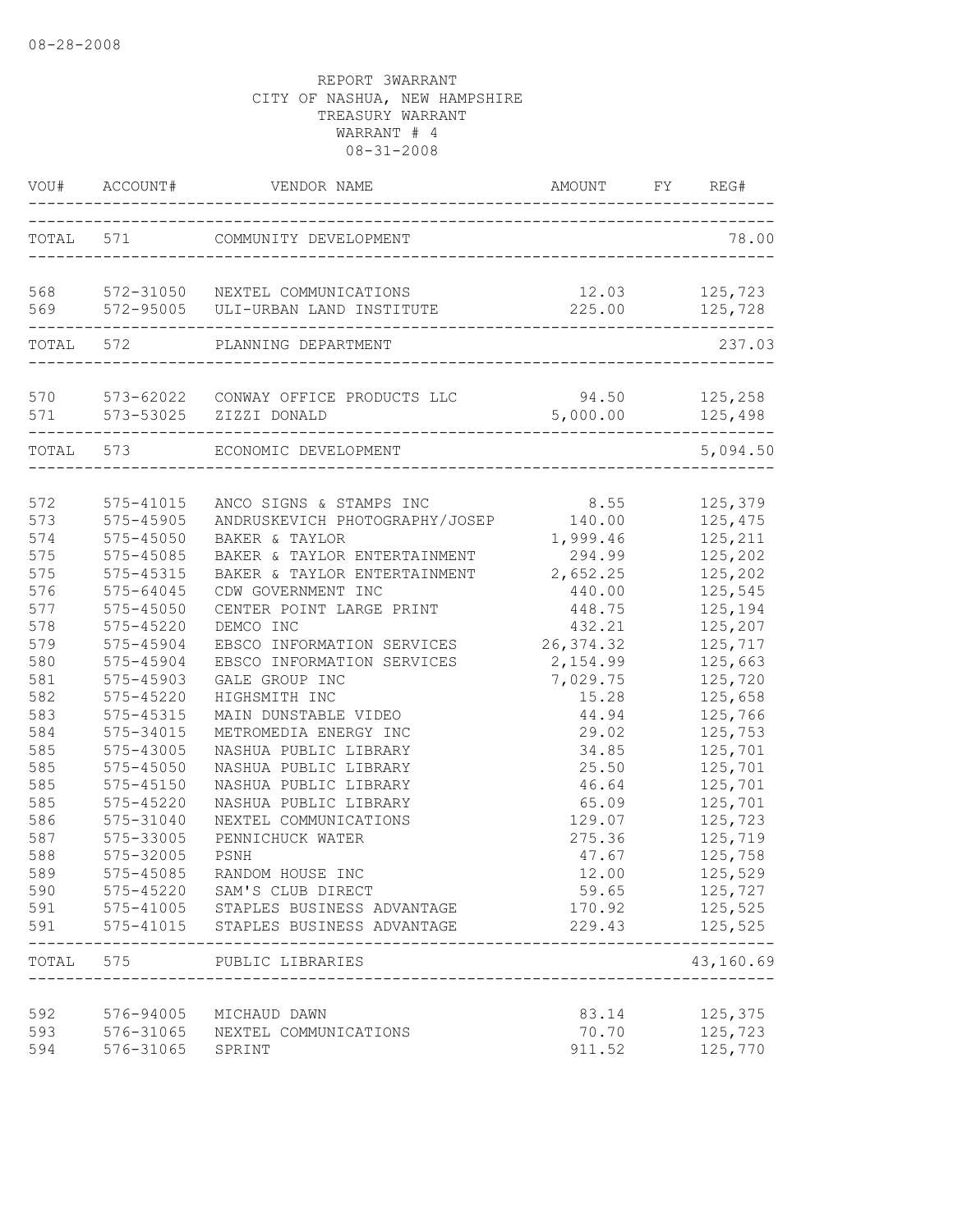|     | VOU# ACCOUNT#     | VENDOR NAME                                                | AMOUNT    | FY | REG#     |
|-----|-------------------|------------------------------------------------------------|-----------|----|----------|
|     |                   | TOTAL 576 BUILDING DEPARTMENT                              |           |    | 1,065.36 |
|     |                   |                                                            |           |    |          |
| 595 | 577-49075         | GALLS INC                                                  | 88.33     |    | 125,230  |
| 596 | 577-94005         | METCALF KYLE                                               | 300.00    |    | 125,521  |
| 597 | 577-31050         | NEXTEL COMMUNICATIONS                                      | 48.87     |    | 125,723  |
| 598 | 577-94005         | SOUSA ROBERT JR                                            | 220.00    |    | 125,368  |
| 599 | 577-31050         | WIRELESS ZONE                                              | 17.00     |    | 125,730  |
|     |                   | ____________________________<br>TOTAL 577 CODE ENFORCEMENT |           |    | 674.20   |
|     |                   |                                                            |           |    |          |
|     | 204,994 581-49050 | AC MOORE INC                                               | 26.65     |    | 125,241  |
|     | 204,995 581-75023 | ALARMAX DISTRIBUTORS INC                                   | 958.67    |    | 125,534  |
|     | 204,996 581-53100 | ALL STATE FIRE EQUIPMENT                                   | 6,377.00  |    | 125,605  |
|     | 204,997 581-44005 | ALPHAGRAPHICS                                              | 2,249.60  |    | 125,293  |
|     | 204,998 581-64192 | ALTO US INC                                                | 1,586.20  |    | 125,558  |
|     | 204,999 581-64040 | ANDREW'S NETWORK ENTERPRISES I                             | 19,500.00 |    | 125,630  |
|     | 205,000 581-31005 | AT&T                                                       | 31.13     |    | 125,778  |
|     | 205,001 581-75023 | B & S LOCKSMITH INC                                        | 5.85      |    | 125,336  |
|     | 205,002 581-49035 | BARNES & NOBLE INC                                         | 2,345.92  |    | 125,142  |
|     | 205,003 581-75023 | BELLETETES INC                                             | 166.94    |    | 125,284  |
|     | 205,004 581-49075 | BOSTONBEAN COFFEE COMPANY                                  | 52.00     |    | 125,575  |
|     | 205,005 581-41015 | CALENDARS                                                  | 48.98     |    | 125,725  |
|     | 205,006 581-49095 | CAMBIUM LEARNING INC                                       | 6,370.82  |    | 125,595  |
|     | 205,007 581-42110 | CED                                                        | 134.54    |    | 125,204  |
|     | 205,008 581-42010 | CENTRAL PAPER PRODUCTS CO                                  | 921.45    |    | 125,664  |
|     | 205,008 581-42020 | CENTRAL PAPER PRODUCTS CO                                  | 5,397.80  |    | 125,664  |
|     | 205,009 581-49050 | CEREBELLUM CORPORATION                                     | 22.93     |    | 125,633  |
|     | 205,010 581-91005 | CIOPPA ROBERT                                              | 144.79    |    | 125,591  |
|     | 205,011 581-53103 | CLARK ASSOCIATES/DEBBIE CLARK                              | 6,196.50  |    | 125,195  |
|     | 205,012 581-74092 | COMPUTER HUT OF N E INC                                    | 1,397.80  |    | 125,668  |
|     | 205,013 581-42130 | CONGRESS SUPPLY INC                                        | 70.00     |    | 125,661  |
|     | 205,014 581-42130 | CONTROL TECHNOLOGIES INC                                   | 79.84     |    | 125,530  |
|     | 205,014 581-75023 | CONTROL TECHNOLOGIES INC                                   | 3,000.00  |    | 125,530  |
|     | 205,015 581-44005 | COPY SHOP                                                  | 160.00    |    | 125,255  |
|     | 205,016 581-74092 | DAVID H BAILEY                                             | 75.00     |    | 125,561  |
|     | 205,017 581-45910 | EBSCO INFORMATION SERVICES                                 | 389.45    |    | 125,663  |
|     | 205,018 581-42130 | F W WEBB COMPANY                                           | 17.47     |    | 125,217  |
| 600 | 581-31005         | FAIRPOINT COMMUNICATIONS INC                               | 804.65    |    | 125,755  |
|     | 205,019 581-31005 | FAIRPOINT COMMUNICATIONS INC                               | 39.89     |    | 125,781  |
|     | 205,020 581-31005 | FAIRPOINT COMMUNICATIONS INC                               | 28.92     |    | 125,782  |
|     | 205,021 581-31005 | FAIRPOINT COMUNICATIONS INC                                | 82.93     |    | 125,780  |
|     | 205,022 581-64040 | FARONICS TECHNOLOGIES USA INC                              | 1,770.00  |    | 125,593  |
|     | 205,023 581-75023 | FASTENAL COMPANY                                           | 8.71      |    | 125,352  |
|     | 205,024 581-49050 | FITZGERALD JENNIFER                                        | 100.00    |    | 125,419  |
|     | 205,025 581-49035 | FOLLETT EDUCATIONAL SERVICES                               | 893.52    |    | 125,168  |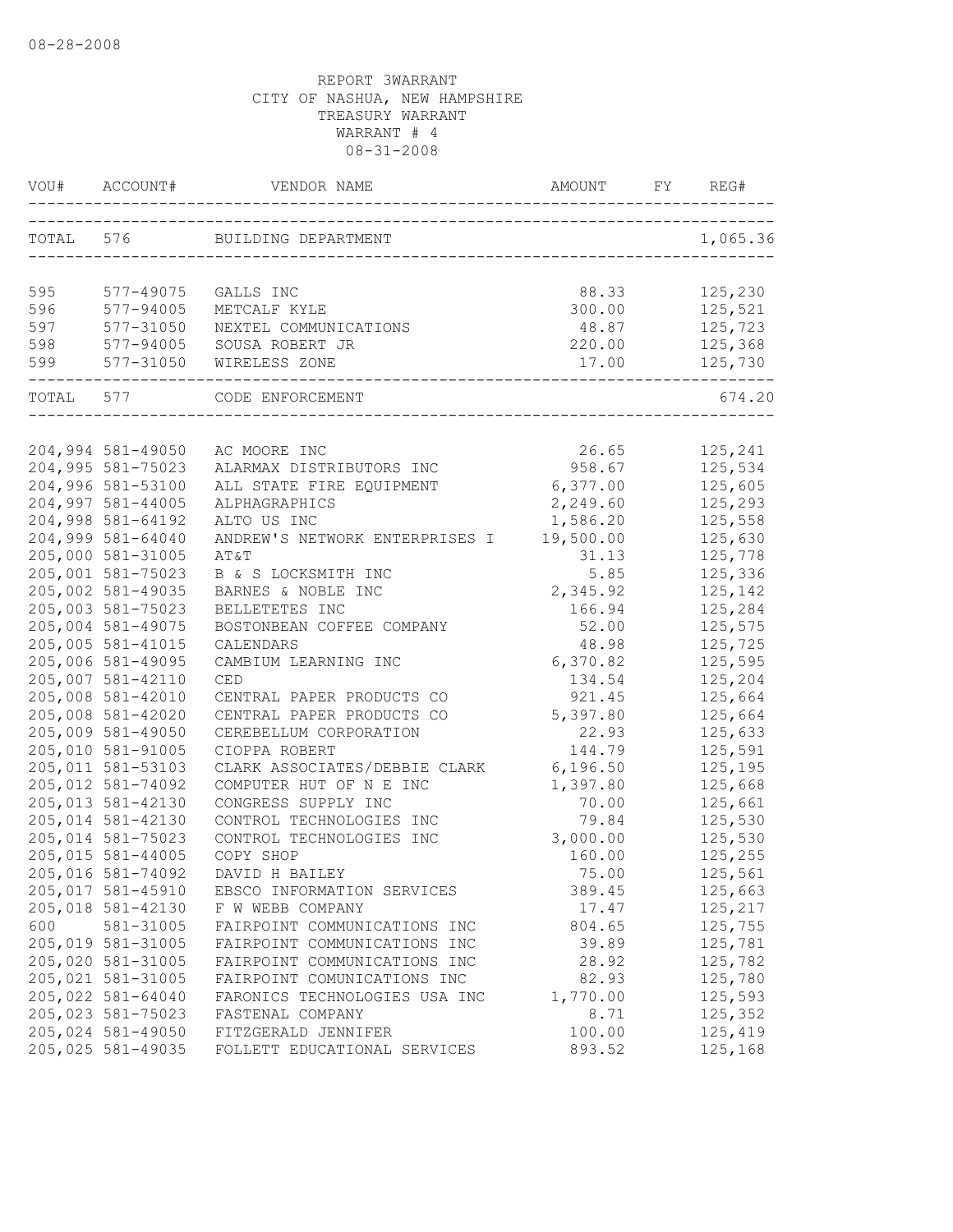| VOU# | ACCOUNT#          | VENDOR NAME                    | AMOUNT    | FY | REG#    |
|------|-------------------|--------------------------------|-----------|----|---------|
|      | 205,026 581-49030 | FOLLETT LIBRARY RESOURCES      | 1,594.08  |    | 125,172 |
|      | 205,027 581-53100 | FUTURE MANAGEMENT SYSTEMS      | 5,500.00  |    | 125,623 |
|      | 205,028 581-64040 | GENEVALOGIC                    | 4,599.00  |    | 125,604 |
|      | 205,029 581-53103 | GILMAN TRACI A OTR/L           | 591.50    |    | 125,642 |
|      | 205,030 581-49050 | GOPHER                         | 323.23    |    | 125,536 |
|      | 205,031 581-74092 | GOVCONNECTION INC              | 3,955.00  |    | 125,148 |
|      | 205,032 581-42130 | GRAINGER                       | 657.62    |    | 125,231 |
|      | 205,032 581-75023 | GRAINGER                       | 758.40    |    | 125,231 |
|      | 205,033 581-42120 | GRANITE GROUP (THE)            | 210.60    |    | 125,406 |
|      | 205,034 581-75023 | GREGORY J FLOORING & DESIGN LL | 6,500.00  |    | 125,639 |
|      | 205,035 581-91005 | HARDING JAY                    | 156.05    |    | 125,548 |
|      | 205,036 581-74092 | HARRIS EQUIPMENT REPAIR SERVIC | 371.82    |    | 125,654 |
|      | 205,037 581-42130 | HEATING SPECIALTIES OF NH INC  | 101.20    |    | 125,649 |
|      | 205,038 581-75023 | HOME DEPOT CREDIT SERVICES     | 276.87    |    | 125,563 |
|      | 205,039 581-49095 | HOUGHTON MIFFLIN CO            | 168.89    |    | 125,660 |
|      | 205,040 581-74092 | INSIGHT PUBLIC SECTOR          | 3,466.20  |    | 125,199 |
|      | 205,041 581-42110 | INTERSTATE BATTERIES OF SO NH  | 506.94    |    | 125,609 |
|      | 205,042 581-49050 | J W PEPPER & SON INC           | 717.34    |    | 125,234 |
|      | 205,043 581-94030 | KEANE THERESA                  | 44.95     |    | 125,565 |
|      | 205,044 581-42110 | KENDOO TECHNOLOGIES, INC       | 86.38     |    | 125,597 |
|      | 205,045 581-53100 | KNAPP DEBORAH                  | 488.40    |    | 125,616 |
|      | 205,046 581-49050 | KNOWLEDGE UNLIMITED INC        | 20.45     |    | 125,225 |
|      | 205,047 581-91005 | KOSOW CARMEN                   | 15.21     |    | 125,562 |
|      | 205,048 581-41015 | LABEL STORE                    | 179.45    |    | 125,592 |
|      | 205,049 581-49075 | LATINA DONNA                   | 84.21     |    | 125,574 |
|      | 205,050 581-42110 | M & M ELECTRICAL SUPPLY CO INC | 624.19    |    | 125,646 |
|      | 205,051 581-53100 | MARCH JUDITH                   | 350.00    |    | 125,644 |
|      | 205,052 581-78007 | MAYNARD & LESIEUR INCORPORATED | 145.32    |    | 125,655 |
|      | 205,053 581-53103 | MCCARTNEY AMY                  | 1,885.00  |    | 125,611 |
|      | 205,054 581-49035 | MCGRAW HILL COMPANIES          | 75,979.95 |    | 125,265 |
|      | 205,055 581-34015 | METROMEDIA ENERGY INC          | 5,751.50  |    | 125,779 |
|      | 205,056 581-53100 | MULTI-STATE BILLING SERVICES L | 2.14      |    | 125,613 |
|      | 205,057 581-49075 | NASHUA WALLPAPER & PAINT CO    | 262.48    |    | 125,296 |
|      | 205,058 581-34015 | NATIONAL GRID                  | 2,292.82  |    | 125,746 |
|      | 205,059 581-49050 | NCS PEARSON INC                | 90.25     |    | 125,610 |
|      | 205,059 581-49095 | NCS PEARSON INC                | 200.65    |    | 125,610 |
|      | 205,060 581-95005 | NEASC INC                      | 2,935.00  |    | 125,254 |
|      | 205,061 581-95005 | NHASBO                         | 150.00    |    | 125,774 |
|      | 205,062 581-95005 | NHIAA                          | 1,150.00  |    | 125,722 |
|      | 205,063 581-95005 | NSPRA                          | 230.00    |    | 125,607 |
|      | 205,064 581-31005 |                                | 5,519.55  |    | 125,762 |
|      | 205,064 581-31040 | ONE COMMUNICATIONS             | 365.65    |    | 125,762 |
|      |                   | ONE COMMUNICATIONS             |           |    | 125,564 |
|      | 205,065 581-74092 | P J CURRIER LUMBER CO          | 28.23     |    |         |
|      | 205,066 581-75023 | PASEK CORP                     | 126.69    |    | 125,531 |
|      | 205,067 581-84030 | PASTOR JEFFREY & ROSENSTOCK DO | 2,237.50  |    | 125,632 |
|      | 205,068 581-49050 | PEARSON                        | 250.64    |    | 125,634 |
|      | 205,069 581-33005 | PENNICHUCK WATER WORKS INC     | 5,698.36  |    | 125,709 |
|      | 205,070 581-49035 | PERFECTION LEARNING CORP       | 4,254.68  |    | 125,666 |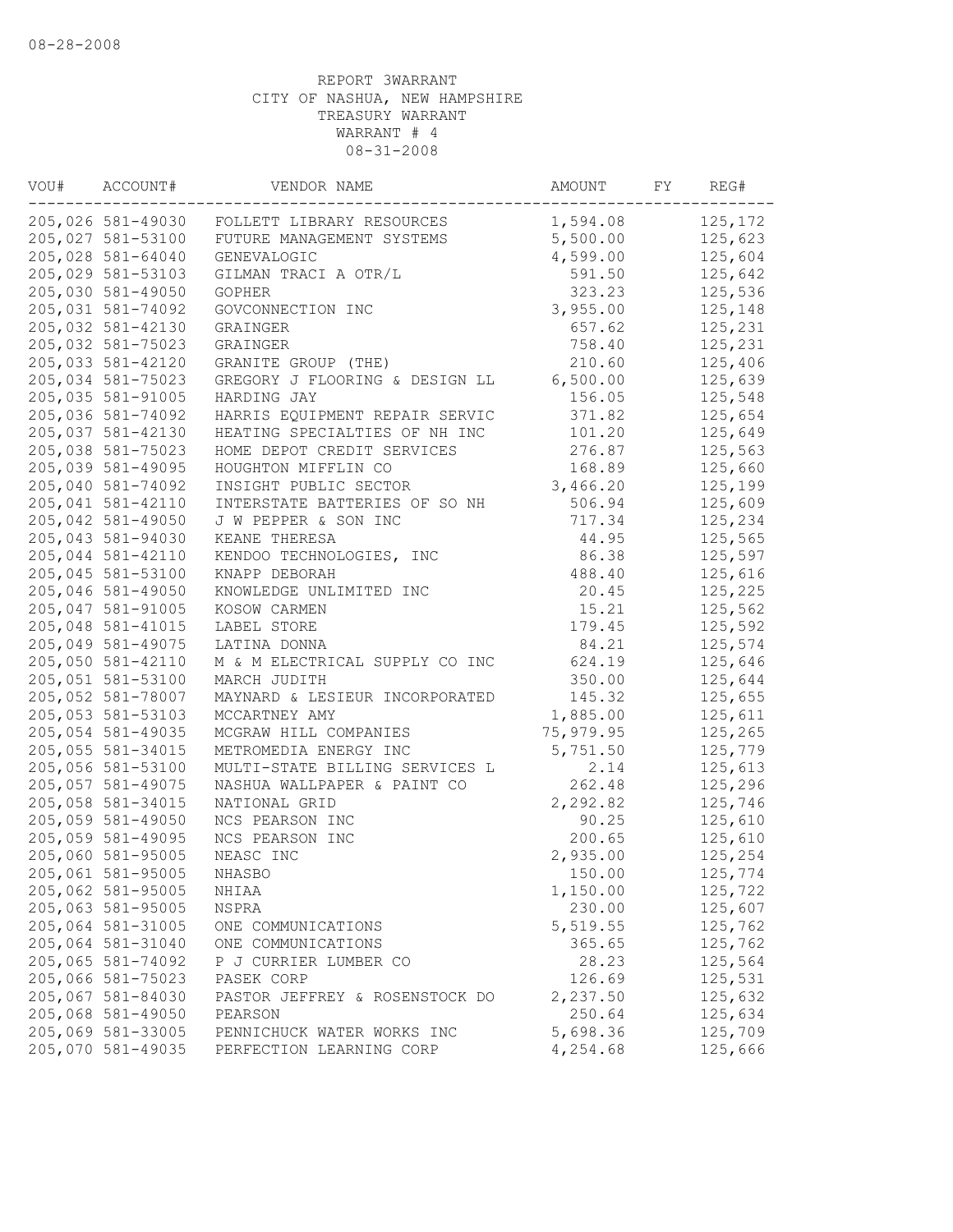| VOU# | ACCOUNT#          | VENDOR NAME                    | AMOUNT     | FY | REG#    |
|------|-------------------|--------------------------------|------------|----|---------|
|      | 205,071 581-41015 | PETTY CASH                     | 49.99      |    | 125,703 |
|      | 205,071 581-43005 | PETTY CASH                     | 83.76      |    | 125,703 |
|      | 205,072 581-49050 | PLANK ROAD PUBLISHING INC      | 390.27     |    | 125,183 |
|      | 205,073 581-49050 | POPPLERS MUSIC INC             | 109.40     |    | 125,543 |
|      | 205,074 581-44005 | PREMIER AGENDAS INC            | 3, 213.11  |    | 125,596 |
|      | 205,075 581-49050 | PRIMARY CONCEPTS               | 196.90     |    | 125,576 |
|      | 205,076 581-45910 | PROQUEST                       | 1,940.00   |    | 125,215 |
|      | 205,077 581-32005 | PSNH                           | 5,473.80   |    | 125,761 |
|      | 205,078 581-32005 | PUBLIC SERVICE OF NH           | 113,907.97 |    | 125,760 |
|      | 205,079 581-49910 | R C WELDING LLC                | 50.00      |    | 125,154 |
|      | 205,080 581-42110 | RALPH PILL ELECTRIC SUPPLY COM | 54.00      |    | 125,651 |
|      | 205,081 581-49050 | <b>RCN</b>                     | 21.95      |    | 125,601 |
|      | 205,082 581-49050 | REALLY GOOD STUFF INC          | 186.66     |    | 125,538 |
|      | 205,083 581-84055 | REGIONAL SERVICES & EDUCATION  | 3,433.87   |    | 125,155 |
|      | 205,084 581-66005 | RICOH AMERICAS CORP            | 1,029.49   |    | 125,587 |
|      | 205,085 581-49050 | SAX ARTS & CRAFTS              | 108.78     |    | 125,542 |
|      | 205,086 581-41015 | SCHOOL SPECIALTY               | 63.52      |    | 125,552 |
|      | 205,086 581-41015 | SCHOOL SPECIALTY               | 44.47      |    | 125,553 |
|      | 205,086 581-49050 | SCHOOL SPECIALTY               | 3,161.25   |    | 125,549 |
|      | 205,086 581-49050 | SCHOOL SPECIALTY               | 5,976.68   |    | 125,550 |
|      | 205,086 581-49050 | SCHOOL SPECIALTY               | 2,689.92   |    | 125,551 |
|      | 205,086 581-49050 | SCHOOL SPECIALTY               | 1,032.04   |    | 125,552 |
|      | 205,086 581-49050 | SCHOOL SPECIALTY               | 737.40     |    | 125,553 |
|      | 205,086 581-63085 | SCHOOL SPECIALTY               | 1,647.00   |    | 125,551 |
|      | 205,087 581-49050 | SCHOOL SPECIALTY PUBLISHING    | 177.42     |    | 125,554 |
|      | 205,088 581-49075 | SHEEHY FREDERICK JR            | 69.95      |    | 125,560 |
|      | 205,089 581-42010 | SHIFFLER EQUIPMENT SALES INC   | 2,476.92   |    | 125,532 |
|      | 205,090 581-91005 | SNOW PATRICIA                  | 87.64      |    | 125,540 |
|      | 205,091 581-53100 | SOUTHERN NH MEDICAL CENTER     | 80.00      |    | 125,409 |
|      | 205,092 581-53100 | SPEECH CONNECTIONS BEDFORD     | 380.00     |    | 125,641 |
|      | 205,093 581-53100 | STANLEY ELEVATOR COMPANY INC   | 1,466.94   |    | 125,669 |
|      | 205,094 581-41015 | STAPLES BUSINESS ADVANTAGE     | 2,689.47   |    | 125,384 |
|      | 205,094 581-41045 | STAPLES BUSINESS ADVANTAGE     | 4,514.77   |    | 125,384 |
|      | 205,094 581-49050 | STAPLES BUSINESS ADVANTAGE     | 2,650.24   |    | 125,384 |
|      | 205,094 581-63085 | STAPLES BUSINESS ADVANTAGE     | 149.99     |    | 125,384 |
|      | 205,094 581-64192 | STAPLES BUSINESS ADVANTAGE     | 26.82      |    | 125,384 |
|      | 205,095 581-91005 | SWINDELL LORNE                 | 300.69     |    | 125,568 |
|      | 205,096 581-49035 | TOADSTOOL BOOKSHOP             | 286.74     |    | 125,250 |
|      | 205,097 581-42120 | TOTAL AIR SUPPLY INC           | 668.39     |    | 125,377 |
|      | 205,098 581-49050 | TRAINER'S WAREHOUSE            | 294.23     |    | 125,614 |
|      | 205,099 581-95005 | TREASURER STATE OF NH          | 75.00      |    | 125,702 |
|      | 205,100 581-49910 | TRUGREEN                       | 131.25     |    | 125,413 |
|      | 205,101 581-43005 | U S POSTAL SERVICES            | 210.00     |    | 125,704 |
|      | 205,102 581-49050 | UNICOM TECHNOLOGY GROUP INC    | 94.45      |    | 125,579 |
|      | 205,102 581-64045 | UNICOM TECHNOLOGY GROUP INC    | 5,498.12   |    | 125,579 |
|      | 205,103 581-45910 | UNION LEADER                   | 108.00     |    | 125,269 |
|      | 205,104 581-42120 | UNITED SUPPLY INC              | 1,035.50   |    | 125,577 |
|      | 205,105 581-49030 | UPSTART                        | 186.23     |    | 125,279 |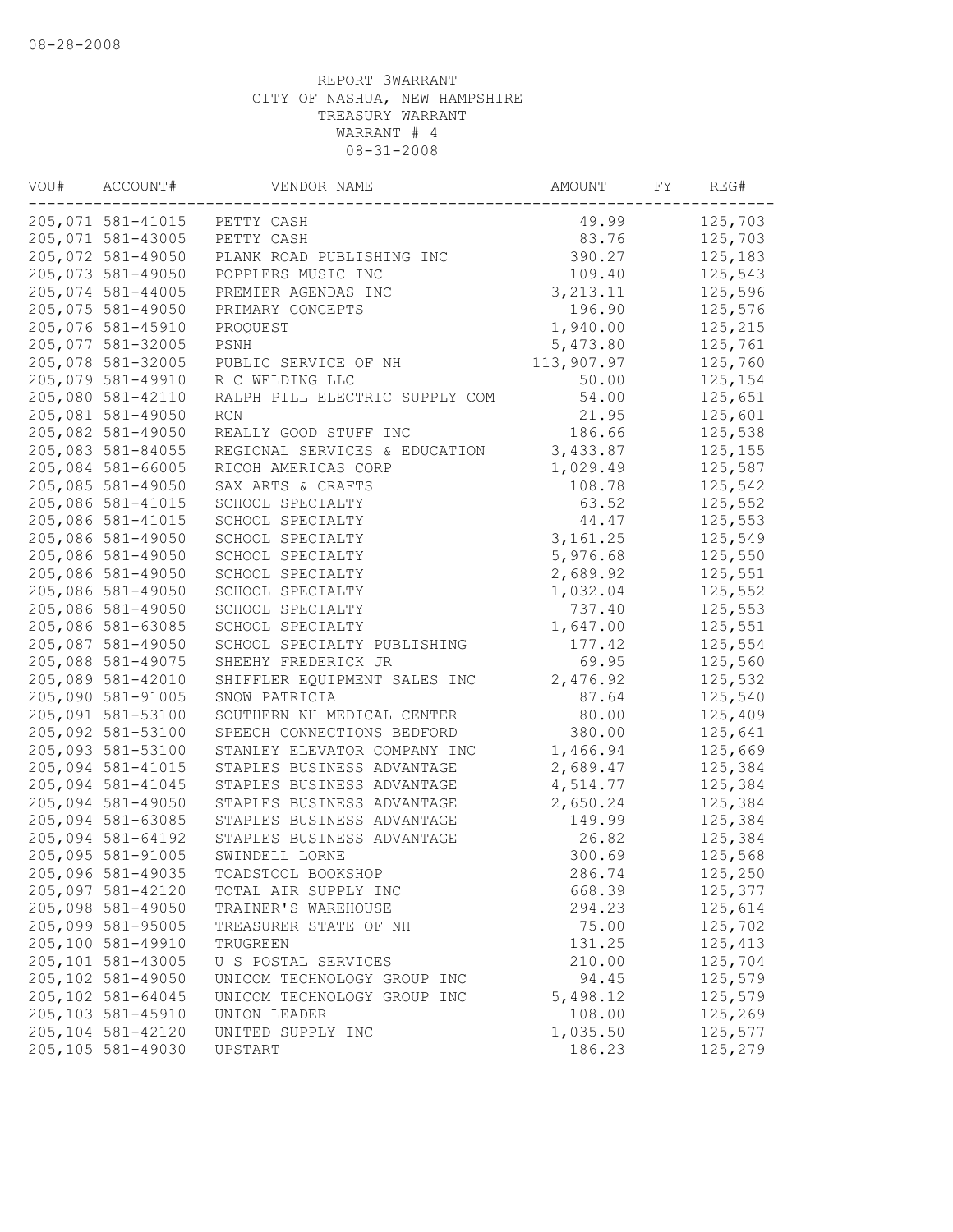|           | VOU# ACCOUNT#      | VENDOR NAME                    | AMOUNT    | FY REG#     |
|-----------|--------------------|--------------------------------|-----------|-------------|
|           | 205,106 581-31005  | USA MOBILITY WIRELESS INC      | 851.32    | 125,745     |
|           | 205,107 581-49075  | W E AUBUCHON CO INC            | 352.73    | 125,776     |
|           | 205,108 581-74092  | WD MATTHEWS MACHINERY CO       | 304.95    | 125,599     |
|           | 205,109 581-47010  | WILLIAM V. MACGILL & COMPANY   | 934.23    | 125,253     |
|           | 205, 110 581-42110 | WILLIAMS COMMUNICATIONS SERVIC | 159.50    | 125,580     |
|           | 205, 111 581-49050 | ZAX SIGNAGE                    | 77.33     | 125,335     |
| TOTAL 581 |                    | SCHOOL DEPARTMENT              |           | 375, 301.39 |
|           |                    |                                |           |             |
| 601       | 590-24512          | MELANSON HEATH & COMPANY PC    | 9,000.00  | 125,267     |
| 602       | 590-24517          | JANITECH INC                   | 897.00    | 125,227     |
| 603       | 590-24523          | PICTOMETRY                     | 5,000.00  | 125,229     |
| 604       | 590-24531          | FIRST CHOICE ARMOR & EQUIPMENT | 2,150.00  | 125,504     |
| 605       | 590-24531          | RILEY'S SPORT SHOP INC         | 2,995.75  | 125,151     |
| 606       | 590-24535          | LIFEGUARD SYSTEMS INC          | 4,850.00  | 125,313     |
| 607       | 590-24571          | NASHUA WOODCRAFT               | 930.00    | 125,422     |
| 608       | 590-24572          | TERRY HANLEY AUDIO SYSTEMS INC | 1,400.00  | 125,326     |
|           | 205, 112 590-24581 | DUBOIS LOUISE                  | 3,060.00  | 125,570     |
|           | 205, 113 590-24581 | HOME HEALTH & HOSPICE CARE     | 520.00    | 125,247     |
|           | 205, 114 590-24581 | M & M ELECTRICAL SUPPLY CO INC | 12,991.00 | 125,646     |
|           | 205, 115 590-24581 | MERRIMACK BUILDING SUPPLY INC  | 1,362.42  | 125,533     |
|           | 205, 116 590-24581 | OFFICE ENVIRONMENTS OF NEW ENG | 211.00    | 125,412     |
| 609       | 590-24581          | PARMENTER HALLIE               | 1,848.83  | 125,612     |
|           | 205, 117 590-24581 | REHAB EQUIPMENT ASSOCIATES     | 1,394.80  | 125,546     |
|           | 205, 118 590-24581 | SCHOOL SPECIALTY               | 12.25     | 125,553     |
|           | 205, 119 590-24581 | THOMSON ELIZABETH<br>--------- | 1,275.00  | 125,615     |
| TOTAL 590 |                    | P/Y OBLIGATIONS                |           | 49,898.05   |
|           |                    |                                |           |             |
| 610       | 595-22015          | BALD HILL REALTY TRUST         | 53.80     | 125,454     |
| 611       | 595-22015          | BARRETT WILLIAM                | 31.35     | 125,429     |
| 612       | 595-22015          | BONNETTE STEPHEN & JOAN        | 87.78     | 125,476     |
| 613       | 595-22015          | FOURNIER EILEEN & KENNETH T JA | 10.72     | 125,452     |
| 614       | 595-22015          | FRIGARD ANN                    | 172.80    | 125,469     |
| 615       | 595-22015          | INGRAHAM ELEANOR               | 2.68      | 125,463     |
| 616       | 595-22015          | JOHNSON PETER                  | 11.24     | 125,448     |
| 617       | 595-22015          | MAKIK KARL R                   | 2.81      | 125,457     |
| 618       | 595-22015          | MANDIGO JOSEPH                 | 10.76     | 125,450     |
| 619       | 595-22015          | MASTALERZ CECELIA A            | 2.81      | 125,445     |
| 620       | 595-22015          | MISHIN EVGENII & LYUBOV        | 8.04      | 125,456     |
| 621       | 595-22015          | MONTELLO MARK                  | 22.08     | 125,461     |
| 622       | 595-22015          | NOCHNUK MARY ANN               | 29.91     | 125,440     |
| 623       | 595-22015          | PHILLIPS GAIL A                | 8.40      | 125,473     |
| 624       | 595-22015          | POTTI RAJESH & SHOBHANA RAO    | 21.92     | 125,471     |
| 625       | 595-22015          | ROBRICH REALTY LLC             | 22.08     | 125,449     |
| 626       | 595-22015          | SCHULTZ DEBRA                  | 5.36      | 125,467     |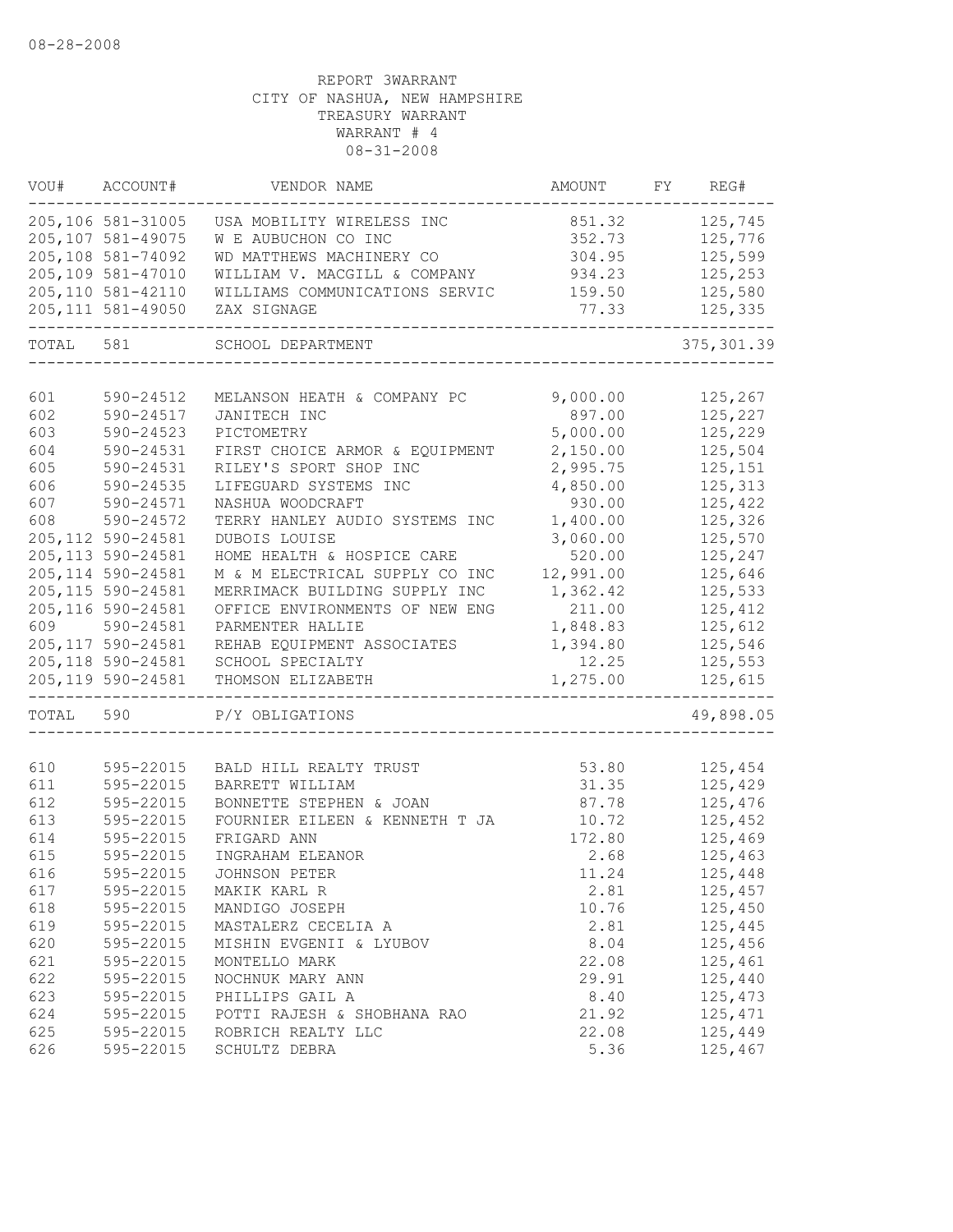| VOU# | ACCOUNT#      | VENDOR NAME                                  |          | AMOUNT FY REG# |
|------|---------------|----------------------------------------------|----------|----------------|
| 627  | 595-22015     | SEGARICH VICTOR & LAURA PAGANO 63.84 125,453 |          |                |
| 628  | 595-22015     | STANGELAND HERBERT & KAREN                   | 18.76    | 125,443        |
| 629  | 595-22015     | TAMULEVICH ALICE                             | 8.22     | 125,474        |
| 630  | 595-22015     | URA STEPHEN                                  | 20.96    | 125,459        |
| 631  | 595-22015     | WELTS ROBERT & RIOSE                         | 67.25    | 125,455        |
| 632  | 595-22020     | 17-21 ABBOTT LLC                             | 142.68   | 125,444        |
| 633  | 595-22020     | 28-34 RAILROAD SQ LLC                        | 753.42   | 125,446        |
| 634  | 595-22020     | BALD HILL REALTY TRUST                       | 1,218.00 | 125,454        |
| 635  | 595-22020     | BARRETT WILLIAM                              | 290.58   | 125,429        |
| 636  | 595-22020     | BC-AD PROPERTIES                             | 2,972.28 | 125,441        |
| 637  | 595-22020     | BONNETTE STEPHEN & JOAN                      | 2,006.22 | 125,476        |
| 638  | 595-22020     | CAYER ROBERT H JR                            | 375.84   | 125,451        |
| 639  | 595-22020     | FOURNIER EILEEN & KENNETH T JA               | 243.60   | 125,452        |
| 640  | 595-22020     | FRIGARD ANN                                  | 3,662.70 | 125,469        |
| 641  | 595-22020     | INGRAHAM ELEANOR                             | 81.78    | 125,463        |
| 642  | 595-22020     | <b>JOHNSON PETER</b>                         | 233.16   | 125,448        |
| 643  | 595-22020     | LEDGE/MCLAREN LTD PARTNERSHIP                | 3,460.00 | 125,442        |
| 644  | 595-22020     | MAKIK KARL R                                 | 81.78    | 125,457        |
| 645  | 595-22020     | MANDIGO JOSEPH                               | 214.02   | 125,450        |
| 646  | 595-22020     | MASTALERZ CECELIA A                          | 69.60    | 125,445        |
| 647  | 595-22020     | MISHIN EVGENII & LYUBOV                      | 210.54   | 125,456        |
| 648  | 595-22020     | MONTELLO MARK                                | 506.34   | 125,461        |
| 649  | 595-22020     | NOCHNUK MARY ANN                             | 182.78   | 125,440        |
| 650  | 595-22020     | PHILLIPS GAIL A                              | 187.92   | 125,473        |
| 651  | 595-22020     | POTTI RAJESH & SHOBHANA RAO                  | 509.82   | 125,471        |
| 652  | 595-22020     | ROBRICH REALTY LLC                           | 466.32   | 125,449        |
| 653  | 595-22020     | SCHULTZ DEBRA                                | 116.58   | 125,467        |
| 654  | 595-22020     | SEGARICH VICTOR & LAURA PAGANO               | 1,432.02 | 125,453        |
| 655  | 595-22020     | ST PIERRE DANIEL                             | 400.20   | 125,465        |
| 656  | 595-22020     | STANGELAND HERBERT & KAREN                   | 422.82   | 125,443        |
| 657  | 595-22020     | TAMULEVICH ALICE                             | 165.30   | 125,474        |
| 658  |               | 595-22020 URA STEPHEN                        | 466.32   | 125,459        |
| 659  | $595 - 22020$ | WELTS ROBERT & RIOSE                         | 1,538.16 | 125,455        |
|      | TOTAL 595     | OVERLAY                                      |          | 23,094.35      |
|      | 660 599-64051 | HEWLETT PACKARD COMPANY                      | 5,793.00 | 125,232        |
|      | TOTAL 599     | "CERF" - EQUIPMENT PURCHASES                 |          | 5,793.00       |
|      |               |                                              |          |                |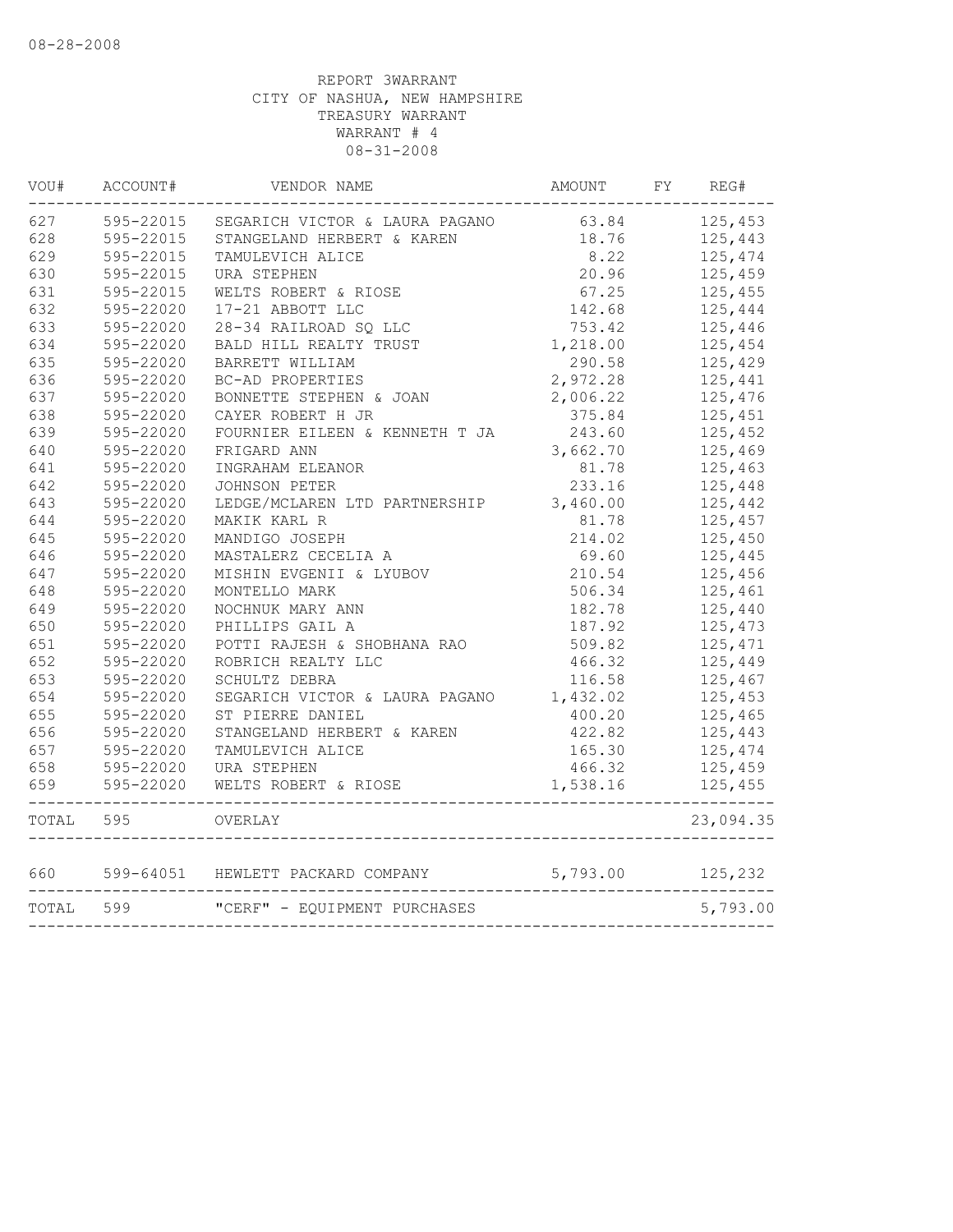| VOU# ACCOUNT#                    | VENDOR NAME                                                 | AMOUNT FY REG#                    |                    |
|----------------------------------|-------------------------------------------------------------|-----------------------------------|--------------------|
|                                  | 205,120 681-10 JENNINGS EXCAVATION INC                      | 67, 108, 74 125, 171              |                    |
|                                  | TOTAL 681-10 CAP IMP - SCHOOL<br>DEFERRED MAINTENANCE FY07  |                                   | 67,108.74          |
| 205,120 681-11<br>205,121 681-11 | JENNINGS EXCAVATION INC<br>KEACH-NORDSTROM ASSOCS INC       | 56,068.26<br>1,280.72             | 125,171<br>125,583 |
|                                  | TOTAL 681-11 CAP IMP - SCHOOL<br>DEFERRED NAINTENANCE/MAJOR | _________________________________ | 57,348.98          |
|                                  | 205,122 681-12 JENNINGS EXCAVATION INC                      | 20,733.07                         | 125,171            |
|                                  | TOTAL 681-12 CAP IMP - SCHOOL<br>DEFERRED MAINTENANCE FY09  |                                   | 20,733.07          |
|                                  |                                                             |                                   |                    |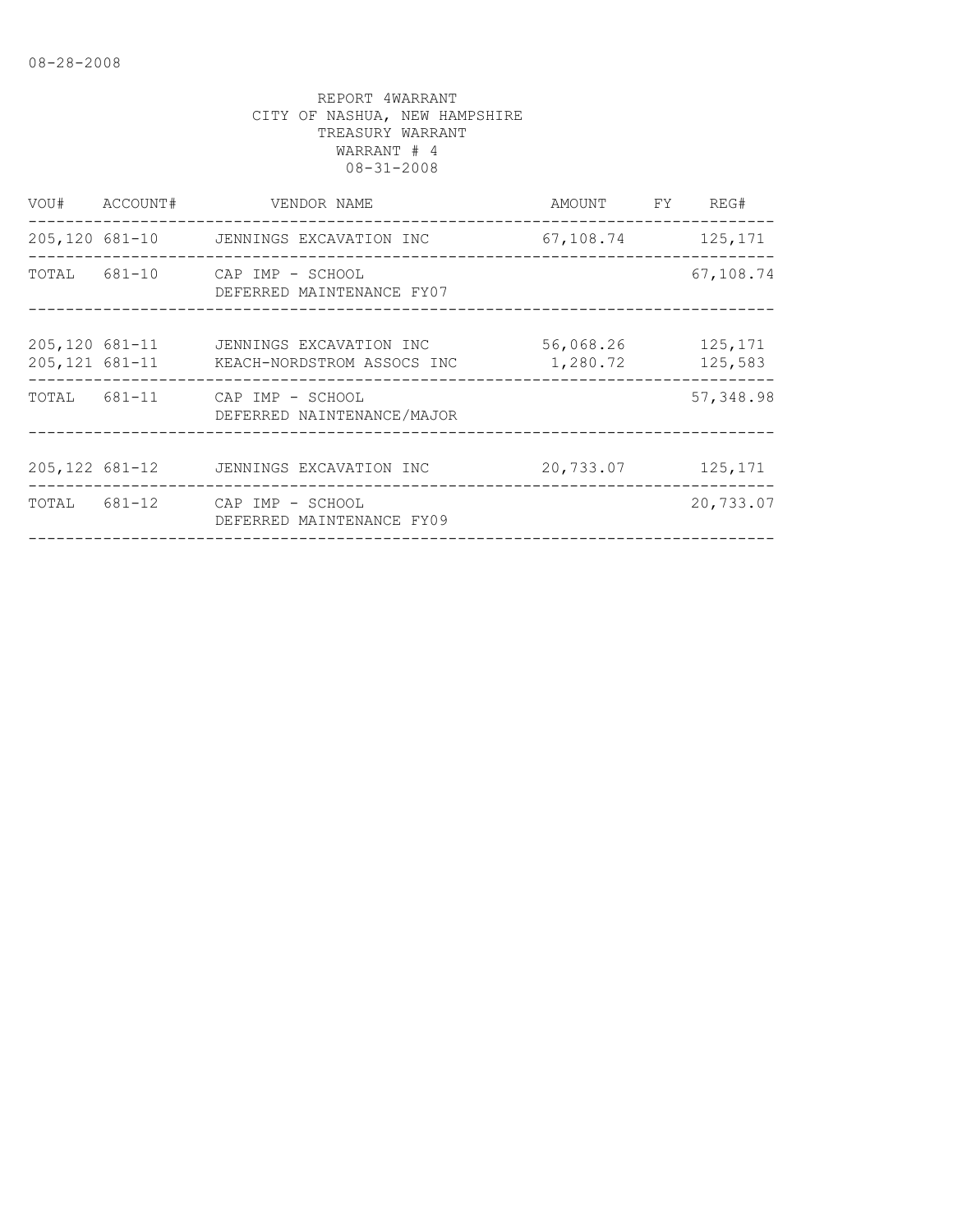| VOU#       | ACCOUNT#  | PROGRAM<br>VENDOR NAME                                             | AMOUNT<br>FY            | REG#               |
|------------|-----------|--------------------------------------------------------------------|-------------------------|--------------------|
| 661<br>662 | 791-01310 | 3788 RD EDMUNDS & SONS INC<br>791-53030 3788 GEOSYNTEC CONSULTANTS | 852,228.09<br>25,554.14 | 125,184<br>125,428 |
| TOTAL      | 791       | CPF-SOLID WASTE DISPOSAL                                           | 877,782.23              |                    |
|            |           |                                                                    |                         |                    |
| 663        | 792-01321 | 3799 GEMINI ELECTRIC INC                                           | 224,490.60              | 125,417            |
| 664        | 792-53030 | 3798 METCALF & EDDY                                                | 5,269.59                | 125,263            |
| 664        | 792-53030 | 3799 METCALF & EDDY                                                | 69, 117.24              | 125,263            |
| 665        | 792-96401 | 3795 D&C CONSTRUCTION CO INC                                       | 113, 314.97             | 125,339            |
| TOTAL      | 792       | CPF-WASTEWATER USER FUND                                           | 412,192.40              |                    |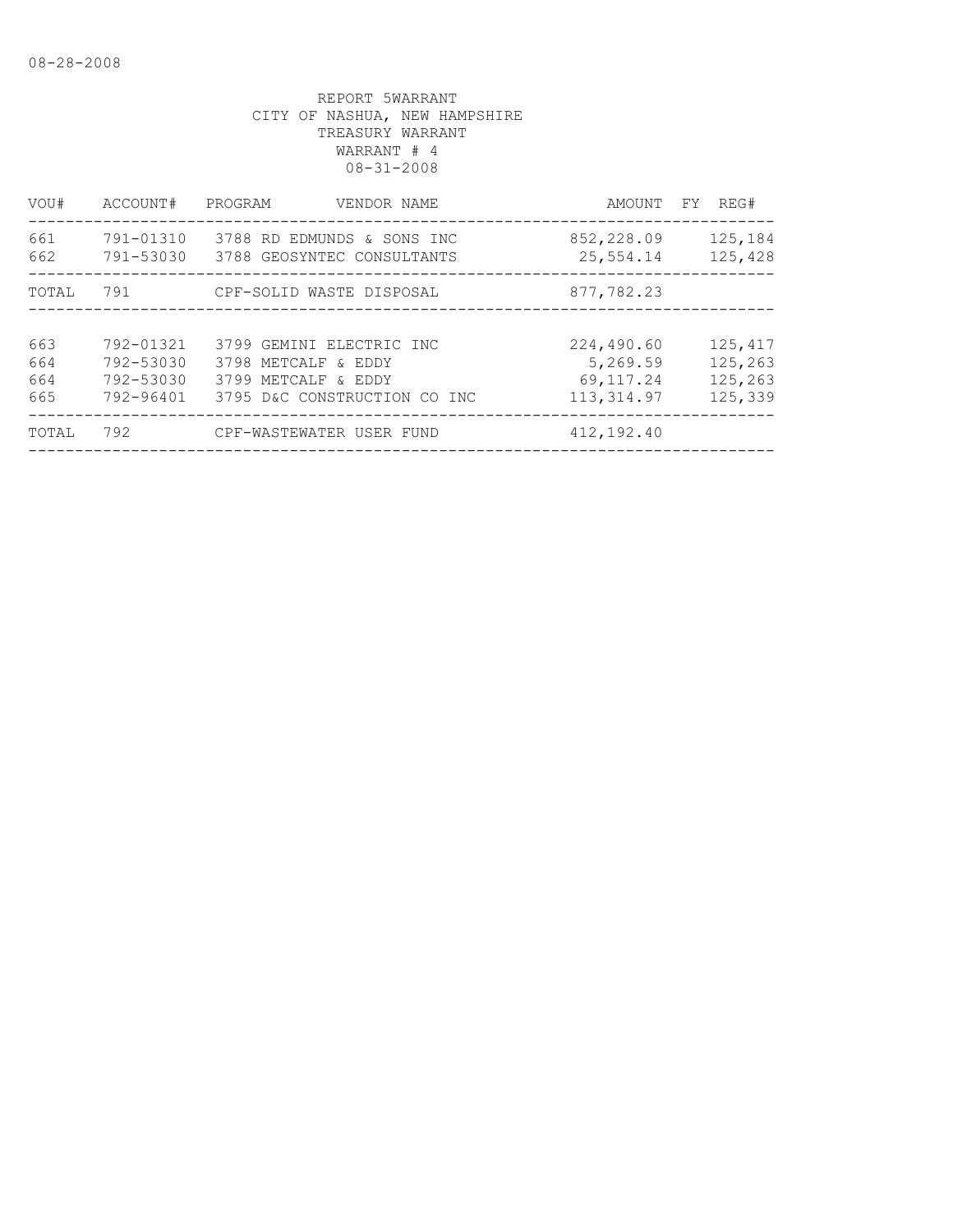| VOU# | ACCOUNT#  | VENDOR NAME                            | AMOUNT   | FY | REG#    |
|------|-----------|----------------------------------------|----------|----|---------|
| 666  |           | 801-31005 FAIRPOINT COMMUNICATIONS INC | 34.21    |    | 125,754 |
| 667  | 801-31050 | NEXTEL COMMUNICATIONS                  | 185.50   |    | 125,723 |
| 668  | 801-32005 | PSNH                                   | 204.68   |    | 125,758 |
| 669  | 801-41010 | ANCO SIGNS & STAMPS INC                | 11.75    |    | 125,379 |
| 670  | 801-41015 | STAPLES BUSINESS ADVANTAGE             | 64.76    |    | 125,525 |
| 671  | 801-42000 | NEW ENGLAND PAPER & SUPPLY             | 64.91    |    | 125,307 |
| 672  | 801-43005 | UNITED PARCEL SERVICE                  | 32.39    |    | 125,767 |
| 673  | 801-46030 | PATRICIAN ANDREW                       | 82.00    |    | 125,403 |
| 674  | 801-46045 | M & N SPORTS LLC                       | 251.13   |    | 125,290 |
| 674  | 801-46045 | M & N SPORTS LLC                       | 376.67   |    | 125,290 |
| 674  | 801-46045 | M & N SPORTS LLC                       | 156.95   |    | 125,290 |
| 675  | 801-49040 | BCM CONTROLS CORPORATION               | 4,740.84 |    | 125,328 |
| 676  | 801-53075 | USDA APHIS                             | 5,308.34 |    | 125,721 |
| 677  | 801-59100 | AMHERST APPLIANCE REPAIR/STEVE         | 1,631.00 |    | 125,319 |
| 678  | 801-59100 | RMG ENTERPRISE INC                     | 2,013.94 |    | 125,578 |
| 679  | 801-59105 | LISAY STEVEN E                         | 720.00   |    | 125,282 |
| 680  | 801-59245 | D & R TOWING INC                       | 300.00   |    | 125,648 |
| 681  | 801-59245 | SAFETY-KLEEN SYSTEMS INC               | 5.18     |    | 125,186 |
| 682  | 801-64045 | COMCAST                                | 68.48    |    | 125,734 |
| 683  | 801-64045 | CREATIVE INFORMATION SYSTEMS           | 269.00   |    | 125,317 |
| 684  | 801-75023 | AMERICAN TANK MANAGEMENT INC           | 435.00   |    | 125,288 |
| 685  | 801-77020 | LIBERTY INTN'L TRUCKS OF NH LL         | 880.00   |    | 125,652 |
| 686  | 801-78065 | MAYNARD & LESIEUR INCORPORATED         | 2,010.16 |    | 125,655 |
| 686  | 801-78065 | MAYNARD & LESIEUR INCORPORATED         | 652.83   |    | 125,655 |
| 686  | 801-78065 | MAYNARD & LESIEUR INCORPORATED         | 2,188.02 |    | 125,655 |
| 687  | 801-78065 | SULLIVAN TIRE INC                      | 626.00   |    | 125,174 |
| 688  | 801-78100 | BAYNE MACHINE WORKS                    | 3,011.76 |    | 125,276 |
| 689  | 801-78100 | CHEMSEARCH                             | 164.92   |    | 125,274 |
| 689  | 801-78100 | CHEMSEARCH                             | 188.62   |    | 125,274 |
| 689  | 801-78100 | CHEMSEARCH                             | 62.21    |    | 125,274 |
| 690  | 801-78100 | CN WOOD CO INC                         | 422.87   |    | 125,420 |
| 690  | 801-78100 | CN WOOD CO INC                         | 630.46   |    | 125,420 |
| 691  | 801-78100 | DONOVAN SPRING COMPANY INC             | 387.69   |    | 125,187 |
| 692  | 801-78100 | <b>DUNN BATTERY</b>                    | 260.85   |    | 125,235 |
| 693  | 801-78100 | LIBERTY INTN'L TRUCKS OF NH LL         | 199.97   |    | 125,652 |
| 693  | 801-78100 | LIBERTY INTN'L TRUCKS OF NH LL         | 873.01   |    | 125,652 |
| 693  | 801-78100 | LIBERTY INTN'L TRUCKS OF NH LL         | 3,124.54 |    | 125,652 |
| 694  | 801-78100 | NAPA AUTO PARTS                        | 67.66    |    | 125,395 |
| 694  | 801-78100 | NAPA AUTO PARTS                        | 64.26    |    | 125,395 |
| 694  | 801-78100 | NAPA AUTO PARTS                        | 249.28   |    | 125,395 |
| 694  | 801-78100 | NAPA AUTO PARTS                        | 82.52    |    | 125,396 |
| 694  | 801-78100 | NAPA AUTO PARTS                        | 189.83   |    | 125,396 |
| 694  | 801-78100 | NAPA AUTO PARTS                        | $-3.92$  |    | 125,396 |
| 695  | 801-78100 | SANEL AUTO PARTS CO                    | 60.48    |    | 125,291 |
| 696  | 801-78100 | SOUTHWORTH-MILTON INC                  | 145.62   |    | 125,162 |
| 697  | 801-82025 | NH RETIREMENT SYSTEM                   | 58.30    |    | 107     |
| 697  | 801-82025 | NH RETIREMENT SYSTEM                   | 484.15   |    | 107     |
| 698  | 801-83106 | ANTHEM BLUE CROSS BLUE SHIELD          | 9,812.90 |    | 103     |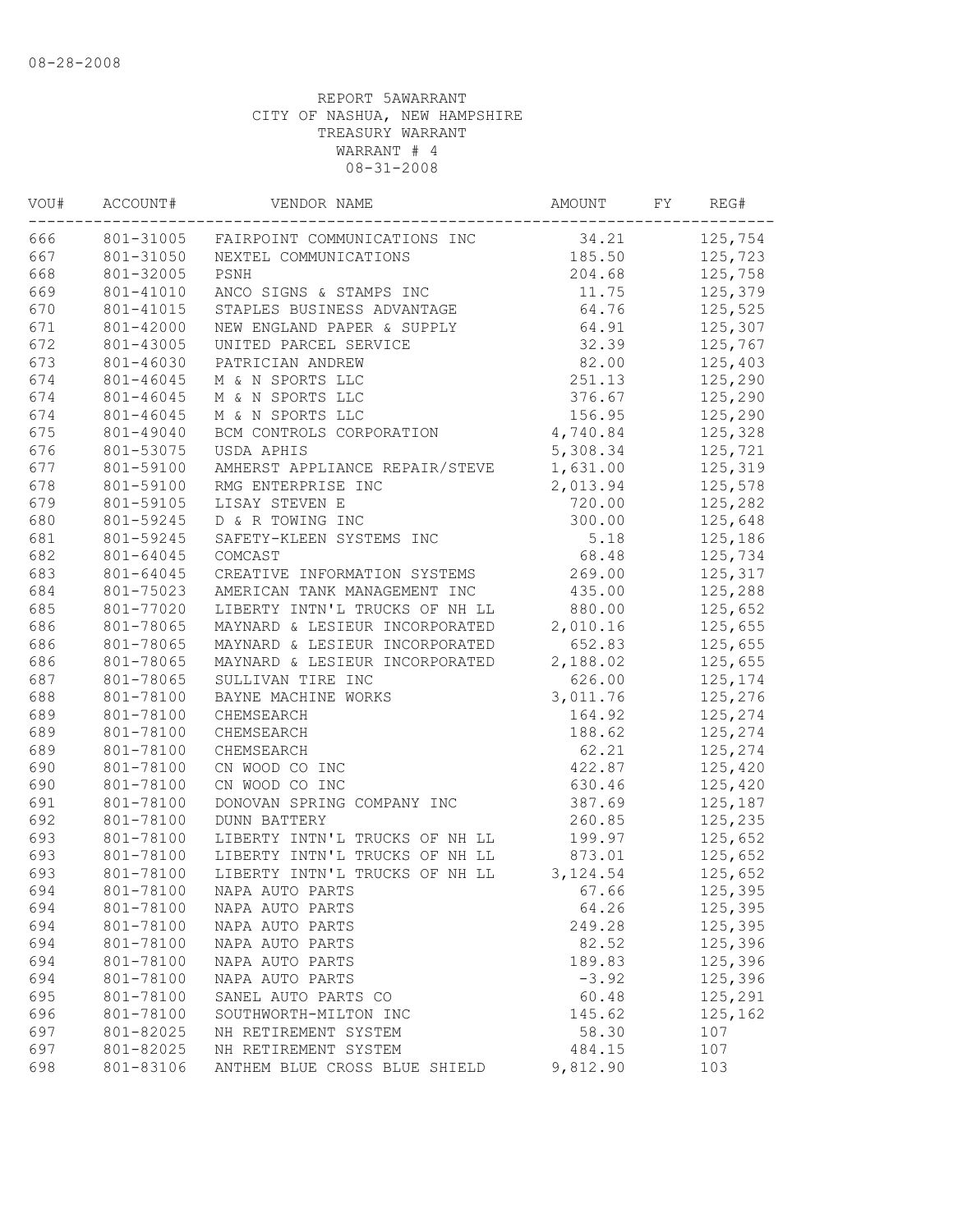|     |                  | VOU# ACCOUNT# VENDOR NAME                                                                      | AMOUNT FY REG#                                                                                   | ---------- |                               |
|-----|------------------|------------------------------------------------------------------------------------------------|--------------------------------------------------------------------------------------------------|------------|-------------------------------|
|     |                  | 699 801-83106 NORTHEAST DELTA                                                                  | 710.52                                                                                           |            | 105                           |
| 700 |                  | 801-83206 NORTHEM BLUE CROSS BLUE SHIELD 15,377.00 103<br>801-83206 NORTHEAST DELTA 993.36 105 |                                                                                                  |            |                               |
| 701 | 801-83206        |                                                                                                |                                                                                                  |            |                               |
| 702 | 801-83306        | ANTHEM BLUE CROSS BLUE SHIELD 3,513.63 103                                                     |                                                                                                  |            |                               |
| 703 |                  |                                                                                                | 358.55 105                                                                                       |            |                               |
| 704 |                  |                                                                                                |                                                                                                  |            |                               |
| 705 |                  | 801-83406 NORTHEAST DELTA                                                                      | 426.60 105                                                                                       |            |                               |
|     |                  |                                                                                                |                                                                                                  |            |                               |
|     |                  | TOTAL 801 SOLID WASTE DISPOSAL                                                                 |                                                                                                  |            | 72,513.53                     |
|     |                  |                                                                                                |                                                                                                  |            |                               |
| 707 |                  | 802-215-00 ACCURATE TITLE                                                                      | 51.50 125,497                                                                                    |            |                               |
| 708 | 802-215-00       | BETTILYON ROBERT E                                                                             | 61.26 125,513                                                                                    |            |                               |
| 709 | $802 - 215 - 00$ | BMT CONSTRUCTION                                                                               | 50.40 125,481                                                                                    |            |                               |
| 710 | $802 - 215 - 00$ | CAPASSO VINCENT R                                                                              |                                                                                                  |            | 22.21 125,502                 |
| 711 | $802 - 215 - 00$ | CURTIS CHARLES R                                                                               | 22.88                                                                                            |            | 125,489                       |
| 712 | $802 - 215 - 00$ | DEVINE MILLIMET & BRANCH PA                                                                    | 649.72                                                                                           |            | 125,485<br>125,518<br>125,483 |
| 713 | 802-215-00       | ESTATE OF CLAIRE SHEPARDSON                                                                    | 44.65                                                                                            |            |                               |
| 714 | 802-215-00       | GAGNON REALTY TRUST                                                                            | 21.00                                                                                            |            |                               |
| 715 | 802-215-00       | GAGNON REALTY TRUST                                                                            | 21.00                                                                                            |            | 125,517                       |
| 716 | 802-215-00       | GREAT EAST TITLE SERVICES                                                                      | 49.58 125,493                                                                                    |            |                               |
| 717 | $802 - 215 - 00$ | GREAT EAST TITLE SERVICES                                                                      | 53.94 125,496                                                                                    |            |                               |
| 718 | 802-215-00       | GREAT EAST TITLE SERVICES 33.87 125,516                                                        |                                                                                                  |            |                               |
| 719 | 802-215-00       | HANEY CHRISTINE                                                                                | 65.76 125,514                                                                                    |            |                               |
| 720 | $802 - 215 - 00$ | HSBC                                                                                           |                                                                                                  |            | 187.05 125,520                |
| 721 | $802 - 215 - 00$ | INTEGRATED ASSET SERVICES LLC                                                                  | 23.46                                                                                            |            |                               |
| 722 | $802 - 215 - 00$ | KELLY LILLIAN                                                                                  | 65.13                                                                                            |            | 125,492<br>125,490<br>125,495 |
| 723 | $802 - 215 - 00$ | LAMPERT HAUSLER & RODMAN PC                                                                    | 25.88                                                                                            |            |                               |
| 724 | 802-215-00       | PICKARD PATRICIA A                                                                             |                                                                                                  |            | $27.10$ $125,482$             |
| 725 | 802-215-00       | PORIER LISA                                                                                    | 38.08 125,515                                                                                    |            |                               |
| 726 | 802-215-00       | PRIME TITLE SERVICES LLC                                                                       | 24.66 125,487                                                                                    |            |                               |
| 727 | 802-215-00       | PRIORITY TITLE SERVICES INC 29.54 125,494                                                      |                                                                                                  |            |                               |
| 728 | $802 - 215 - 00$ | RANI REALTY TRUST                                                                              |                                                                                                  |            | 85.92 125,484                 |
| 729 | $802 - 215 - 00$ | TURNER CLOSING SERVICES LLC                                                                    |                                                                                                  |            |                               |
| 730 | $802 - 215 - 00$ | VISION TITLE & CLOSING LLC                                                                     | $\begin{array}{r} 39.30 \\ 181.54 \end{array}$ $\begin{array}{r} 125,491 \\ 125,480 \end{array}$ |            |                               |
| 731 | 802-215-00       | WHITE FAMILY VENTURES                                                                          | 55.16                                                                                            |            | 125,480<br>125,486            |
| 732 |                  | 802-31005 FAIRPOINT COMMUNICATIONS INC                                                         | 608.32                                                                                           |            | 125,755                       |
| 733 | 802-31005        | NEXTEL COMMUNICATIONS                                                                          | 97.45                                                                                            |            | 125,723                       |
| 733 | 802-31005        | NEXTEL COMMUNICATIONS                                                                          | 211.55                                                                                           |            | 125,723                       |
| 734 | 802-31005        | USA MOBILITY WIRELESS INC                                                                      | 31.40                                                                                            |            | 125,745                       |
| 735 | 802-32005        | PSNH                                                                                           | 321.64                                                                                           |            | 125,758                       |
| 736 | 802-32005        | PUBLIC SERVICE OF NH                                                                           | 58,686.68                                                                                        |            | 125,760                       |
| 737 | 802-33005        | PENNICHUCK WATER                                                                               | 785.08                                                                                           |            | 125,719                       |
| 738 | 802-34015        | METROMEDIA ENERGY INC                                                                          | 93.11                                                                                            |            | 125,753                       |
| 739 | 802-34015        | NATIONAL GRID                                                                                  | 327.67                                                                                           |            | 125,746                       |
| 740 | 802-41015        | STAPLES BUSINESS ADVANTAGE                                                                     | 174.65                                                                                           |            | 125,525                       |
| 741 | 802-42010        | CENTRAL PAPER PRODUCTS CO                                                                      | 288.34                                                                                           |            | 125,664                       |
|     |                  |                                                                                                |                                                                                                  |            |                               |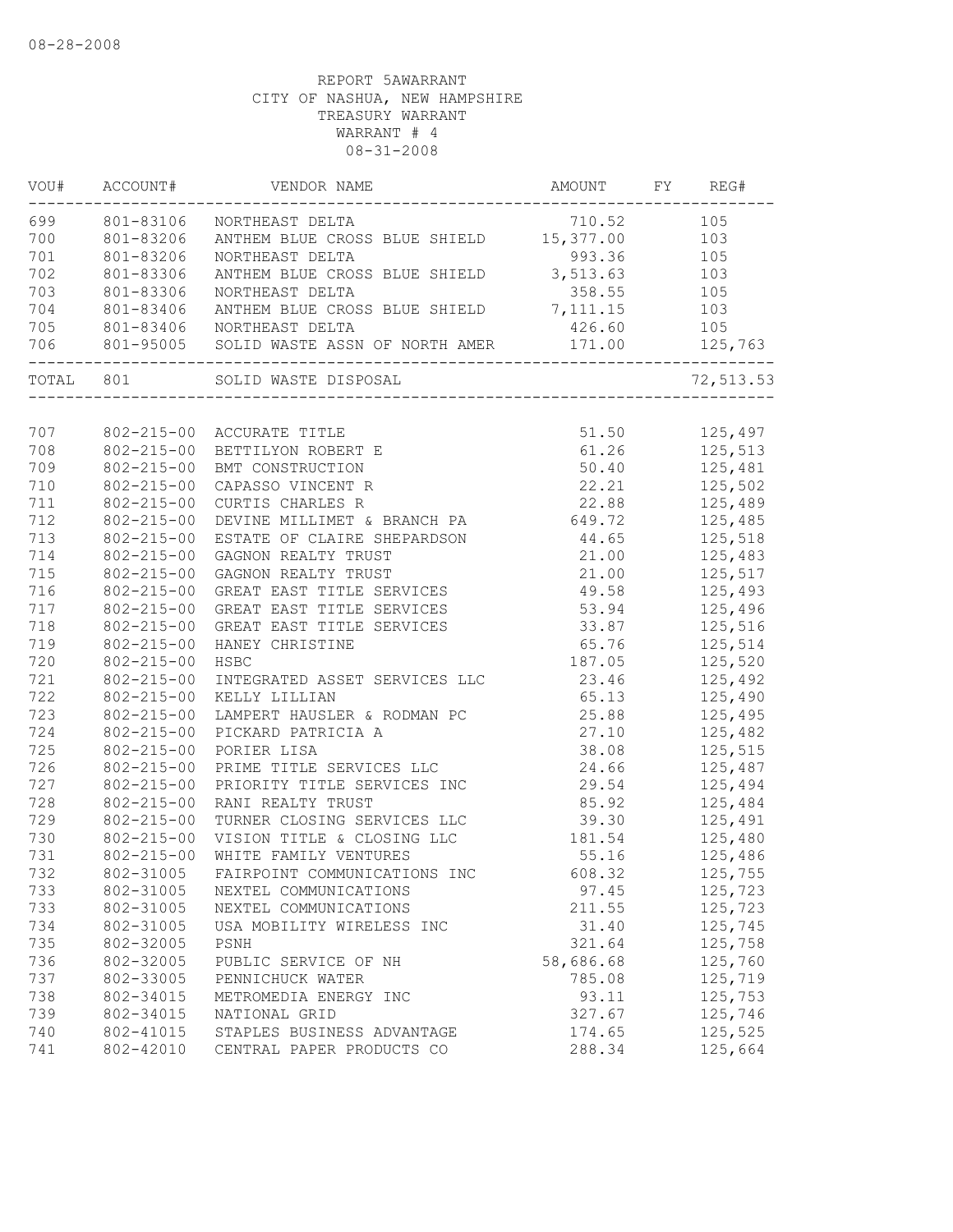| VOU# | ACCOUNT#  | VENDOR NAME                           | AMOUNT     | FY | REG#    |
|------|-----------|---------------------------------------|------------|----|---------|
| 742  | 802-45101 | CIBA CORPORATION                      | 11,328.00  |    | 125,205 |
| 743  | 802-45103 | JCI JONES CHEMICALS INC               | 10, 159.68 |    | 125,310 |
| 744  | 802-45106 | KEMIRA WATER SOLUTIONS INC            | 6,667.65   |    | 125,312 |
| 745  | 802-45175 | ARCSOURCE INC                         | 30.40      |    | 125,292 |
| 746  | 802-46045 | UNIFIRST CORPORATION                  | 131.56     |    | 125,411 |
| 746  | 802-46045 | UNIFIRST CORPORATION                  | 983.21     |    | 125,411 |
| 747  | 802-48015 | DENNIS K BURKE INC                    | 781.87     |    | 125,768 |
| 747  | 802-48015 | DENNIS K BURKE INC                    | 781.86     |    | 125,768 |
| 748  | 802-49070 | HACH COMPANY                          | 1,256.76   |    | 125,400 |
| 749  | 802-49070 | NORTH CENTRAL LABORATORIES            | 839.76     |    | 125,203 |
| 750  | 802-49070 | VWR INTERNATIONAL INC                 | 38.05      |    | 125,526 |
| 751  | 802-49075 | UNITED SUPPLY COMPANY INC             | 1,778.25   |    | 125,662 |
| 752  | 802-53030 | EASTERN ANALYTICAL INC                | 197.50     |    | 125,287 |
| 753  | 802-53030 | ENVIROSYSTEMS INC                     | 50.00      |    | 125,220 |
| 754  | 802-53030 | WOODCOCK & ASSOCIATES INC             | 1,299.50   |    | 125,432 |
| 755  | 802-59100 | GREENLEAF WILLIAM                     | 340.00     |    | 125,351 |
| 756  | 802-59100 | LOUIS P COTE INC                      | 2,775.00   |    | 125,439 |
| 757  | 802-59100 | SIMPLEX TIME RECORDER COMPANY         | 299.00     |    | 125,667 |
| 758  | 802-59225 | RESOURCE MANAGEMENT CONSULTANT        | 23, 132.67 |    | 125,327 |
| 759  | 802-59230 | ADS LLC                               | 4,798.00   |    | 125,314 |
| 760  | 802-59230 | BROX INDUSTRIES INC                   | 567.63     |    | 125,189 |
| 761  | 802-59230 | CORRIVEAU ROUTHIER INC                | 299.25     |    | 125,647 |
| 762  | 802-59230 | E J PRESCOTT INC                      | 867.13     |    | 125,218 |
| 763  | 802-59230 | NEW ENGLAND POSITIONING SYSTEM        | 3,612.00   |    | 125,281 |
| 764  | 802-59275 | PENNICHUCK WATER                      | 8,101.20   |    | 125,719 |
| 765  | 802-59275 | PRINTGRAPHICS OF MAINE                | 2,866.48   |    | 125,214 |
| 766  | 802-59320 | NAPA AUTO PARTS                       | 227.76     |    | 125,396 |
| 767  | 802-59320 | SANEL AUTO PARTS CO                   | 83.42      |    | 125,291 |
| 767  | 802-59320 | SANEL AUTO PARTS CO                   | 9.27       |    | 125,291 |
| 768  | 802-64192 | ATLANTIC CLEANING PRODUCTS            | 583.68     |    | 125,165 |
| 769  | 802-64192 | FASTENAL COMPANY                      | 4.39       |    | 125,352 |
| 770  | 802-64192 | GRAINGER                              | 199.80     |    | 125,231 |
| 771  | 802-64192 | HOME DEPOT CREDIT SERVICES            | 289.33     |    | 125,715 |
| 772  | 802-64192 | LAB SAFETY SUPPY INC                  | 345.67     |    | 125,524 |
| 773  | 802-64192 | MCMASTER-CARR SUPPLY CO               | 179.51     |    | 125,277 |
| 774  | 802-64192 | PINE MOTOR PARTS                      | 21.97      |    | 125,656 |
| 775  | 802-77050 | HOME DEPOT CREDIT SERVICES            | 84.43      |    | 125,715 |
| 776  |           | 802-77050 M & B MACHINING AND WELDING | 629.00     |    | 125,653 |
| 777  | 802-77050 | M & M ELECTRICAL SUPPLY CO INC        | 48.82      |    | 125,646 |
| 778  | 802-77050 | MCMASTER-CARR SUPPLY CO               | 57.65      |    | 125,277 |
| 779  | 802-77050 | SOUTHWORTH-MILTON INC                 | 39.95      |    | 125,162 |
| 780  | 802-77050 | UNITED SUPPLY COMPANY INC             | 2,146.77   |    | 125,662 |
| 781  | 802-77055 | MCMASTER-CARR SUPPLY CO               | 269.87     |    | 125,277 |
| 782  | 802-77062 | BEARINGS SPECIALTY CO INC             | 23.04      |    | 125,414 |
| 783  | 802-77062 | UNITED SUPPLY COMPANY INC             | 32.35      |    | 125,662 |
| 784  | 802-77065 | CLEAR EDGE                            | 4,144.00   |    | 125,425 |
| 785  | 802-77065 | GRAINGER                              | 57.40      |    | 125,231 |
| 786  | 802-77065 | M & B MACHINING AND WELDING           | 876.00     |    | 125,653 |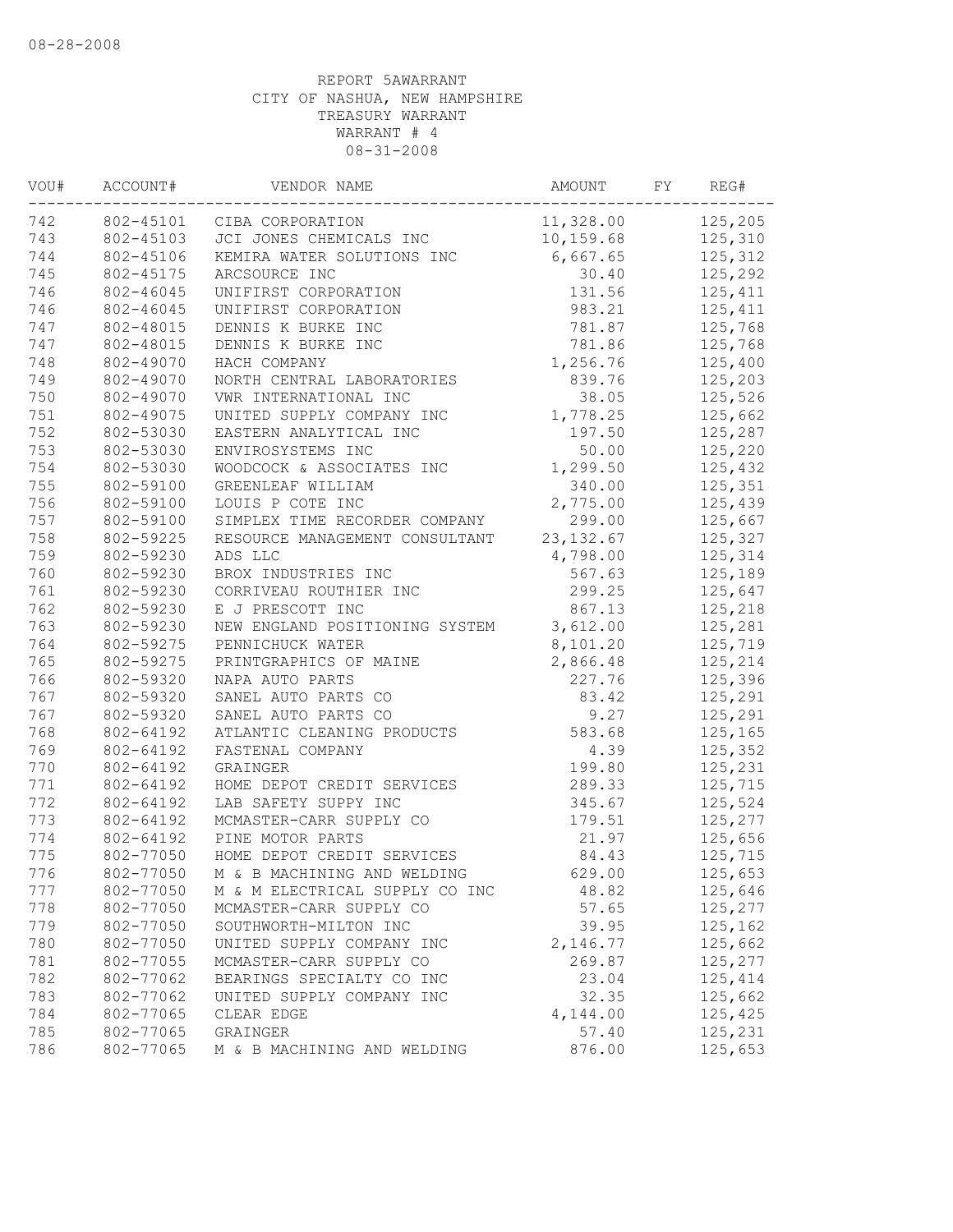| VOU#  | ACCOUNT#  | VENDOR NAME                    | AMOUNT    | FY. | REG#       |
|-------|-----------|--------------------------------|-----------|-----|------------|
| 787   | 802-77065 | NEW HAMPSHIRE HYDRAULICS INC   | 1,110.00  |     | 125,435    |
| 788   | 802-77066 | GRAINGER                       | 124.56    |     | 125,231    |
| 789   | 802-77066 | INNOVATIVE MACHINE INC         | 1,412.00  |     | 125,166    |
| 790   | 802-77067 | APPLIED INDUSTRIAL TECHNOLOGIE | 331.50    |     | 125,212    |
| 791   | 802-77069 | GRAINGER                       | 234.72    |     | 125,231    |
| 792   | 802-77069 | M & M ELECTRICAL SUPPLY CO INC | 16.30     |     | 125,646    |
| 793   | 802-77069 | MCMASTER-CARR SUPPLY CO        | 508.46    |     | 125,277    |
| 794   | 802-77072 | ARCSOURCE INC                  | 11.15     |     | 125,292    |
| 795   | 802-77072 | HOME DEPOT CREDIT SERVICES     | 58.95     |     | 125,715    |
| 796   | 802-77999 | FASTENAL CO                    | 2.62      |     | 125,178    |
| 797   | 802-77999 | GRAINGER                       | 37.82     |     | 125,231    |
| 798   | 802-82025 | NH RETIREMENT SYSTEM           | 95.89     |     | 107        |
| 798   | 802-82025 | NH RETIREMENT SYSTEM           | 815.03    |     | 107        |
| 799   | 802-83006 | ANTHEM BLUE CROSS BLUE SHIELD  | 27,998.41 |     | 103        |
| 800   | 802-83006 | NORTHEAST DELTA                | 3,010.81  |     | 105        |
| 801   | 802-95075 | TREASURER STATE OF NH          | 250.00    |     | 125,751    |
| 802   | 802-96090 | HACH COMPANY                   | 988.95    |     | 125,400    |
| TOTAL | 802       | SEWERAGE DISPOSAL SYSTEM       |           |     | 194,900.14 |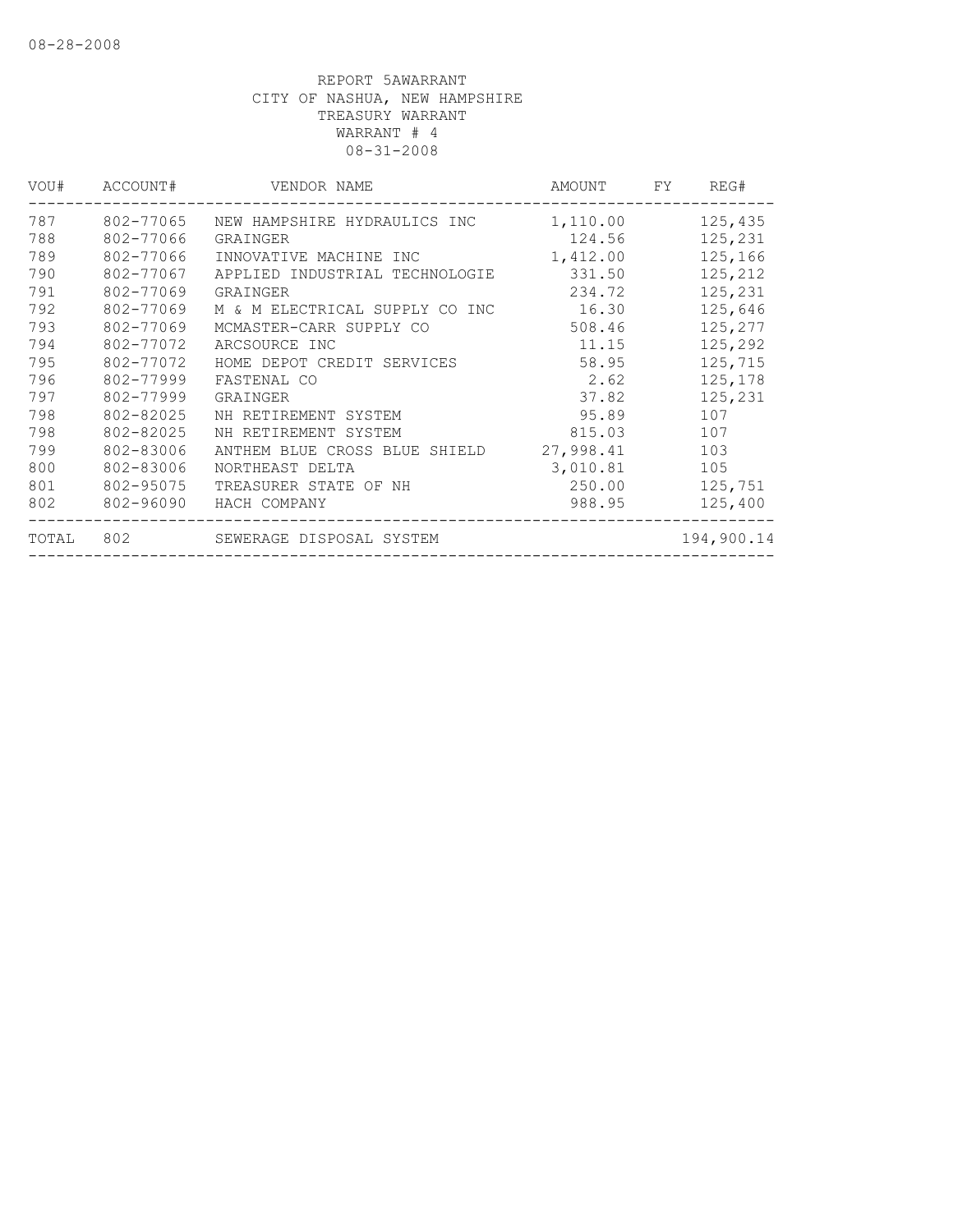|     |           | VOU# ACCOUNT# VENDOR NAME                             | AMOUNT FY REG#   |               |
|-----|-----------|-------------------------------------------------------|------------------|---------------|
|     |           | 803 901-68007 SOUTHWORTH-MILTON INC 28,432.00 125,162 |                  |               |
|     |           | TOTAL 901 SOLID WASTE TRUST FUND                      |                  | 28,432.00     |
| 804 | 952-01354 | GALE MARCUS                                           | 400.00           | 125,164       |
| 805 | 952-01354 | NASHUA SENIOR CENTER                                  | 75.00            | 125,278       |
| 806 | 952-05051 | GORMAN HEIDI                                          | 300.00           | 125,347       |
| 807 | 952-05054 | HOME DEPOT CREDIT SERVICES                            | 96.71            | 125,715       |
| 808 | 952-05058 | DWANE TOM                                             | 64.43            | 125,705       |
| 809 | 952-08041 | B & S LOCKSMITH INC                                   | 9,210.00         | 125,336       |
| 810 | 952-59020 | JEANNOTTE'S MARKET                                    | 106.85           | 125,226       |
| 811 | 952-75021 | BROX INDUSTRIES INC                                   | 79.95            | 125,189       |
| 812 | 952-75021 | GRAINGER                                              | 144.20           | 125,231       |
| 813 | 952-75021 | LESCO                                                 |                  | 89.00 125,135 |
|     |           | TOTAL 952 PARK & RECREATION TRUST FUND                |                  | 10,566.14     |
|     |           | 814 975-05072 RAJECKAS PAUL                           | 2,500.00 125,706 |               |
|     |           | TOTAL 975 LIBRARY TRUST FUND                          |                  | 2,500.00      |
|     |           |                                                       |                  |               |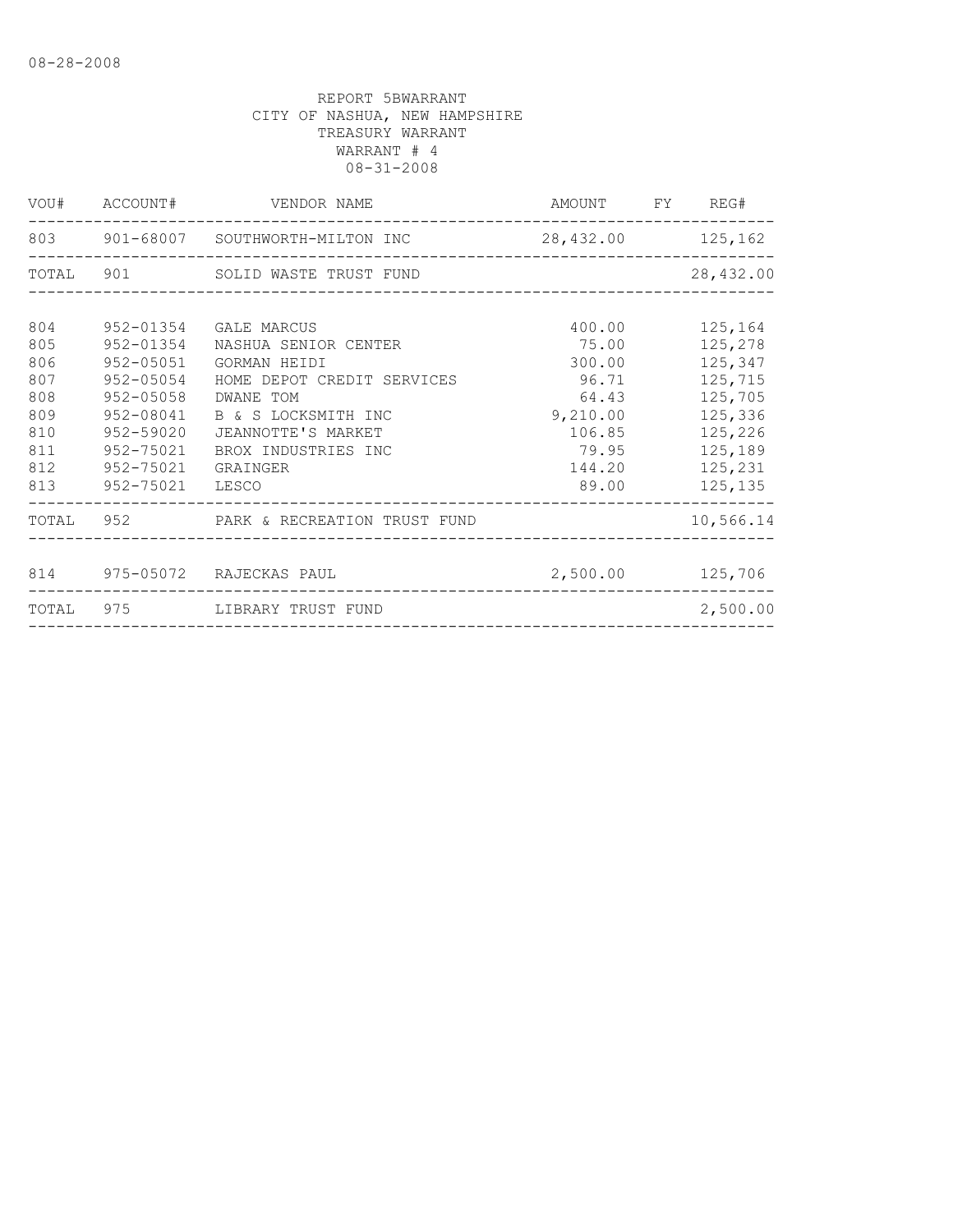|           | ACCOUNT# PAYROLL WEEK ENDING |  |  | AMOUNT |
|-----------|------------------------------|--|--|--------|
|           |                              |  |  |        |
| TOTAL 952 |                              |  |  |        |
|           |                              |  |  |        |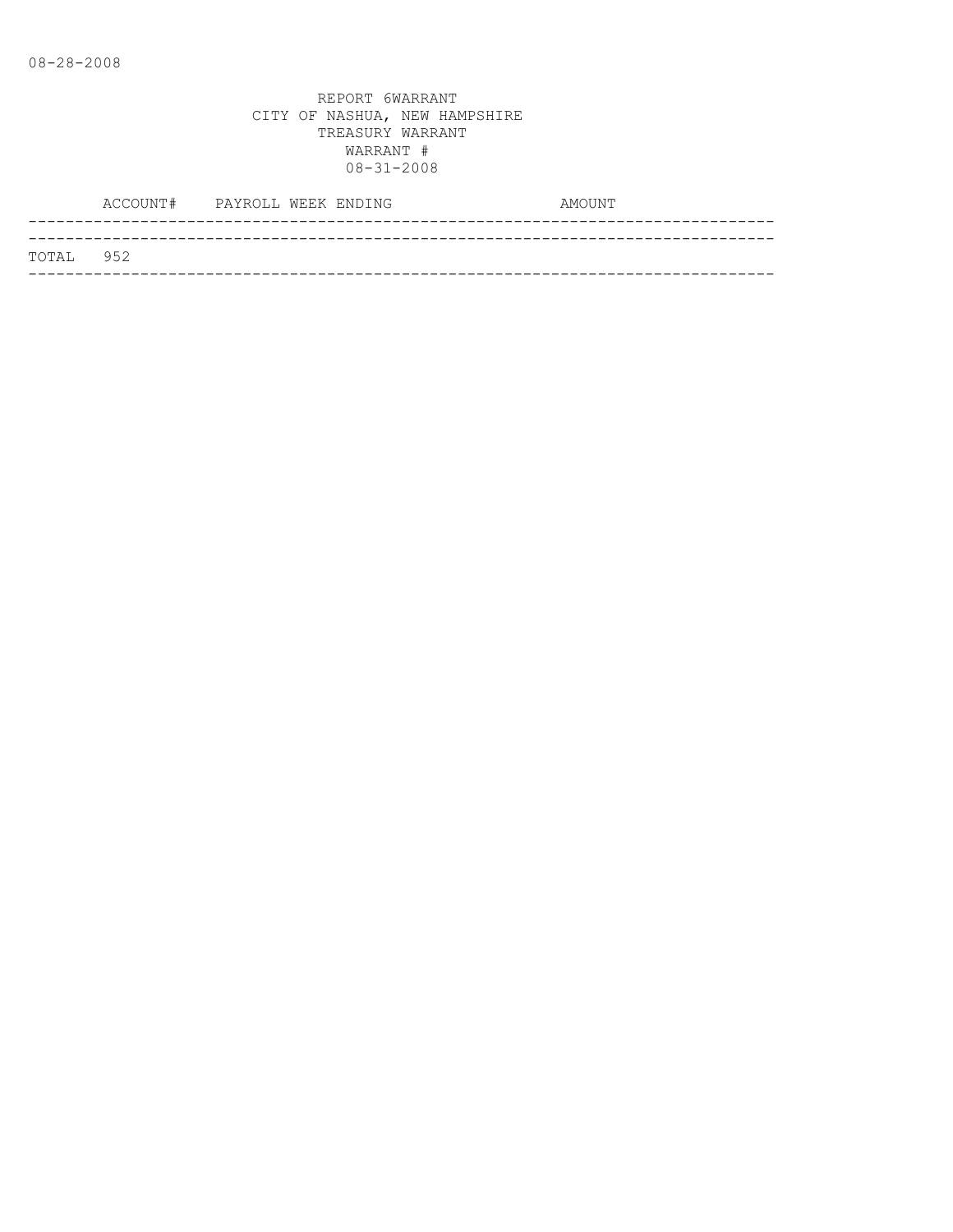|           | ACCOUNT#                 | PAYROLL WEEK ENDING           | <b>AMOUNT</b>        |           |
|-----------|--------------------------|-------------------------------|----------------------|-----------|
|           | 305-11125                | 16-AUG-2008                   | 903.15               |           |
|           | 305-11125                | 23-AUG-2008                   | 903.15               |           |
|           | 305-11239                | 16-AUG-2008                   | 1,014.26             |           |
|           |                          | 305-11239 23-AUG-2008         | 1,014.26             |           |
|           | 305-18061                | 23-AUG-2008                   | 50.25                |           |
| TOTAL     | 305                      | SRF - CIVIC & COMM ACTIVITIES |                      | 3,885.07  |
|           |                          |                               |                      |           |
|           | 308-83051                | 16-AUG-2008                   | 526.35               |           |
|           |                          | 308-83051 23-AUG-2008         | 311.22               |           |
|           | 308-83052                | 16-AUG-2008                   | 2,676.60             |           |
|           | 308-83052<br>308-83102   | 23-AUG-2008<br>16-AUG-2008    | 2,030.18<br>1,130.26 |           |
|           |                          | 308-83102 23-AUG-2008         | 1,130.26             |           |
| TOTAL 308 |                          | SRF - INSURANCE               |                      | 7,804.87  |
|           |                          |                               |                      |           |
|           |                          | 3086-11870 23-AUG-2008        | 2,572.11             |           |
|           |                          | 3086-12006 23-AUG-2008        | 1,987.44             |           |
|           |                          | 3086-13032 16-AUG-2008        | 187.77               |           |
|           |                          | 3086-13032 23-AUG-2008        | 102.42               |           |
| TOTAL     | 308                      | JAVITS GRANT PROGRAM          |                      | 4,849.74  |
|           |                          |                               |                      |           |
|           |                          | 3097-11162  16-AUG-2008       | 610.13               |           |
|           | 3097-11162               | 23-AUG-2008                   | 610.13               |           |
|           | 3097-11408               | 16-AUG-2008                   | 721.60               |           |
|           | 3097-11408               | 23-AUG-2008                   | 721.60               |           |
|           | 3097-12830               | 23-AUG-2008                   | 18.23                |           |
|           | 3097-19138               | 23-AUG-2008                   | 2,952.16             |           |
|           | 3097-19139               | 23-AUG-2008<br>23-AUG-2008    | 9,060.14             |           |
|           | 3097-19140<br>3097-19540 | 16-AUG-2008                   | 3,525.83<br>146.25   |           |
|           | 3097-19540               | 23-AUG-2008                   | 538.91               |           |
| TOTAL     | 309                      | SRF - FOOD SERVICES           |                      | 18,904.98 |
|           |                          |                               |                      |           |
|           |                          | 3118-13133 23-AUG-2008        |                      |           |
| TOTAL     | 311                      | SUMMER SCHOOL                 |                      |           |
|           |                          | 312-11165  16-AUG-2008        | 1,052.87             |           |
|           |                          | 312-11165 23-AUG-2008         | 1,052.86             |           |
|           |                          |                               |                      |           |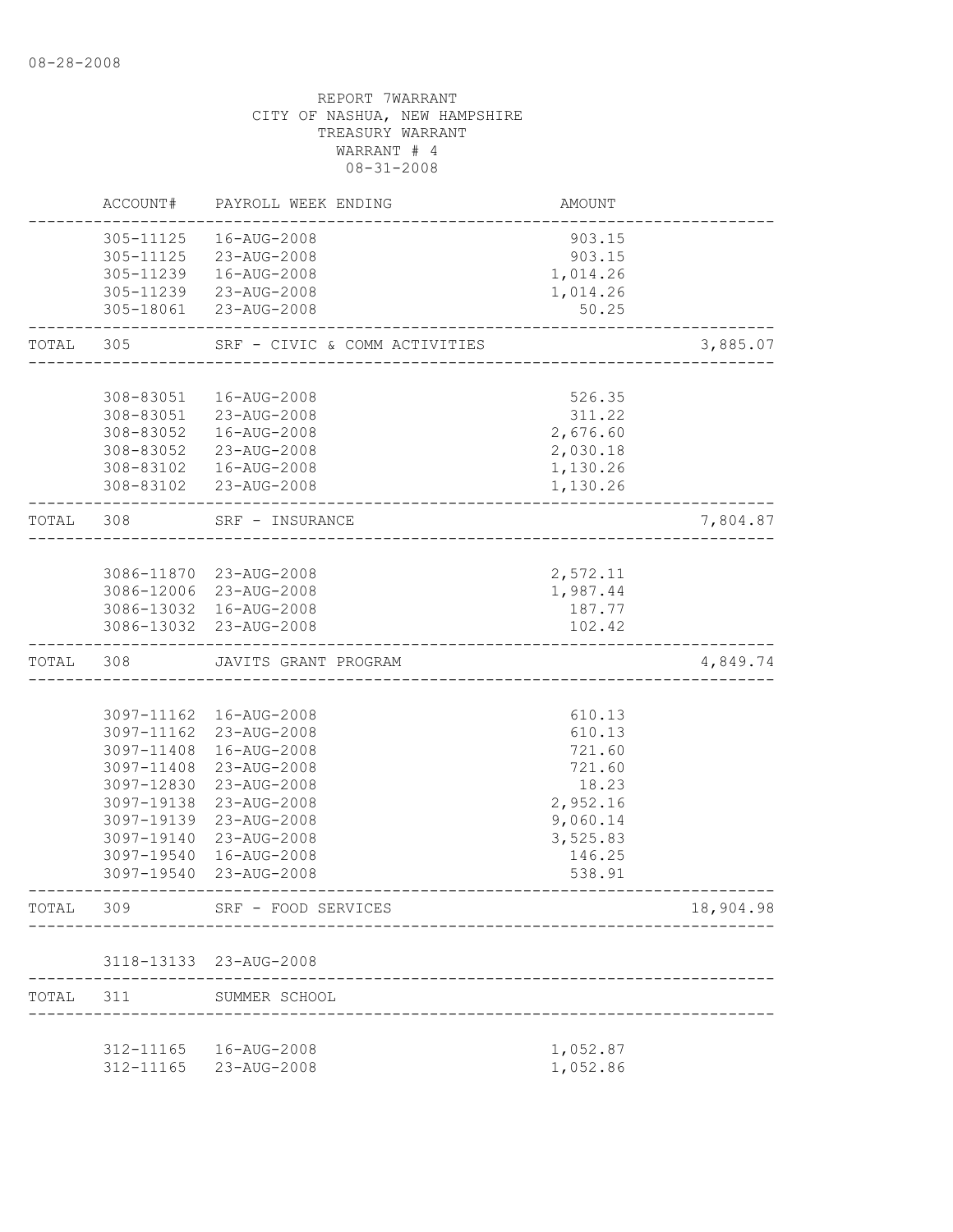|           |             | 788.83                                                                                                                                                                                                                                                                                                                                                                                                                                                                                                                                                               |                                                                                                  |
|-----------|-------------|----------------------------------------------------------------------------------------------------------------------------------------------------------------------------------------------------------------------------------------------------------------------------------------------------------------------------------------------------------------------------------------------------------------------------------------------------------------------------------------------------------------------------------------------------------------------|--------------------------------------------------------------------------------------------------|
|           |             | 788.83                                                                                                                                                                                                                                                                                                                                                                                                                                                                                                                                                               |                                                                                                  |
|           |             |                                                                                                                                                                                                                                                                                                                                                                                                                                                                                                                                                                      |                                                                                                  |
|           |             |                                                                                                                                                                                                                                                                                                                                                                                                                                                                                                                                                                      |                                                                                                  |
| 312-12010 | 23-AUG-2008 | 100.00                                                                                                                                                                                                                                                                                                                                                                                                                                                                                                                                                               |                                                                                                  |
| 312-12116 | 16-AUG-2008 | 599.87                                                                                                                                                                                                                                                                                                                                                                                                                                                                                                                                                               |                                                                                                  |
| 312-12116 | 23-AUG-2008 | 599.87                                                                                                                                                                                                                                                                                                                                                                                                                                                                                                                                                               |                                                                                                  |
|           |             | 208.63                                                                                                                                                                                                                                                                                                                                                                                                                                                                                                                                                               |                                                                                                  |
|           |             | 655.38                                                                                                                                                                                                                                                                                                                                                                                                                                                                                                                                                               |                                                                                                  |
|           |             | 100.00                                                                                                                                                                                                                                                                                                                                                                                                                                                                                                                                                               |                                                                                                  |
|           |             |                                                                                                                                                                                                                                                                                                                                                                                                                                                                                                                                                                      | 10,181.53                                                                                        |
|           |             |                                                                                                                                                                                                                                                                                                                                                                                                                                                                                                                                                                      |                                                                                                  |
|           |             |                                                                                                                                                                                                                                                                                                                                                                                                                                                                                                                                                                      |                                                                                                  |
|           |             |                                                                                                                                                                                                                                                                                                                                                                                                                                                                                                                                                                      | 1,346.15                                                                                         |
|           |             |                                                                                                                                                                                                                                                                                                                                                                                                                                                                                                                                                                      |                                                                                                  |
|           |             |                                                                                                                                                                                                                                                                                                                                                                                                                                                                                                                                                                      |                                                                                                  |
|           |             |                                                                                                                                                                                                                                                                                                                                                                                                                                                                                                                                                                      | 1,831.69                                                                                         |
|           |             |                                                                                                                                                                                                                                                                                                                                                                                                                                                                                                                                                                      |                                                                                                  |
|           |             | 597.36                                                                                                                                                                                                                                                                                                                                                                                                                                                                                                                                                               |                                                                                                  |
|           |             | 597.36                                                                                                                                                                                                                                                                                                                                                                                                                                                                                                                                                               |                                                                                                  |
|           |             | 682.87                                                                                                                                                                                                                                                                                                                                                                                                                                                                                                                                                               |                                                                                                  |
|           |             | 682.87                                                                                                                                                                                                                                                                                                                                                                                                                                                                                                                                                               |                                                                                                  |
| 331-11552 | 16-AUG-2008 | 986.27                                                                                                                                                                                                                                                                                                                                                                                                                                                                                                                                                               |                                                                                                  |
| 331-11552 | 23-AUG-2008 | 986.27                                                                                                                                                                                                                                                                                                                                                                                                                                                                                                                                                               |                                                                                                  |
| 331-11561 | 16-AUG-2008 | 1,117.33                                                                                                                                                                                                                                                                                                                                                                                                                                                                                                                                                             |                                                                                                  |
| 331-11561 | 23-AUG-2008 | 1,117.33                                                                                                                                                                                                                                                                                                                                                                                                                                                                                                                                                             |                                                                                                  |
| 331-11567 | 16-AUG-2008 | 1,414.76                                                                                                                                                                                                                                                                                                                                                                                                                                                                                                                                                             |                                                                                                  |
| 331-11567 | 23-AUG-2008 | 1,414.74                                                                                                                                                                                                                                                                                                                                                                                                                                                                                                                                                             |                                                                                                  |
| 331-12115 | 16-AUG-2008 | 548.32                                                                                                                                                                                                                                                                                                                                                                                                                                                                                                                                                               |                                                                                                  |
| 331-12115 |             | 548.32                                                                                                                                                                                                                                                                                                                                                                                                                                                                                                                                                               |                                                                                                  |
| 331-13038 |             | 1,483.22                                                                                                                                                                                                                                                                                                                                                                                                                                                                                                                                                             |                                                                                                  |
|           |             | 1,330.66                                                                                                                                                                                                                                                                                                                                                                                                                                                                                                                                                             |                                                                                                  |
| 331-13044 | 16-AUG-2008 | 3,566.93                                                                                                                                                                                                                                                                                                                                                                                                                                                                                                                                                             |                                                                                                  |
| 331-13044 | 23-AUG-2008 | 2,536.82                                                                                                                                                                                                                                                                                                                                                                                                                                                                                                                                                             |                                                                                                  |
| 331-13048 | 16-AUG-2008 | 284.52                                                                                                                                                                                                                                                                                                                                                                                                                                                                                                                                                               |                                                                                                  |
| 331-13048 | 23-AUG-2008 | 392.07                                                                                                                                                                                                                                                                                                                                                                                                                                                                                                                                                               |                                                                                                  |
|           |             | 10,127.49                                                                                                                                                                                                                                                                                                                                                                                                                                                                                                                                                            |                                                                                                  |
|           |             |                                                                                                                                                                                                                                                                                                                                                                                                                                                                                                                                                                      |                                                                                                  |
| 331-18036 | 23-AUG-2008 | 9,365.75                                                                                                                                                                                                                                                                                                                                                                                                                                                                                                                                                             |                                                                                                  |
|           | 312-11547   | ACCOUNT# PAYROLL WEEK ENDING<br>312-11191  16-AUG-2008<br>312-11191 23-AUG-2008<br>312-11547  16-AUG-2008<br>23-AUG-2008<br>312-13004  16-AUG-2008<br>312-13004 23-AUG-2008<br>312-17001 23-AUG-2008<br>TOTAL 312 SRF - FINANCIAL SERVICES<br>3245-11860 23-AUG-2008<br>TOTAL 324 YOUTH SAFE HAVEN-PAL<br>3269-11726 23-AUG-2008<br>TOTAL 326 NH ALTERNATE ASSESSMENT COACH<br>331-11245  16-AUG-2008<br>331-11245 23-AUG-2008<br>331-11250  16-AUG-2008<br>331-11250 23-AUG-2008<br>23-AUG-2008<br>16-AUG-2008<br>331-13038 23-AUG-2008<br>331-18036<br>16-AUG-2008 | <b>AMOUNT</b><br>2,117.19<br>2,117.20<br>1,346.15<br>1,831.69<br>------------------------------- |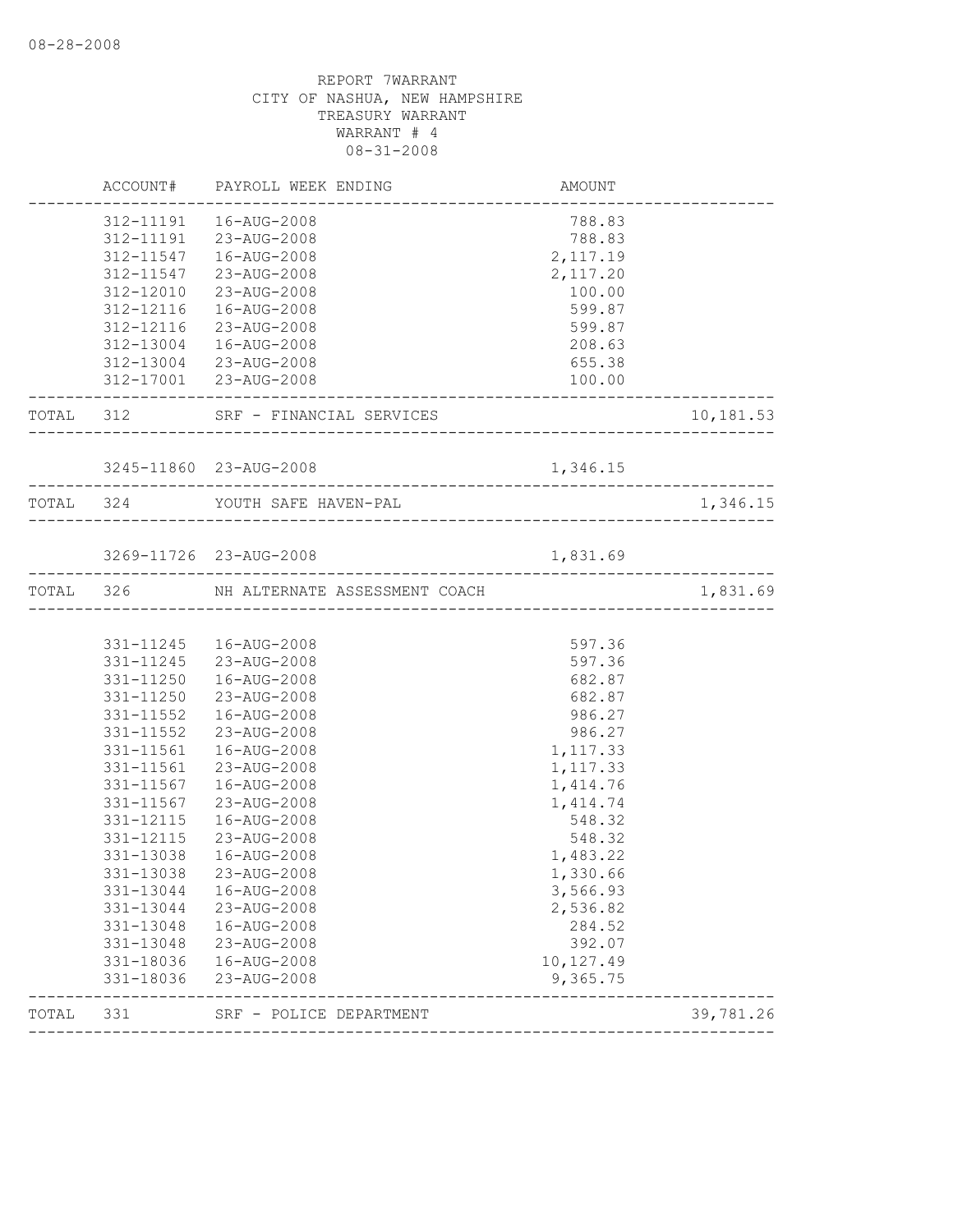|           |                                                                                                                                | ACCOUNT# PAYROLL WEEK ENDING                                                                                                                                                                                               | AMOUNT                                                                                                                  |           |
|-----------|--------------------------------------------------------------------------------------------------------------------------------|----------------------------------------------------------------------------------------------------------------------------------------------------------------------------------------------------------------------------|-------------------------------------------------------------------------------------------------------------------------|-----------|
|           | ----------------                                                                                                               | 332-18084  16-AUG-2008<br>332-18084 23-AUG-2008                                                                                                                                                                            | 575.67<br>404.76                                                                                                        |           |
| TOTAL 332 |                                                                                                                                | SRF - FIRE DEPARTMENT                                                                                                                                                                                                      | ____________________________________                                                                                    | 980.43    |
|           |                                                                                                                                | 3358-11870 23-AUG-2008<br>3358-19230 16-AUG-2008                                                                                                                                                                           | 1,421.37<br>$-75.00$                                                                                                    |           |
|           |                                                                                                                                | TOTAL 335 TITLE IB READ 1ST MT PLEASANT                                                                                                                                                                                    |                                                                                                                         | 1,346.37  |
|           |                                                                                                                                | 3359-11870 23-AUG-2008                                                                                                                                                                                                     | 223.22                                                                                                                  |           |
| TOTAL 335 |                                                                                                                                | TITLE IB READ 1ST MT PLEASANT                                                                                                                                                                                              |                                                                                                                         | 223.22    |
|           |                                                                                                                                | 3368-13133 23-AUG-2008                                                                                                                                                                                                     | 1,450.00                                                                                                                |           |
|           | TOTAL 336                                                                                                                      | TITLE I SCHL IMPR DR CRISP<br>-----------------------                                                                                                                                                                      |                                                                                                                         | 1,450.00  |
|           | 341-11235<br>341-11235<br>341-11563<br>341-11563<br>341-12037<br>341-12037<br>341-12085<br>341-12085                           | 341-11107  16-AUG-2008<br>341-11107 23-AUG-2008<br>16-AUG-2008<br>23-AUG-2008<br>16-AUG-2008<br>23-AUG-2008<br>16-AUG-2008<br>23-AUG-2008<br>16-AUG-2008<br>23-AUG-2008<br>341-12101  16-AUG-2008<br>341-12101 23-AUG-2008 | 722.90<br>722.90<br>1,999.68<br>9,358.50<br>809.77<br>809.76<br>81.54<br>104.21<br>400.00<br>260.00<br>366.04<br>396.07 |           |
| TOTAL     | 341                                                                                                                            | SRF - COMMUNITY SERVICES                                                                                                                                                                                                   | ------------------                                                                                                      | 16,031.37 |
|           | 342-11584<br>342-11584<br>342-12000<br>342-12000<br>342-12113<br>342-12113<br>342-12199<br>342-12199<br>342-12582<br>342-12582 | 16-AUG-2008<br>23-AUG-2008<br>16-AUG-2008<br>23-AUG-2008<br>16-AUG-2008<br>23-AUG-2008<br>16-AUG-2008<br>23-AUG-2008<br>16-AUG-2008<br>23-AUG-2008                                                                         | 1,864.14<br>1,864.14<br>635.11<br>635.11<br>200.51<br>200.51<br>904.16<br>904.16<br>254.35<br>254.35                    |           |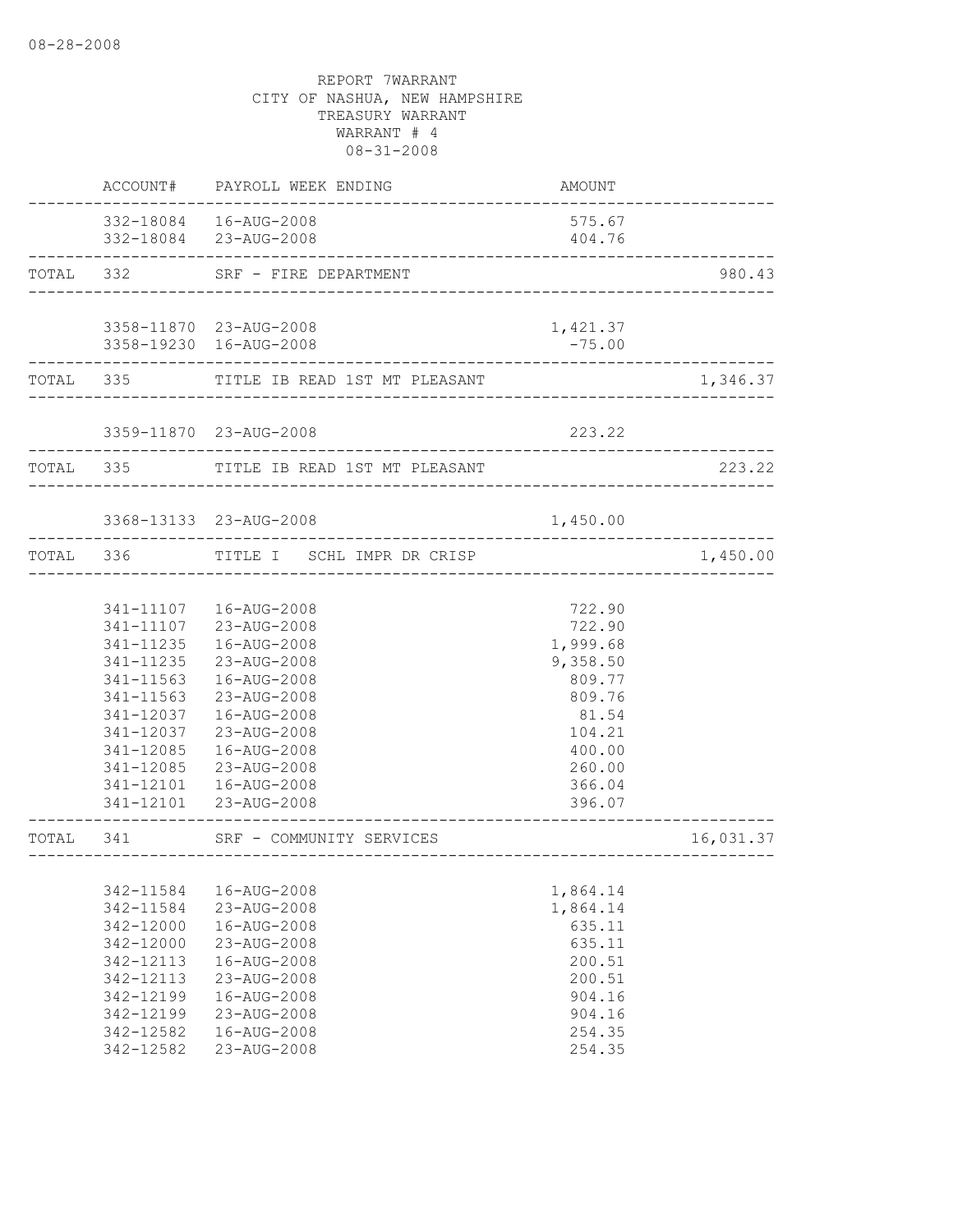|           | ACCOUNT#  | PAYROLL WEEK ENDING                                                                                   | AMOUNT                                  |              |
|-----------|-----------|-------------------------------------------------------------------------------------------------------|-----------------------------------------|--------------|
| TOTAL 342 |           | SRF - COMMUNITY HEALTH                                                                                |                                         | 7,716.54     |
|           |           | 3438-11162 23-AUG-2008                                                                                | 879.11                                  |              |
|           | TOTAL 343 | TITLE IV 21ST CENT QUAL.STAFF                                                                         |                                         | 879.11       |
|           |           | 3440-11860 23-AUG-2008<br>3440-13032 23-AUG-2008                                                      | 5,769.25<br>$-196.31$                   |              |
|           | TOTAL 344 | AFTER SCHOOL PROGRAM                                                                                  |                                         | 5,572.94     |
|           |           | 3448-11860 23-AUG-2008                                                                                | $-13, 461.56$                           |              |
| TOTAL 344 |           | TITLE IV SDF 21ST CENTURY                                                                             |                                         | $-13,461.56$ |
|           |           | 3449-11162 16-AUG-2008<br>3449-11162 23-AUG-2008<br>3449-11860 23-AUG-2008                            | 341.40<br>$-42.67$<br>15,686.83         |              |
| TOTAL     | 344       | TITLE IV SDF 21ST CENTURY                                                                             |                                         | 15,985.56    |
|           |           | 3468-11162  16-AUG-2008<br>3468-11162 23-AUG-2008<br>3468-19230 16-AUG-2008<br>3468-19230 23-AUG-2008 | 580.50<br>580.50<br>250.00<br>34,693.60 |              |
| TOTAL     | 346       | SMALLER LEARNING COMMUNITY                                                                            |                                         | 36,104.60    |
|           |           | 3508-11726 23-AUG-2008                                                                                | 18,258.27                               |              |
| TOTAL 350 |           | TITLE 11A TEACHER QUALITY                                                                             |                                         | 18,258.27    |
|           |           | 352-59050 23-AUG-2008<br>352-59055  16-AUG-2008<br>352-59055 23-AUG-2008                              | 500.00<br>400.06<br>400.06              |              |
| TOTAL 352 |           | SRF - PARKS AND RECREATION                                                                            |                                         | 1,300.12     |

3558-11870 23-AUG-2008 2,809.53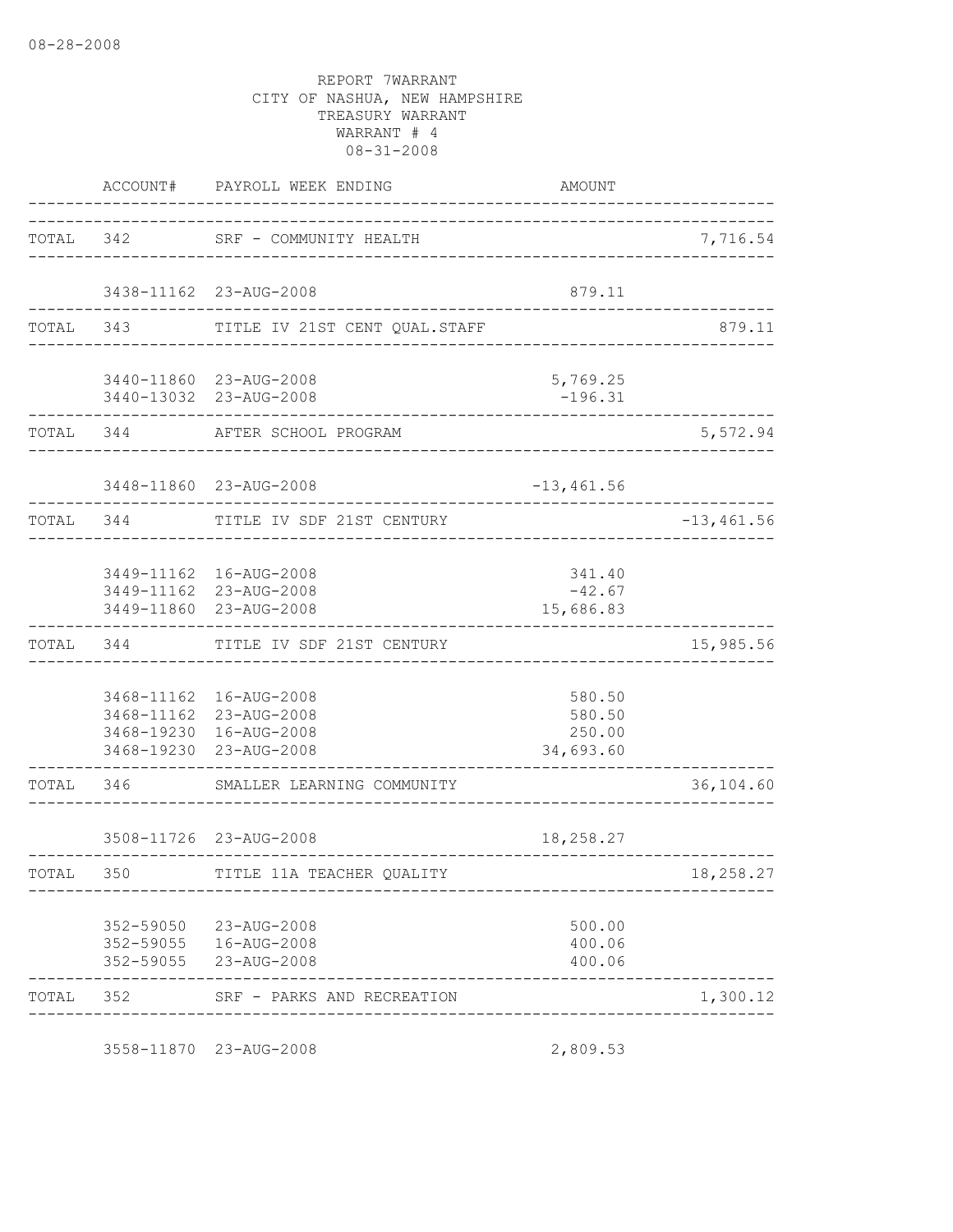|  |                     | ACCOUNT# PAYROLL WEEK ENDING          | AMOUNT                                 |          |
|--|---------------------|---------------------------------------|----------------------------------------|----------|
|  |                     | 3558-19230 23-AUG-2008                | 56.25                                  |          |
|  |                     | TOTAL 355 TITLE IB READING 1ST FES    |                                        | 2,865.78 |
|  |                     | 3608-11515 23-AUG-2008                | 4, 145. 74                             |          |
|  |                     | TOTAL 360 DROP OUT PREVENTION/ALT ED  | -------------------------------------- | 4,145.74 |
|  |                     | 3687-19140  16-AUG-2008               | 2,331.43                               |          |
|  | ------------------- | 3687-19140 23-AUG-2008                | 684.00                                 |          |
|  |                     | TOTAL 368 SUMMER FEEDING PROGRAM      |                                        | 3,015.43 |
|  |                     | 371-12154   16-AUG-2008               | 920.00                                 |          |
|  |                     | 371-12154 23-AUG-2008                 | 920.00                                 |          |
|  |                     | TOTAL 371 SRF - COMMUNITY DEVELOPMENT |                                        | 1,840.00 |
|  |                     |                                       |                                        |          |
|  |                     | 374-01126  16-AUG-2008                | 876.29                                 |          |
|  |                     | 374-01126 23-AUG-2008                 | 1,189.75                               |          |
|  |                     | 374-01127  16-AUG-2008                | 264.98                                 |          |
|  |                     | 374-01127 23-AUG-2008                 | 264.98                                 |          |
|  | 374-01210           | 374-01210  16-AUG-2008<br>23-AUG-2008 | 1,780.14<br>1,780.14                   |          |
|  | 374-0703P           | 16-AUG-2008                           | 377.53                                 |          |
|  |                     | 374-0703P 23-AUG-2008                 | 418.44                                 |          |
|  | 374-0704P           | 16-AUG-2008                           | 322.99                                 |          |
|  | 374-0704P           | 23-AUG-2008                           | 282.08                                 |          |
|  | 374-0705M           | 23-AUG-2008                           | 600.00                                 |          |
|  | 374-0705P           | 16-AUG-2008                           | 1,121.97                               |          |
|  |                     | 374-0705P 23-AUG-2008                 | 1,116.70                               |          |
|  | 374-07235           | 16-AUG-2008                           | 919.22                                 |          |
|  | 374-07235           | 23-AUG-2008                           | 924.49                                 |          |
|  |                     | 374-07340  16-AUG-2008                | 38.46                                  |          |
|  | 374-0734P           | 16-AUG-2008                           | 1,759.02                               |          |
|  | 374-0734P           | 23-AUG-2008                           | 1,759.02                               |          |
|  | 374-09003           | 16-AUG-2008                           | 524.27                                 |          |
|  | 374-09003           | 23-AUG-2008                           | 524.27                                 |          |
|  | 374-11131           | 16-AUG-2008                           | 1,219.71                               |          |
|  | 374-11131           | 23-AUG-2008                           | 1,219.71                               |          |
|  | 374-11149           | 16-AUG-2008                           | 1,840.92                               |          |
|  | 374-11149           | 23-AUG-2008                           | 1,840.92                               |          |
|  | 374-11168           | 16-AUG-2008                           | 928.64                                 |          |
|  | 374-11168           | 23-AUG-2008                           | 928.64                                 |          |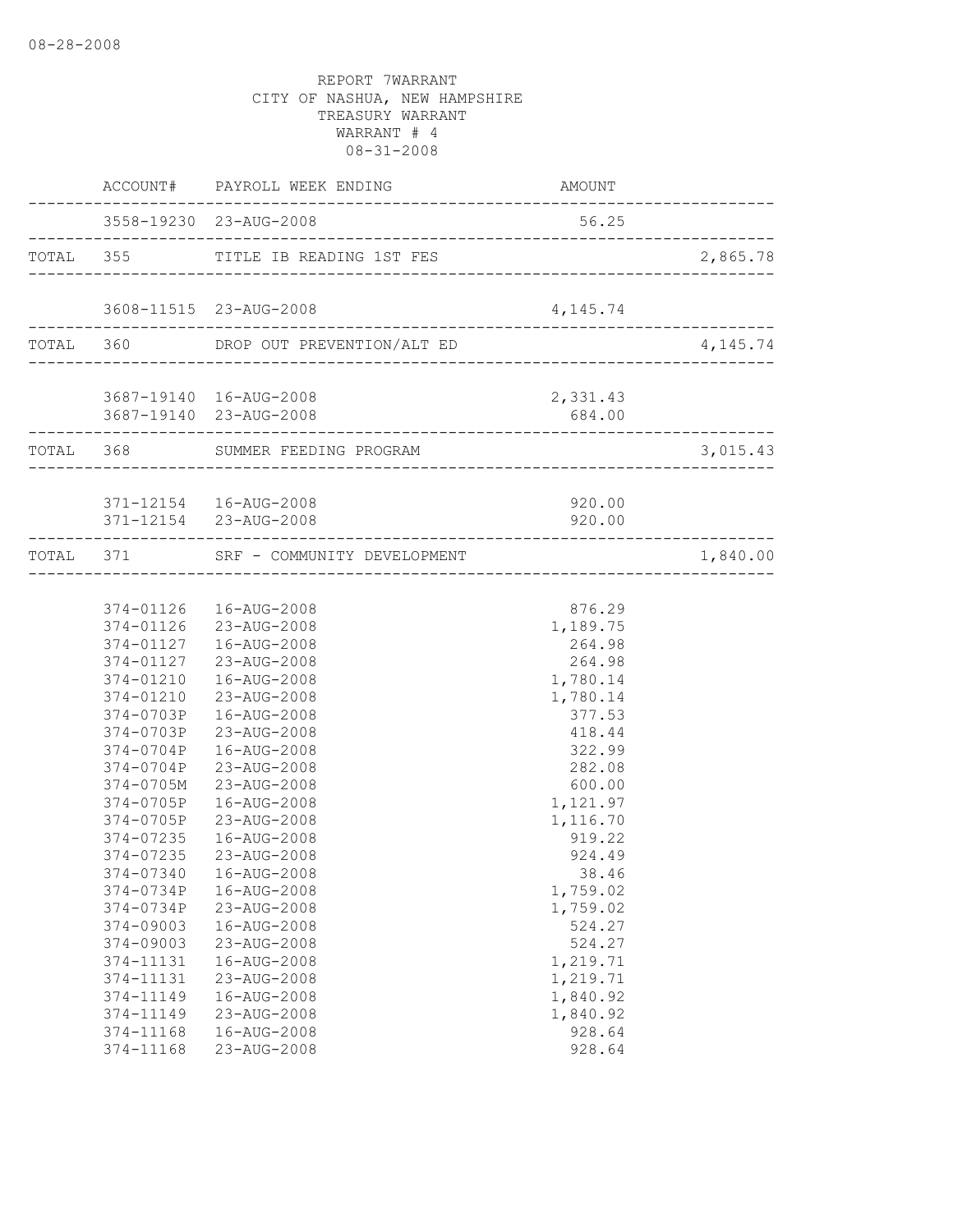| TOTAL | 395                                                  | IDEA BASIC SPEC ED                                                                 |                                                            | 8,148.83    |
|-------|------------------------------------------------------|------------------------------------------------------------------------------------|------------------------------------------------------------|-------------|
|       | 3958-11860                                           | 3958-11726 23-AUG-2008<br>23-AUG-2008                                              | 6,283.81<br>1,865.02                                       |             |
| TOTAL | 393                                                  | DAY CARE                                                                           |                                                            | 809.02      |
|       |                                                      | 3937-19000 23-AUG-2008                                                             | 809.02                                                     |             |
| TOTAL | 388                                                  | TITLE V INNOVATIVE PROGRAMS                                                        |                                                            | 464.40      |
|       |                                                      | 3888-12126 23-AUG-2008                                                             | 464.40                                                     |             |
| TOTAL | 377                                                  | TITLE III ENHANCE ENG LANGUAGE                                                     |                                                            | 275.00      |
|       | 3778-13133                                           | 3778-13133 16-AUG-2008<br>23-AUG-2008                                              | 200.00<br>75.00                                            |             |
| TOTAL | 376                                                  | TITLE I ESEA                                                                       |                                                            | 58, 353. 72 |
|       | 3769-11726<br>3769-11802<br>3769-12198<br>3769-19000 | 23-AUG-2008<br>23-AUG-2008<br>3769-11870 23-AUG-2008<br>23-AUG-2008<br>23-AUG-2008 | 7,892.33<br>1,972.09<br>2,426.57<br>43, 297.25<br>2,765.48 |             |
| TOTAL | 376                                                  | TITLE I ESEA                                                                       |                                                            | 5,250.79    |
|       |                                                      | 3768-11726 23-AUG-2008<br>3768-12198 23-AUG-2008<br>3768-13133 23-AUG-2008         | 1,874.54<br>1,401.25<br>1,975.00                           |             |
| TOTAL | 374                                                  | SRF - URBAN PROGRAMS                                                               |                                                            | 25,762.12   |
|       | 374-11653<br>374-11653                               | 16-AUG-2008<br>23-AUG-2008                                                         | 469.42<br>469.42                                           |             |
|       | ACCOUNT#                                             | PAYROLL WEEK ENDING                                                                | AMOUNT                                                     |             |

3959-11726 23-AUG-2008 69,774.18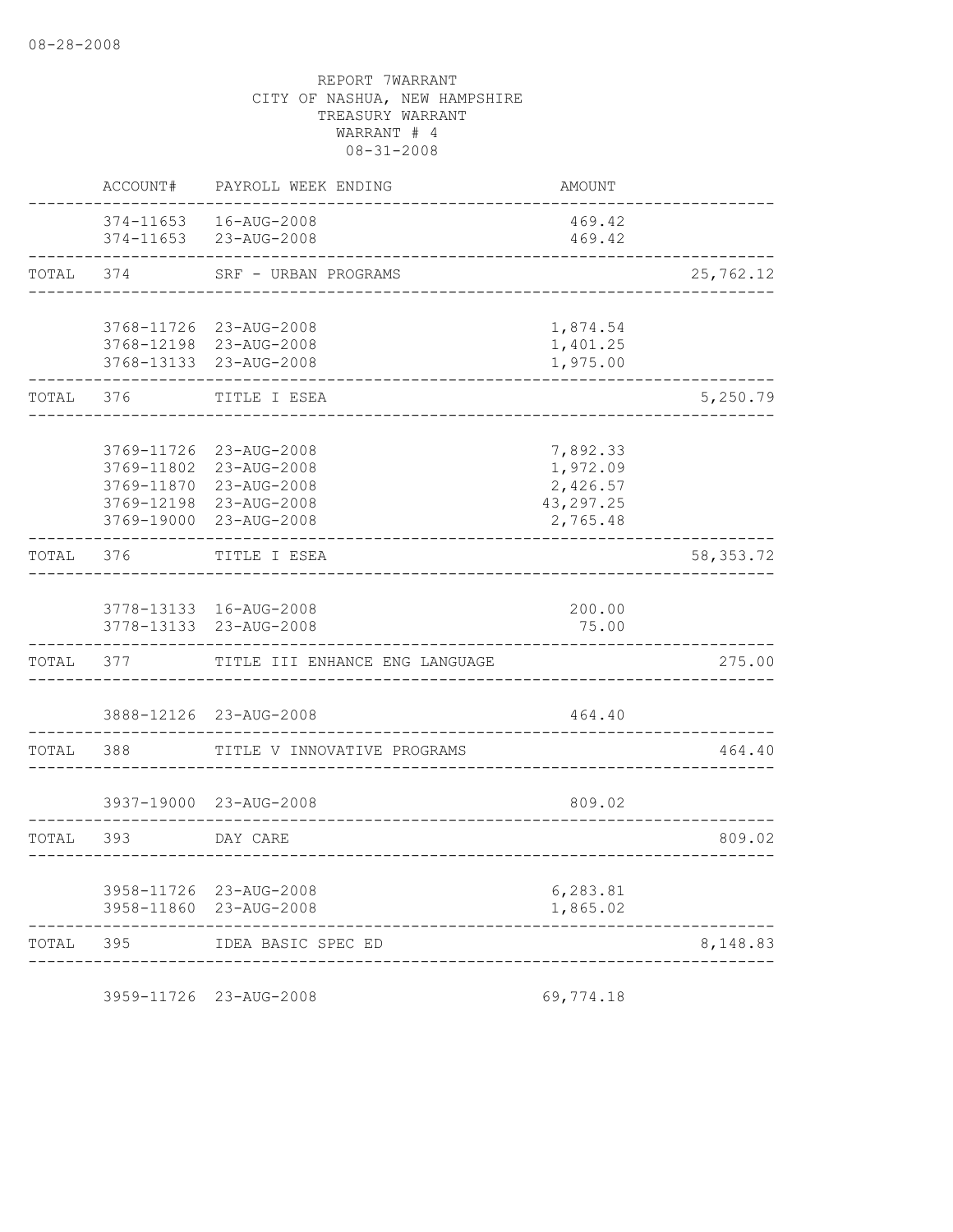|            | ACCOUNT# PAYROLL WEEK ENDING | AMOUNT    |
|------------|------------------------------|-----------|
|            |                              |           |
| ТОТАІ. 395 | IDEA BASIC SPEC ED           | 69,774.18 |
|            |                              |           |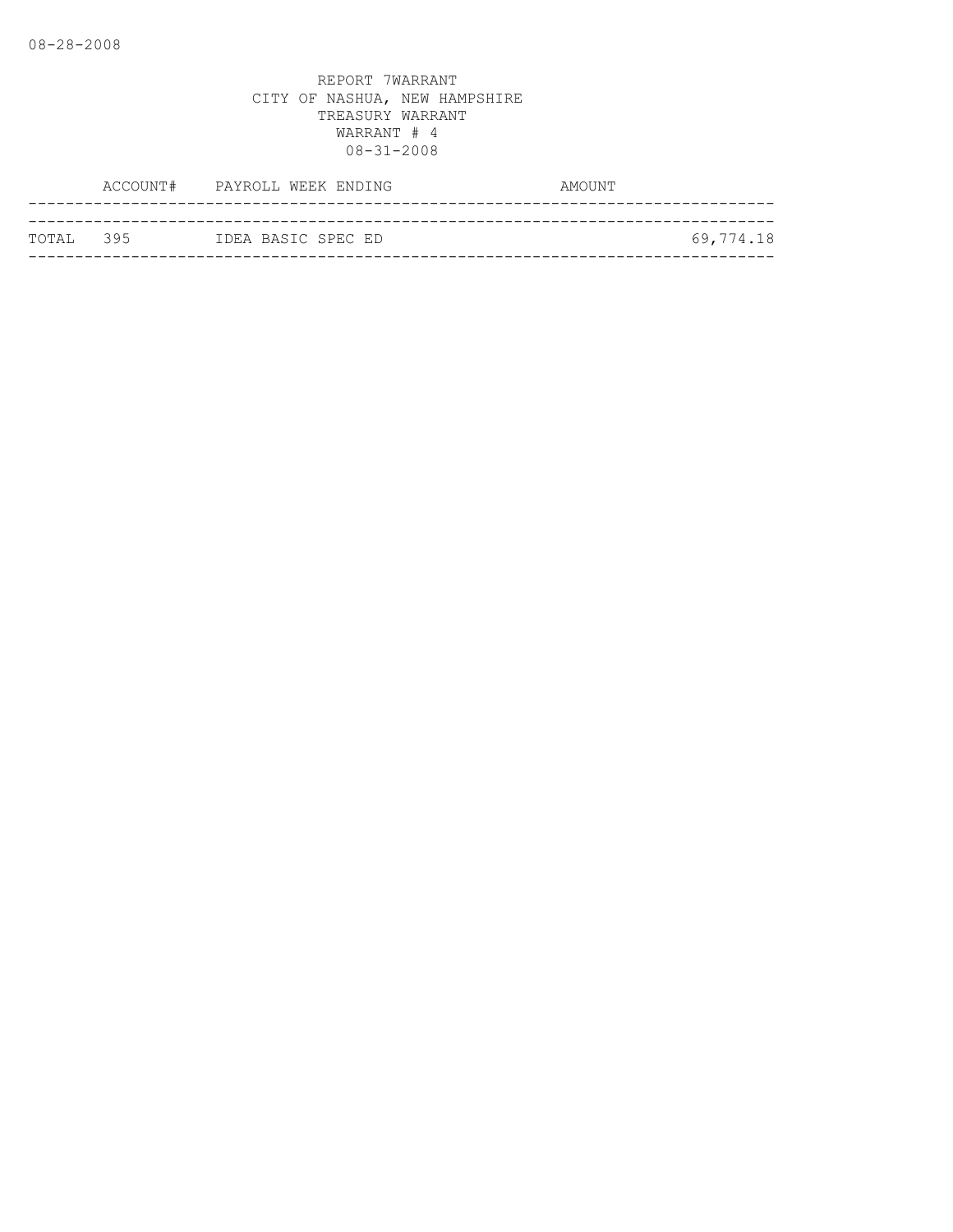|       | ACCOUNT#               | PAYROLL WEEK ENDING                             | <b>AMOUNT</b>    |           |
|-------|------------------------|-------------------------------------------------|------------------|-----------|
|       | 501-11033              | 16-AUG-2008                                     | 769.94           |           |
|       | 501-11033              | 23-AUG-2008                                     | 769.94           |           |
|       | $501 - 11470$          | 16-AUG-2008                                     | 798.30           |           |
|       | 501-11470              | 23-AUG-2008                                     | 798.30           |           |
|       | 501-11471              | 16-AUG-2008                                     | 1,926.42         |           |
|       | 501-11471              | 23-AUG-2008                                     | 1,926.42         |           |
|       | 501-11611<br>501-11611 | 16-AUG-2008<br>23-AUG-2008                      | 493.53<br>493.53 |           |
| TOTAL | 501                    | MAYOR'S OFFICE                                  |                  | 7,976.38  |
|       |                        |                                                 |                  |           |
|       | 502-11113              | 16-AUG-2008                                     | 1,526.00         |           |
|       | 502-11113              | 23-AUG-2008                                     | 1,526.00         |           |
|       | 502-11195              | 16-AUG-2008                                     | 1,941.85         |           |
|       | 502-11195              | 23-AUG-2008                                     | 1,941.86         |           |
|       | 502-11219              | 16-AUG-2008                                     | 1,766.76         |           |
|       | 502-11219              | 23-AUG-2008                                     | 1,766.76         |           |
|       | 502-11518              | 16-AUG-2008                                     | 1,615.60         |           |
|       | 502-11518              | 23-AUG-2008                                     | 1,615.60         |           |
| TOTAL | 502                    | LEGAL DEPARTMENT                                |                  | 13,700.43 |
|       |                        |                                                 |                  |           |
|       |                        | 503-11071  16-AUG-2008                          | 1,196.29         |           |
|       |                        | 503-11071 23-AUG-2008                           | 1,196.29         |           |
|       |                        | 503-12092  16-AUG-2008<br>503-12092 23-AUG-2008 | 490.63<br>490.64 |           |
|       |                        |                                                 |                  |           |
| TOTAL | 503                    | BOARD OF ALDERMEN                               |                  | 3,373.85  |
|       |                        | 507-82010 23-AUG-2008                           | 546.13           |           |
|       |                        |                                                 |                  |           |
| TOTAL | 507                    | PENSIONS<br>_________________________________   |                  | 546.13    |
|       |                        |                                                 |                  |           |
|       |                        | 508-11130  16-AUG-2008                          | 809.99           |           |
|       |                        | 508-11130 23-AUG-2008<br>508-11446  16-AUG-2008 | 809.99<br>813.98 |           |
|       |                        | 508-11446 23-AUG-2008                           | 813.98           |           |
| TOTAL | 508                    | INSURANCE - POLICY COSTS                        |                  | 3,247.94  |
|       |                        |                                                 |                  |           |
|       |                        | 511-11024  16-AUG-2008                          | 696.76           |           |
|       |                        | 511-11024 23-AUG-2008                           | 696.76           |           |
|       |                        | 511-11248  16-AUG-2008                          | 1,351.04         |           |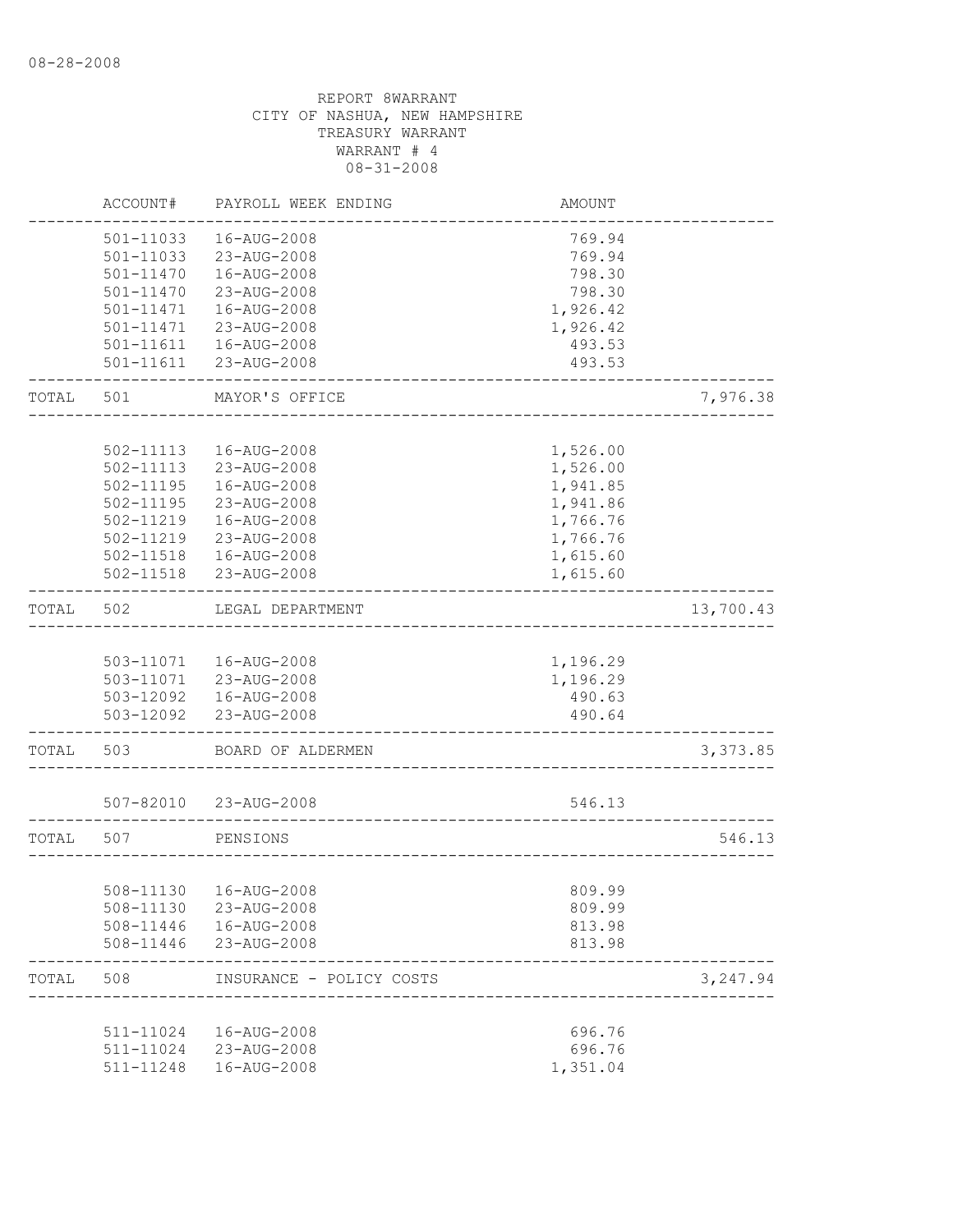|                        |                                                  |                    | .                          |
|------------------------|--------------------------------------------------|--------------------|----------------------------|
|                        |                                                  |                    | ) 4<br>------------------- |
|                        |                                                  |                    | 4,095.60                   |
|                        |                                                  |                    |                            |
|                        | 512-11005  16-AUG-2008<br>512-11005  23-AUG-2008 | 876.87             |                            |
|                        |                                                  | 876.86             |                            |
| 512-11050              | 16-AUG-2008                                      | 718.17             |                            |
| 512-11064              | 16-AUG-2008                                      | 954.94             |                            |
| 512-11064              | 23-AUG-2008                                      | 954.94             |                            |
| 512-11073              | 16-AUG-2008                                      | 1,544.88           |                            |
| 512-11073              | 23-AUG-2008                                      | 1,526.49           |                            |
| 512-11165              | 16-AUG-2008                                      | 2,178.04           |                            |
| 512-11165              | 23-AUG-2008                                      | 2,178.04           |                            |
| 512-11173              | 16-AUG-2008                                      | 1,364.21           |                            |
| 512-11173              | 23-AUG-2008                                      | 1,364.20           |                            |
| 512-11177              | 16-AUG-2008                                      | 1,885.72           |                            |
| 512-11177              | 23-AUG-2008                                      | 1,885.72           |                            |
| 512-11222              | 16-AUG-2008                                      | 957.31             |                            |
| 512-11222              | 23-AUG-2008                                      | 957.31             |                            |
| 512-11224              | 16-AUG-2008                                      | 957.64             |                            |
| 512-11224<br>512-11232 | 23-AUG-2008<br>16-AUG-2008                       | 957.64<br>1,010.46 |                            |
|                        | 512-11232 23-AUG-2008                            | 1,010.46           |                            |
| 512-11265              | 16-AUG-2008                                      | 833.86             |                            |
| 512-11265              | 23-AUG-2008                                      | 833.85             |                            |
| 512-11531              | 16-AUG-2008                                      | 1,819.68           |                            |
| 512-11531              | 23-AUG-2008                                      | 1,592.22           |                            |
| 512-11684              | 16-AUG-2008                                      | 827.74             |                            |
| 512-11684              | 23-AUG-2008                                      | 827.74             |                            |
| 512-11714              | 16-AUG-2008                                      | 903.15             |                            |
| 512-11714              | 23-AUG-2008                                      | 903.15             |                            |
| 512-11740              | 16-AUG-2008                                      | 1,575.29           |                            |
| 512-11740              | 23-AUG-2008                                      | 1,575.29           |                            |
| 512-12010              | 23-AUG-2008                                      | 300.00             |                            |
| 512-12033              | 16-AUG-2008                                      | 581.13             |                            |
| 512-12033              | 23-AUG-2008                                      | 581.14             |                            |
| 512-12052              | 16-AUG-2008                                      | 546.61             |                            |
| 512-12052              | 23-AUG-2008                                      | 552.07             |                            |
| 512-12056              | 16-AUG-2008                                      | 612.40             |                            |
| 512-12056              | 23-AUG-2008                                      | 447.31             |                            |
| 512-12749              | 16-AUG-2008                                      | 592.39             |                            |
| 512-12749              | 23-AUG-2008                                      | 592.38             |                            |
| 512-13004              | 16-AUG-2008                                      | 130.49             |                            |
| 512-13004              | 23-AUG-2008                                      | 143.77             |                            |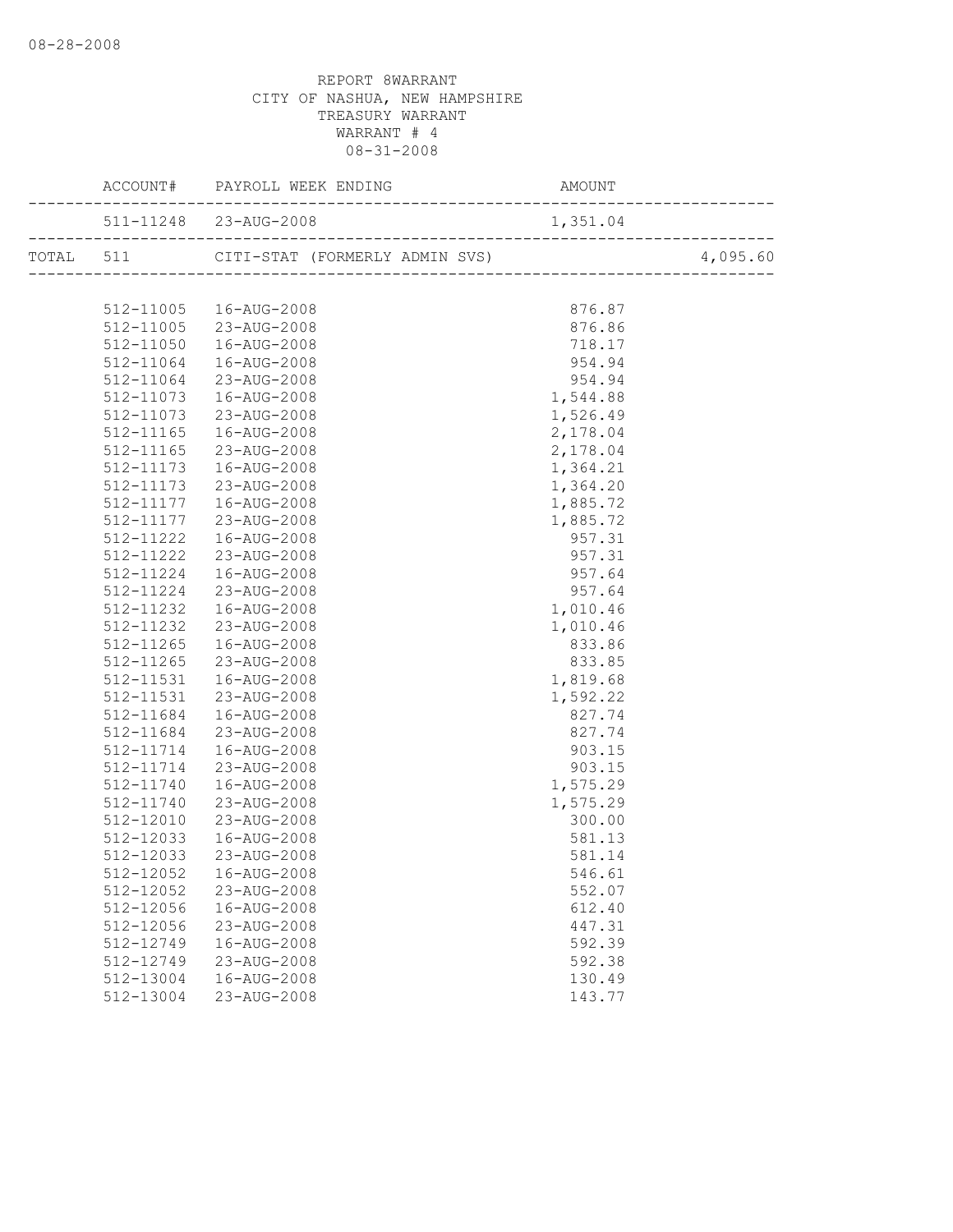|           | ACCOUNT#  | PAYROLL WEEK ENDING                 | AMOUNT   |           |
|-----------|-----------|-------------------------------------|----------|-----------|
|           | TOTAL 512 | FINANCIAL SERVICES                  |          | 40,931.56 |
|           |           | ___________________________________ |          |           |
|           |           |                                     |          |           |
|           |           | 513-11117  16-AUG-2008              | 1,533.61 |           |
|           |           | 513-11117 23-AUG-2008               | 1,533.61 |           |
|           | 513-11171 | 16-AUG-2008                         | 1,346.36 |           |
|           | 513-11171 | 23-AUG-2008                         | 1,346.37 |           |
|           |           | 513-11213  16-AUG-2008              | 1,219.71 |           |
|           |           | 513-11213 23-AUG-2008               | 1,219.71 |           |
|           |           | 513-11223  16-AUG-2008              | 737.23   |           |
|           |           | 513-11223 23-AUG-2008               | 737.23   |           |
| TOTAL 513 |           | CITY CLERK'S OFFICE                 |          | 9,673.83  |
|           |           |                                     |          |           |
|           |           | 514-11441  16-AUG-2008              | 1,364.20 |           |
|           |           | 514-11441 23-AUG-2008               | 1,364.20 |           |
|           |           | 514-11540  16-AUG-2008              | 1,017.42 |           |
|           |           | 514-11540 23-AUG-2008               | 1,017.42 |           |
|           |           | 514-11578  16-AUG-2008              | 936.70   |           |
|           |           | 514-11578 23-AUG-2008               | 936.70   |           |
|           |           | 514-11589  16-AUG-2008              | 1,014.26 |           |
|           |           | 514-11589 23-AUG-2008               | 1,014.26 |           |
| TOTAL 514 |           | INSURANCE-PROPERTY & CASUALTY       |          | 8,665.16  |
|           |           |                                     |          |           |
|           |           | 515-11031  16-AUG-2008              | 1,044.26 |           |
|           | 515-11031 | 23-AUG-2008                         | 1,044.26 |           |
|           | 515-11350 | 16-AUG-2008                         | 903.15   |           |
|           | 515-11350 | 23-AUG-2008                         | 903.15   |           |
|           | 515-11446 | 16-AUG-2008                         | 271.32   |           |
|           | 515-11446 | 23-AUG-2008                         | 271.32   |           |
|           | 515-11447 | 16-AUG-2008                         | 1,622.11 |           |
|           | 515-11447 | 23-AUG-2008                         | 1,622.11 |           |
|           | 515-12001 | 16-AUG-2008                         | 665.03   |           |
|           | 515-12001 | 23-AUG-2008                         | 665.03   |           |
| TOTAL     | 515       | HUMAN RESOURCES                     |          | 9,011.74  |
|           |           | ----------------------------------- |          |           |
|           | 516-11147 | 16-AUG-2008                         | 693.38   |           |
|           | 516-11147 | 23-AUG-2008                         | 693.38   |           |
|           | 516-11148 | 16-AUG-2008                         | 902.82   |           |
|           | 516-11148 | 23-AUG-2008                         | 902.81   |           |
|           | 516-11459 | 16-AUG-2008                         | 1,196.29 |           |
|           | 516-11459 | 23-AUG-2008                         | 1,196.29 |           |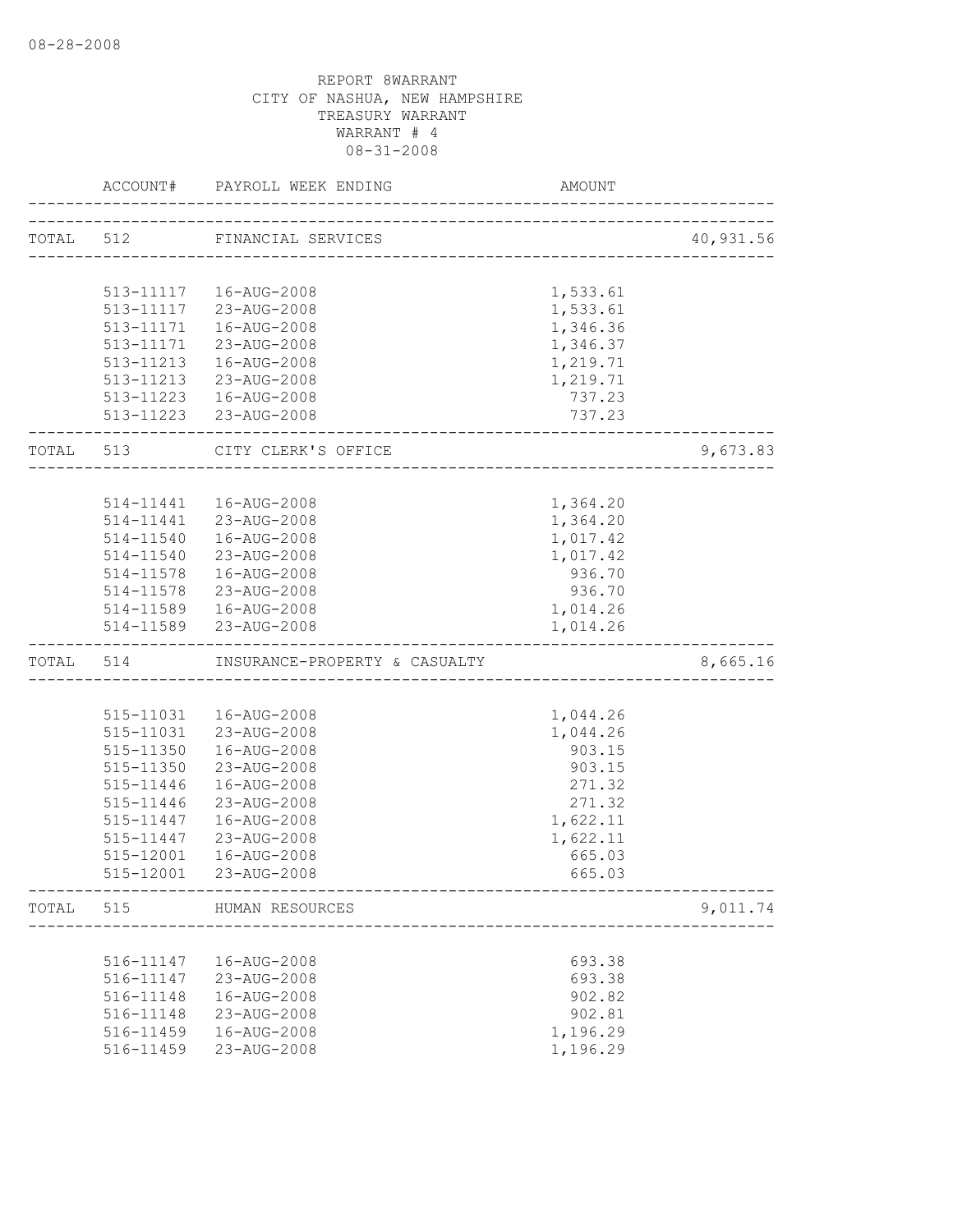|       |           | ACCOUNT# PAYROLL WEEK ENDING          | <b>AMOUNT</b> |           |
|-------|-----------|---------------------------------------|---------------|-----------|
|       |           | 516-11573  16-AUG-2008                | 895.46        |           |
|       |           | 516-11573 23-AUG-2008                 | 895.46        |           |
|       |           | TOTAL 516 PURCHASING DEPARTMENT       |               | 7,375.89  |
|       |           |                                       |               |           |
|       |           | 517-11198  16-AUG-2008                | 622.64        |           |
|       |           | 517-11198 23-AUG-2008                 | 622.63        |           |
|       | 517-11201 | 16-AUG-2008                           | 624.52        |           |
|       |           | 517-11201 23-AUG-2008                 | 624.52        |           |
|       |           | 517-11420  16-AUG-2008                | 835.74        |           |
|       |           | 517-11420 23-AUG-2008                 | 835.74        |           |
|       |           | 517-12063  16-AUG-2008                | 284.23        |           |
|       |           | 517-12063 23-AUG-2008                 | 284.23        |           |
|       |           | 517-13020  16-AUG-2008                | 93.40         |           |
|       |           | TOTAL 517 BUILDING MAINT - CITY ADMIN |               | 4,827.65  |
|       |           |                                       |               |           |
|       |           | 519-11014  16-AUG-2008                | 1,069.50      |           |
|       |           | 519-11014 23-AUG-2008                 | 1,069.50      |           |
|       |           | 519-11016  16-AUG-2008                | 938.85        |           |
|       | 519-11016 | 23-AUG-2008                           | 938.85        |           |
|       |           | 519-11017  16-AUG-2008                | 783.92        |           |
|       | 519-11017 | 23-AUG-2008                           | 783.92        |           |
|       | 519-11115 | 16-AUG-2008                           | 1,873.48      |           |
|       | 519-11115 | 23-AUG-2008                           | 1,873.48      |           |
|       | 519-11146 | 16-AUG-2008                           | 816.64        |           |
|       | 519-11146 | 23-AUG-2008                           | 816.64        |           |
|       | 519-11153 | 16-AUG-2008                           | 589.71        |           |
|       | 519-11153 | 23-AUG-2008                           | 589.71        |           |
|       | 519-11154 | 16-AUG-2008                           | 617.67        |           |
|       | 519-11154 | 23-AUG-2008                           | 617.67        |           |
|       | 519-11205 | 16-AUG-2008                           | 773.50        |           |
|       | 519-11205 | 23-AUG-2008                           | 773.50        |           |
|       | 519-11241 | 16-AUG-2008                           | 1,328.18      |           |
|       | 519-11241 | 23-AUG-2008                           | 1,328.18      |           |
|       |           | 519-18006 23-AUG-2008                 | 375.00        |           |
| TOTAL | 519       | ASSESSORS                             |               | 17,957.90 |
|       |           |                                       |               |           |
|       |           | 520-12077  16-AUG-2008                | 256.94        |           |
|       | 520-12077 | 23-AUG-2008                           | 256.94        |           |
| TOTAL | 520       | HUNT BUILDING                         |               | 513.88    |
|       |           |                                       |               |           |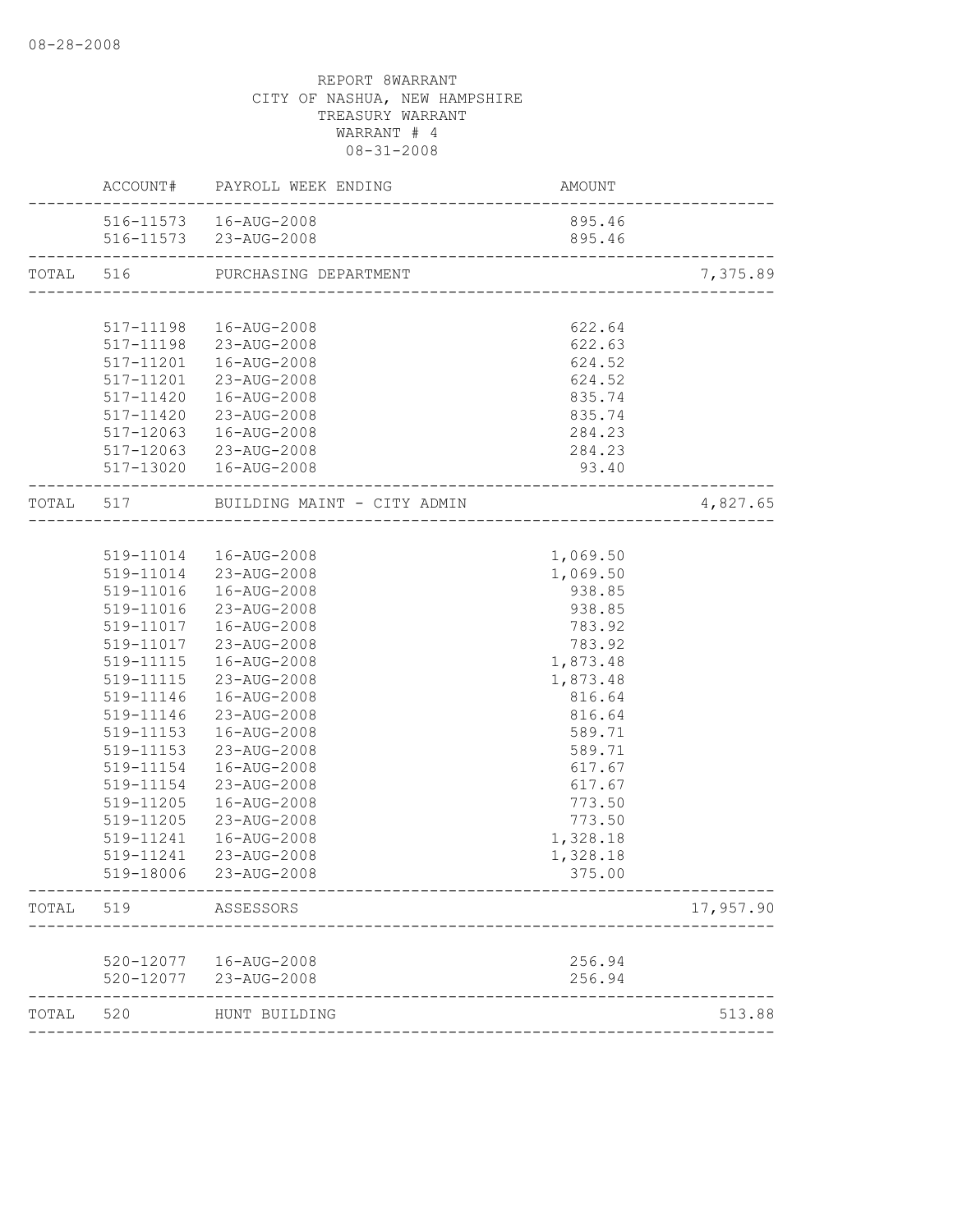|           | ACCOUNT#      | PAYROLL WEEK ENDING    | AMOUNT                           |            |
|-----------|---------------|------------------------|----------------------------------|------------|
|           | 522-11127     | 16-AUG-2008            | 1,626.12                         |            |
|           | 522-11127     | 23-AUG-2008            | 1,626.12                         |            |
|           | 522-11128     | 16-AUG-2008            | 1,096.69                         |            |
|           | 522-11128     | 23-AUG-2008            | 1,096.69                         |            |
|           | 522-11429     | 16-AUG-2008            | 1,766.76                         |            |
|           | 522-11429     | 23-AUG-2008            | 1,766.76                         |            |
|           | 522-11641     | 16-AUG-2008            | 1,342.56                         |            |
|           | 522-11641     | 23-AUG-2008            | 1,342.55                         |            |
|           | $522 - 11652$ | 16-AUG-2008            | 1,404.69                         |            |
|           | $522 - 11652$ | 23-AUG-2008            | 1,404.69                         |            |
|           | 522-11721     | 16-AUG-2008            | 1,482.33                         |            |
|           | 522-11721     | 23-AUG-2008            | 1,482.34                         |            |
|           | 522-11724     | 16-AUG-2008            | 1,293.11                         |            |
|           | 522-11724     | 23-AUG-2008            | 1,293.11                         |            |
|           | 522-11725     | 16-AUG-2008            | 951.69                           |            |
|           | 522-11725     | 23-AUG-2008            | 951.69                           |            |
|           | 522-11729     | 16-AUG-2008            | 2,124.16                         |            |
|           | 522-11729     | 23-AUG-2008            | 2, 124.17                        |            |
| TOTAL     | 522           | INFORMATION TECHNOLOGY | ________________________________ | 26, 176.23 |
|           |               |                        |                                  |            |
|           |               | 523-11332  16-AUG-2008 | 957.35                           |            |
|           |               | 523-11332 23-AUG-2008  | 957.34                           |            |
| TOTAL 523 |               | GIS                    |                                  | 1,914.69   |
|           |               |                        |                                  |            |
|           | 531-11065     | 16-AUG-2008            | 1,078.50                         |            |
|           | 531-11065     | 23-AUG-2008            | 1,078.50                         |            |
|           | 531-11085     | 16-AUG-2008            | 877.59                           |            |
|           | 531-11085     | 23-AUG-2008            | 877.60                           |            |
|           | 531-11114     | 16-AUG-2008            | 2,241.79                         |            |
|           | 531-11114     | 23-AUG-2008            | 2,241.79                         |            |
|           | 531-11129     | 16-AUG-2008            | 1,909.14                         |            |
|           | 531-11129     | 23-AUG-2008            | 1,909.14                         |            |
|           | 531-11164     | 16-AUG-2008            | 1,121.86                         |            |
|           | 531-11164     | 23-AUG-2008            | 1,121.86                         |            |
|           | 531-11166     | 16-AUG-2008            | 2,418.70                         |            |
|           | 531-11166     | 23-AUG-2008            | 2,418.70                         |            |
|           | 531-11170     | 16-AUG-2008            | 1,417.73                         |            |
|           | 531-11170     | 23-AUG-2008            | 1,417.73                         |            |
|           | 531-11201     | 16-AUG-2008            | 1,287.41                         |            |
|           | 531-11201     | 23-AUG-2008            | 1,287.42                         |            |
|           | 531-11203     | 16-AUG-2008            | 634.30                           |            |
|           | 531-11203     | 23-AUG-2008            | 634.30                           |            |
|           | 531-11226     | 16-AUG-2008            | 773.98                           |            |
|           | 531-11226     | 23-AUG-2008            | 773.98                           |            |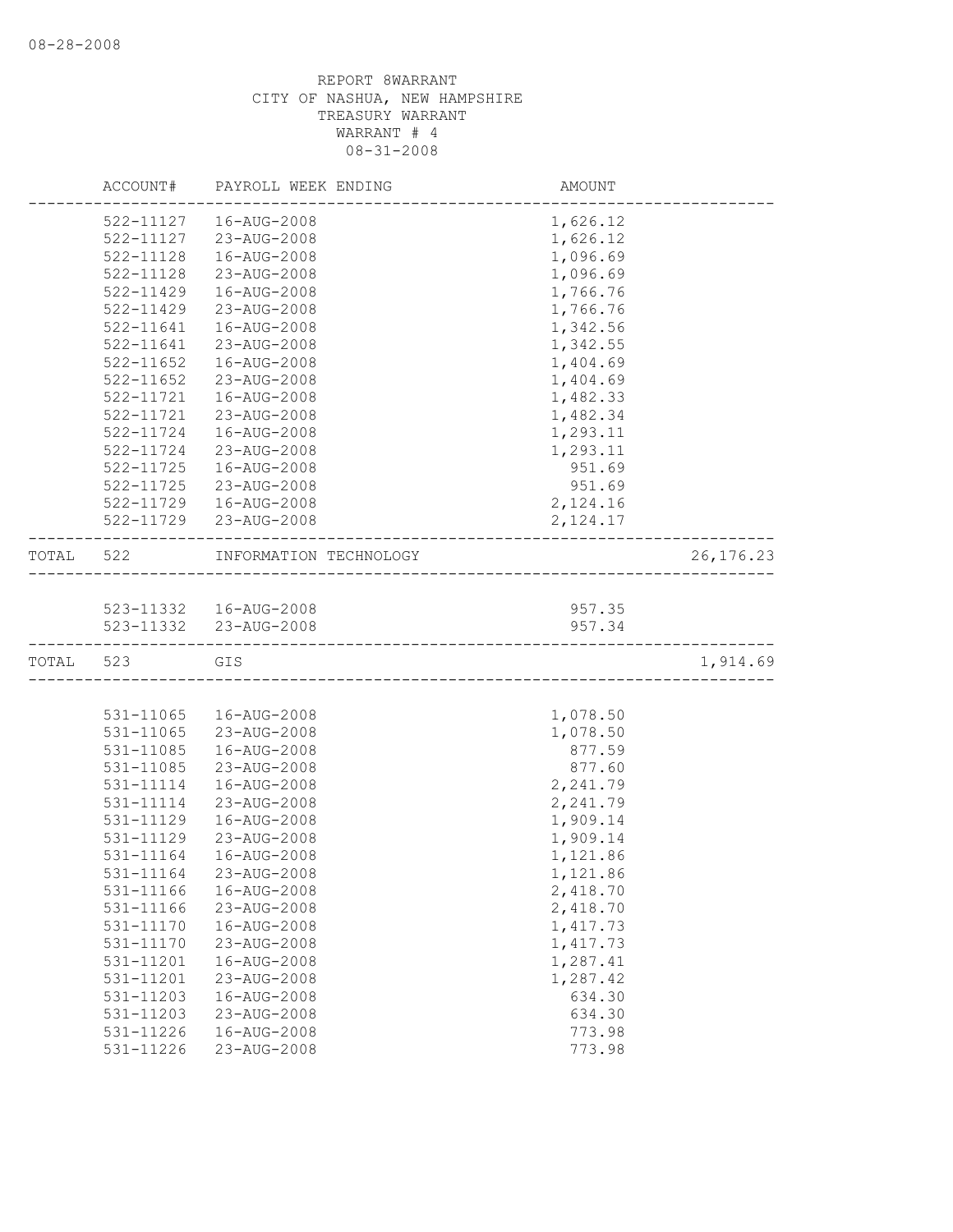| ACCOUNT#               | PAYROLL WEEK ENDING        | AMOUNT               |
|------------------------|----------------------------|----------------------|
| 531-11242              | 16-AUG-2008                | 1,076.54             |
| 531-11242              | 23-AUG-2008                | 1,076.54             |
| 531-11398              | 16-AUG-2008                | 600.38               |
| 531-11398              | 23-AUG-2008                | 600.39               |
| 531-11477              | 16-AUG-2008                | 1,286.27             |
| 531-11477              | 23-AUG-2008                | 1,286.27             |
| 531-11487              | 16-AUG-2008                | 1,332.86             |
| 531-11487              | 23-AUG-2008                | 1,332.86             |
| 531-11498              | 16-AUG-2008                | 835.86               |
| 531-11498              | 23-AUG-2008                | 835.86               |
| 531-11516              | 16-AUG-2008                | 821.79               |
| 531-11516              | 23-AUG-2008                | 821.79               |
| 531-11535              | 16-AUG-2008                | 12,736.21            |
| 531-11535              | 23-AUG-2008                | 12,736.22            |
| 531-11537              | 16-AUG-2008                | 13,787.19            |
| 531-11537              | 23-AUG-2008                | 13,787.18            |
| 531-11538              | 16-AUG-2008                | 877.60               |
| 531-11538              | 23-AUG-2008                | 877.60               |
| 531-11539              | 16-AUG-2008                | 1,489.36             |
| 531-11539              | 23-AUG-2008                | 1,489.36             |
| 531-11544              | 16-AUG-2008                | 4,062.92             |
| 531-11544              | 23-AUG-2008                | 4,062.92             |
| 531-11549              | 16-AUG-2008                | 18, 135.30           |
| 531-11549              | 23-AUG-2008                | 18,309.68            |
| 531-11552              | 16-AUG-2008                | 9,863.00             |
| 531-11552              | 23-AUG-2008                | 4,931.50             |
| $531 - 11555$          | 16-AUG-2008                | 22,793.13            |
| 531-11555              | 23-AUG-2008                | 28,557.97            |
| 531-11558              | 16-AUG-2008                | 63,625.78            |
| 531-11558              | 23-AUG-2008                | 63,625.74            |
| 531-11561              | 16-AUG-2008                | 23,548.16            |
| 531-11561              | 23-AUG-2008                | 23,548.19            |
| 531-11567              | 16-AUG-2008                | 31, 124.51           |
| 531-11567              | 23-AUG-2008                | 31, 124.54           |
| 531-11569              | 16-AUG-2008                | 1,155.52             |
| 531-11569              | 23-AUG-2008                | 1,155.52             |
| 531-11618              | 16-AUG-2008<br>23-AUG-2008 | 2,720.91<br>2,720.93 |
| 531-11618              |                            |                      |
| 531-11622              | 16-AUG-2008<br>23-AUG-2008 | 2,862.47             |
| 531-11622<br>531-11632 | 16-AUG-2008                | 2,862.49<br>610.55   |
| 531-11632              | 23-AUG-2008                | 610.55               |
| 531-11633              | 16-AUG-2008                | 1,363.50             |
| 531-11633              | 23-AUG-2008                | 1,363.50             |
| 531-11635              | 16-AUG-2008                | 803.90               |
| 531-11635              | 23-AUG-2008                | 803.90               |
| 531-11636              | 16-AUG-2008                | 844.70               |
| 531-11636              | 23-AUG-2008                | 844.70               |
|                        |                            |                      |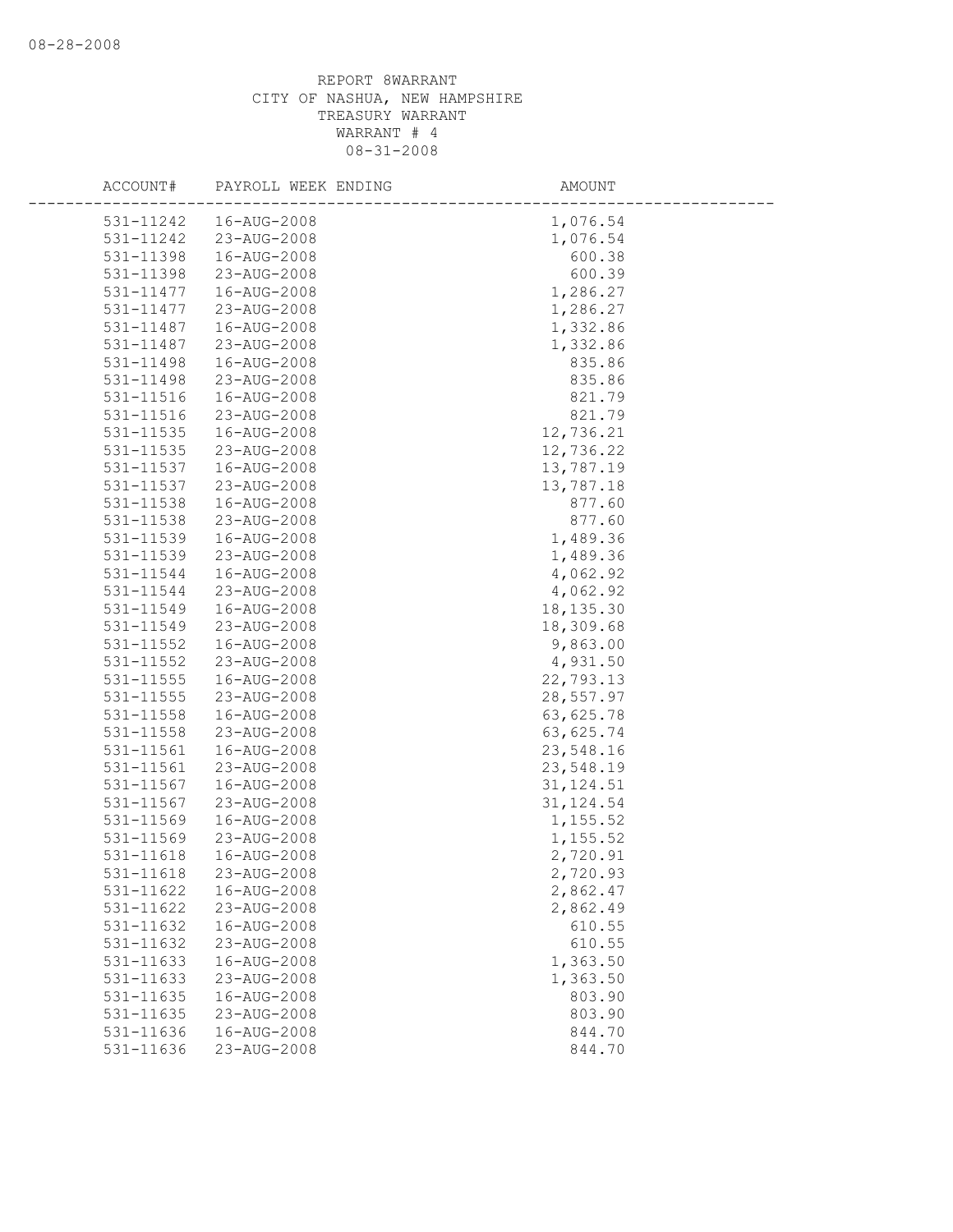|       | ACCOUNT#  | PAYROLL WEEK ENDING | AMOUNT     |  |
|-------|-----------|---------------------|------------|--|
|       | 531-11664 | 16-AUG-2008         | 1, 114.74  |  |
|       | 531-11664 | 23-AUG-2008         | 1, 114.74  |  |
|       | 531-11665 | 16-AUG-2008         | 751.94     |  |
|       | 531-11665 | 23-AUG-2008         | 751.95     |  |
|       | 531-11719 | 23-AUG-2008         | 722.82     |  |
|       | 531-11722 | 16-AUG-2008         | 546.35     |  |
|       | 531-11722 | 23-AUG-2008         | 546.35     |  |
|       | 531-11732 | 16-AUG-2008         | 2,808.85   |  |
|       | 531-11732 | 23-AUG-2008         | 2,808.85   |  |
|       | 531-11733 | 16-AUG-2008         | 2,088.55   |  |
|       | 531-11733 | 23-AUG-2008         | 2,088.55   |  |
|       | 531-12020 | 16-AUG-2008         | 915.07     |  |
|       | 531-12020 | 23-AUG-2008         | 915.07     |  |
|       | 531-12042 | 16-AUG-2008         | 2,067.38   |  |
|       | 531-12042 | 23-AUG-2008         | 1,677.98   |  |
|       | 531-12066 | 16-AUG-2008         | 657.80     |  |
|       | 531-12066 | 23-AUG-2008         | 657.80     |  |
|       | 531-12068 | 16-AUG-2008         | 1,468.42   |  |
|       | 531-12068 | 23-AUG-2008         | 1,468.42   |  |
|       | 531-12071 | 16-AUG-2008         | 251.32     |  |
|       | 531-12071 | 23-AUG-2008         | 251.32     |  |
|       | 531-12119 | 16-AUG-2008         | 1,102.70   |  |
|       | 531-12119 | 23-AUG-2008         | 1,102.70   |  |
|       | 531-13004 | 16-AUG-2008         | 3,704.28   |  |
|       | 531-13004 | 23-AUG-2008         | 3,542.04   |  |
|       | 531-13038 | 16-AUG-2008         | 4,133.36   |  |
|       | 531-13038 | 23-AUG-2008         | 892.25     |  |
|       | 531-13040 | 16-AUG-2008         | 3,269.75   |  |
|       | 531-13040 | 23-AUG-2008         | 5,824.76   |  |
|       | 531-13044 | 16-AUG-2008         | 2,695.54   |  |
|       | 531-13044 | 23-AUG-2008         | 1,331.28   |  |
|       | 531-13047 | 16-AUG-2008         | 25,826.77  |  |
|       | 531-13047 | 23-AUG-2008         | 33,008.49  |  |
|       | 531-13048 | 16-AUG-2008         | 8,045.86   |  |
|       | 531-13048 | 23-AUG-2008         | 6,101.26   |  |
|       | 531-17003 | 23-AUG-2008         | 300.00     |  |
| TOTAL | 531       | POLICE DEPARTMENT   | 591,801.94 |  |
|       |           |                     |            |  |
|       | 532-11024 | 16-AUG-2008         | 2,002.10   |  |
|       | 532-11024 | 23-AUG-2008         | 2,002.10   |  |
|       | 532-11036 | 16-AUG-2008         | 1,819.33   |  |
|       | 532-11036 | 23-AUG-2008         | 1,819.33   |  |
|       | 532-11063 | 16-AUG-2008         | 1,242.12   |  |
|       | 532-11063 | 23-AUG-2008         | 1,242.12   |  |
|       | 532-11066 | 16-AUG-2008         | 1,205.58   |  |
|       | 532-11066 | 23-AUG-2008         | 1,205.58   |  |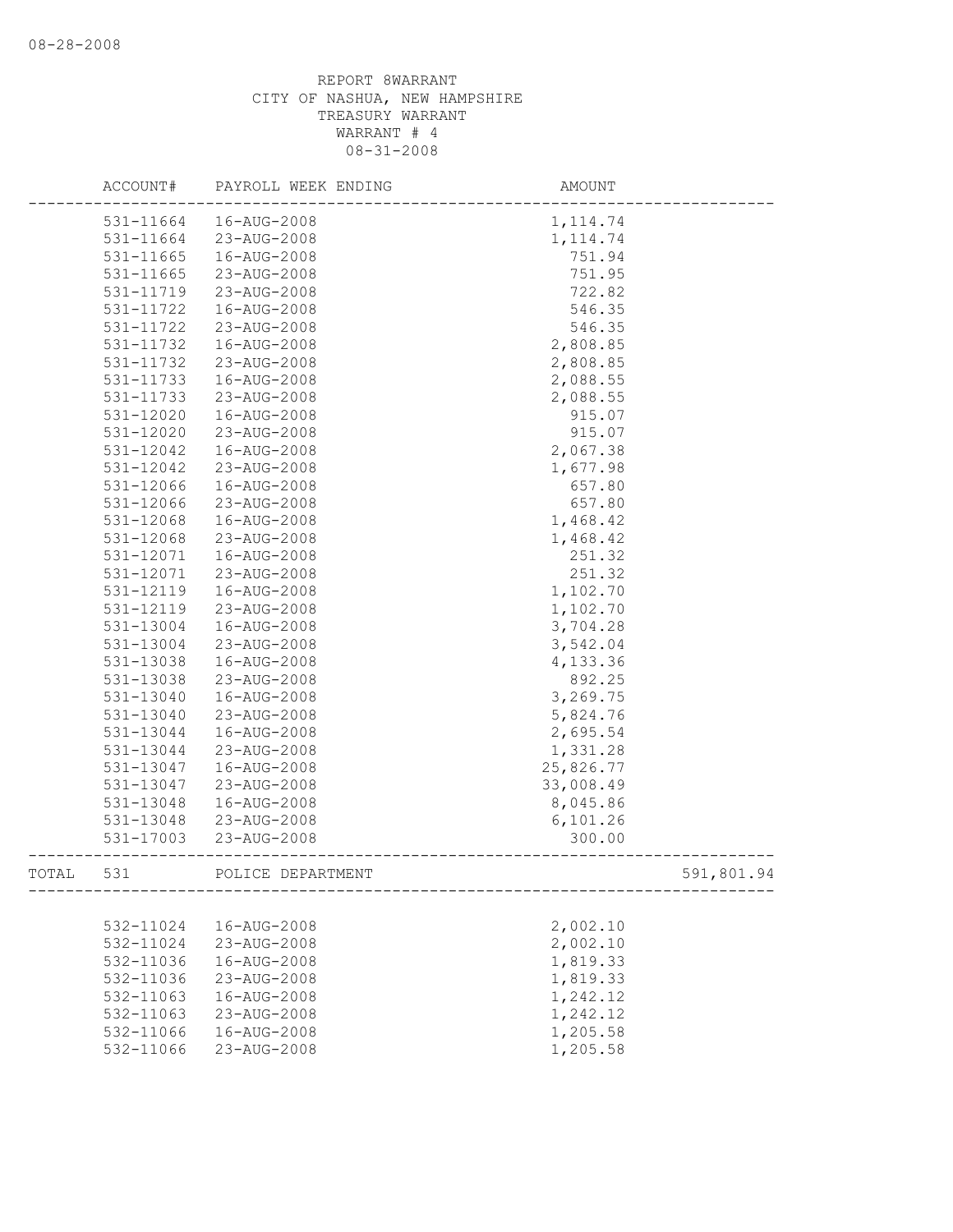| ACCOUNT#  | PAYROLL WEEK ENDING | AMOUNT     |  |
|-----------|---------------------|------------|--|
| 532-11069 | 16-AUG-2008         | 2,435.39   |  |
| 532-11069 | 23-AUG-2008         | 2,497.77   |  |
| 532-11111 | 16-AUG-2008         | 2,120.58   |  |
| 532-11111 | 23-AUG-2008         | 2,120.59   |  |
| 532-11207 | 16-AUG-2008         | 6,457.54   |  |
| 532-11207 | 23-AUG-2008         | 6,070.37   |  |
| 532-11281 | 16-AUG-2008         | 958.08     |  |
| 532-11281 | 23-AUG-2008         | 958.08     |  |
| 532-11285 | 16-AUG-2008         | 7,391.28   |  |
| 532-11285 | 23-AUG-2008         | 7,391.29   |  |
| 532-11291 | 16-AUG-2008         | 6,244.47   |  |
| 532-11291 | 23-AUG-2008         | 6, 256.45  |  |
| 532-11298 | 16-AUG-2008         | 1,246.12   |  |
| 532-11298 | 23-AUG-2008         | 1,246.12   |  |
| 532-11300 | 16-AUG-2008         | 32,956.23  |  |
| 532-11300 | 23-AUG-2008         | 33, 184.65 |  |
| 532-11303 | 16-AUG-2008         | 1,090.35   |  |
| 532-11303 | 23-AUG-2008         | 1,090.35   |  |
| 532-11305 | 16-AUG-2008         | 4,350.61   |  |
| 532-11305 | 23-AUG-2008         | 4,350.61   |  |
| 532-11309 | 16-AUG-2008         | 94,519.40  |  |
| 532-11309 | 23-AUG-2008         | 94, 425.99 |  |
| 532-11660 | 16-AUG-2008         | 1,385.40   |  |
| 532-11660 | 23-AUG-2008         | 1,385.40   |  |
| 532-11663 | 16-AUG-2008         | 1,344.65   |  |
| 532-11663 | 23-AUG-2008         | 1,344.65   |  |
| 532-11666 | 16-AUG-2008         | 1,344.65   |  |
| 532-11666 | 23-AUG-2008         | 1,344.65   |  |
| 532-11669 | 16-AUG-2008         | 1,358.10   |  |
| 532-11669 | 23-AUG-2008         | 1,358.09   |  |
| 532-12070 | 16-AUG-2008         | 27,385.33  |  |
| 532-12070 | 23-AUG-2008         | 23,878.11  |  |
| 532-13003 | 16-AUG-2008         | 219.33     |  |
| 532-13003 | 23-AUG-2008         | 17,600.69  |  |
| 532-13004 | 16-AUG-2008         | 708.31     |  |
| 532-13004 | 23-AUG-2008         | 73.08      |  |
| 532-13018 | 16-AUG-2008         | 2,652.24   |  |
| 532-13018 | 23-AUG-2008         | 1,439.96   |  |
| 532-13024 | 16-AUG-2008         | 645.86     |  |
| 532-13024 | 23-AUG-2008         | 387.80     |  |
| 532-13050 | 16-AUG-2008         | 11,267.75  |  |
| 532-13050 | 23-AUG-2008         | 9,655.03   |  |
| 532-19231 | 16-AUG-2008         | 1,004.18   |  |
| 532-19231 | 23-AUG-2008         | 1,004.18   |  |
| 532-19232 | 16-AUG-2008         | 1,480.58   |  |
| 532-19232 | 23-AUG-2008         | 1,480.58   |  |
| 532-19233 | 16-AUG-2008         | 2,375.71   |  |
| 532-19233 | 23-AUG-2008         | 2,375.71   |  |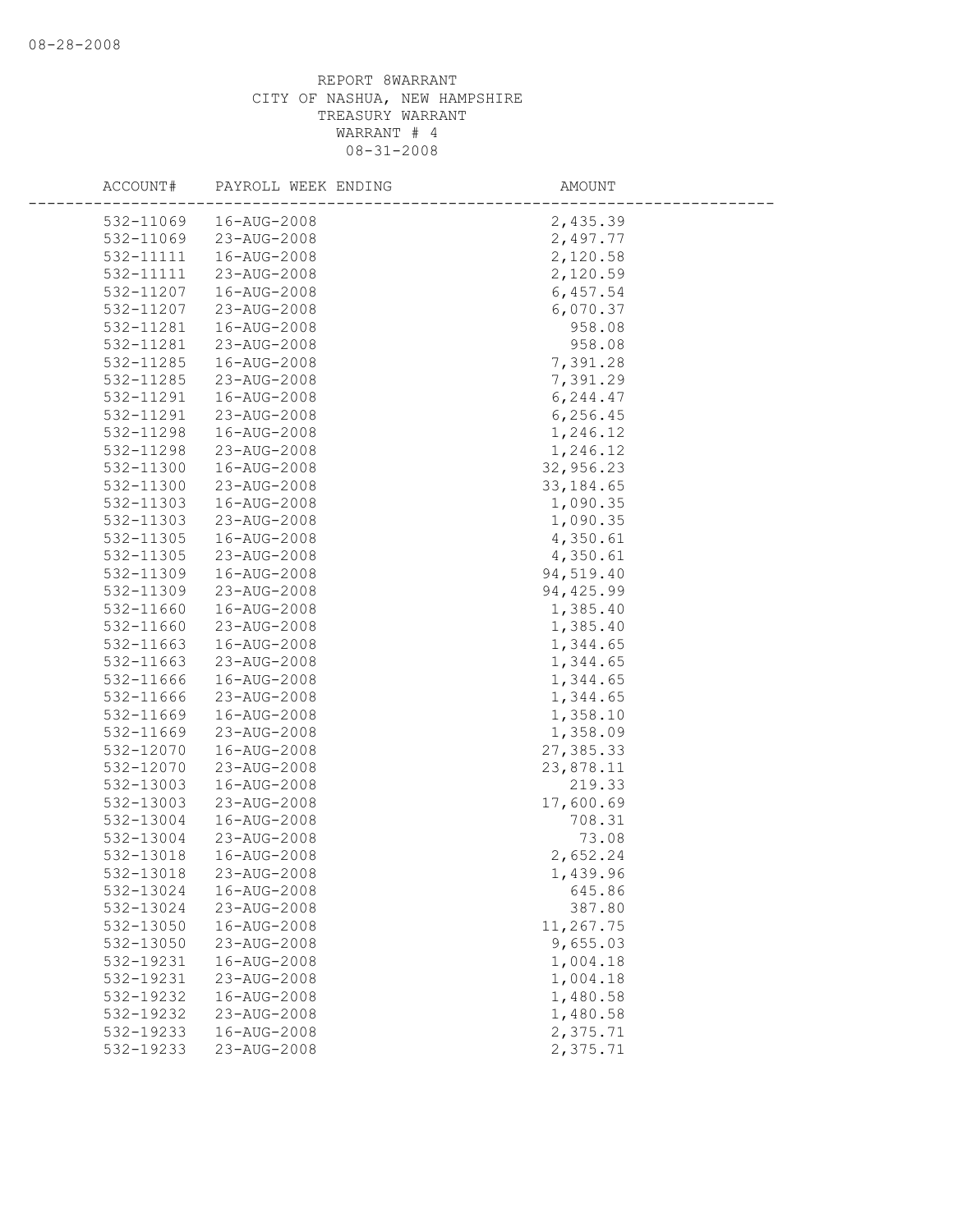|           | ACCOUNT#               | PAYROLL WEEK ENDING                             | AMOUNT           |                         |
|-----------|------------------------|-------------------------------------------------|------------------|-------------------------|
|           |                        | 532-19234  16-AUG-2008                          | 1,595.52         |                         |
|           | ----------------       | 532-19234 23-AUG-2008                           | 1,595.52         |                         |
| TOTAL     | 532                    | FIRE DEPARTMENT                                 |                  | 451,591.64              |
|           |                        |                                                 |                  |                         |
|           |                        | 535-81023  16-AUG-2008<br>535-81023 23-AUG-2008 | 192.30<br>192.30 |                         |
|           |                        |                                                 |                  |                         |
|           |                        | TOTAL 535 EMERGENCY MANAGEMENT                  |                  | 384.60<br>_____________ |
|           |                        | 536-11200  16-AUG-2008                          | 1,379.75         |                         |
|           |                        | 536-11200 23-AUG-2008                           | 1,379.75         |                         |
|           |                        | 536-13004  16-AUG-2008                          | 87.52            |                         |
| TOTAL 536 |                        | CITYWIDE COMMUNICATIONS                         |                  | 2,847.02                |
|           |                        |                                                 |                  |                         |
|           |                        | 541-11024  16-AUG-2008                          | 612.76           |                         |
|           |                        | 541-11024 23-AUG-2008                           | 612.76           |                         |
|           | 541-11048              | 16-AUG-2008                                     | 902.76           |                         |
|           | 541-11048              | 23-AUG-2008                                     | 1,604.66         |                         |
|           | 541-11104              | 16-AUG-2008                                     | 985.14           |                         |
|           | 541-11104              | 23-AUG-2008                                     | 985.14           |                         |
|           | 541-11240              | 16-AUG-2008                                     | 1,449.15         |                         |
|           |                        | 541-11240 23-AUG-2008                           | 1,449.15         |                         |
|           |                        | 541-11346  16-AUG-2008                          | 435.31           |                         |
|           |                        | 541-11346 23-AUG-2008                           | 435.31           |                         |
| TOTAL     | 541                    | COMMUNITY SERVICES DIVISION                     |                  | 9,472.14                |
|           |                        |                                                 |                  |                         |
|           | 542-11426              | 16-AUG-2008                                     | 1,324.88         |                         |
|           | 542-11426              | 23-AUG-2008                                     | 1,324.88         |                         |
|           | 542-11584              | 16-AUG-2008                                     | 3,315.01         |                         |
|           | 542-11584              | 23-AUG-2008                                     | 3,315.00         |                         |
|           | 542-12044              | 23-AUG-2008                                     | 57.50            |                         |
|           | 542-12109<br>542-12109 | 16-AUG-2008<br>23-AUG-2008                      | 108.00<br>64.00  |                         |
|           | 542-12582              | 16-AUG-2008                                     | 842.95           |                         |
|           | 542-12582              | 23-AUG-2008                                     | 842.95           |                         |
| TOTAL     | 542                    | COMMUNITY HEALTH                                |                  | 11, 195. 17             |
|           |                        |                                                 |                  |                         |
|           | 543-11380              | 16-AUG-2008                                     | 919.00           |                         |
|           | 543-11380              | 23-AUG-2008                                     | 919.00           |                         |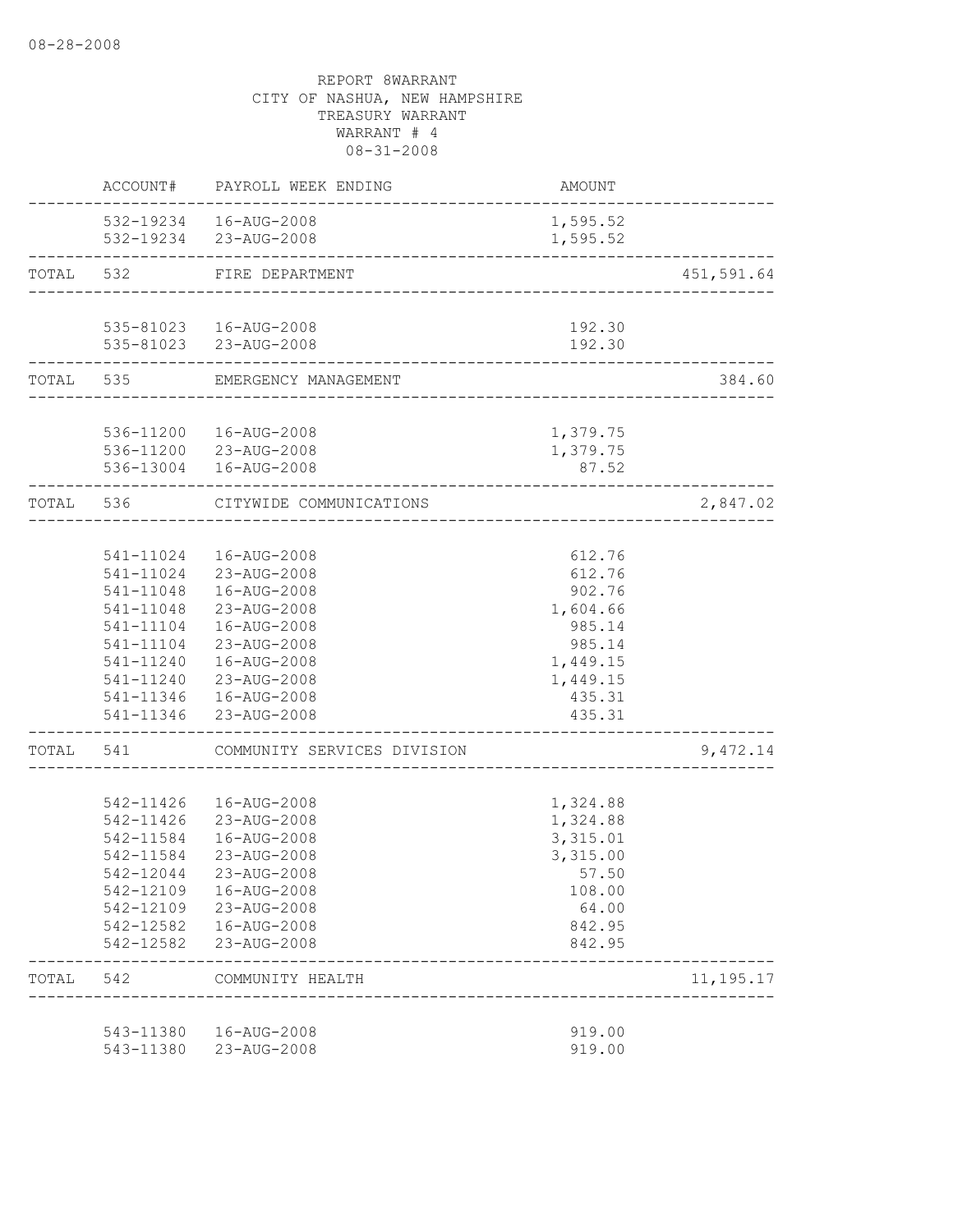| 543-11438<br>16-AUG-2008<br>1,489.36<br>23-AUG-2008<br>543-11438<br>1,489.36<br>16-AUG-2008<br>1,219.71<br>543-11601<br>1,219.71<br>543-11601<br>23-AUG-2008<br>543-11602<br>16-AUG-2008<br>858.44<br>543-11602<br>23-AUG-2008<br>858.44<br>16-AUG-2008<br>1,474.36<br>543-11604<br>1,474.36<br>543-11604<br>23-AUG-2008<br>929.42<br>543-11605<br>16-AUG-2008<br>929.42<br>543-11605 23-AUG-2008<br>13,780.58<br>543<br>ENVIRONMENTAL HEALTH DEPT.<br>723.28<br>544-11008<br>16-AUG-2008<br>723.28<br>544-11008<br>23-AUG-2008<br>544-11099<br>2,109.72<br>16-AUG-2008<br>2,109.74<br>544-11099<br>23-AUG-2008<br>827.74<br>544-11112<br>16-AUG-2008<br>544-11112<br>23-AUG-2008<br>827.74<br>16-AUG-2008<br>809.99<br>544-11367<br>809.99<br>544-11367<br>23-AUG-2008<br>1,252.76<br>544-11777<br>16-AUG-2008<br>23-AUG-2008<br>1,252.76<br>544-11777<br>16-AUG-2008<br>323.74<br>544-12101<br>271.04<br>544-12101<br>23-AUG-2008<br>12,041.78<br>WELFARE ADMINISTRATION<br>544<br>551-11008<br>16-AUG-2008<br>693.38<br>551-11008<br>23-AUG-2008<br>693.38<br>531.38<br>551-11028<br>16-AUG-2008<br>531.38<br>551-11028<br>23-AUG-2008<br>551-11057<br>877.88<br>16-AUG-2008<br>551-11057<br>23-AUG-2008<br>877.88<br>551-11094<br>16-AUG-2008<br>239.12<br>298.91<br>551-11094<br>23-AUG-2008<br>551-11097<br>16-AUG-2008<br>1,050.78<br>551-11097<br>1,050.79<br>23-AUG-2008<br>670.10<br>551-11208<br>16-AUG-2008<br>551-11208<br>23-AUG-2008<br>670.10<br>551-11211<br>16-AUG-2008<br>596.20<br>23-AUG-2008<br>596.20<br>551-11211<br>551-11212<br>16-AUG-2008<br>1,408.18<br>551-11212<br>23-AUG-2008<br>1,408.18<br>1,359.29<br>551-11249<br>16-AUG-2008 |       | ACCOUNT# | PAYROLL WEEK ENDING | AMOUNT |  |
|-------------------------------------------------------------------------------------------------------------------------------------------------------------------------------------------------------------------------------------------------------------------------------------------------------------------------------------------------------------------------------------------------------------------------------------------------------------------------------------------------------------------------------------------------------------------------------------------------------------------------------------------------------------------------------------------------------------------------------------------------------------------------------------------------------------------------------------------------------------------------------------------------------------------------------------------------------------------------------------------------------------------------------------------------------------------------------------------------------------------------------------------------------------------------------------------------------------------------------------------------------------------------------------------------------------------------------------------------------------------------------------------------------------------------------------------------------------------------------------------------------------------------------------------------------------------------------------------------------------------------------------------------------------------|-------|----------|---------------------|--------|--|
|                                                                                                                                                                                                                                                                                                                                                                                                                                                                                                                                                                                                                                                                                                                                                                                                                                                                                                                                                                                                                                                                                                                                                                                                                                                                                                                                                                                                                                                                                                                                                                                                                                                                   |       |          |                     |        |  |
|                                                                                                                                                                                                                                                                                                                                                                                                                                                                                                                                                                                                                                                                                                                                                                                                                                                                                                                                                                                                                                                                                                                                                                                                                                                                                                                                                                                                                                                                                                                                                                                                                                                                   |       |          |                     |        |  |
|                                                                                                                                                                                                                                                                                                                                                                                                                                                                                                                                                                                                                                                                                                                                                                                                                                                                                                                                                                                                                                                                                                                                                                                                                                                                                                                                                                                                                                                                                                                                                                                                                                                                   |       |          |                     |        |  |
|                                                                                                                                                                                                                                                                                                                                                                                                                                                                                                                                                                                                                                                                                                                                                                                                                                                                                                                                                                                                                                                                                                                                                                                                                                                                                                                                                                                                                                                                                                                                                                                                                                                                   |       |          |                     |        |  |
|                                                                                                                                                                                                                                                                                                                                                                                                                                                                                                                                                                                                                                                                                                                                                                                                                                                                                                                                                                                                                                                                                                                                                                                                                                                                                                                                                                                                                                                                                                                                                                                                                                                                   |       |          |                     |        |  |
|                                                                                                                                                                                                                                                                                                                                                                                                                                                                                                                                                                                                                                                                                                                                                                                                                                                                                                                                                                                                                                                                                                                                                                                                                                                                                                                                                                                                                                                                                                                                                                                                                                                                   |       |          |                     |        |  |
|                                                                                                                                                                                                                                                                                                                                                                                                                                                                                                                                                                                                                                                                                                                                                                                                                                                                                                                                                                                                                                                                                                                                                                                                                                                                                                                                                                                                                                                                                                                                                                                                                                                                   |       |          |                     |        |  |
|                                                                                                                                                                                                                                                                                                                                                                                                                                                                                                                                                                                                                                                                                                                                                                                                                                                                                                                                                                                                                                                                                                                                                                                                                                                                                                                                                                                                                                                                                                                                                                                                                                                                   |       |          |                     |        |  |
|                                                                                                                                                                                                                                                                                                                                                                                                                                                                                                                                                                                                                                                                                                                                                                                                                                                                                                                                                                                                                                                                                                                                                                                                                                                                                                                                                                                                                                                                                                                                                                                                                                                                   |       |          |                     |        |  |
|                                                                                                                                                                                                                                                                                                                                                                                                                                                                                                                                                                                                                                                                                                                                                                                                                                                                                                                                                                                                                                                                                                                                                                                                                                                                                                                                                                                                                                                                                                                                                                                                                                                                   |       |          |                     |        |  |
|                                                                                                                                                                                                                                                                                                                                                                                                                                                                                                                                                                                                                                                                                                                                                                                                                                                                                                                                                                                                                                                                                                                                                                                                                                                                                                                                                                                                                                                                                                                                                                                                                                                                   | TOTAL |          |                     |        |  |
|                                                                                                                                                                                                                                                                                                                                                                                                                                                                                                                                                                                                                                                                                                                                                                                                                                                                                                                                                                                                                                                                                                                                                                                                                                                                                                                                                                                                                                                                                                                                                                                                                                                                   |       |          |                     |        |  |
|                                                                                                                                                                                                                                                                                                                                                                                                                                                                                                                                                                                                                                                                                                                                                                                                                                                                                                                                                                                                                                                                                                                                                                                                                                                                                                                                                                                                                                                                                                                                                                                                                                                                   |       |          |                     |        |  |
|                                                                                                                                                                                                                                                                                                                                                                                                                                                                                                                                                                                                                                                                                                                                                                                                                                                                                                                                                                                                                                                                                                                                                                                                                                                                                                                                                                                                                                                                                                                                                                                                                                                                   |       |          |                     |        |  |
|                                                                                                                                                                                                                                                                                                                                                                                                                                                                                                                                                                                                                                                                                                                                                                                                                                                                                                                                                                                                                                                                                                                                                                                                                                                                                                                                                                                                                                                                                                                                                                                                                                                                   |       |          |                     |        |  |
|                                                                                                                                                                                                                                                                                                                                                                                                                                                                                                                                                                                                                                                                                                                                                                                                                                                                                                                                                                                                                                                                                                                                                                                                                                                                                                                                                                                                                                                                                                                                                                                                                                                                   |       |          |                     |        |  |
|                                                                                                                                                                                                                                                                                                                                                                                                                                                                                                                                                                                                                                                                                                                                                                                                                                                                                                                                                                                                                                                                                                                                                                                                                                                                                                                                                                                                                                                                                                                                                                                                                                                                   |       |          |                     |        |  |
|                                                                                                                                                                                                                                                                                                                                                                                                                                                                                                                                                                                                                                                                                                                                                                                                                                                                                                                                                                                                                                                                                                                                                                                                                                                                                                                                                                                                                                                                                                                                                                                                                                                                   |       |          |                     |        |  |
|                                                                                                                                                                                                                                                                                                                                                                                                                                                                                                                                                                                                                                                                                                                                                                                                                                                                                                                                                                                                                                                                                                                                                                                                                                                                                                                                                                                                                                                                                                                                                                                                                                                                   |       |          |                     |        |  |
|                                                                                                                                                                                                                                                                                                                                                                                                                                                                                                                                                                                                                                                                                                                                                                                                                                                                                                                                                                                                                                                                                                                                                                                                                                                                                                                                                                                                                                                                                                                                                                                                                                                                   |       |          |                     |        |  |
|                                                                                                                                                                                                                                                                                                                                                                                                                                                                                                                                                                                                                                                                                                                                                                                                                                                                                                                                                                                                                                                                                                                                                                                                                                                                                                                                                                                                                                                                                                                                                                                                                                                                   |       |          |                     |        |  |
|                                                                                                                                                                                                                                                                                                                                                                                                                                                                                                                                                                                                                                                                                                                                                                                                                                                                                                                                                                                                                                                                                                                                                                                                                                                                                                                                                                                                                                                                                                                                                                                                                                                                   |       |          |                     |        |  |
|                                                                                                                                                                                                                                                                                                                                                                                                                                                                                                                                                                                                                                                                                                                                                                                                                                                                                                                                                                                                                                                                                                                                                                                                                                                                                                                                                                                                                                                                                                                                                                                                                                                                   |       |          |                     |        |  |
|                                                                                                                                                                                                                                                                                                                                                                                                                                                                                                                                                                                                                                                                                                                                                                                                                                                                                                                                                                                                                                                                                                                                                                                                                                                                                                                                                                                                                                                                                                                                                                                                                                                                   |       |          |                     |        |  |
|                                                                                                                                                                                                                                                                                                                                                                                                                                                                                                                                                                                                                                                                                                                                                                                                                                                                                                                                                                                                                                                                                                                                                                                                                                                                                                                                                                                                                                                                                                                                                                                                                                                                   | TOTAL |          |                     |        |  |
|                                                                                                                                                                                                                                                                                                                                                                                                                                                                                                                                                                                                                                                                                                                                                                                                                                                                                                                                                                                                                                                                                                                                                                                                                                                                                                                                                                                                                                                                                                                                                                                                                                                                   |       |          |                     |        |  |
|                                                                                                                                                                                                                                                                                                                                                                                                                                                                                                                                                                                                                                                                                                                                                                                                                                                                                                                                                                                                                                                                                                                                                                                                                                                                                                                                                                                                                                                                                                                                                                                                                                                                   |       |          |                     |        |  |
|                                                                                                                                                                                                                                                                                                                                                                                                                                                                                                                                                                                                                                                                                                                                                                                                                                                                                                                                                                                                                                                                                                                                                                                                                                                                                                                                                                                                                                                                                                                                                                                                                                                                   |       |          |                     |        |  |
|                                                                                                                                                                                                                                                                                                                                                                                                                                                                                                                                                                                                                                                                                                                                                                                                                                                                                                                                                                                                                                                                                                                                                                                                                                                                                                                                                                                                                                                                                                                                                                                                                                                                   |       |          |                     |        |  |
|                                                                                                                                                                                                                                                                                                                                                                                                                                                                                                                                                                                                                                                                                                                                                                                                                                                                                                                                                                                                                                                                                                                                                                                                                                                                                                                                                                                                                                                                                                                                                                                                                                                                   |       |          |                     |        |  |
|                                                                                                                                                                                                                                                                                                                                                                                                                                                                                                                                                                                                                                                                                                                                                                                                                                                                                                                                                                                                                                                                                                                                                                                                                                                                                                                                                                                                                                                                                                                                                                                                                                                                   |       |          |                     |        |  |
|                                                                                                                                                                                                                                                                                                                                                                                                                                                                                                                                                                                                                                                                                                                                                                                                                                                                                                                                                                                                                                                                                                                                                                                                                                                                                                                                                                                                                                                                                                                                                                                                                                                                   |       |          |                     |        |  |
|                                                                                                                                                                                                                                                                                                                                                                                                                                                                                                                                                                                                                                                                                                                                                                                                                                                                                                                                                                                                                                                                                                                                                                                                                                                                                                                                                                                                                                                                                                                                                                                                                                                                   |       |          |                     |        |  |
|                                                                                                                                                                                                                                                                                                                                                                                                                                                                                                                                                                                                                                                                                                                                                                                                                                                                                                                                                                                                                                                                                                                                                                                                                                                                                                                                                                                                                                                                                                                                                                                                                                                                   |       |          |                     |        |  |
|                                                                                                                                                                                                                                                                                                                                                                                                                                                                                                                                                                                                                                                                                                                                                                                                                                                                                                                                                                                                                                                                                                                                                                                                                                                                                                                                                                                                                                                                                                                                                                                                                                                                   |       |          |                     |        |  |
|                                                                                                                                                                                                                                                                                                                                                                                                                                                                                                                                                                                                                                                                                                                                                                                                                                                                                                                                                                                                                                                                                                                                                                                                                                                                                                                                                                                                                                                                                                                                                                                                                                                                   |       |          |                     |        |  |
|                                                                                                                                                                                                                                                                                                                                                                                                                                                                                                                                                                                                                                                                                                                                                                                                                                                                                                                                                                                                                                                                                                                                                                                                                                                                                                                                                                                                                                                                                                                                                                                                                                                                   |       |          |                     |        |  |
|                                                                                                                                                                                                                                                                                                                                                                                                                                                                                                                                                                                                                                                                                                                                                                                                                                                                                                                                                                                                                                                                                                                                                                                                                                                                                                                                                                                                                                                                                                                                                                                                                                                                   |       |          |                     |        |  |
|                                                                                                                                                                                                                                                                                                                                                                                                                                                                                                                                                                                                                                                                                                                                                                                                                                                                                                                                                                                                                                                                                                                                                                                                                                                                                                                                                                                                                                                                                                                                                                                                                                                                   |       |          |                     |        |  |
|                                                                                                                                                                                                                                                                                                                                                                                                                                                                                                                                                                                                                                                                                                                                                                                                                                                                                                                                                                                                                                                                                                                                                                                                                                                                                                                                                                                                                                                                                                                                                                                                                                                                   |       |          |                     |        |  |
|                                                                                                                                                                                                                                                                                                                                                                                                                                                                                                                                                                                                                                                                                                                                                                                                                                                                                                                                                                                                                                                                                                                                                                                                                                                                                                                                                                                                                                                                                                                                                                                                                                                                   |       |          |                     |        |  |
|                                                                                                                                                                                                                                                                                                                                                                                                                                                                                                                                                                                                                                                                                                                                                                                                                                                                                                                                                                                                                                                                                                                                                                                                                                                                                                                                                                                                                                                                                                                                                                                                                                                                   |       |          |                     |        |  |
|                                                                                                                                                                                                                                                                                                                                                                                                                                                                                                                                                                                                                                                                                                                                                                                                                                                                                                                                                                                                                                                                                                                                                                                                                                                                                                                                                                                                                                                                                                                                                                                                                                                                   |       |          |                     |        |  |
| 551-11249<br>23-AUG-2008<br>1,359.29                                                                                                                                                                                                                                                                                                                                                                                                                                                                                                                                                                                                                                                                                                                                                                                                                                                                                                                                                                                                                                                                                                                                                                                                                                                                                                                                                                                                                                                                                                                                                                                                                              |       |          |                     |        |  |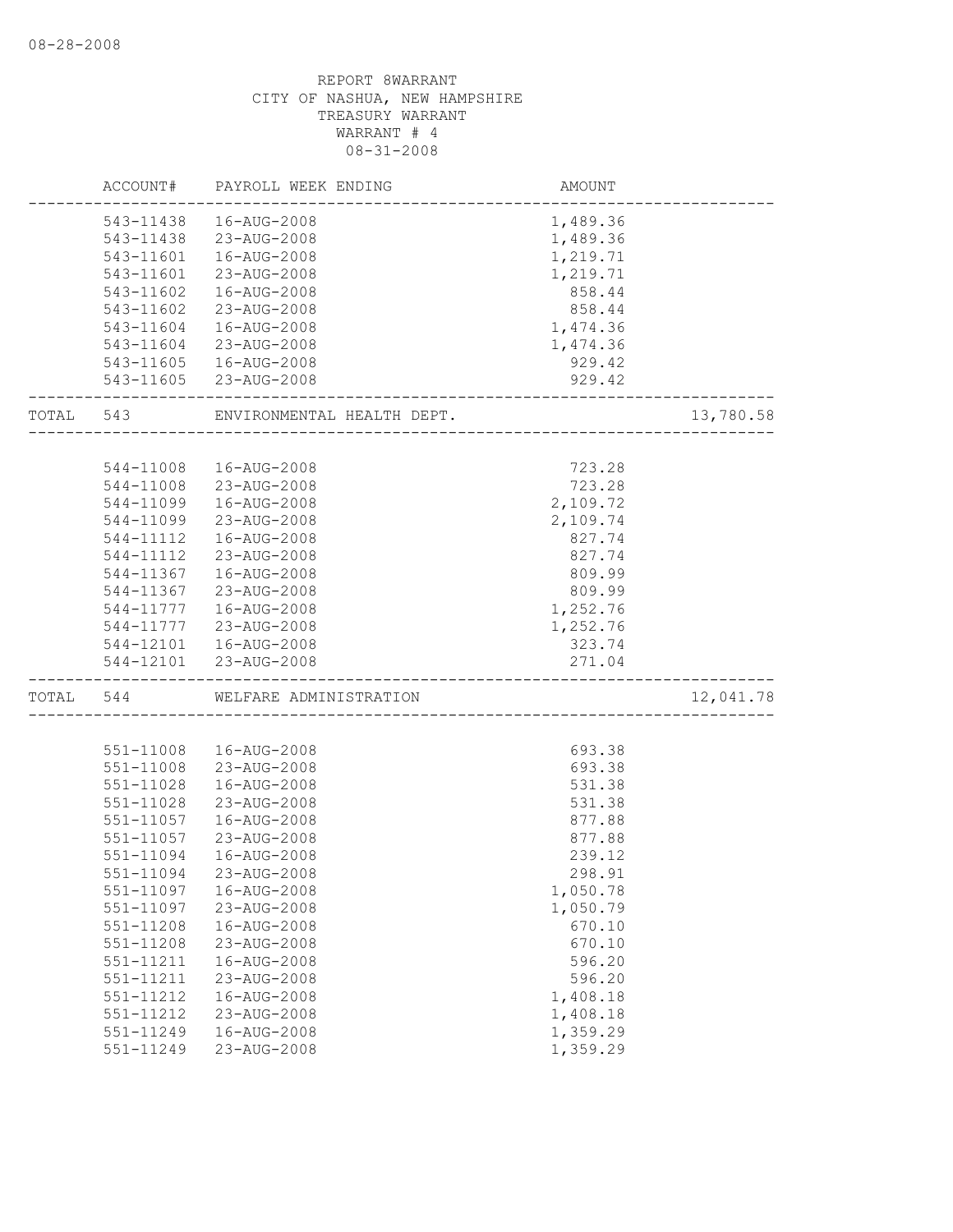|           | ACCOUNT#      | PAYROLL WEEK ENDING            | AMOUNT   |            |
|-----------|---------------|--------------------------------|----------|------------|
|           | 551-11273     | 16-AUG-2008                    | 1,640.42 |            |
|           | 551-11273     | 23-AUG-2008                    | 1,640.42 |            |
|           | 551-11435     | 16-AUG-2008                    | 883.38   |            |
|           | 551-11435     | 23-AUG-2008                    | 883.38   |            |
|           | 551-11462     | 16-AUG-2008                    | 1,009.96 |            |
|           | 551-11462     | 23-AUG-2008                    | 1,009.96 |            |
|           | 551-11638     | 16-AUG-2008                    | 1,143.31 |            |
|           | 551-11638     | 23-AUG-2008                    | 1,143.31 |            |
|           | 551-13004     | 16-AUG-2008                    | 157.62   |            |
|           |               | 551-13004 23-AUG-2008          | 379.33   |            |
|           |               | 551-91010 23-AUG-2008          | 1,450.00 |            |
| TOTAL 551 |               | PUBLIC WORKS DIV & ENGINEERING |          | 26, 253.51 |
|           |               |                                |          |            |
|           |               | 552-11077  16-AUG-2008         | 1,255.87 |            |
|           | 552-11077     | 23-AUG-2008                    | 1,255.86 |            |
|           | 552-11087     | 16-AUG-2008                    | 746.80   |            |
|           | 552-11087     | 23-AUG-2008                    | 754.24   |            |
|           | 552-11143     | 16-AUG-2008                    | 784.00   |            |
|           | 552-11143     | 23-AUG-2008                    | 784.00   |            |
|           | 552-11324     | 16-AUG-2008                    | 4,039.84 |            |
|           | 552-11324     | 23-AUG-2008                    | 4,039.85 |            |
|           | 552-11339     | 16-AUG-2008                    | 2,698.65 |            |
|           | 552-11339     | 23-AUG-2008                    | 2,692.41 |            |
|           | 552-11342     | 16-AUG-2008                    | 706.00   |            |
|           | 552-11342     | 23-AUG-2008                    | 706.00   |            |
|           | 552-11343     | 16-AUG-2008                    | 2,373.60 |            |
|           | 552-11343     | 23-AUG-2008                    | 2,375.70 |            |
|           | 552-11407     | 16-AUG-2008                    | 4,884.02 |            |
|           | 552-11407     | 23-AUG-2008                    | 4,854.00 |            |
|           | 552-11492     | 16-AUG-2008                    | 1,493.60 |            |
|           | 552-11548     | 16-AUG-2008                    | 1,028.00 |            |
|           | 552-11548     | 23-AUG-2008                    | 1,028.00 |            |
|           | 552-11562     | 16-AUG-2008                    | 400.06   |            |
|           | $552 - 11562$ | 23-AUG-2008                    | 400.06   |            |
|           | 552-11580     | 16-AUG-2008                    | 957.27   |            |
|           | 552-11580     | 23-AUG-2008                    | 957.28   |            |
|           | 552-11618     | 16-AUG-2008                    | 638.06   |            |
|           | 552-11618     | 23-AUG-2008                    | 638.06   |            |
|           | 552-11672     | 16-AUG-2008                    | 1,404.69 |            |
|           | 552-11672     | 23-AUG-2008                    | 1,404.69 |            |
|           | 552-11750     | 16-AUG-2008                    | 729.36   |            |
|           | 552-11750     | 23-AUG-2008                    | 733.76   |            |
|           | 552-12156     | 16-AUG-2008                    | 6,230.00 |            |
|           | 552-12156     | 23-AUG-2008                    | 5,020.00 |            |
|           | 552-12158     | 16-AUG-2008                    | 720.00   |            |
|           | 552-12158     | 23-AUG-2008                    | 808.00   |            |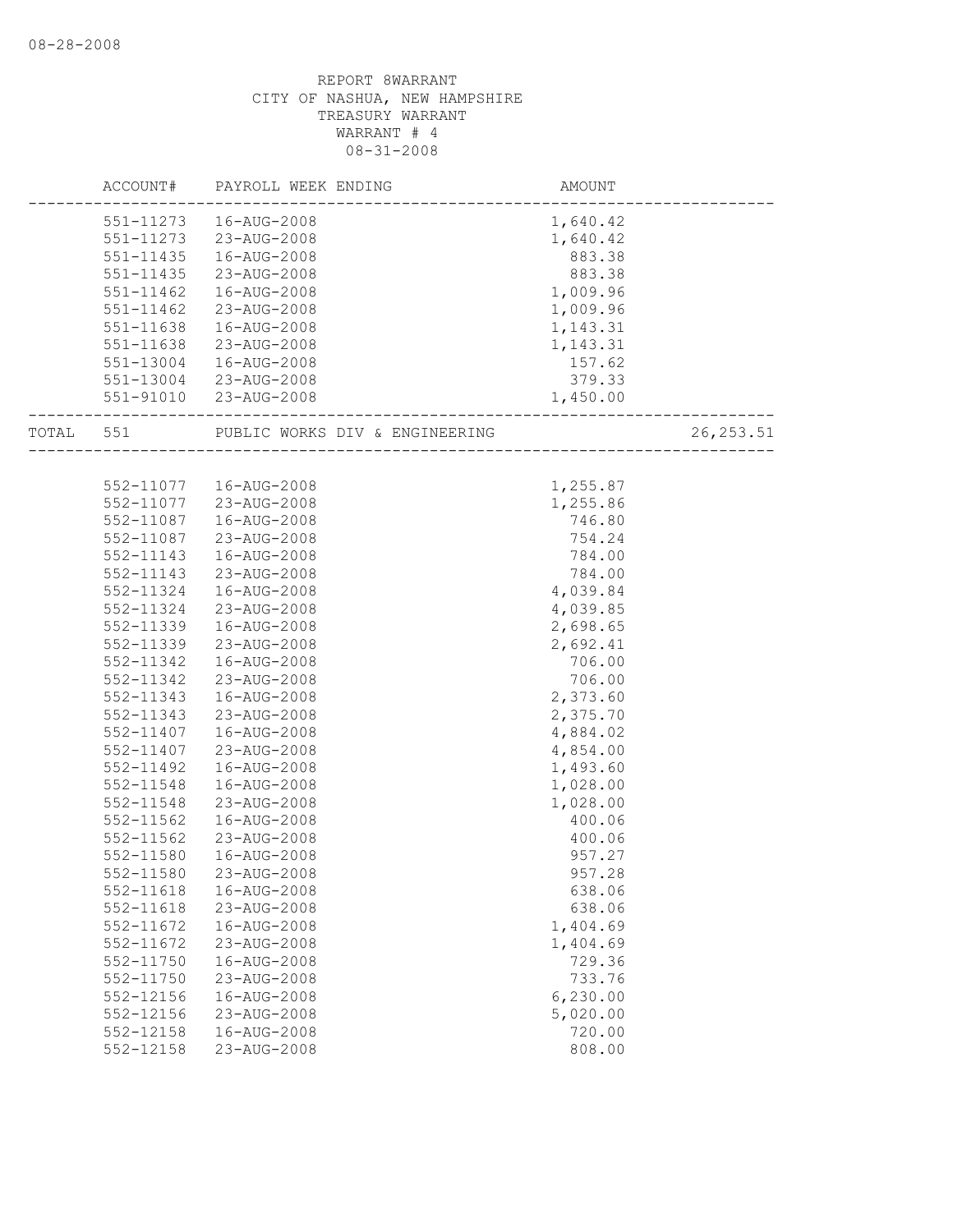|       | ACCOUNT#  | PAYROLL WEEK ENDING  | AMOUNT    |           |
|-------|-----------|----------------------|-----------|-----------|
|       | 552-12159 | 16-AUG-2008          | 4,171.00  |           |
|       | 552-12159 | 23-AUG-2008          | 3,140.75  |           |
|       | 552-12162 | 16-AUG-2008          | 1,616.00  |           |
|       | 552-12162 | 23-AUG-2008          | 1,155.75  |           |
|       | 552-12186 | 16-AUG-2008          | 1,143.00  |           |
|       | 552-12186 | 23-AUG-2008          | 1,451.25  |           |
|       | 552-12192 | 16-AUG-2008          | 1,846.50  |           |
|       | 552-12192 | 23-AUG-2008          | 1,121.00  |           |
|       | 552-13004 | 16-AUG-2008          | 5,035.32  |           |
|       | 552-13004 | 23-AUG-2008          | 3,946.29  |           |
|       | 552-17002 | 16-AUG-2008          | 500.00    |           |
|       | 552-59050 | 23-AUG-2008          | 300.00    |           |
| TOTAL | 552       | PARKS AND RECREATION |           | 84,968.59 |
|       |           |                      |           |           |
|       | 553-11041 | 16-AUG-2008          | 1,016.26  |           |
|       | 553-11041 | 23-AUG-2008          | 1,016.26  |           |
|       | 553-11078 | 16-AUG-2008          | 1,367.59  |           |
|       | 553-11078 | 23-AUG-2008          | 1,367.59  |           |
|       | 553-11169 | 16-AUG-2008          | 1,021.62  |           |
|       | 553-11169 | 23-AUG-2008          | 1,021.61  |           |
|       | 553-11192 | 16-AUG-2008          | 931.64    |           |
|       | 553-11192 | 23-AUG-2008          | 931.64    |           |
|       | 553-11279 | 16-AUG-2008          | 5,575.18  |           |
|       | 553-11279 | 23-AUG-2008          | 5,618.77  |           |
|       | 553-11327 | 16-AUG-2008          | 4,050.21  |           |
|       | 553-11327 | 23-AUG-2008          | 4,050.20  |           |
|       | 553-11375 | 16-AUG-2008          | 1,538.46  |           |
|       | 553-11375 | 23-AUG-2008          | 1,897.60  |           |
|       | 553-11465 | 16-AUG-2008          | 2,240.40  |           |
|       | 553-11465 | 23-AUG-2008          | 2,240.40  |           |
|       | 553-11474 | 16-AUG-2008          | 4,208.00  |           |
|       | 553-11474 | 23-AUG-2008          | 4,311.20  |           |
|       | 553-11475 | 16-AUG-2008          | 1,695.20  |           |
|       | 553-11475 | 23-AUG-2008          | 1,706.38  |           |
|       | 553-11630 | 16-AUG-2008          | 1,435.20  |           |
|       | 553-11630 | 23-AUG-2008          | 1,435.20  |           |
|       | 553-11631 | 16-AUG-2008          | 727.20    |           |
|       | 553-11631 | 23-AUG-2008          | 729.15    |           |
|       | 553-11648 | 16-AUG-2008          | 820.54    |           |
|       | 553-11648 | 23-AUG-2008          | 820.54    |           |
|       | 553-11678 | 16-AUG-2008          | 1,622.11  |           |
|       | 553-11678 | 23-AUG-2008          | 1,622.11  |           |
|       | 553-11759 | 16-AUG-2008          | 14,077.66 |           |
|       | 553-11759 | 23-AUG-2008          | 12,966.87 |           |
|       | 553-11771 | 16-AUG-2008          | 1,683.20  |           |
|       | 553-11771 | 23-AUG-2008          | 1,683.20  |           |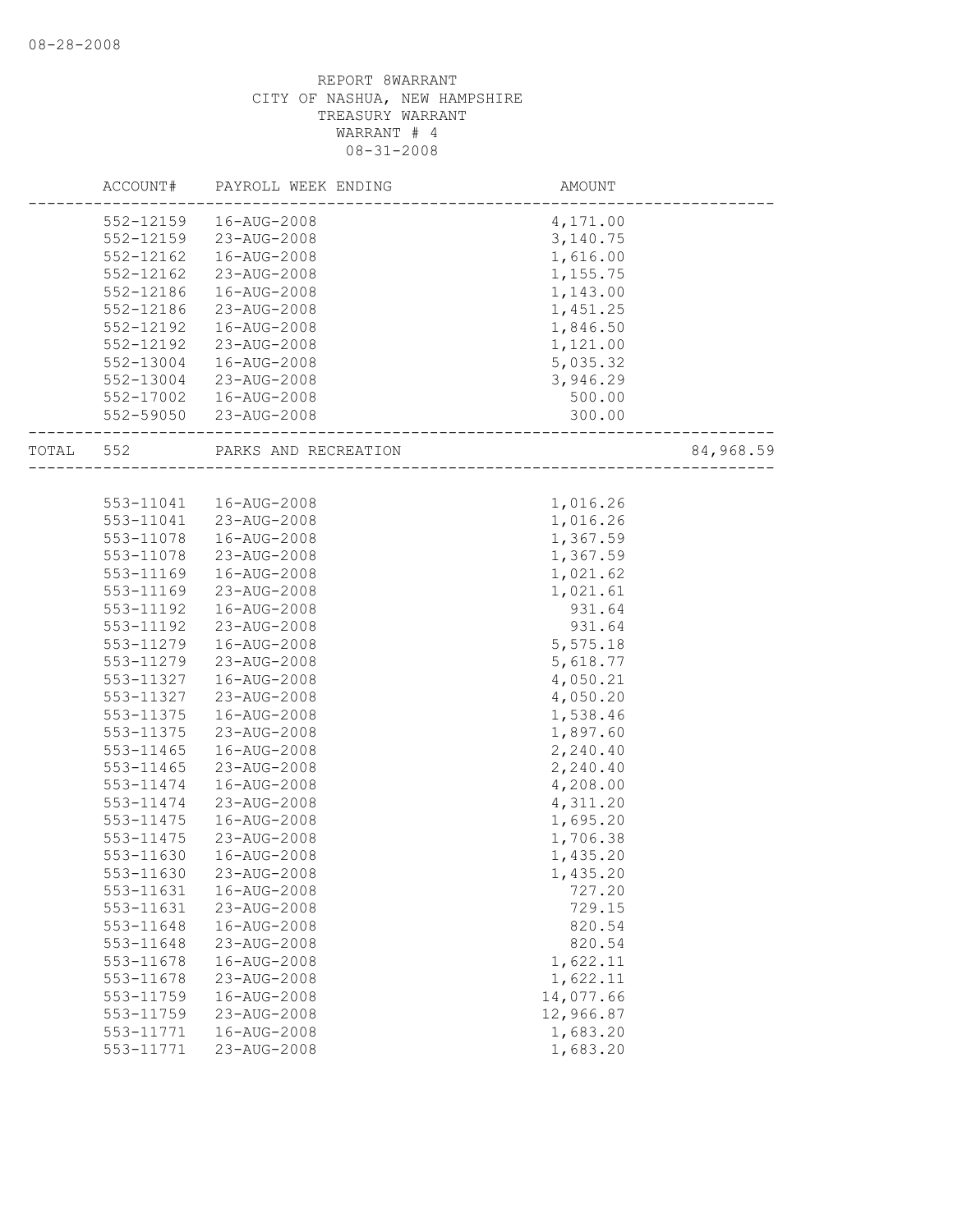|       | ACCOUNT#  | PAYROLL WEEK ENDING | <b>AMOUNT</b>                    |            |
|-------|-----------|---------------------|----------------------------------|------------|
|       | 553-12128 | 16-AUG-2008         | 270.85                           |            |
|       | 553-12128 | 23-AUG-2008         | 294.55                           |            |
|       | 553-13004 | 16-AUG-2008         | 984.81                           |            |
|       | 553-13004 | 23-AUG-2008         | 798.43                           |            |
|       | 553-17004 | 16-AUG-2008         | 700.00                           |            |
|       | 553-17008 | 16-AUG-2008         | 900.00                           |            |
|       | 553-17010 | 16-AUG-2008         | 1,100.00                         |            |
|       | 553-17010 | 23-AUG-2008         |                                  |            |
| TOTAL | 553       | STREET DEPARTMENT   |                                  | 92, 477.83 |
|       |           |                     |                                  |            |
|       | 555-11024 | 16-AUG-2008         | 754.60                           |            |
|       | 555-11024 | 23-AUG-2008         | 754.60                           |            |
|       | 555-11058 | 16-AUG-2008         | 957.28                           |            |
|       | 555-11058 | 23-AUG-2008         | 957.28                           |            |
|       | 555-11461 | 16-AUG-2008         | 1,446.40                         |            |
|       | 555-11461 | 23-AUG-2008         | 1,446.40                         |            |
|       | 555-11505 | 16-AUG-2008         | 2,301.04                         |            |
|       | 555-11505 | 23-AUG-2008         | 1,150.52                         |            |
|       | 555-11639 | 16-AUG-2008         | 746.80                           |            |
|       | 555-11639 | 23-AUG-2008         | 746.80                           |            |
|       | 555-11640 | 16-AUG-2008         | 695.60                           |            |
|       | 555-11640 | 23-AUG-2008         | 705.84                           |            |
|       | 555-11738 | 16-AUG-2008         | 1,760.00                         |            |
|       | 555-11738 | 23-AUG-2008         | 1,760.00                         |            |
|       | 555-11745 | 16-AUG-2008         | 738.80                           |            |
|       | 555-11745 | 23-AUG-2008         | 738.80                           |            |
|       | 555-11746 | 16-AUG-2008         | 1,106.97                         |            |
|       | 555-11746 | 23-AUG-2008         | 1,106.97                         |            |
|       | 555-13004 | 16-AUG-2008         | 396.00                           |            |
|       | 555-13004 | 23-AUG-2008         | 687.60                           |            |
|       | 555-13068 | 16-AUG-2008         | 198.00                           |            |
|       | 555-13068 | 23-AUG-2008         | 231.00                           |            |
| TOTAL | 555       | TRAFFIC DEPARTMENT  |                                  | 21,387.30  |
|       |           |                     | -------------------------------- |            |
|       | 557-11161 | 16-AUG-2008         | 746.80                           |            |
|       | 557-11161 | 23-AUG-2008         | 746.80                           |            |
| TOTAL | 557       | PARKING LOTS        |                                  | 1,493.60   |
|       |           |                     |                                  |            |
|       | 561-11345 | 16-AUG-2008         | 1,339.68                         |            |
|       | 561-11345 | 23-AUG-2008         | 1,339.68                         |            |
|       | 561-11651 | 16-AUG-2008         | 835.74                           |            |
|       | 561-11651 | 23-AUG-2008         | 835.74                           |            |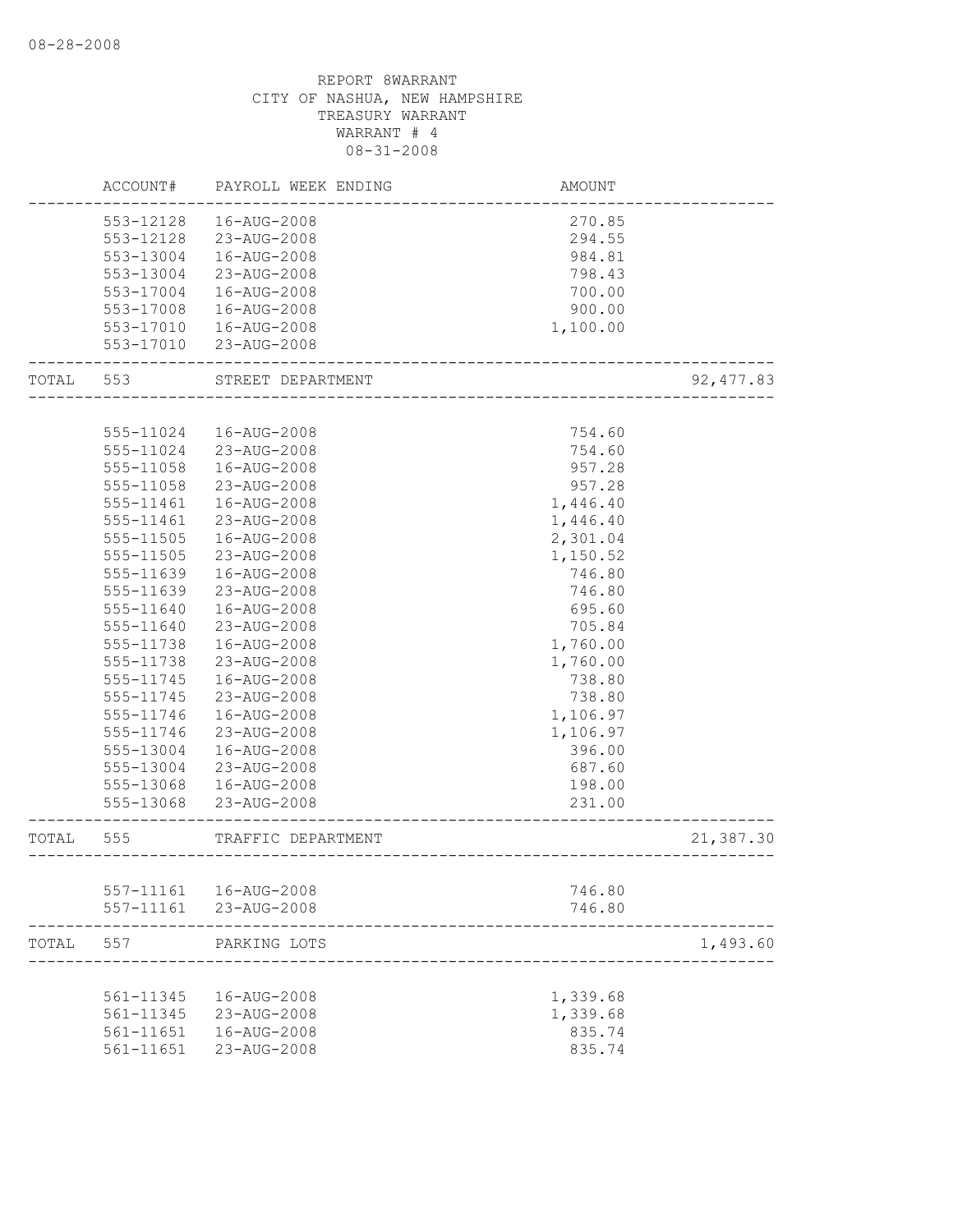| TOTAL | 572                    | PLANNING DEPARTMENT                              |                                    | 17,631.55 |
|-------|------------------------|--------------------------------------------------|------------------------------------|-----------|
|       | 572-98045              | 23-AUG-2008                                      | 100.00                             |           |
|       | 572-58005              | 23-AUG-2008                                      | 300.00                             |           |
|       | 572-11525              | 23-AUG-2008                                      | 1,007.85                           |           |
|       | 572-11525              | 16-AUG-2008                                      | 1,007.85                           |           |
|       | 572-11522              | 23-AUG-2008                                      | 816.64                             |           |
|       | 572-11522              | 16-AUG-2008                                      | 816.64                             |           |
|       | 572-11450              | 23-AUG-2008                                      | 1,670.34                           |           |
|       | 572-11450              | 16-AUG-2008                                      | 1,670.34                           |           |
|       | 572-11238              | 23-AUG-2008                                      | 841.38                             |           |
|       | 572-11238              | 16-AUG-2008                                      | 841.38                             |           |
|       | 572-11215<br>572-11215 | 16-AUG-2008<br>23-AUG-2008                       | 3,644.95<br>3,644.94               |           |
|       | 572-11024              | 23-AUG-2008                                      | 634.62                             |           |
|       | 572-11024              | 16-AUG-2008                                      | 634.62                             |           |
|       |                        |                                                  |                                    |           |
| TOTAL | 571                    | COMMUNITY DEVELOPMENT                            |                                    | 5,619.26  |
|       | 571-11237              | 23-AUG-2008                                      | 1,941.86                           |           |
|       |                        | 571-11237  16-AUG-2008                           | 1,941.86                           |           |
|       |                        | 571-11174   16-AUG-2008<br>571-11174 23-AUG-2008 | 867.77<br>867.77                   |           |
|       |                        |                                                  |                                    |           |
| TOTAL | 563                    | WOODLAWN CEMETERY                                | ---------------------------------- | 7,101.20  |
|       |                        | 563-12153 23-AUG-2008                            | 700.00                             |           |
|       | 563-12153              | 16-AUG-2008                                      | 800.00                             |           |
|       | 563-11657              | 23-AUG-2008                                      | 929.81                             |           |
|       | 563-11657              | 16-AUG-2008                                      | 929.81                             |           |
|       | 563-11651              | 23-AUG-2008                                      | 744.15                             |           |
|       |                        | 563-11651  16-AUG-2008                           | 744.15                             |           |
|       |                        | 563-11345 23-AUG-2008                            | 1,126.64                           |           |
|       | 563-11345              | 16-AUG-2008                                      | 1,126.64                           |           |
| TOTAL | 561                    | EDGEWOOD CEMETERY                                |                                    | 9,500.24  |
|       |                        | 561-91010 23-AUG-2008                            | 100.00                             |           |
|       |                        | 561-12153 23-AUG-2008                            | 1,280.00                           |           |
|       |                        | 561-12153  16-AUG-2008                           | 1,740.00                           |           |
|       |                        | 561-11658 23-AUG-2008                            | 1,014.70                           |           |
|       | 561-11658              | 16-AUG-2008                                      | 1,014.70                           |           |
|       | ACCOUNT#               | PAYROLL WEEK ENDING                              | AMOUNT                             |           |

575-11032 16-AUG-2008 696.76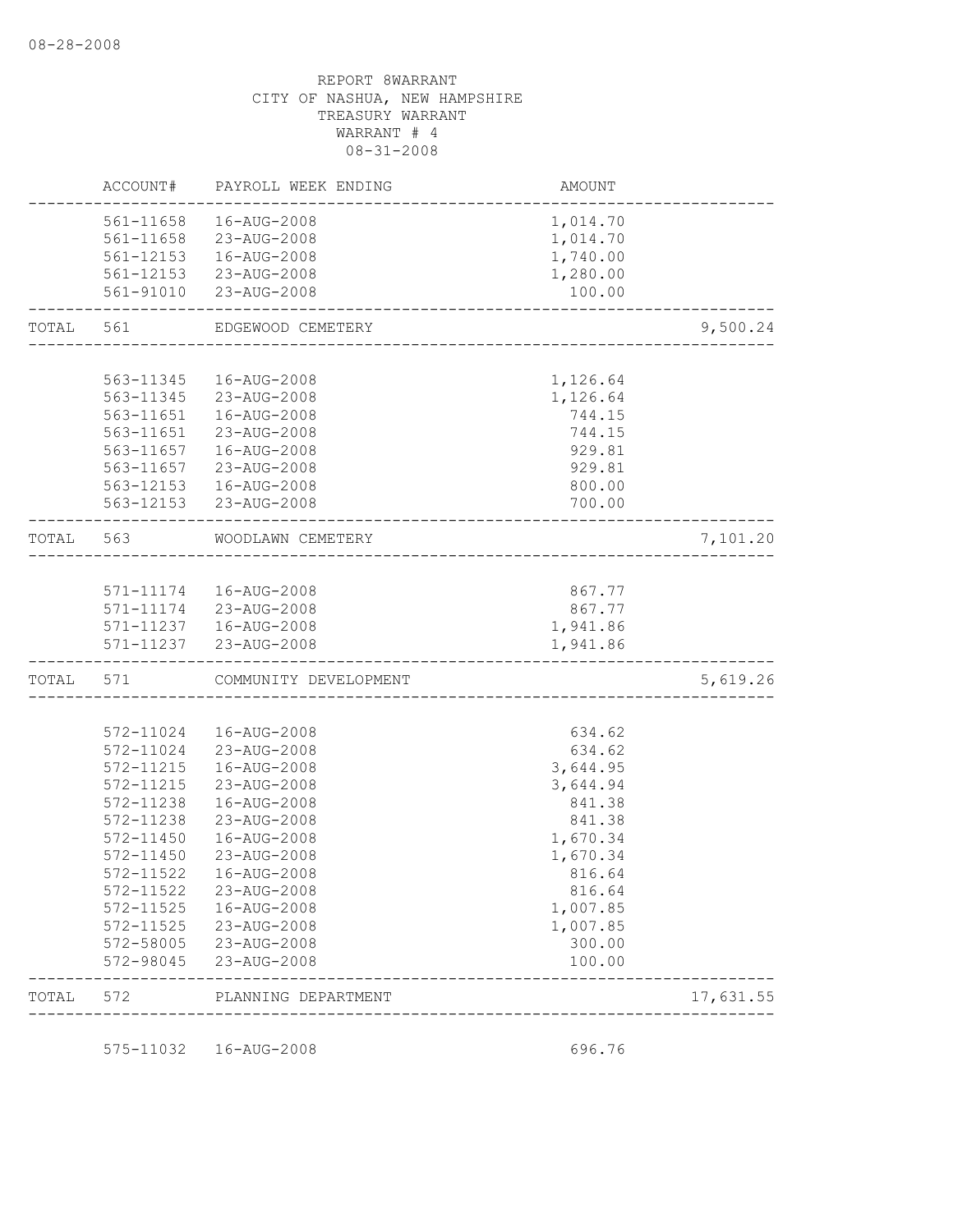|       | ACCOUNT#      | PAYROLL WEEK ENDING | AMOUNT   |           |
|-------|---------------|---------------------|----------|-----------|
|       | 575-11032     | 23-AUG-2008         | 696.76   |           |
|       | 575-11042     | 16-AUG-2008         | 1,367.76 |           |
|       | 575-11042     | 23-AUG-2008         | 1,367.75 |           |
|       | 575-11062     | 16-AUG-2008         | 604.76   |           |
|       | 575-11062     | 23-AUG-2008         | 604.76   |           |
|       | 575-11189     | 16-AUG-2008         | 1,062.06 |           |
|       | 575-11189     | 23-AUG-2008         | 1,062.06 |           |
|       | 575-11246     | 16-AUG-2008         | 1,885.72 |           |
|       | 575-11246     | 23-AUG-2008         | 1,508.57 |           |
|       | 575-11387     | 16-AUG-2008         | 5,755.11 |           |
|       | 575-11387     | 23-AUG-2008         | 5,755.10 |           |
|       | 575-11393     | 16-AUG-2008         | 2,312.34 |           |
|       | 575-11393     | 23-AUG-2008         | 2,618.05 |           |
|       | 575-11400     | 16-AUG-2008         | 7,409.18 |           |
|       | 575-11400     | 23-AUG-2008         | 7,409.17 |           |
|       | 575-11401     | 16-AUG-2008         | 3,996.68 |           |
|       | 575-11401     | 23-AUG-2008         | 3,996.68 |           |
|       | 575-11403     | 16-AUG-2008         | 833.85   |           |
|       | $575 - 11403$ | 23-AUG-2008         | 833.85   |           |
|       | 575-11404     | 16-AUG-2008         | 751.38   |           |
|       | 575-11404     | 23-AUG-2008         | 751.38   |           |
|       | 575-11627     | 16-AUG-2008         | 589.06   |           |
|       | 575-11627     | 23-AUG-2008         | 589.06   |           |
|       | 575-12076     | 16-AUG-2008         | 1,023.94 |           |
|       | 575-12076     | 23-AUG-2008         | 851.46   |           |
|       | 575-12087     | 16-AUG-2008         | 487.89   |           |
|       | 575-12087     | 23-AUG-2008         | 487.89   |           |
|       | 575-12090     | 16-AUG-2008         | 1,157.59 |           |
|       | 575-12090     | 23-AUG-2008         | 1,157.60 |           |
|       | 575-12114     | 16-AUG-2008         | 1,851.95 |           |
|       | 575-12114     | 23-AUG-2008         | 2,081.12 |           |
|       | 575-13004     | 23-AUG-2008         | 110.57   |           |
| TOTAL | 575           | PUBLIC LIBRARIES    |          | 63,667.86 |
|       |               |                     |          |           |
|       | 576-11059     | 16-AUG-2008         | 1,252.76 |           |
|       | 576-11059     | 23-AUG-2008         | 1,252.76 |           |
|       | 576-11139     | 16-AUG-2008         | 324.40   |           |
|       | 576-11139     | 23-AUG-2008         |          |           |
|       | 576-11221     | 16-AUG-2008         | 1,038.98 |           |
|       | 576-11221     | 23-AUG-2008         | 1,038.98 |           |
|       | 576-11315     | 16-AUG-2008         | 1,294.19 |           |
|       | 576-11315     | 23-AUG-2008         | 1,294.18 |           |
|       | 576-11361     | 16-AUG-2008         | 4,070.38 |           |
|       | 576-11361     | 23-AUG-2008         | 2,986.20 |           |
|       | 576-91010     | 23-AUG-2008         | 1,600.00 |           |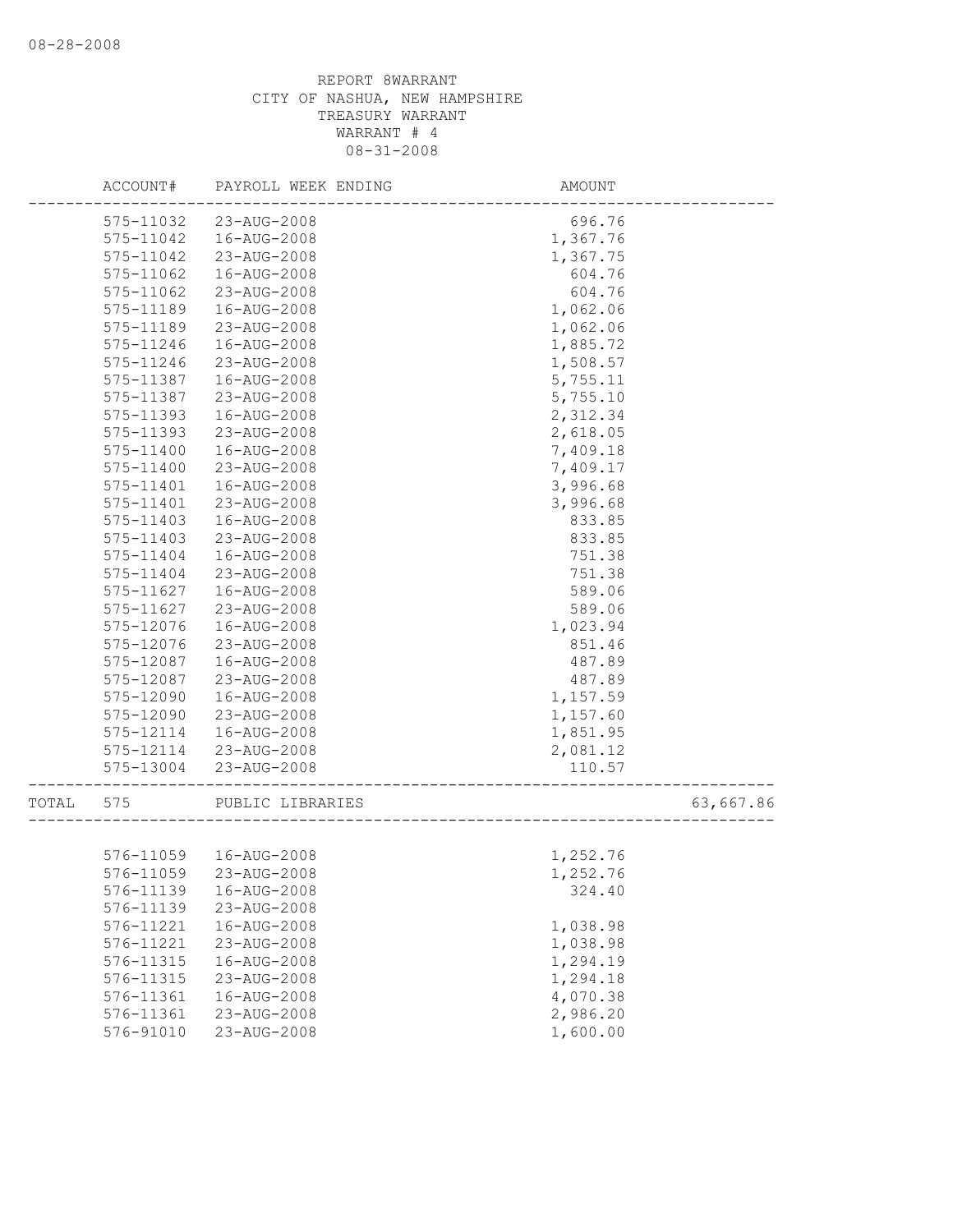|                    | ACCOUNT# PAYROLL WEEK ENDING  | AMOUNT                                     |            |
|--------------------|-------------------------------|--------------------------------------------|------------|
|                    | TOTAL 576 BUILDING DEPARTMENT | __________________________________         | 16, 152.83 |
|                    |                               |                                            |            |
|                    | 577-11067  16-AUG-2008        | 1,139.43                                   |            |
|                    | 577-11067 23-AUG-2008         | 1,139.43                                   |            |
|                    | 577-11183  16-AUG-2008        | 2,002.48                                   |            |
|                    | 577-11183 23-AUG-2008         | 2,002.48                                   |            |
| ------------------ | 577-91010 23-AUG-2008         | 536.90<br>-------------------------------- |            |
|                    | TOTAL 577 CODE ENFORCEMENT    | -------------------------------------      | 6,820.72   |
|                    |                               |                                            |            |
|                    | 581-11012 23-AUG-2008         | 4,089.42                                   |            |
|                    | 581-11075 23-AUG-2008         | 4,228.08                                   |            |
| 581-11081          | 23-AUG-2008                   | 2,110.70                                   |            |
| 581-11162          | 16-AUG-2008                   | 41,791.04                                  |            |
| 581-11162          | 23-AUG-2008                   | 50,695.26                                  |            |
| 581-11204          | 16-AUG-2008                   | 10,300.41                                  |            |
| 581-11204          | 23-AUG-2008                   | 11,022.00                                  |            |
| 581-11298          | 23-AUG-2008                   | 915.85                                     |            |
| 581-11348          | 23-AUG-2008                   | 77,027.41                                  |            |
| 581-11366          | 16-AUG-2008                   | 47,969.05                                  |            |
| 581-11366          | 23-AUG-2008                   | 49,053.17                                  |            |
| 581-11396          | 23-AUG-2008                   | 38,490.63                                  |            |
| 581-11408          | 16-AUG-2008                   | 13,692.84                                  |            |
| 581-11408          | 23-AUG-2008                   | 14,361.63                                  |            |
| 581-11486          | 23-AUG-2008                   | 40,773.17                                  |            |
| 581-11515          | 23-AUG-2008                   | 2,807.35                                   |            |
| 581-11570          | 23-AUG-2008                   | 76,954.09                                  |            |
| 581-11572          | 23-AUG-2008                   | 133,687.90                                 |            |
| 581-11579          | 23-AUG-2008                   | 35,904.71                                  |            |
| 581-11675          | 23-AUG-2008                   | 5,769.23                                   |            |
| 581-11709          | 23-AUG-2008                   | 5,957.19                                   |            |
| 581-11711          | 23-AUG-2008                   | 2,576.95                                   |            |
| 581-11726          | 23-AUG-2008                   | 1,590,950.89                               |            |
| 581-11800          | 23-AUG-2008                   | 41,892.72                                  |            |
| 581-11801          | 23-AUG-2008                   | 12,911.66                                  |            |
| 581-11802          | 23-AUG-2008                   | 12,806.93                                  |            |
| 581-11803          | 23-AUG-2008                   | 14, 157. 12                                |            |
| 581-11804          | 23-AUG-2008                   | $-4,615.38$                                |            |
| 581-11805          | 23-AUG-2008                   | 14,701.98                                  |            |
| 581-11812          | 23-AUG-2008                   | 2,504.85                                   |            |
| 581-11830          | 23-AUG-2008                   | 3,882.58                                   |            |
| 581-11850          | 16-AUG-2008                   | 1,053.32                                   |            |
| 581-11860          | 23-AUG-2008                   | 6,364.86                                   |            |
| 581-12021          | 23-AUG-2008                   | 1,678.40                                   |            |
| 581-12078          | 16-AUG-2008                   | 200.00                                     |            |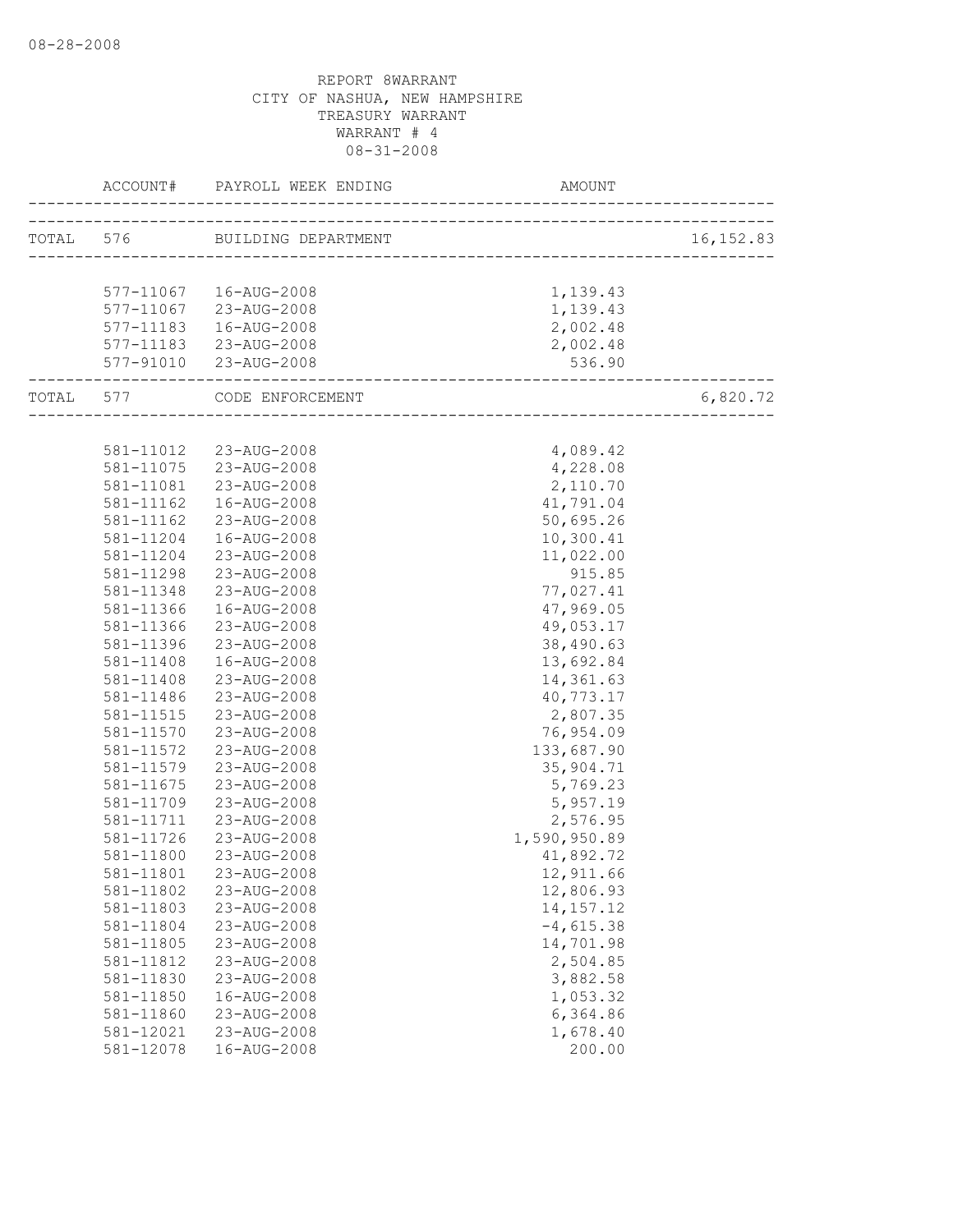|       | ACCOUNT#  | PAYROLL WEEK ENDING | AMOUNT      |                |
|-------|-----------|---------------------|-------------|----------------|
|       | 581-12078 | 23-AUG-2008         | 856.25      |                |
|       | 581-12081 | 23-AUG-2008         | 732.06      |                |
|       | 581-12087 | 16-AUG-2008         | 1,680.84    |                |
|       | 581-12087 | 23-AUG-2008         | 1,174.68    |                |
|       | 581-12111 | 16-AUG-2008         |             |                |
|       | 581-12111 | 23-AUG-2008         |             |                |
|       | 581-12112 | 16-AUG-2008         | 659.06      |                |
|       | 581-12126 | 16-AUG-2008         | 341.63      |                |
|       | 581-12126 | 23-AUG-2008         | 4,122.02    |                |
|       | 581-12138 | 16-AUG-2008         | 424.08      |                |
|       | 581-12138 | 23-AUG-2008         | 201.37      |                |
|       | 581-12153 | 16-AUG-2008         | 4,172.75    |                |
|       | 581-12153 | 23-AUG-2008         | 3,170.00    |                |
|       | 581-12181 | 23-AUG-2008         | 7,988.94    |                |
|       | 581-12198 | 23-AUG-2008         | 16, 110.77  |                |
|       | 581-12201 | 23-AUG-2008         | 975.55      |                |
|       | 581-13004 | 16-AUG-2008         | 1,461.84    |                |
|       | 581-13004 | 23-AUG-2008         | 15,993.33   |                |
|       | 581-13021 | 16-AUG-2008         | 1,701.20    |                |
|       | 581-13021 | 23-AUG-2008         | 2,370.05    |                |
|       | 581-13032 | 16-AUG-2008         | 1,529.10    |                |
|       | 581-13032 | 23-AUG-2008         | 3,576.63    |                |
|       | 581-13120 | 16-AUG-2008         | 432.48      |                |
|       | 581-13120 | 23-AUG-2008         | 2,703.31    |                |
|       | 581-13133 | 16-AUG-2008         | 7,284.10    |                |
|       | 581-13133 | 23-AUG-2008         | 21,045.29   |                |
|       | 581-13137 | 16-AUG-2008         | 19,028.61   |                |
|       | 581-13137 | 23-AUG-2008         | 289.01      |                |
|       | 581-19000 | 23-AUG-2008         | 9,635.06    |                |
|       | 581-19210 | 16-AUG-2008         | 130,206.52  |                |
|       | 581-19210 | 23-AUG-2008         | 656, 387.32 |                |
|       | 581-19230 | 23-AUG-2008         | 300.00      |                |
| TOTAL | 581       | SCHOOL DEPARTMENT   |             | 3, 285, 221.86 |
|       |           |                     |             |                |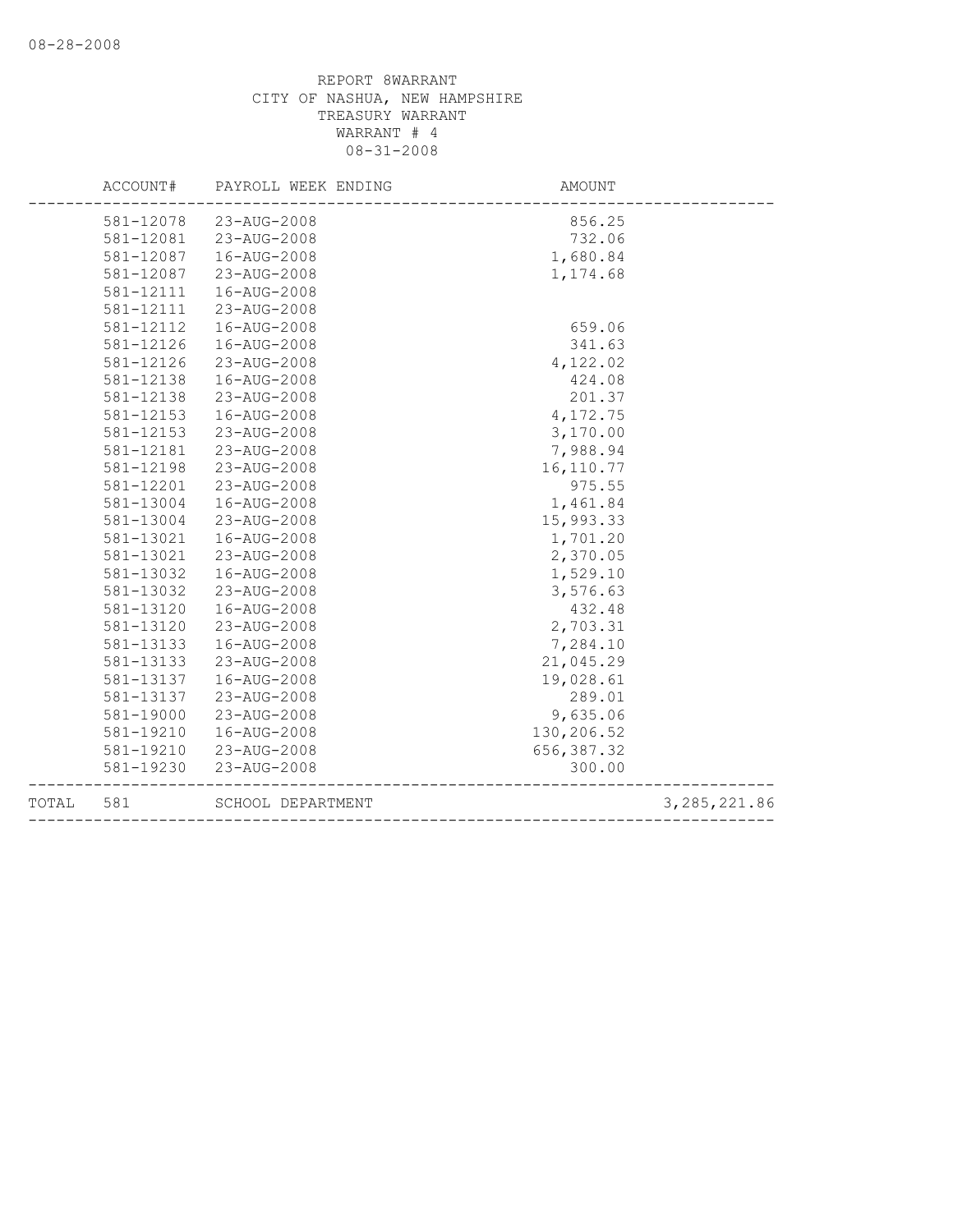|           | ACCOUNT# PAYROLL WEEK ENDING |  |  | AMOUNT |
|-----------|------------------------------|--|--|--------|
|           |                              |  |  |        |
| TOTAL 952 |                              |  |  |        |
|           |                              |  |  |        |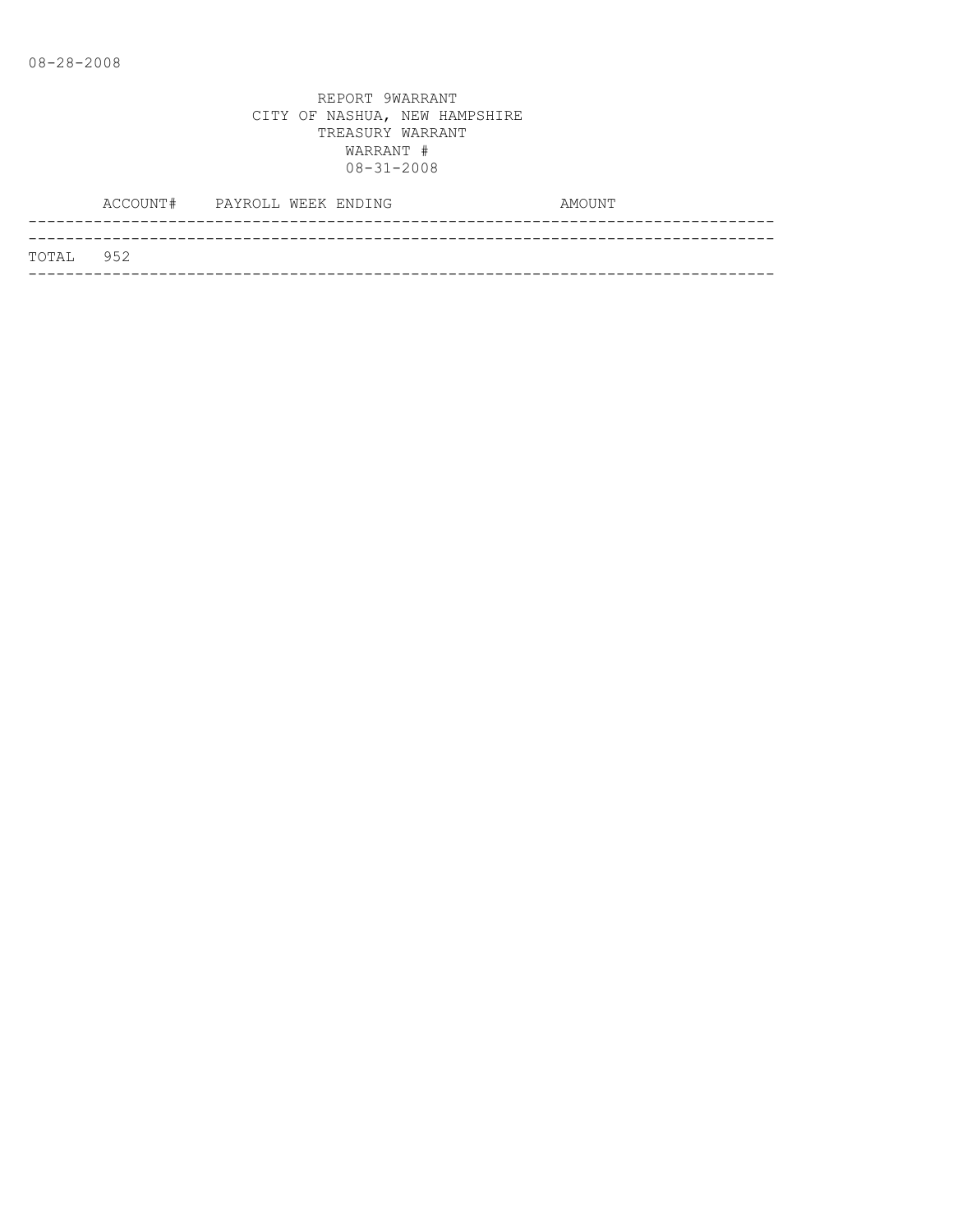| ACCOUNT#  | PAYROLL WEEK ENDING | AMOUNT    |  |
|-----------|---------------------|-----------|--|
| 801-11008 | 16-AUG-2008         | 576.28    |  |
| 801-11008 | 23-AUG-2008         | 576.29    |  |
| 801-11028 | 16-AUG-2008         | 59.04     |  |
| 801-11028 | 23-AUG-2008         | 59.04     |  |
| 801-11094 | 16-AUG-2008         | 79.71     |  |
| 801-11094 | 23-AUG-2008         | 99.64     |  |
| 801-11193 | 16-AUG-2008         | 976.79    |  |
| 801-11193 | 23-AUG-2008         | 976.79    |  |
| 801-11208 | 16-AUG-2008         | 143.59    |  |
| 801-11208 | 23-AUG-2008         | 143.59    |  |
| 801-11211 | 16-AUG-2008         | 66.24     |  |
| 801-11211 | 23-AUG-2008         | 66.24     |  |
| 801-11222 | 16-AUG-2008         | 205.14    |  |
| 801-11222 | 23-AUG-2008         | 205.14    |  |
| 801-11249 | 16-AUG-2008         | 194.19    |  |
| 801-11249 | 23-AUG-2008         | 194.19    |  |
| 801-11271 | 16-AUG-2008         | 1, 117.43 |  |
| 801-11271 | 23-AUG-2008         | 1, 117.43 |  |
| 801-11276 | 16-AUG-2008         | 4,002.40  |  |
| 801-11276 | 23-AUG-2008         | 4,002.40  |  |
| 801-11383 | 16-AUG-2008         | 867.77    |  |
| 801-11383 | 23-AUG-2008         | 867.77    |  |
| 801-11435 | 16-AUG-2008         | 265.01    |  |
| 801-11435 | 23-AUG-2008         | 265.01    |  |
| 801-11595 | 16-AUG-2008         | 5,227.60  |  |
| 801-11595 | 16-AUG-2008         | 3,710.00  |  |
| 801-11595 | 23-AUG-2008         | 5,244.40  |  |
| 801-11595 | 23-AUG-2008         | 3,710.00  |  |
| 801-11596 | 16-AUG-2008         | 3,136.00  |  |
| 801-11596 | 23-AUG-2008         | 2,352.00  |  |
| 801-11598 | 16-AUG-2008         | 776.81    |  |
| 801-11598 | 23-AUG-2008         | 776.80    |  |
| 801-11599 | 16-AUG-2008         | 1,062.92  |  |
| 801-11599 | 16-AUG-2008         | 1,062.92  |  |
| 801-11599 | 23-AUG-2008         | 1,062.92  |  |
| 801-11599 | 23-AUG-2008         | 1,062.92  |  |
| 801-11606 | 16-AUG-2008         | 691.54    |  |
| 801-11606 | 23-AUG-2008         | 691.54    |  |
| 801-11647 | 16-AUG-2008         | 1,442.84  |  |
| 801-11647 | 23-AUG-2008         | 1,442.84  |  |
| 801-12128 | 16-AUG-2008         | 284.41    |  |
| 801-12128 | 23-AUG-2008         | 277.63    |  |
| 801-12594 | 16-AUG-2008         | 5,372.50  |  |
| 801-12594 | 23-AUG-2008         | 5,054.00  |  |
| 801-13004 | 16-AUG-2008         | 1,543.47  |  |
| 801-13004 | 16-AUG-2008         | 1,140.76  |  |
| 801-13004 | 16-AUG-2008         | 32.55     |  |
| 801-13004 | 16-AUG-2008         | 684.63    |  |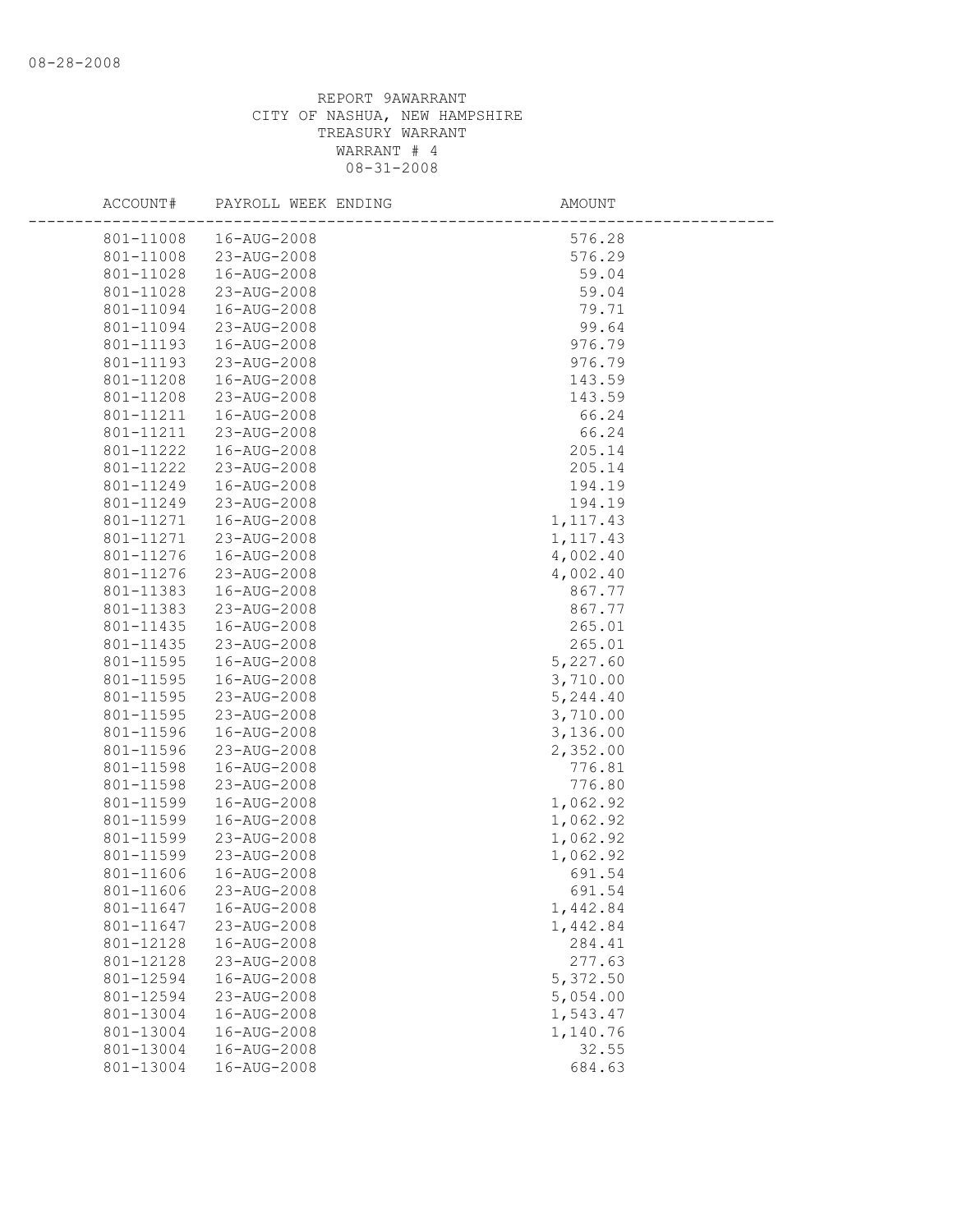|       | ACCOUNT#  | PAYROLL WEEK ENDING    | AMOUNT                             |           |
|-------|-----------|------------------------|------------------------------------|-----------|
|       |           | 801-13004 23-AUG-2008  | 1,253.74                           |           |
|       |           | 801-13004 23-AUG-2008  | 1,357.22                           |           |
|       | 801-13004 | 23-AUG-2008            | 142.35                             |           |
|       | 801-59236 | 16-AUG-2008            | 397.89                             |           |
|       | 801-59236 | 23-AUG-2008            | 397.89                             |           |
|       | 801-59237 | 16-AUG-2008            | 375.26                             |           |
|       | 801-59237 | 23-AUG-2008            | 375.26                             |           |
|       |           | 801-59240  16-AUG-2008 | 136.42                             |           |
|       |           | 801-59240 23-AUG-2008  | 136.42<br>------------------------ |           |
| TOTAL | 801       | SOLID WASTE DISPOSAL   | .<br>—————————————————             | 69,543.57 |
|       |           |                        |                                    |           |
|       | 802-11028 | 16-AUG-2008            | 401.48                             |           |
|       | 802-11028 | 16-AUG-2008            | 188.93                             |           |
|       | 802-11028 | 23-AUG-2008            | 401.48                             |           |
|       | 802-11028 | 23-AUG-2008            | 188.93                             |           |
|       | 802-11064 | 16-AUG-2008            | 136.42                             |           |
|       | 802-11064 | 16-AUG-2008            | 136.42                             |           |
|       | 802-11064 | 23-AUG-2008            | 136.42                             |           |
|       | 802-11064 | 23-AUG-2008            | 136.42                             |           |
|       | 802-11091 | 16-AUG-2008            | 1,075.15                           |           |
|       | 802-11091 | 23-AUG-2008            | 1,075.15                           |           |
|       | 802-11092 | 23-AUG-2008            | 739.60                             |           |
|       | 802-11094 | 16-AUG-2008            | 239.13                             |           |
|       | 802-11094 | 16-AUG-2008            | 239.12                             |           |
|       | 802-11094 | 23-AUG-2008            | 298.89                             |           |
|       | 802-11094 | 23-AUG-2008            | 298.91                             |           |
|       | 802-11096 | 16-AUG-2008            | 915.17                             |           |
|       | 802-11096 | 23-AUG-2008            | 915.17                             |           |
|       | 802-11102 | 16-AUG-2008            | 885.14                             |           |
|       | 802-11102 | 23-AUG-2008            | 885.14                             |           |
|       | 802-11105 | 16-AUG-2008            | 987.45                             |           |
|       | 802-11105 | 23-AUG-2008            | 1,058.22                           |           |
|       | 802-11155 | 16-AUG-2008            | 1,039.21                           |           |
|       | 802-11155 | 23-AUG-2008            | 1,001.60                           |           |
|       | 802-11157 | 16-AUG-2008            | 313.60                             |           |
|       | 802-11157 | 23-AUG-2008            | 313.60                             |           |
|       | 802-11158 | 16-AUG-2008            | 1,683.20                           |           |
|       | 802-11158 | 23-AUG-2008            | 1,835.20                           |           |
|       | 802-11208 | 16-AUG-2008            | 95.73                              |           |
|       | 802-11208 | 16-AUG-2008            | 47.86                              |           |
|       | 802-11208 | 23-AUG-2008            | 95.73                              |           |
|       | 802-11208 | 23-AUG-2008            | 47.86                              |           |
|       | 802-11211 | 16-AUG-2008            | 264.98                             |           |
|       | 802-11211 | 16-AUG-2008            | 397.47                             |           |
|       | 802-11211 | 23-AUG-2008            | 264.98                             |           |
|       | 802-11211 | 23-AUG-2008            | 397.46                             |           |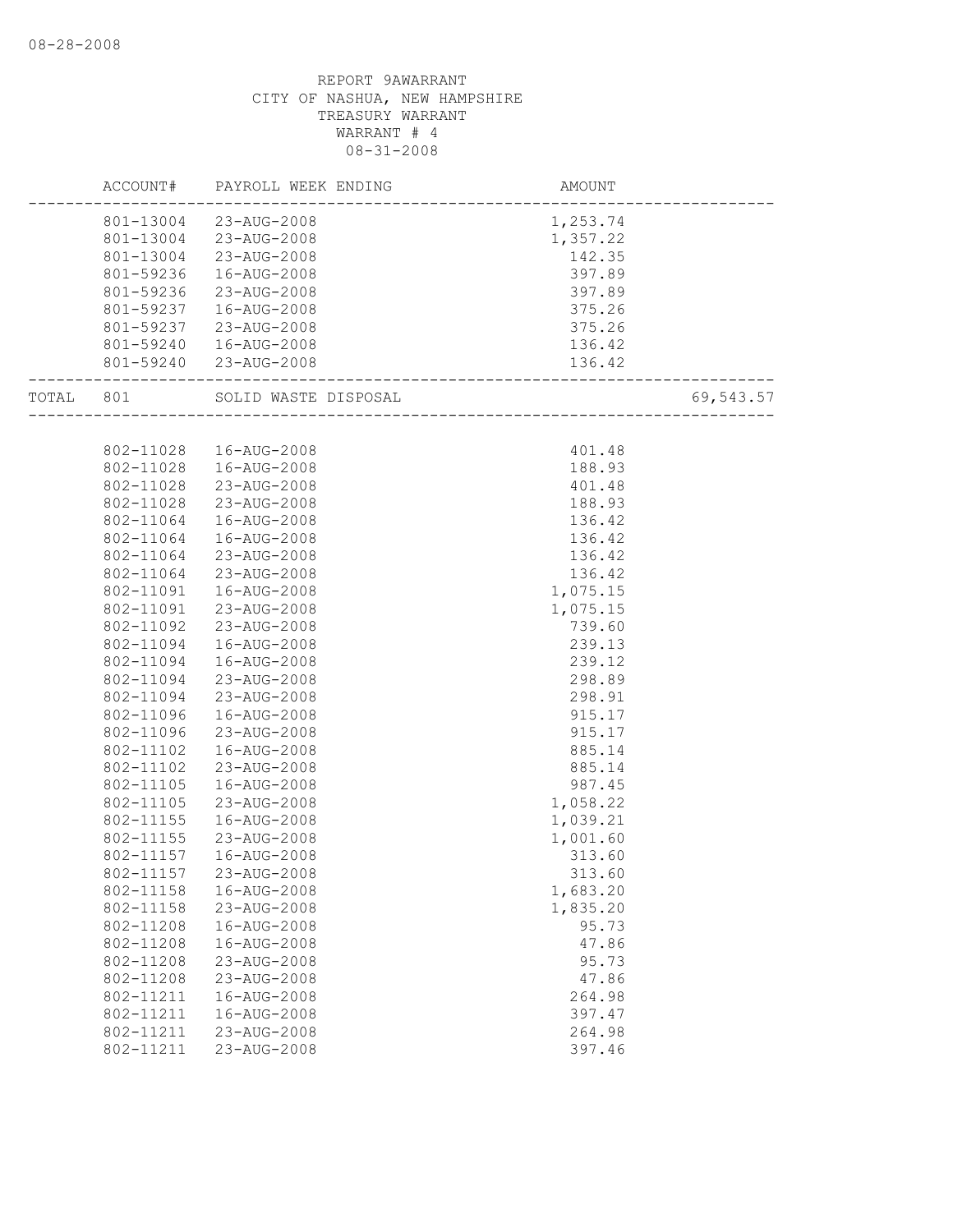| ACCOUNT#  | PAYROLL WEEK ENDING | AMOUNT    |
|-----------|---------------------|-----------|
| 802-11222 | 16-AUG-2008         | 205.14    |
| 802-11222 | 23-AUG-2008         | 205.14    |
| 802-11249 | 16-AUG-2008         | 194.19    |
| 802-11249 | 16-AUG-2008         | 194.19    |
| 802-11249 | 23-AUG-2008         | 194.19    |
| 802-11249 | 23-AUG-2008         | 194.19    |
| 802-11260 | 16-AUG-2008         | 1,760.00  |
| 802-11260 | 23-AUG-2008         | 1,760.00  |
| 802-11270 | 16-AUG-2008         | 1,060.46  |
| 802-11270 | 23-AUG-2008         | 1,060.46  |
| 802-11333 | 16-AUG-2008         | 1,042.06  |
| 802-11333 | 23-AUG-2008         | 1,042.06  |
| 802-11435 | 16-AUG-2008         | 441.69    |
| 802-11435 | 16-AUG-2008         | 176.68    |
| 802-11435 | 23-AUG-2008         | 441.69    |
| 802-11435 | 23-AUG-2008         | 176.68    |
| 802-11480 | 16-AUG-2008         | 3,366.40  |
| 802-11480 | 23-AUG-2008         | 3,405.92  |
| 802-11513 | 16-AUG-2008         | 6, 112.32 |
| 802-11513 | 23-AUG-2008         | 6,097.12  |
| 802-11514 | 16-AUG-2008         | 2,644.80  |
| 802-11514 | 23-AUG-2008         | 2,644.80  |
| 802-11681 | 16-AUG-2008         | 305.96    |
| 802-11681 | 16-AUG-2008         | 1,223.86  |
| 802-11681 | 23-AUG-2008         | 305.96    |
| 802-11681 | 23-AUG-2008         | 1,223.86  |
| 802-11693 | 16-AUG-2008         | 1,172.38  |
| 802-11693 | 23-AUG-2008         | 1,172.39  |
| 802-11763 | 16-AUG-2008         | 173.55    |
| 802-11763 | 16-AUG-2008         | 694.22    |
| 802-11763 | 23-AUG-2008         | 173.55    |
| 802-11763 | 23-AUG-2008         | 694.22    |
| 802-11764 | 16-AUG-2008         | 1,150.52  |
| 802-11764 | 23-AUG-2008         | 1,150.52  |
| 802-12154 | 16-AUG-2008         | 868.00    |
| 802-12154 | 23-AUG-2008         | 1,015.00  |
| 802-12203 | 16-AUG-2008         | 480.00    |
| 802-13004 | 16-AUG-2008         | 790.88    |
| 802-13004 | 16-AUG-2008         | 1,447.77  |
| 802-13004 | 23-AUG-2008         | 315.22    |
| 802-13004 | 23-AUG-2008         | 3,454.16  |
| 802-17001 | 16-AUG-2008         | 300.00    |
| 802-59236 | 16-AUG-2008         | 397.88    |
| 802-59236 | 23-AUG-2008         | 397.88    |
| 802-59237 | 16-AUG-2008         | 1,093.43  |
| 802-59237 | 23-AUG-2008         | 1,093.43  |